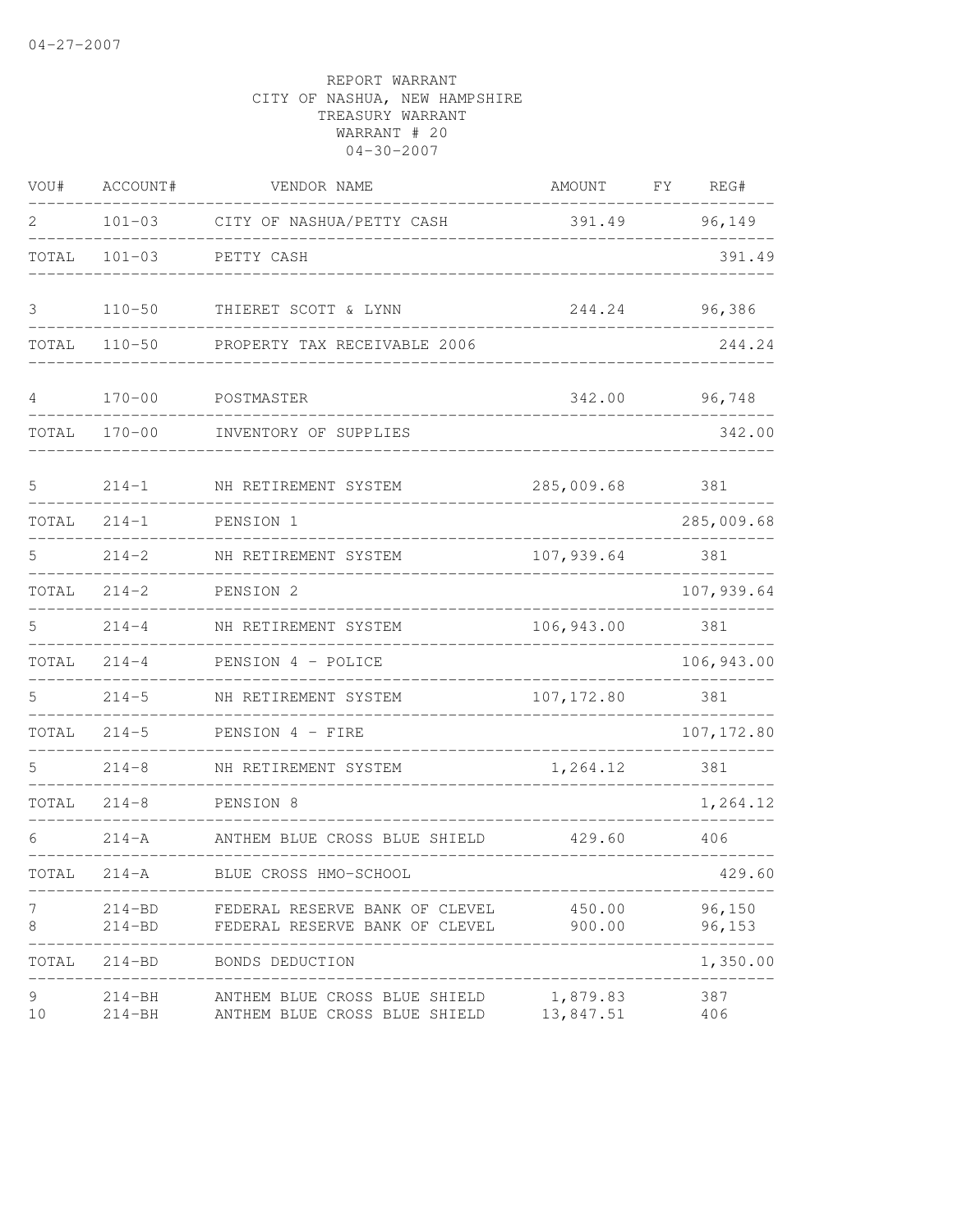| VOU#                                   | ACCOUNT#                                                                         | VENDOR NAME                                                                                                               | AMOUNT                                                           | FY | REG#                                                               |
|----------------------------------------|----------------------------------------------------------------------------------|---------------------------------------------------------------------------------------------------------------------------|------------------------------------------------------------------|----|--------------------------------------------------------------------|
| TOTAL                                  | $214 - BH$                                                                       | BLUE/CROSS HMO- CITY                                                                                                      |                                                                  |    | 15,727.34                                                          |
| 11<br>12 <sup>°</sup>                  | $214-C$<br>$214-C$                                                               | ANTHEM BLUE CROSS BLUE SHIELD<br>ANTHEM BLUE CROSS BLUE SHIELD                                                            | 1,137.10<br>405.31                                               |    | 387<br>406                                                         |
| TOTAL                                  | $214-C$                                                                          | B/C B/S J PLAN-DED SCHOOL                                                                                                 |                                                                  |    | 1,542.41                                                           |
| 13<br>14<br>15<br>16<br>17<br>18<br>19 | $214-DC$<br>$214-DC$<br>$214-DC$<br>$214-DC$<br>$214-DC$<br>$214-DC$<br>$214-DC$ | COSTANTINI SHELLEY<br>DANEAU PAULA<br>DELANEY AMANDA<br>GAGNON PATRICIA<br>GODLEWSKI JEAN<br>HOVEY DEBORAH<br>MENARD PAUL | 200.00<br>96.00<br>192.31<br>215.00<br>76.93<br>400.00<br>192.31 |    | 96,207<br>96,165<br>96,293<br>96,315<br>96,373<br>96,364<br>96,376 |
| 20                                     | $214-DC$                                                                         | SLATTERY SCOTT                                                                                                            | 384.61                                                           |    | 96,377                                                             |
| TOTAL                                  | $214-DC$                                                                         | DEPENDENT CARE DEDUCTION                                                                                                  |                                                                  |    | 1,757.16                                                           |
| 21                                     | $214-FS$                                                                         | BENEFIT STRATEGIES INC                                                                                                    | 23,130.47                                                        |    | 390                                                                |
| TOTAL                                  | $214-FS$                                                                         | FLEXIBLE SPENDING ACCOUNT -                                                                                               |                                                                  |    | 23, 130.47                                                         |
| 22<br>23                               | $214-H$<br>$214 - H$                                                             | NORTHEAST DELTA<br>NORTHEAST DELTA                                                                                        | 81.44<br>81.44                                                   |    | 391<br>401                                                         |
| TOTAL                                  | $214-H$                                                                          | N.E.DELTA-SCHOOL                                                                                                          |                                                                  |    | 162.88                                                             |
| 24<br>25                               | $214-HC$<br>$214-HC$                                                             | HARVARD PILGRIM HEALTH CARE<br>HARVARD PILGRIM HEALTH CARE                                                                | 526.34<br>2,633.26                                               |    | 388<br>404                                                         |
| TOTAL                                  | $214 - HC$                                                                       | HARVARD COM HP                                                                                                            |                                                                  |    | 3,159.60                                                           |
| 26<br>27                               | 214-HJ<br>$214 - HJ$                                                             | ANTHEM BLUE CROSS BLUE SHIELD<br>ANTHEM BLUE CROSS BLUE SHIELD                                                            | 20,882.87<br>52,284.29                                           |    | 387<br>406                                                         |
| TOTAL                                  | $214 - HJ$                                                                       | BC/BS J PLAN DED-CITY                                                                                                     |                                                                  |    | 73, 167. 16                                                        |
| 28                                     | $214 - J$                                                                        | ITT HARTFORD                                                                                                              | ____________________________<br>11,848.55                        |    | 402                                                                |
| TOTAL                                  |                                                                                  | 214-J OPT LIFE SCHOOL                                                                                                     |                                                                  |    | 11,848.55                                                          |
| 29                                     |                                                                                  | 214-K PROTECTIVE LIFE INSURANCE COMP 122.73                                                                               |                                                                  |    | 392                                                                |
|                                        |                                                                                  | TOTAL 214-K KEMPER TERM LIFE INSURANCE                                                                                    |                                                                  |    | 122.73                                                             |
| 30                                     | $214-L$                                                                          | ITT HARTFORD                                                                                                              | 1,381.65                                                         |    | 402                                                                |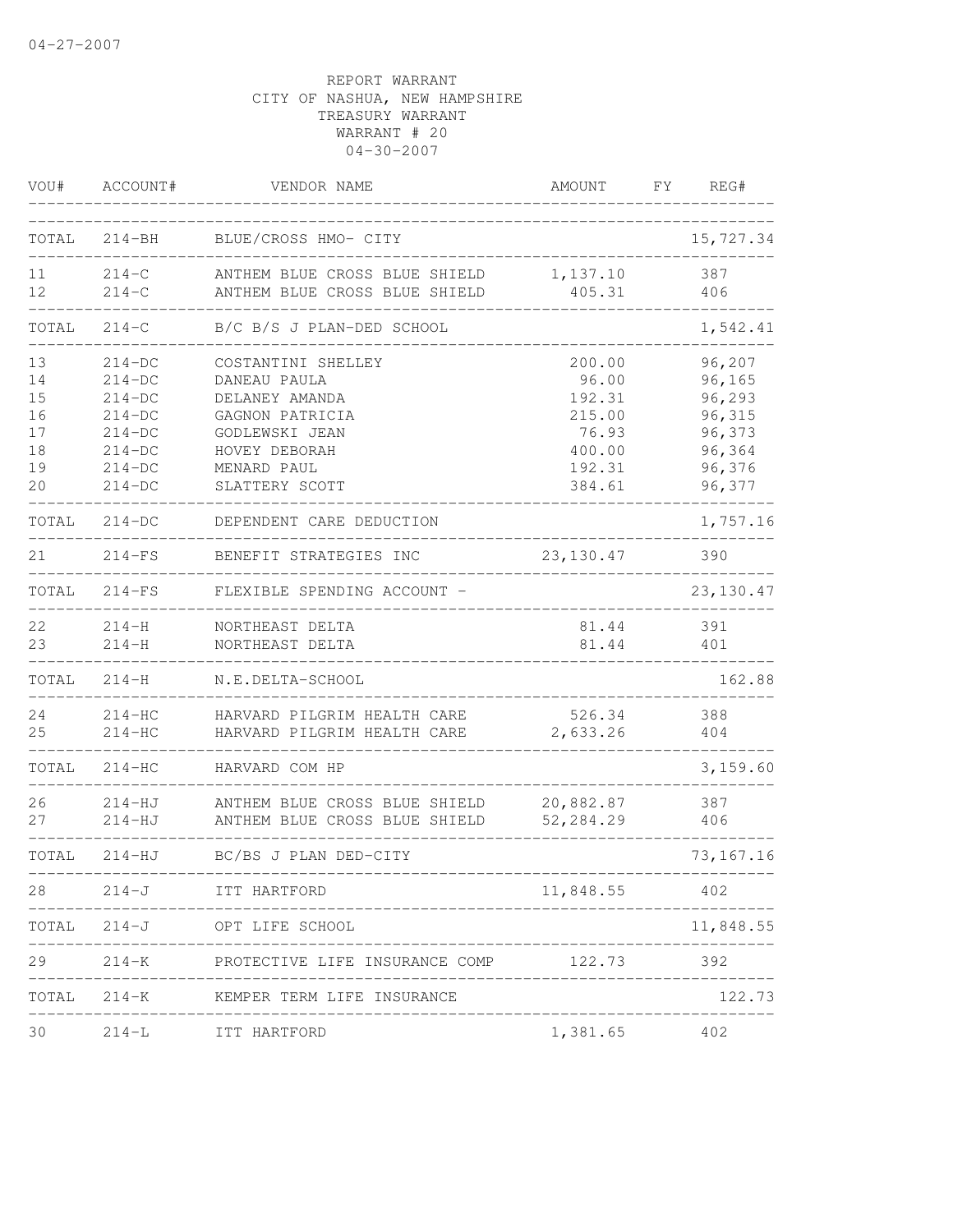| VOU#                                                                    | ACCOUNT#                                                                                                                                                             | VENDOR NAME                                                                                                                                                                                                         | AMOUNT                                                                                                                                   | FY.         | REG#                                                                                       |
|-------------------------------------------------------------------------|----------------------------------------------------------------------------------------------------------------------------------------------------------------------|---------------------------------------------------------------------------------------------------------------------------------------------------------------------------------------------------------------------|------------------------------------------------------------------------------------------------------------------------------------------|-------------|--------------------------------------------------------------------------------------------|
| TOTAL                                                                   | $214-L$                                                                                                                                                              | TERM LIFE DEDUCTION                                                                                                                                                                                                 |                                                                                                                                          |             | 1,381.65                                                                                   |
| 31<br>32                                                                | $214-P$                                                                                                                                                              | 214-P NORTHEAST DELTA<br>NORTHEAST DELTA                                                                                                                                                                            | 250.91<br>747.61<br>________________________________                                                                                     |             | 391<br>401                                                                                 |
| TOTAL                                                                   | $214-P$                                                                                                                                                              | NORTHEAST DELTA DEDUCTION                                                                                                                                                                                           |                                                                                                                                          |             | 998.52                                                                                     |
| 33<br>34                                                                |                                                                                                                                                                      | 214-PO ANTHEM BLUE CROSS BLUE SHIELD<br>214-PO ANTHEM BLUE CROSS BLUE SHIELD 1,194.18                                                                                                                               | 1,194.18                                                                                                                                 |             | 387<br>406                                                                                 |
|                                                                         |                                                                                                                                                                      | TOTAL 214-PO BC/BS POINT OF SERV- CITY                                                                                                                                                                              |                                                                                                                                          |             | 2,388.36                                                                                   |
| 35                                                                      | $214 - TD$                                                                                                                                                           | NORTHEAST DELTA                                                                                                                                                                                                     | 18,021.81 391                                                                                                                            |             |                                                                                            |
|                                                                         | TOTAL 214-TD                                                                                                                                                         | TEACHER DENTAL<br>______________________________________                                                                                                                                                            |                                                                                                                                          |             | 18,021.81                                                                                  |
| 36                                                                      |                                                                                                                                                                      | 214-TK ITT HARTFORD<br>_________________________                                                                                                                                                                    | 7,738.54                                                                                                                                 | ----------- | 402                                                                                        |
|                                                                         |                                                                                                                                                                      | TOTAL 214-TK OPTIONAL LIFE DEDUCTION                                                                                                                                                                                |                                                                                                                                          |             | 7,738.54                                                                                   |
| 37                                                                      | $214 - W$                                                                                                                                                            | BOSTON MUTUAL LIFE INSURANCE 16,876.17                                                                                                                                                                              |                                                                                                                                          |             | 403                                                                                        |
| TOTAL                                                                   | $214 - W$                                                                                                                                                            | WHOLE LIFE DEDUCTION                                                                                                                                                                                                |                                                                                                                                          |             | 16,876.17                                                                                  |
| 38<br>39<br>40<br>41<br>42<br>43<br>44<br>45<br>46<br>47<br>TOTAL<br>48 | $255 - 00$<br>$255 - 00$<br>$255 - 00$<br>$255 - 00$<br>$255 - 00$<br>$255 - 00$<br>$255 - 00$<br>$255 - 00$<br>$255 - 00$<br>$255 - 00$<br>$255 - 00$<br>$257 - 00$ | STATE OF NH-MV<br>STATE OF NH-MV<br>STATE OF NH-MV<br>STATE OF NH-MV<br>STATE OF NH-MV<br>STATE OF NH-MV<br>STATE OF NH-MV<br>STATE OF NH-MV<br>STATE OF NH-MV<br>STATE OF NH-MV<br>STATE MVR<br>GAUTIERI ELIZABETH | 15,710.20<br>17,563.75<br>10,563.80<br>14,917.20<br>11,932.60<br>10,649.15<br>6, 123.20<br>7,054.60<br>12,076.90<br>12, 245.25<br>105.00 |             | 382<br>384<br>385<br>386<br>393<br>395<br>396<br>397<br>398<br>405<br>118,836.65<br>96,389 |
| TOTAL                                                                   |                                                                                                                                                                      | 257-00 MV REFUND PENDING                                                                                                                                                                                            |                                                                                                                                          |             | 105.00                                                                                     |
| 193,13                                                                  | 288-00<br>193, 13 288-00                                                                                                                                             | RICOH CUSTOMER FINANCE CORP<br>ZAX SIGNAGE                                                                                                                                                                          | 1,029.49<br>7,721.50                                                                                                                     |             | 96,599<br>96,273                                                                           |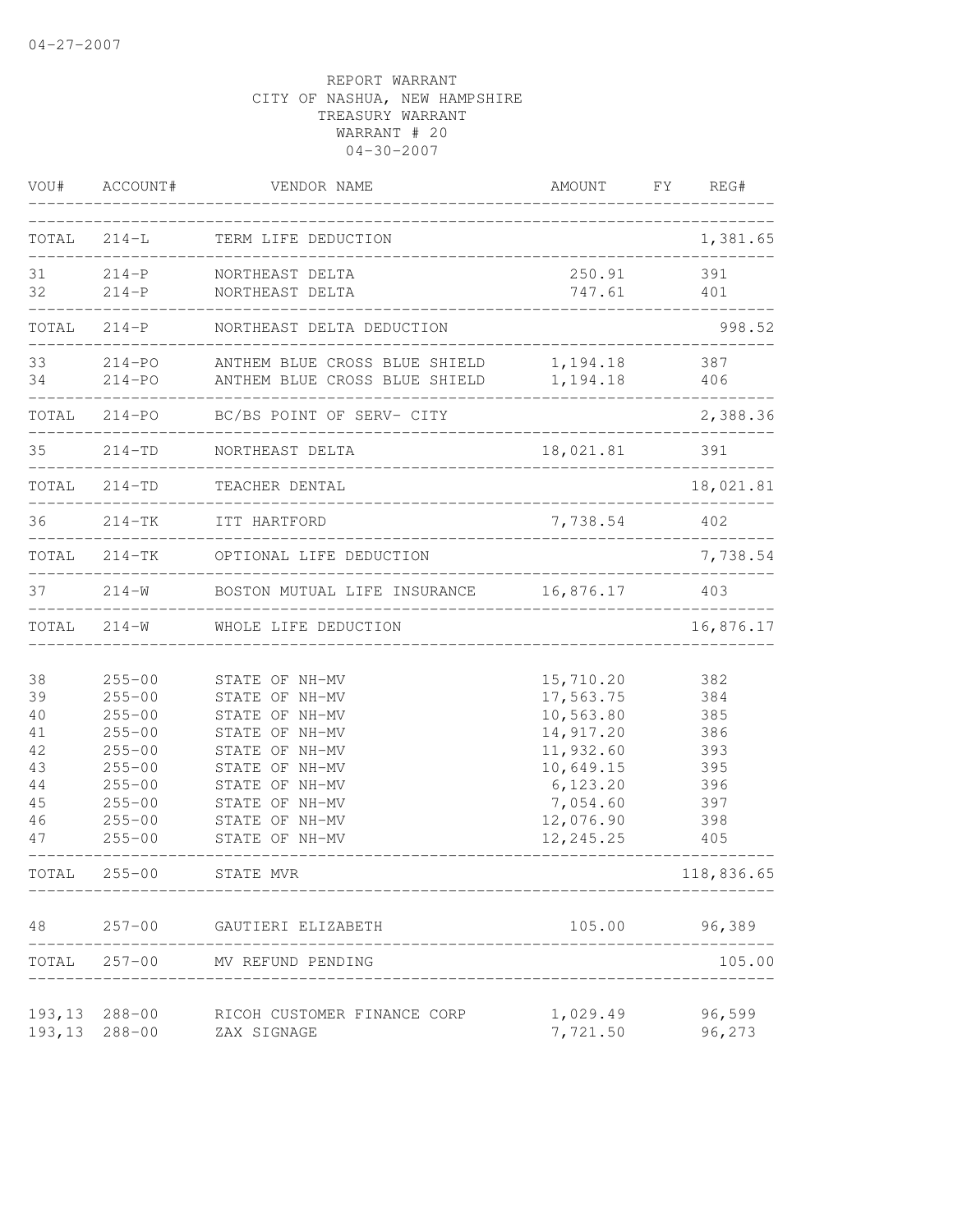| VOU# | ACCOUNT#     | VENDOR NAME             | AMOUNT FY | REG#     |
|------|--------------|-------------------------|-----------|----------|
|      |              |                         |           |          |
|      | TOTAL 288-00 | SCHOOL SUSPENSE ACCOUNT |           | 8,750.99 |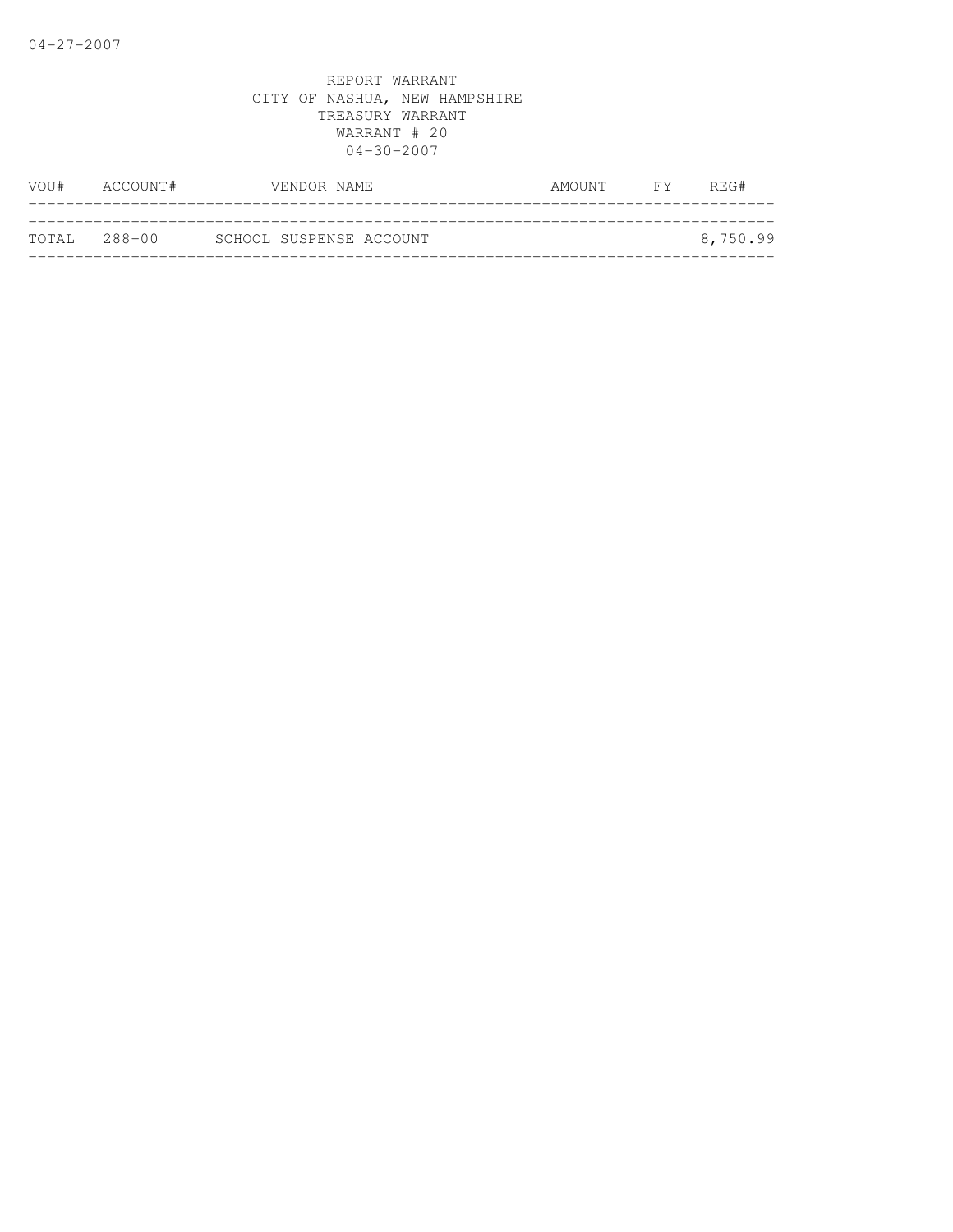| VOU#      | ACCOUNT#                  | VENDOR NAME                                        | AMOUNT                     | FY | REG#     |
|-----------|---------------------------|----------------------------------------------------|----------------------------|----|----------|
| 49        | 305-59100                 | ANDERSON CECIL                                     | 175.00                     |    | 96,333   |
| 50        | 305-59100                 | JEYNES COMPANY/MIKE JEYNES                         | 162.50                     |    | 96,276   |
| 51        | 305-59100                 | JOHNSON PETER N                                    | 562.50                     |    | 96,332   |
| 52        | 305-59100                 | LESHANE CHAD                                       | 102.50                     |    | 96,397   |
| 53        | 305-59100                 | MCLEAN JIM                                         | 75.00                      |    | 96,384   |
| 54        | 305-59100                 | NAYOR WILLIAM                                      | 150.00                     |    | 96,374   |
| 55        | 305-59100                 | O, NEIL TIM                                        | 162.50                     |    | 96,396   |
| 56        | 305-59100                 | SHAHOOD THOMAS W III                               | 50.00                      |    | 96,375   |
| 57        |                           | 305-59100 WALLENT FRANK J                          | 100.00<br>________________ |    | 96,240   |
| TOTAL 305 |                           | SRF - CIVIC & COMM ACTIVITIES                      |                            |    | 1,540.00 |
|           |                           | 193,140 3051-49075 CEDAR'S CAFE                    | 50.00                      |    | 96,749   |
|           | 193,141 3051-49075 GOPHER |                                                    | 945.24                     |    | 96,491   |
|           |                           | 193,142 3051-49075 LIAMOS MARKET                   | 75.00                      |    | 96,750   |
|           |                           | 193,143 3051-49075 YOU YOU JAPANSES                | 74.55                      |    | 96,751   |
| TOTAL 305 |                           | DR CRISP ELEMENTARY                                |                            |    | 1,144.79 |
|           |                           |                                                    |                            |    |          |
| 58        |                           | 308-83012 ANTHEM BLUE CROSS BLUE SHIELD 140,778.71 |                            |    | 387      |
| 59        | 308-83012                 | ANTHEM BLUE CROSS BLUE SHIELD 209,715.24           |                            |    | 406      |
| 60        | 308-83013                 | ANTHEM BLUE CROSS BLUE SHIELD                      | 167,556.11                 |    | 387      |
| 61        | 308-83013                 | ANTHEM BLUE CROSS BLUE SHIELD                      | 224,505.13                 |    | 406      |
| 62        | 308-83016                 | HARVARD PILGRIM HEALTH CARE                        | 34,080.33                  |    | 388      |
| 63        | 308-83016                 | HARVARD PILGRIM HEALTH CARE                        | 21,573.77                  |    | 404      |
| 64        | 308-83017                 | HARVARD PILGRIM HEALTH CARE                        | 58,422.52                  |    | 388      |
| 65        | 308-83017                 | HARVARD PILGRIM HEALTH CARE                        | 28,492.85                  |    | 404      |
| 66        | 308-83018                 | ANTHEM BLUE CROSS BLUE SHIELD                      | 48,955.25                  |    | 387      |
| 67        | 308-83018                 | ANTHEM BLUE CROSS BLUE SHIELD                      | 94,620.94                  |    | 406      |
| 68        | 308-83019                 | ANTHEM BLUE CROSS BLUE SHIELD                      | 72,997.00                  |    | 387      |
| 69        | 308-83019                 | ANTHEM BLUE CROSS BLUE SHIELD                      | 57,975.16                  |    | 406      |
| 70        | 308-83020                 | NORTHEAST DELTA                                    | 14, 122.30                 |    | 391      |
| 71        | 308-83020                 | NORTHEAST DELTA                                    | 12,575.43                  |    | 401      |
| 72        | 308-83021                 | NORTHEAST DELTA                                    | 2,329.14                   |    | 391      |
| 73        | 308-83021                 | NORTHEAST DELTA                                    | 4,252.91                   |    | 401      |
| 74        | 308-83022                 | NORTHEAST DELTA                                    | 102,659.26                 |    | 391      |
| 75        | 308-83028                 | BENEFIT STRATEGIES INC                             | 3,192.00                   |    | 390      |
| 76        | 308-83030                 | ITT HARTFORD                                       | 6,243.80                   |    | 402      |
| 76        | 308-83031                 | ITT HARTFORD                                       | 8,429.74                   |    | 402      |
| 77        | 308-83051                 | RONALD DICKERSON & PAUL MOORE,                     | 14,463.75                  |    | 96,151   |
| 78        | 308-83053                 | DARTMOUTH-HITCHCOCK CLINIC                         | 119.00                     |    | 96,457   |
| 79        | 308-83053                 | GREATER NASHUA EMERGENCY PHYS                      | 68.00                      |    | 96,431   |
| 80        | 308-83055                 | DEVINE MILLIMET & BRANCH PA<br>W                   | 706.13                     |    | 96,418   |
| 81        | 308-83055                 | POLIVY KENNETH DR W/C                              | 625.00                     |    | 96,423   |
| 82        | 308-83056                 | HSM ELECTRONIC PROTECTION SERV                     | 134.52                     |    | 96,346   |
| 83        | 308-83056                 | TREASURER STATE OF NH<br>W/C                       | 100.00                     |    | 96,860   |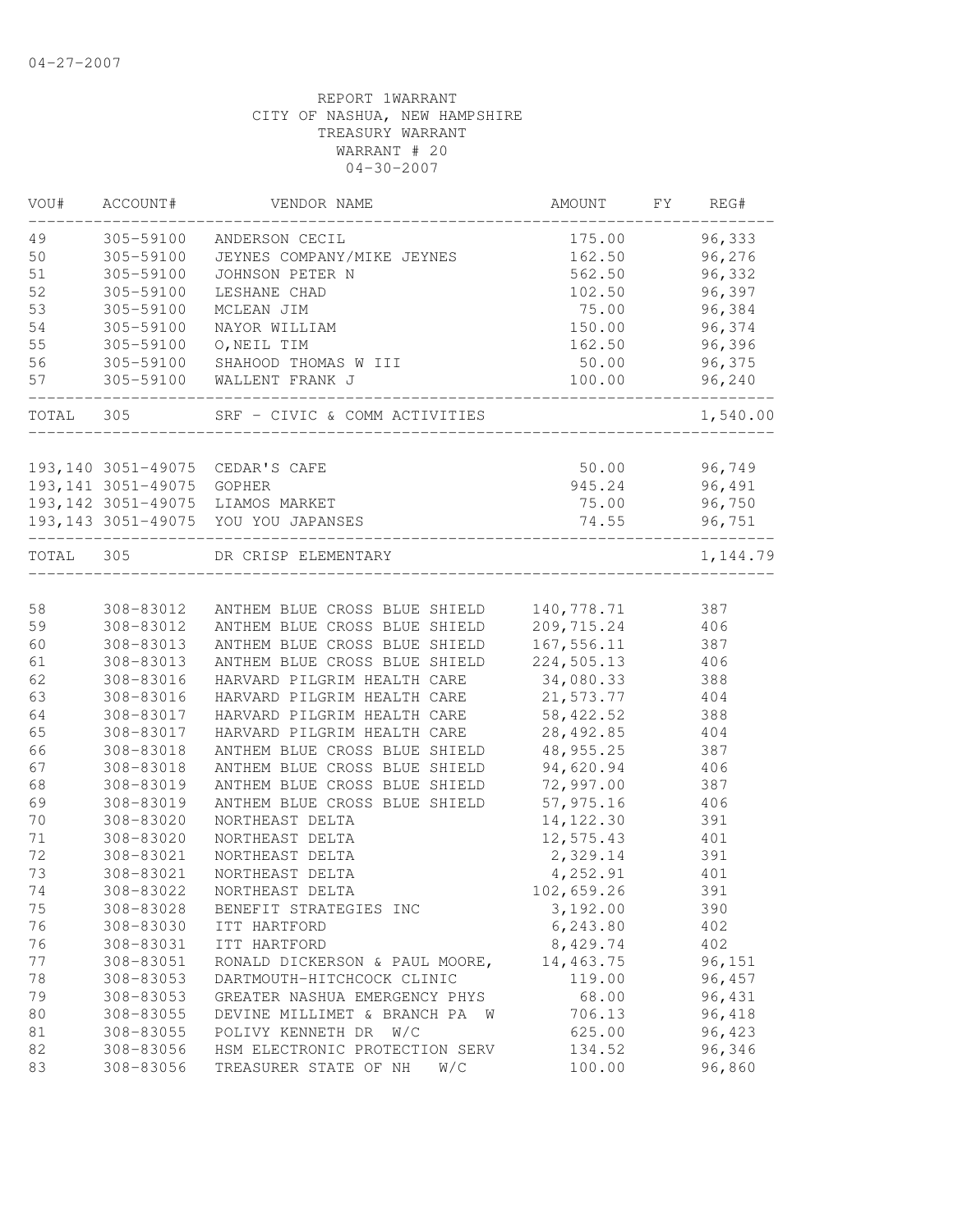| VOU#  | ACCOUNT#            | VENDOR NAME                                       | AMOUNT     | FY | REG#         |
|-------|---------------------|---------------------------------------------------|------------|----|--------------|
| 84    | 308-83063           | GATE CITY FENCE CO INC W/C                        | 805.00     |    | 96, 417      |
| 85    | 308-83064           | BAILEY'S TOWING & AUTOBODY                        | 2,553.50   |    | 96,424       |
| 86    | 308-83064           | COMMERCE INSURANCE<br>W/C                         | 901.85     |    | 96,224       |
| 87    | 308-83064           | DOWNTOWN LINCOLN MERCURY INC                      | 550.51     |    | 96,454       |
| 88    | 308-83064           | PSNH                                              | 1,145.92   |    | 96,873       |
| 89    | 308-83075           | DEVINE MILLIMET & BRANCH PA<br>W                  | 6, 223.01  |    | 96,418       |
| 90    | 308-83077           | AMERICAN STOP LOSS                                | 41,065.89  |    | 389          |
| TOTAL | 308                 | SRF - INSURANCE                                   |            |    | 1,382,939.67 |
|       |                     |                                                   |            |    |              |
|       | 193, 144 3086-53100 | CALLAHAN CAROLYN                                  | 7,750.00   |    | 96,663       |
|       | 3086-82025          | NH RETIREMENT SYSTEM                              | 953.04     |    | 381          |
|       | 3086-83009          | NORTHEAST DELTA                                   | 214.64     |    | 391          |
|       | 3086-83031          | ITT HARTFORD                                      | 48.16      |    | 402          |
| TOTAL | 308                 | JAVITS GRANT PROGRAM                              |            |    | 8,965.84     |
|       |                     |                                                   |            |    |              |
|       | 193, 145 3097-41015 | GOVCONNECTION INC                                 | 15.65      |    | 96,171       |
|       | 193, 146 3097-41015 | STAPLES BUSINESS ADVANTAGE                        | 3, 178.53  |    | 96,432       |
|       | 193, 147 3097-44005 | ACE PRINTING COMPANY                              | 420.00     |    | 96,436       |
|       | 193, 148 3097-49075 | CENTRAL PAPER PRODUCTS CO                         | 6,685.77   |    | 96,735       |
|       | 193, 149 3097-49085 | ALL RIGHT PROVISIONS, INC.                        | 642.13     |    | 96,675       |
|       | 193,150 3097-49085  | COCA COLA                                         | 3,456.00   |    | 96,523       |
|       | 193, 151 3097-49085 | COSTA FRUIT & PRODUCE CO INC                      | 4,548.27   |    | 96,745       |
|       | 193, 151 3097-49085 | COSTA FRUIT & PRODUCE CO INC                      | 25,899.87  |    | 96,746       |
|       | 193, 152 3097-49085 | EAST SIDE ENTREES INC                             | 155.88     |    | 96,600       |
|       | 193, 153 3097-49085 | FANTINI BAKING CO., INC.                          | 3,635.72   |    | 96,627       |
|       | 193, 153 3097-49085 | FANTINI BAKING CO., INC.                          | 1,465.35   |    | 96,628       |
|       | 193, 154 3097-49085 | GARELICK FARMS-LYNN                               | 22, 101.98 |    | 96,413       |
|       | 193, 155 3097-49085 | GILL'S PIZZA CO.                                  | 1,891.95   |    | 96,605       |
|       | 193, 156 3097-49085 | M SAUNDERS INC                                    | 6,417.17   |    | 96,582       |
|       | 193, 156 3097-49085 | M SAUNDERS INC                                    | 2,104.12   |    | 96,583       |
|       | 193, 157 3097-49085 | MCKEE FOODS CORP                                  | 533.28     |    | 96,308       |
|       | 193, 158 3097-49085 | NEW ENGLAND ICE CREAM                             | 826.56     |    | 96,618       |
|       | 193, 159 3097-49085 | ORIGINAL CRISPY PIZZA CRUST CO                    | 1,932.00   |    | 96,355       |
|       | 193,160 3097-49085  | SURPLUS DISTRIBUTION SECTION                      | 408.10     |    | 96,403       |
|       |                     | 193,161 3097-64335 NORTHEAST FOOD SVC EQUIPMENT & | 118.00     |    | 96,206       |
|       | 193, 162 3097-707   | CEREMISINOVA DIANA                                | 13.70      |    | 96,710       |
|       | 193, 163 3097-707   | VERRALL VIVIAN                                    | 10.75      |    | 96,698       |
|       | 193, 164 3097-74092 | AFFILIATED HVAC SERVICES LLC                      | 218.29     |    | 96,553       |
|       | 3097-82025          | NH RETIREMENT SYSTEM                              | 5,002.84   |    | 381          |
|       | 3097-83009          | NORTHEAST DELTA                                   | 1,549.37   |    | 391          |
|       | 3097-83031          | ITT HARTFORD                                      | 112.00     |    | 402          |
|       | 193, 165 3097-91005 | SLOSEK ODETTE                                     | 43.17      |    | 96,514       |
|       | 193,166 3097-91005  | STONE MONIKA                                      | 65.96      |    | 96,496       |
|       | 193,167 3097-94005  |                                                   | 65.00      |    | 96,572       |
|       |                     | BLOUIN KATHLEEN                                   |            |    |              |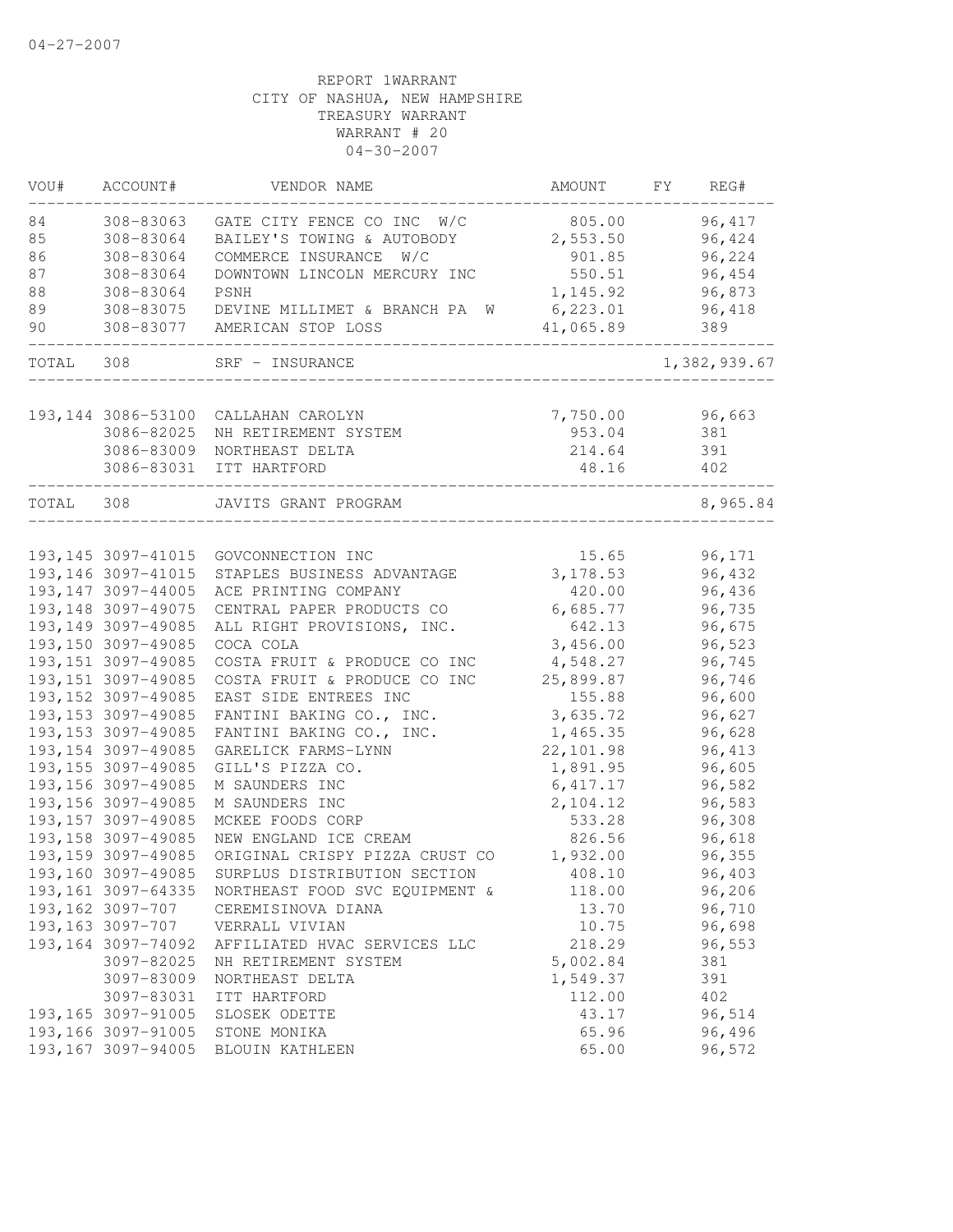| WOU#  | ACCOUNT#                                   | VENDOR NAME                         | AMOUNT   | FΥ<br>REG# |
|-------|--------------------------------------------|-------------------------------------|----------|------------|
|       | 193,168 3097-94005                         | BONENFANT BARBARA                   | 95.00    | 96,711     |
|       | 193,169 3097-94005                         | CHARTIER JUDITH                     | 95.00    | 96,690     |
|       | 193,170 3097-94005                         | DONOVAN BEVERLY                     | 95.00    | 96,497     |
|       | 193, 171 3097-94005                        | GEBRO KYONG                         | 95.00    | 96,579     |
|       | 193, 172 3097-94005                        | GRANT LINDA                         | 65.00    | 96,652     |
|       | 193, 173 3097-94005                        | RALPH PAULE                         | 65.00    | 96,495     |
|       | 193, 174 3097-94005                        | RICHARD THERESA                     | 65.00    | 96,571     |
|       | 193, 175 3097-94005                        | RIOUX CLAIRE                        | 65.00    | 96,573     |
|       | 193, 176 3097-94005<br>193, 177 3097-94005 | SANDERS LINDA                       | 95.00    | 96,650     |
|       |                                            | SOUKARAS CATHERINE                  | 95.00    | 96,651     |
| TOTAL | 309                                        | SRF - FOOD SERVICES                 |          | 94, 347.41 |
|       | 193,178 3117-66005 LVR INC                 |                                     | 102.00   | 96,521     |
| TOTAL | 311                                        | DRIVER'S EDUCATION                  |          | 102.00     |
|       |                                            |                                     |          |            |
| 97    | 312-41015                                  | STAPLES BUSINESS ADVANTAGE          | 10.13    | 96,479     |
| 99    | 312-43005                                  | PRINTGRAPHICS OF MAINE              | 762.50   | 383        |
| 98    | 312-43005                                  | PRINTGRAPHICS OF MAINE              | 497.32   | 96,247     |
| 100   | $312 - 705$                                | D & R TOWING INC                    | 170.00   | 96,717     |
| 101   | $312 - 705$                                | GOODSPEED KIM                       | 50.00    | 96,393     |
| 102   | $312 - 705$                                | QUICK RESPONSE TOWING LLC           | 1,125.00 | 96,437     |
| TOTAL | 312                                        | SRF - FINANCIAL SERVICES            |          | 2,614.95   |
|       | 193, 179 3122-49050                        | MCKEAN DAVID                        | 44.99    | 96,530     |
| TOTAL | 312                                        | ADULT ED/CONTINUING ED              |          | 44.99      |
|       |                                            | 3245-82025 NH RETIREMENT SYSTEM     | 295.86   | 381        |
| TOTAL | 324                                        | YOUTH SAFE HAVEN-PAL                |          | 295.86     |
|       |                                            |                                     |          |            |
|       |                                            | 193,180 3247-64192 M & N SPORTS LLC | 4,484.75 | 96,326     |
| TOTAL | 324                                        | ATHLETICS-ENTERPRISE FUND           |          | 4,484.75   |
| 104   | 331-01430                                  | NEXTEL COMMUNICATIONS               | 246.15   | 96,821     |
| 105   | 331-31050                                  | CINGULAR WIRELESS LLC               | 20.65    | 96,839     |
| 106   | 331-31050                                  | VERIZON WIRELESS                    | 135.28   | 96,825     |
|       | 331-59100                                  | COMCAST                             | 107.00   |            |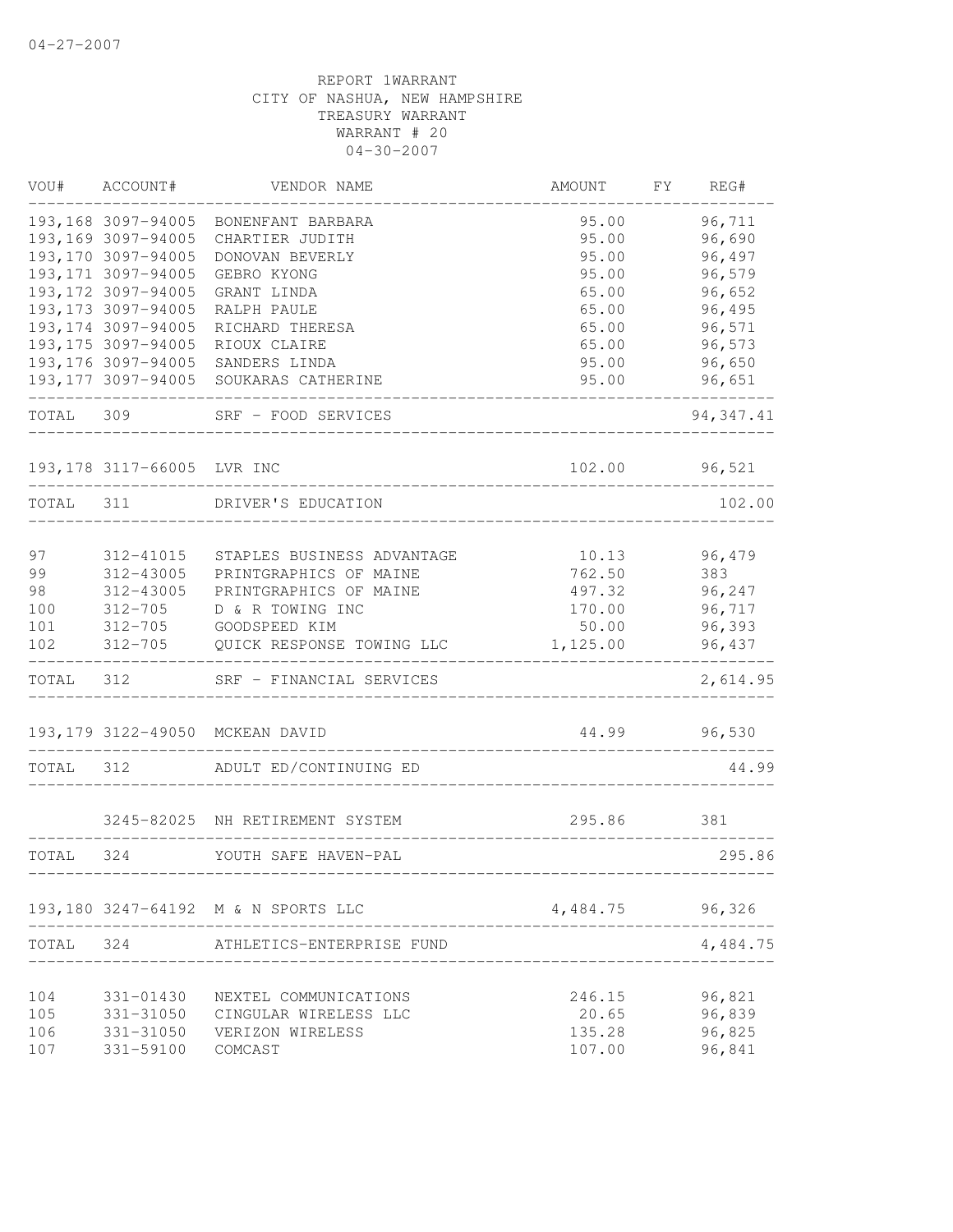| VOU#      | ACCOUNT#            | VENDOR NAME                               | AMOUNT   | FY | REG#     |
|-----------|---------------------|-------------------------------------------|----------|----|----------|
| 108       | 331-64030           | DELL MARKETING LP                         | 400.00   |    | 96,262   |
| 109       | 331-78007           | CARPARTS OF NASHUA                        | 12.89    |    | 96,186   |
| 110       | 331-78007           | TOWERS MOTOR PARTS CORP                   | 14.05    |    | 96,447   |
| 111       | 331-82030           | NH RETIREMENT SYSTEM                      | 2,740.79 |    | 381      |
| 112       | 331-94005           | HILL SHAWN                                | 59.90    |    | 96,752   |
| 113       | 331-94005           | MARTYNY TODD                              | 1,036.62 |    | 96,753   |
| 114       | 331-94005           | NEW ENGLAND NEOA                          | 1,500.00 |    | 96,864   |
| TOTAL 331 |                     | SRF - POLICE DEPARTMENT                   |          |    | 6,273.33 |
| 115       | 332-94005           | BRANDON SCHOOL                            | 417.00   |    | 96,847   |
| 116       | 332-94005           | NH FIRE PREVENTION SOCIETY                | 150.00   |    | 96,848   |
| TOTAL 332 |                     | SRF - FIRE DEPARTMENT                     |          |    | 567.00   |
|           |                     |                                           |          |    |          |
|           |                     | 193,181 3327-49075 BLAISDELL BONNIE       | 36.14    |    | 96,672   |
|           | 193,182 3327-49075  | EDMONDS CAROL                             | 24.47    |    | 96,506   |
|           |                     | 193,183 3327-49075 KATSOHIS CHARLES       | 311.00   |    | 96,507   |
|           |                     | 193,184 3327-49075 MCGRAW HILL COMPANIES  | 480.35   |    | 96,291   |
| TOTAL 332 |                     | TITLE I SCHL IMPRV LEDGE ST               |          |    | 851.96   |
|           |                     |                                           |          |    |          |
|           |                     | 193,185 3347-49050 CAMBIUM LEARNING INC   | 210.03   |    | 96,614   |
|           | 193, 186 3347-49075 | ADDIS-SIMONSON DORENNE                    | 38.45    |    | 96,604   |
|           | 193,187 3347-49075  | INCANDESCENT STUDIOS                      | 160.00   |    | 96,639   |
|           | 193,188 3347-49075  | JEANNOTTE'S MARKET                        | 275.70   |    | 96,261   |
| TOTAL     | 334                 | TITLE I SCHL IMPRV AMHERST ST             |          |    | 684.18   |
|           |                     |                                           |          |    |          |
|           |                     | 193,189 3357-49075 RILEY NANCY            | 280.98   |    | 96,499   |
|           | 193, 190 3357-49075 | STAPLES BUSINESS ADVANTAGE                | 55.32    |    | 96,432   |
|           | 3357-82025          | NH RETIREMENT SYSTEM                      | 286.28   |    | 381      |
|           | 3357-83009          | NORTHEAST DELTA                           | 80.23    |    | 391      |
|           | 3357-83031          | ITT HARTFORD                              | 28.00    |    | 402      |
|           |                     | 193,191 3357-91040 DUNCKLEE LISA          | 21.87    |    | 96,524   |
|           |                     | 193,192 3357-91040 RILEY NANCY            | 21.87    |    | 96,499   |
| TOTAL     | 335                 | TITLE IB READ 1ST MT PLEASANT             |          |    | 774.55   |
|           |                     | 193,193 3387-53101 LIFETRACK SERVICES INC | 5,937.50 |    | 96,544   |
|           |                     |                                           |          |    |          |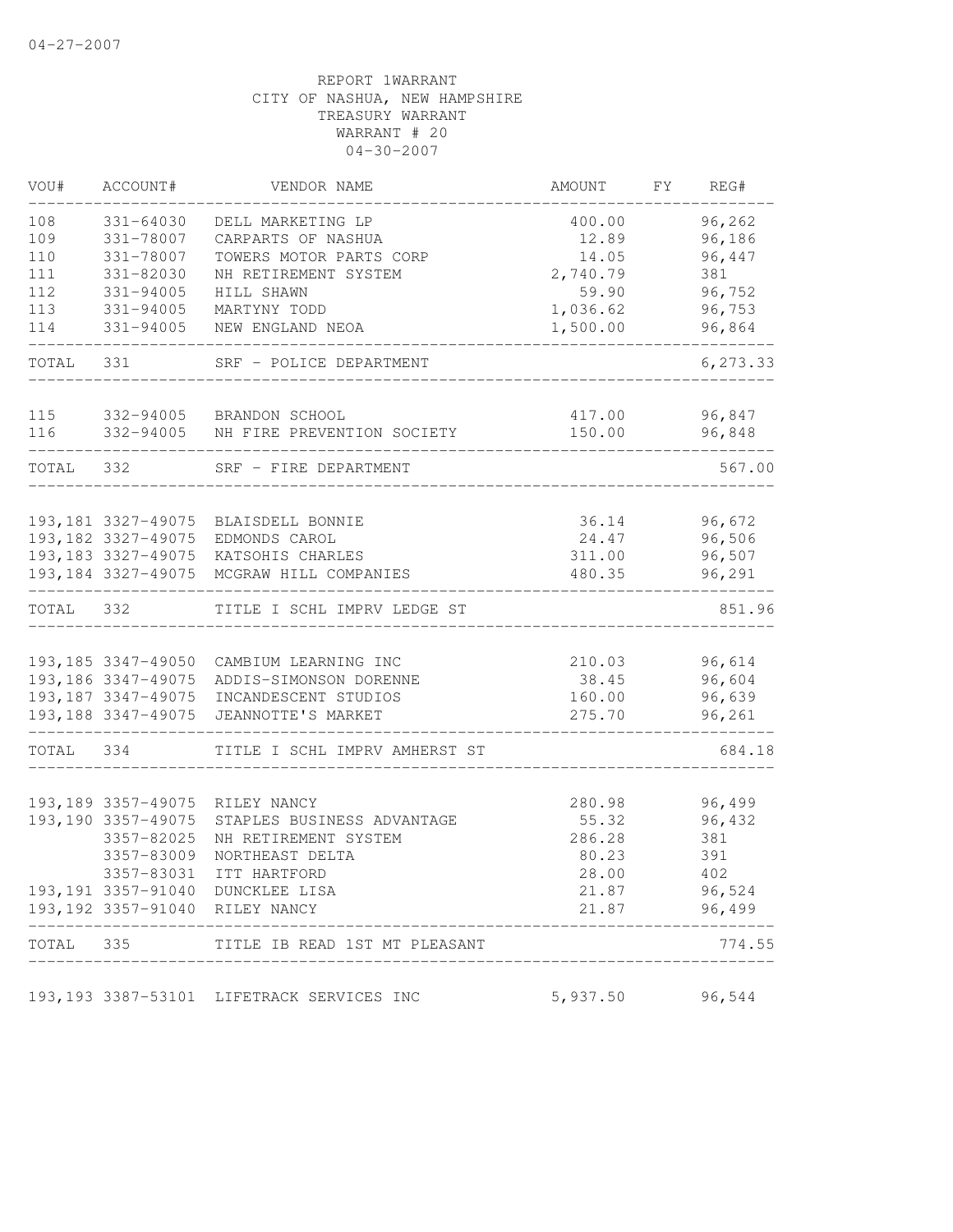|           | VOU# ACCOUNT#                             | VENDOR NAME                                                       | AMOUNT                       | <b>FY</b> | REG#             |
|-----------|-------------------------------------------|-------------------------------------------------------------------|------------------------------|-----------|------------------|
|           | TOTAL 338                                 | TITLE IV SDF YOUTH COUNCIL                                        | ____________________________ |           | 5,937.50         |
| 120       | 341-59100                                 | TOWN OF MASON                                                     | 2,500.00                     |           | 96,754           |
| 121       | 341-59100                                 | TOWN OF MERRIMACK                                                 | 2,500.00                     |           | 96,755           |
| 122       | 341-59100                                 | TOWN OF WILTON                                                    | 2,500.00                     |           | 96,756           |
| 123       | 341-91025                                 | ETKIND PAUL                                                       | 153.97                       |           | 96,259           |
| 124       |                                           | 341-91030 NELSON MARY S                                           | 237.43                       |           | 96,299           |
|           |                                           | 125 341-91030 SOCHAT NATACHA                                      | 1,243.14                     |           | 96,410           |
| TOTAL 341 |                                           | SRF - COMMUNITY SERVICES                                          |                              |           | 9,134.54         |
|           |                                           | 126 342-01340 ANCO ENGRAVED SIGNS & STAMPS I 44.50 96,426         |                              |           |                  |
| 127       |                                           | 342-47010 STERICYCLE INC                                          | 35.00                        |           | 96,162           |
|           |                                           | TOTAL 342 SRF - PUBLIC HEALTH                                     |                              |           | 79.50            |
|           |                                           | 193,194 3437-53109 REGENTS OF UNIVERSITY CALIFORN 750.00 96,666   |                              |           |                  |
|           |                                           | ______________________<br>TOTAL 343 TITLE IV 21ST CENT QUAL.STAFF |                              |           | 750.00           |
|           |                                           |                                                                   |                              |           |                  |
|           |                                           | 193,195 3440-49075 AC MOORE INC                                   | 172.24                       |           | 96,566           |
|           | 193, 196 3440-49075                       | BORDELEAU LISA                                                    | 42.10                        |           | 96,510           |
|           | 193, 197 3440-49075                       | BRACKETT CHRISTINE                                                | 34.05                        |           | 96,569           |
|           | 193, 198 3440-49075                       | COGSWELL CATHERINE                                                | 179.00                       |           | 96,562           |
|           | 193, 199 3440-49075                       | GARELICK FARMS-LYNN                                               | 318.01                       |           | 96,413           |
|           | 193,200 3440-49075                        | GRANTHAM JENNIFER                                                 | 24.87                        |           | 96,559           |
|           | 193,201 3440-49075                        | JACK'S PIZZA                                                      | 61.50                        |           | 96,458           |
|           | 193,202 3440-49075                        | MARKET BASKET                                                     | 60.67                        |           | 96,345           |
|           | 193,203 3440-49075<br>193,204 3440-49075  | MICHAUD DIANE                                                     | 13.00                        |           | 96,696           |
|           |                                           | SAM'S CLUB                                                        | 373.78                       |           | 96,885           |
|           | 193, 205 3440-49075<br>193,206 3440-49075 | STUMPF LORRAINE<br>WALMART COMMUNITY                              | 23.98<br>43.92               |           | 96,609<br>96,481 |
| TOTAL     | 344                                       | AFTER SCHOOL PROGRAM                                              |                              |           | 1,347.12         |
|           |                                           |                                                                   |                              |           |                  |
|           | 193, 207 3447-53103                       | BOYS & GIRLS CLUB OF GREATER N                                    | 2,900.00                     |           | 96,210           |
|           | 193,208 3447-53103                        | GIRL SCOUTS OF SWIFTWATER COUN                                    | 1,220.00                     |           | 96,593           |
|           | 193,209 3447-53111                        | NASHUA ADULT LEARNING CENTER                                      | 3,594.50                     |           | 96,164           |
|           | 193,210 3447-55020                        | FIRST STUDENT INC                                                 | 2,077.35                     |           | 96,546           |
|           | 3447-82025                                | NH RETIREMENT SYSTEM                                              | 1,353.93                     |           | 381              |
|           | 3447-83009                                | NORTHEAST DELTA                                                   | 122.66                       |           | 391              |
|           | 3447-83031                                | ITT HARTFORD                                                      | 2.80                         |           | 402              |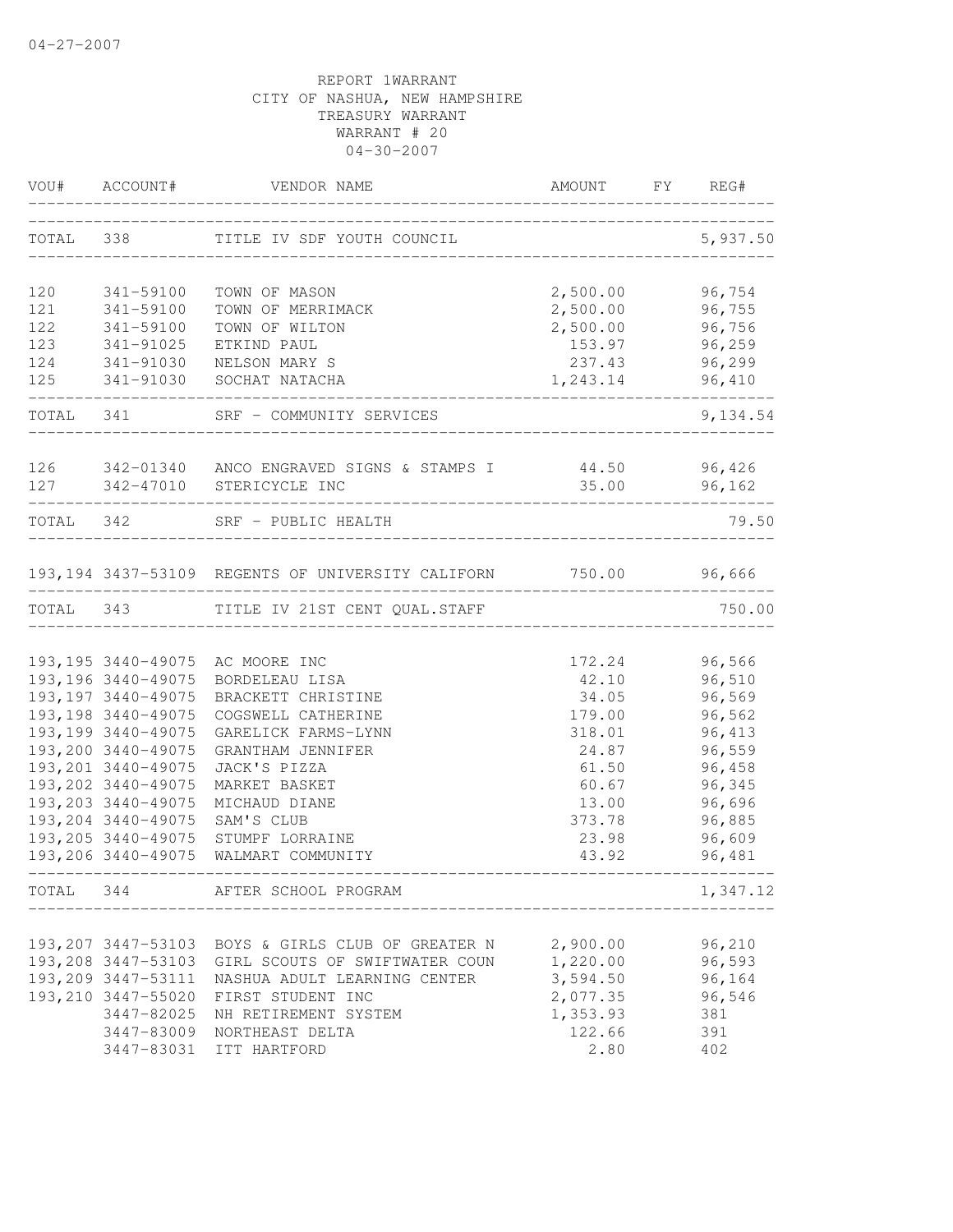|           |                                            | VOU# ACCOUNT# VENDOR NAME                                                        | AMOUNT FY REG#                 |                     |
|-----------|--------------------------------------------|----------------------------------------------------------------------------------|--------------------------------|---------------------|
|           |                                            | TOTAL 344 TITLE IV SDF 21ST CENTURY                                              | ______________________________ | 11,271.24           |
|           |                                            | 193,210 3507-55020 FIRST STUDENT INC                                             | 935.79                         | 96,546              |
|           | 3507-82025                                 | NH RETIREMENT SYSTEM                                                             | 1,947.23                       | 381                 |
|           | 3507-83009                                 | NORTHEAST DELTA                                                                  | 778.81                         | 391                 |
|           | 3507-83031                                 | ITT HARTFORD                                                                     | 125.72                         | 402                 |
|           | 193, 211 3507-91040                        | BRENNAN SUSAN                                                                    | 155.00<br>904.22               | 96,528              |
|           | 193, 212 3507-91040<br>193, 213 3507-91040 | DURANT CHRISTINE<br>LITCH KATHLEEN                                               | 135.00                         | 96,705<br>96,649    |
|           | 193, 214 3507-91040                        | MCFADDEN GLENDA                                                                  | 155.00                         | 96,656              |
|           | 193, 215 3507-91040                        | NCEA                                                                             | 340.00                         | 96,888              |
|           |                                            | 193,216 3507-91040 UNH CONTINUING EDUCATION REGIS                                | 135.00                         | 96,854              |
|           |                                            | 193, 217 3507-91040 WALLEY MAURA<br>______________________________<br>---------- | 615.89                         | 96,706              |
| TOTAL 350 |                                            | TITLE 11A TEACHER QUALITY                                                        |                                | 6,227.66            |
|           |                                            |                                                                                  |                                |                     |
|           |                                            | 3516-82025 NH RETIREMENT SYSTEM<br>3516-83009 NORTHEAST DELTA                    | 347.74 381<br>80.23 391        |                     |
|           |                                            | 3516-83031 ITT HARTFORD                                                          | 18.20 402                      |                     |
|           | ------------------------------             | TOTAL 351 TITLE IID ENHANCE ED THRU TECH                                         | ______________________________ | 446.17              |
|           |                                            |                                                                                  |                                |                     |
|           | 3557-82025                                 | 193, 218 3557-49075 SCHOOL SPECIALTY<br>NH RETIREMENT SYSTEM                     | 528.18                         | 29.05 96,522<br>381 |
|           | 3557-83009                                 | NORTHEAST DELTA                                                                  | 80.23 391                      |                     |
|           |                                            | 3557-83031 ITT HARTFORD                                                          | 28.00 402                      |                     |
|           |                                            | 193, 219 3557-91040 HEALEY CHARLES                                               | ____________________________   | 41.80 96,537        |
|           | TOTAL 355                                  | TITLE IB READING 1ST FES                                                         |                                | 707.26              |
|           |                                            | 193,220 3577-49050 QUAGLIA INSTITUTE                                             |                                | 500.00 96,701       |
| TOTAL 357 |                                            | TITLE I DINI PLAN 2006-2007                                                      |                                | 500.00              |
|           |                                            |                                                                                  |                                |                     |
| 140       |                                            | 371-53025 TRC ENVIRONMENTAL CORP                                                 | 2,970.15 96,372                |                     |
|           |                                            | 141 371-53075 LOTTER & BAILIN PC                                                 | 356.25                         | 96,846              |
| 142       |                                            | 371-53160 HAYNER/SWANSON INC                                                     | 3,663.79                       | 96,220              |
|           |                                            | TOTAL 371 SRF - COMMUNITY DEVELOPMENT                                            |                                | 6,990.19            |
| 143       |                                            | 373-53075 LOAN PACKAGING LLC                                                     | 600.00                         | 96,365              |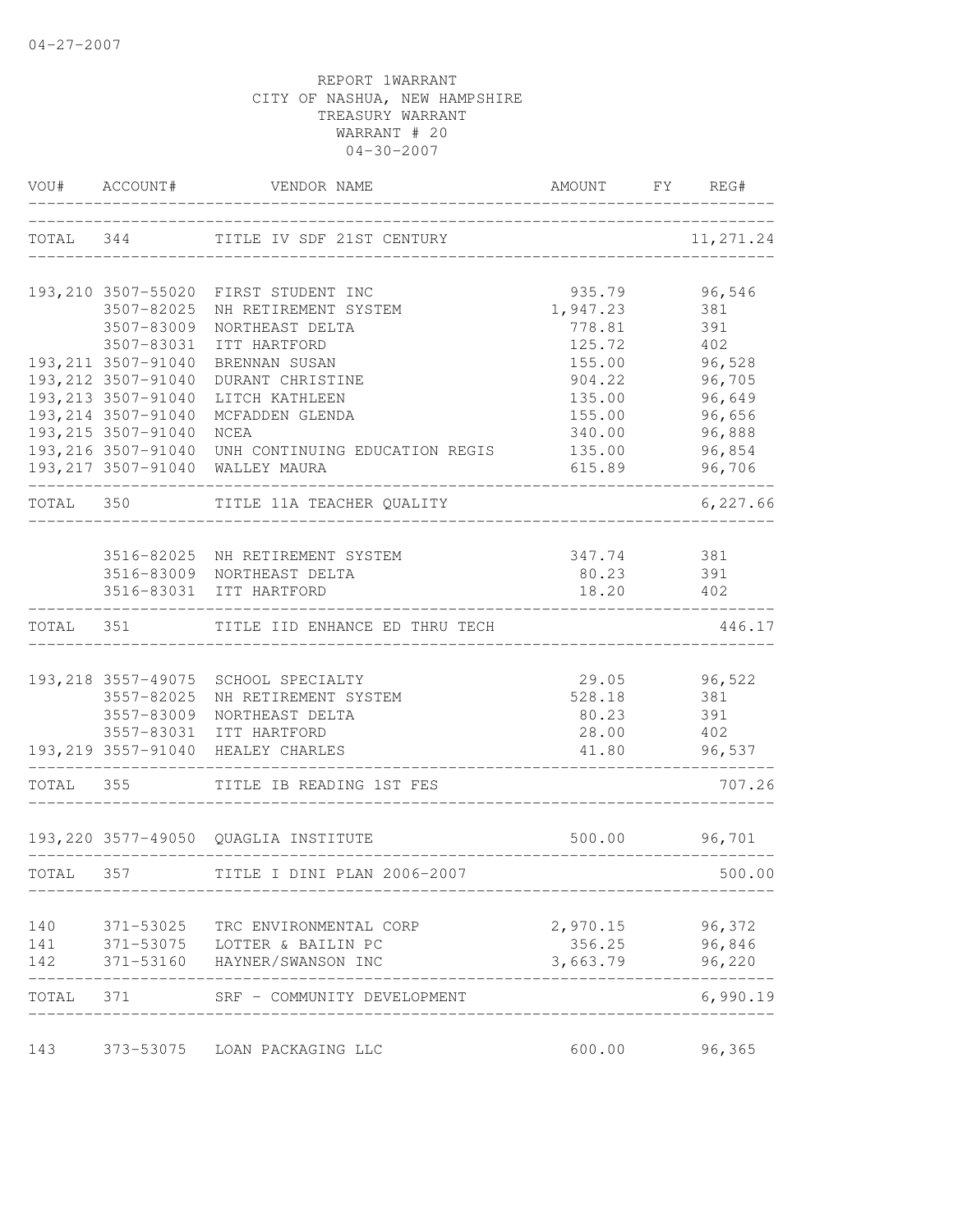| VOU#  | ACCOUNT#  | VENDOR NAME                              | AMOUNT     | FY | REG#     |
|-------|-----------|------------------------------------------|------------|----|----------|
| 144   |           | 373-53075 NASHUA REGIONAL PLANNING COMMI | 1,462.50   |    | 96,741   |
| TOTAL | 373       | SRF - ECONOMIC DEVELOPMENT               |            |    | 2,062.50 |
| 145   | 374-07070 | BOYS & GIRLS CLUB OF GREATER N           | 1,345.46   |    | 96,210   |
| 146   | 374-07258 | CORP FOR NATIONAL & COMMUNITY            | 836.64     |    | 96,401   |
| 147   | 374-07269 | NEIGHBORHOOD HOUSING SVCS OF G           | 56,520.00  |    | 96,758   |
| 148   | 374-07340 | <b>NAHRO</b>                             | 600.00     |    | 96,832   |
| 149   | 374-07580 | GIRLS INC & M&L HOME IMPROVEME           | 6,187.50   |    | 96,398   |
| 150   | 374-07750 | WRN REAL ESTATE LLC &                    | 5,625.00   |    | 96,757   |
| 151   | 374-09031 | LOOMIS FARGO & CO                        | 160.70     |    | 96,283   |
| 152   | 374-09031 | ST JOSEPH BUSINESS & HEALTH              | 195.00     |    | 96,288   |
| 153   | 374-09031 | TRANSIT MANAGEMENT OF NASHUA             | 150.93     |    | 394      |
| 154   | 374-09031 | TRANSIT MANAGEMENT OF NASHUA             | 350.39     |    | 400      |
| 155   | 374-09043 | CONWAY OFFICE PRODUCTS LLC               | 90.00      |    | 96,286   |
| 156   | 374-09061 | ARAMARK UNIFORM SERVICES                 | 110.18     |    | 96,277   |
| 157   | 374-09061 | AUTO ELECTRIC WAREHOUSE INC              | 1,400.00   |    | 96,156   |
| 158   | 374-09061 | KINNEY TOWING & TRANSPORTATION           | 115.00     |    | 96,350   |
| 159   | 374-09061 | PM MACKAY & SONS INC                     | 162.50     |    | 96,222   |
| 160   | 374-09071 | EXXONMOBIL OIL CORP                      | 1,787.30   |    | 96,228   |
| 161   | 374-09081 | MICHELIN NORTH AMERICA INC               | 148.28     |    | 96,200   |
| 162   | 374-09091 | CENTRAL PAPER PRODUCTS CO                | 166.89     |    | 96,735   |
| 163   | 374-09091 | GILLIG CORP                              | 733.07     |    | 96,420   |
| 164   | 374-09091 | NE DETROIT DIESEL-ALLISON INC            | 625.20     |    | 96,300   |
| 165   | 374-09091 | NORTHERN BUS SALES INC                   | 1,012.86   |    | 96,297   |
| 166   | 374-09091 | PREMIER SOUTHERN TICKET CO               | 423.25     |    | 96,173   |
| 167   | 374-09091 | RYDER FLEET PRODUCTS.COM INC             | 439.15     |    | 96,445   |
| 168   | 374-09091 | SUBURBAN AUTO & TRUCK PARTS IN           | 2,817.26   |    | 96,730   |
| 169   | 374-09104 | PUBLIC SERVICE OF NH                     | 220.77     |    | 96,857   |
| 170   | 374-09112 | KEYSPAN ENERGY DELIVERY                  | 1,855.69   |    | 96,814   |
| 171   | 374-09124 | PENNICHUCK WATER                         | 25.10      |    | 96,816   |
| 172   | 374-09133 | IDEARC MEDIA CORP                        | 63.00      |    | 96,869   |
| 173   | 374-09133 | PAETEC COMMUNICATIONS INC                | .25        |    | 96,799   |
| 174   | 374-09133 | VERIZON                                  | 134.32     |    | 96,812   |
| 175   | 374-09181 | MEMIC INDEMNITY CO                       | 8,511.84   |    | 96,803   |
| 176   | 374-09201 | TRANSIT MANAGEMENT OF NASHUA             | 18, 114.95 |    | 394      |
| 177   | 374-09201 | TRANSIT MANAGEMENT OF NASHUA             | 15,293.83  |    | 400      |
| 178   | 374-09208 | TRANSIT MANAGEMENT OF NASHUA             | 587.10     |    | 394      |
| 179   | 374-09208 | TRANSIT MANAGEMENT OF NASHUA             | 584.02     |    | 400      |
| 180   | 374-09211 | AFSCME COUNCIL 93                        | 653.00     |    | 96,842   |
| 181   | 374-09211 | ASSURANT EMPLOYEE BENEFITS               | 1,042.27   |    | 96,845   |
| 182   | 374-09211 | HARVARD PILGRIM HEALTH CARE              | 16,203.05  |    | 96,843   |
| 183   | 374-09211 | PRUDENTIAL INSURANCE                     | 1,094.23   |    | 96,827   |
| 184   | 374-09211 | TRANSIT MANAGEMENT OF NASHUA             | 1,604.94   |    | 394      |
| 185   | 374-09211 | TRANSIT MANAGEMENT OF NASHUA             | 1,541.31   |    | 400      |
| 186   | 374-09211 | VISION SERVICE PLAN                      | 90.53      |    | 96,844   |
| 187   | 374-09214 | TRANSIT MANAGEMENT OF NASHUA             | 45.92      |    | 394      |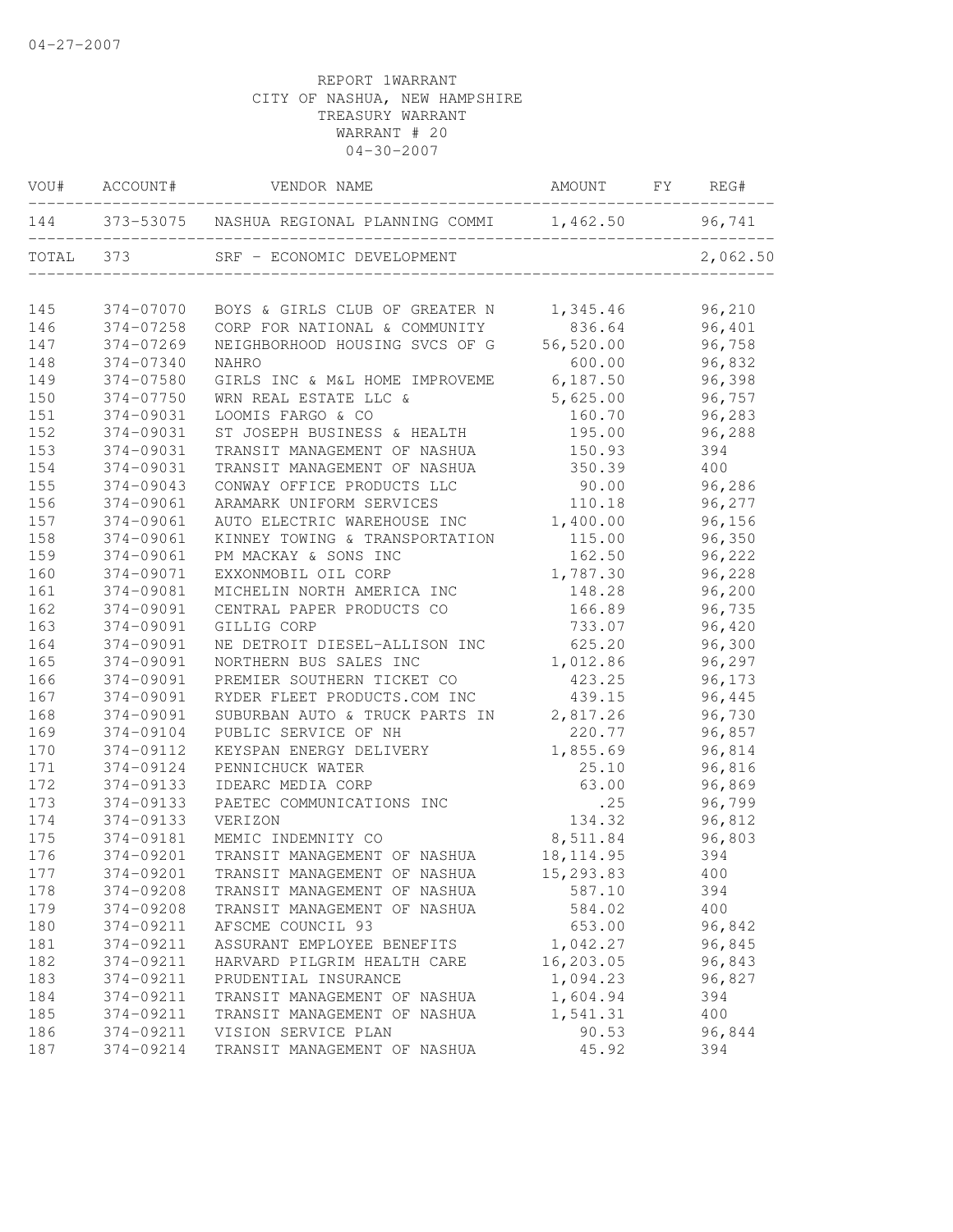| VOU#      | ACCOUNT#            | VENDOR NAME                                                 | AMOUNT   | FY | REG#       |
|-----------|---------------------|-------------------------------------------------------------|----------|----|------------|
| 188       | 374-09214           | TRANSIT MANAGEMENT OF NASHUA                                | 45.62    |    | 400        |
| 189       | 374-09221           | FIRST TRANSIT INC                                           | 450.00   |    | 96,235     |
| 190       | 374-09261           | ARAMARK UNIFORM SERVICES                                    | 194.53   |    | 96,277     |
| 191       |                     | 374-09261 TRANSIT MANAGEMENT OF NASHUA I                    | 228.85   |    | 96,759     |
| 192       |                     |                                                             |          |    | 96,343     |
|           |                     | TOTAL 374 SRF - URBAN PROGRAMS                              |          |    | 150,805.18 |
|           |                     | 193 375-45050 CONCENTRIC SECURITY RESOURCES 1,675.17 96,314 |          |    |            |
| TOTAL 375 |                     | SRF - PUBLIC LIBRARIES                                      |          |    | 1,675.17   |
|           |                     | 193, 221 3767-31005 ONE COMMUNICATIONS                      | 2.28     |    | 96,862     |
|           | 3767-31005          | VERIZON                                                     | 155.83   |    | 96,812     |
|           | 193, 222 3767-42010 | PETTY CASH                                                  | 29.21    |    | 96,760     |
|           | 193, 223 3767-42010 | THOMPSON BROOKS                                             | 22.63    |    | 96,567     |
|           | 193, 224 3767-49035 | FROG PUBLICATIONS                                           | 373.78   |    | 96,589     |
|           | 193, 225 3767-49035 | GREENWOOD PUBLISHING GROUP                                  | 448.83   |    | 96,560     |
|           | 193, 226 3767-49035 | GUILFORD PUBLICATIONS INC                                   | 37.00    |    | 96,203     |
|           | 193, 227 3767-49035 | HARCOURT INC                                                | 867.90   |    | 96,610     |
|           | 193, 228 3767-49035 | OHIO STATE UNIVERSITY (THE)                                 | 363.00   |    | 96,549     |
|           | 193, 229 3767-49035 | PEARSON EDUCATION                                           | 1,986.10 |    | 96,594     |
|           | 193,230 3767-49035  | STEPS TO LITERACY LLC                                       | 167.20   |    | 96,540     |
|           | 193, 231 3767-49050 | DALTON SHARON                                               | 86.38    |    | 96,684     |
|           | 193, 232 3767-49050 | HAWTHORNE                                                   | 264.00   |    | 96,743     |
|           | 193, 233 3767-49050 | LAKESHORE LEARNING MATERIALS                                | 182.79   |    | 96,278     |
|           | 193, 234 3767-49050 | LITERACY LINKS INC                                          | 65.50    |    | 96,592     |
|           | 193, 235 3767-49050 | MCGRAW HILL COMPANIES                                       | 1,283.19 |    | 96,291     |
|           | 193, 236 3767-49050 | PEARSON EDUCATION                                           | 1,781.91 |    | 96,594     |
|           | 193, 237 3767-49050 | PELLETIER VIVIAN                                            | 126.53   |    | 96,500     |
|           | 193, 238 3767-49050 | PETTY CASH                                                  | 75.91    |    | 96,760     |
|           | 193,239 3767-49050  | PRIMARY CONCEPTS                                            | 189.20   |    | 96,575     |
|           | 193,240 3767-49050  | RUSSELL GAIL                                                | 58.49    |    | 96,683     |
|           | 193, 241 3767-49050 | SCHOOL SPECIALTY                                            | 1,068.93 |    | 96,522     |
|           | 193, 242 3767-49050 | STAPLES BUSINESS ADVANTAGE                                  | 40.92    |    | 96,432     |
|           | 193, 243 3767-49050 | THOMPSON BROOKS                                             | 28.96    |    | 96,567     |
|           | 193, 244 3767-49075 | RESOURCES FOR EDUCATORS                                     | 297.00   |    | 96,616     |
|           | 193, 245 3767-49075 | RESOURCES FOR READING INC.                                  | 35.00    |    | 96,631     |
|           | 193, 246 3767-53101 | BLUNT STEVE                                                 | 200.00   |    | 96,761     |
|           | 193, 247 3767-53101 | CLUB Z! TUTORING SERVICES                                   | 2,670.25 |    | 96,633     |
|           | 193, 248 3767-53101 | CROWDER LUCIE L                                             | 325.23   |    | 96,486     |
|           | 193, 249 3767-53101 | DALTON SHARON                                               | 787.50   |    | 96,679     |
|           | 193,250 3767-53101  | HUNTINGTON LEARNING CENTER                                  | 762.00   |    | 96,668     |
|           | 193, 251 3767-53101 | RUSSELL GAIL M                                              | 787.50   |    | 96,680     |
|           | 193, 252 3767-53101 | SHEA DENISE C                                               | 850.00   |    | 96,664     |
|           | 193, 253 3767-56020 | FIRST CHURCH                                                | 3,103.00 |    | 96,256     |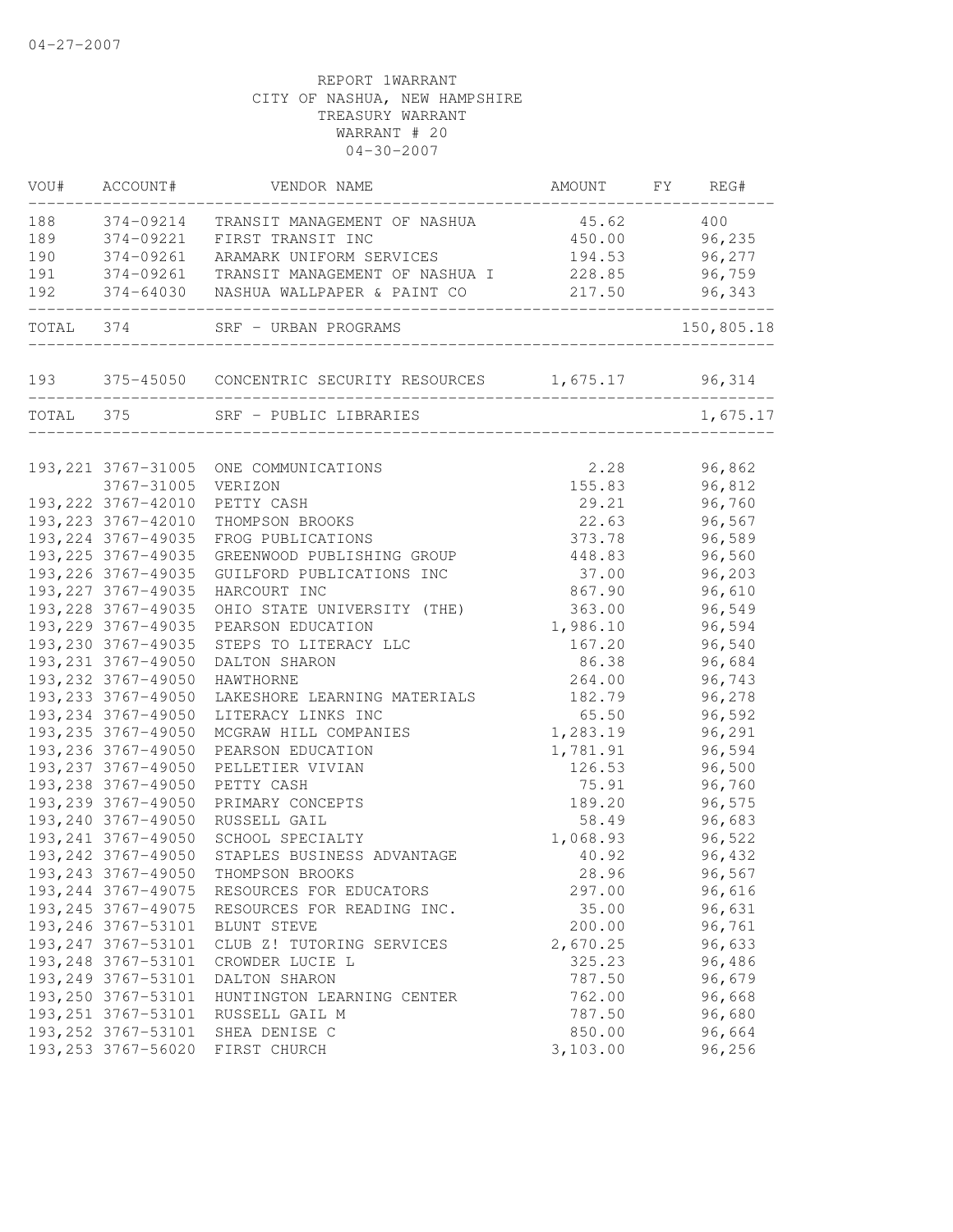| VOU#      | ACCOUNT#                         | VENDOR NAME                                 | AMOUNT          | FΥ | REG#          |
|-----------|----------------------------------|---------------------------------------------|-----------------|----|---------------|
|           | 193, 254 3767-64040              | PEARSON EDUCATION                           | 2,074.95        |    | 96,594        |
|           | 193, 255 3767-64192              | DALTON SHARON                               | 254.99          |    | 96,684        |
|           | 3767-82025                       | NH RETIREMENT SYSTEM                        | 1,263.73        |    | 381           |
|           | 3767-83009                       | NORTHEAST DELTA                             | 3,100.11        |    | 391           |
|           | 3767-83031<br>193,256 3767-94030 | ITT HARTFORD<br>LEWANDOWSKI RITA            | 83.34<br>185.00 |    | 402<br>96,697 |
|           |                                  |                                             |                 |    |               |
| TOTAL 376 |                                  | TITLE I ESEA                                |                 |    | 26,486.07     |
|           |                                  | 193, 257 3777-49075 AMAZON CREDIT PLAN      | 49.82           |    | 96,879        |
|           |                                  | 193, 258 3777-49075 SCHOOL SPECIALTY        | 185.43          |    | 96,522        |
|           |                                  | 193, 259 3777-91040 NATIONAL CEU, LLC       | 378.00          |    | 96,695        |
| TOTAL     | 377                              | TITLE III ENHANCE ENG LANGUAGE              |                 |    | 613.25        |
|           |                                  |                                             |                 |    |               |
|           | 193,260 3887-49050               | HYNES STACY                                 | 27.30           |    | 96,508        |
|           | 193, 261 3887-49050              | NH DESTINATION IMAGINATION                  | 106.15          |    | 96,581        |
|           | 193,262 3887-49050               | STAPLES BUSINESS ADVANTAGE                  | 31.61           |    | 96,432        |
|           | 193, 263 3887-49050              | TARIQ IRUM                                  | 66.15           |    | 96,625        |
|           | 193,264 3887-53101               | LIFETRACK SERVICES INC                      | 6,187.50        |    | 96,544        |
|           | 3887-82025<br>3887-83009         | NH RETIREMENT SYSTEM<br>NORTHEAST DELTA     | 5.93<br>2.69    |    | 381<br>391    |
|           |                                  |                                             | .50             |    |               |
|           | 3887-83031<br>193,265 3887-94030 | ITT HARTFORD<br>NH DESTINATION IMAGINATION  | 2,900.00        |    | 402<br>96,581 |
| TOTAL     | 388                              | TITLE V INNOVATIVE PROGRAMS                 |                 |    | 9,327.83      |
|           |                                  |                                             |                 |    |               |
|           | 193,266 3907-53102               | MANHEIM ZIMMERMAN AMY B                     | 500.00          |    | 96,674        |
|           | 193, 267 3907-53102              | ROURKE MAUREEN                              | 375.00          |    | 96,673        |
|           | 193,268 3907-53102               | WILLIAMS VERONICA                           | 437.50          |    | 96,620        |
|           | 193,269 3907-55035               | HOSPITALITY & TEAM                          | 250.00          |    | 96,762        |
|           | 193,270 3907-64192               | GOVCONNECTION INC                           | 7,635.40        |    | 96,171        |
|           | 193, 271 3907-91040              | ARROWSMITH MARY                             | 350.00          |    | 96,659        |
|           | 193, 272 3907-91040              | CARON ROBERT                                | 85.36           |    | 96,555        |
| TOTAL     | 390                              | VOC ED SECONDARY PERKINS                    |                 |    | 9,633.26      |
|           |                                  |                                             |                 |    |               |
|           |                                  | 193, 273 3927-49050 IPSWICH SHELLFISH CO    | 541.17          |    | 96,665        |
|           |                                  | 193, 274 3927-49050 LAKES REGION LINEN INC  | 102.27          |    | 96,587        |
|           |                                  | 193, 275 3927-49050 NORTHCENTER FOODSERVICE | 2,992.87        |    | 96,554        |
| TOTAL     | 392                              | CULINARY ARTS                               |                 |    | 3,636.31      |
|           |                                  |                                             |                 |    |               |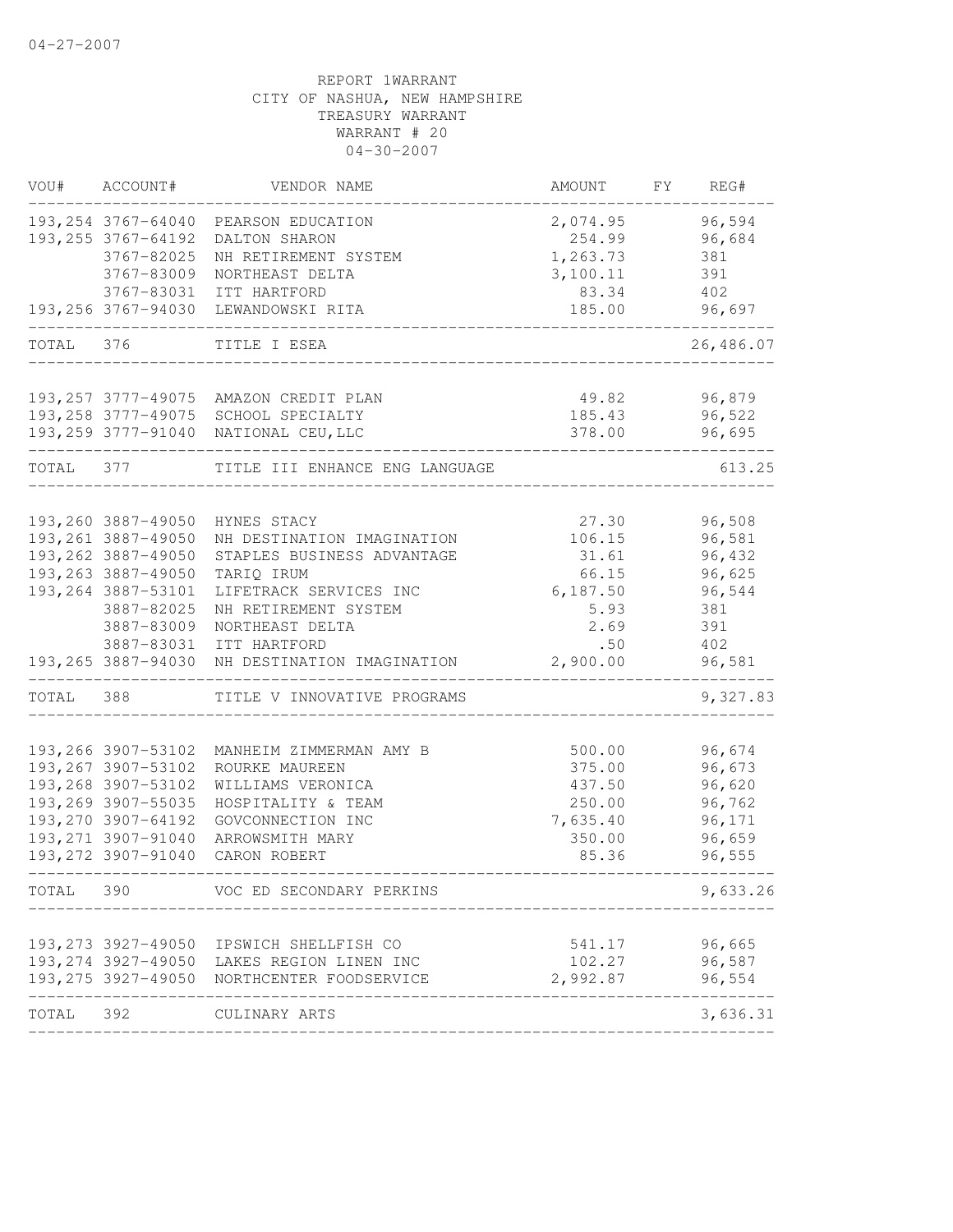|                    | VOU# ACCOUNT# VENDOR NAME                                            | AMOUNT FY REG# |           |
|--------------------|----------------------------------------------------------------------|----------------|-----------|
|                    | 193,276 3937-49050 PARENTING NH d/b/a                                | 180.00         | 96,685    |
|                    | 3937-82025 NH RETIREMENT SYSTEM                                      | 150.24         | 381       |
|                    | 3937-83009 NORTHEAST DELTA                                           | 134.65 391     |           |
|                    | 3937-83031 ITT HARTFORD                                              | 8.12 402       |           |
| TOTAL 393 DAY CARE |                                                                      |                | 473.01    |
|                    |                                                                      |                |           |
|                    | 193,277 3957-49050 COLLISHAW CYNTHIA                                 | 119.75         | 96,671    |
|                    | 193,278 3957-49050 PCI EDUCATIONAL PUBLISHING                        | 604.95         | 96,490    |
|                    | 193,279 3957-49050 PHONAK, INC                                       | 202.99         | 96,598    |
|                    | 193,280 3957-49050 SILLICH MOLLY                                     | 63.00          | 96,547    |
|                    | 193,281 3957-49050 STEVENS DEBRA J                                   | 322.00         | 96,352    |
|                    | 193,282 3957-53103 CARROLL CENTER FOR THE BLIND (47.00               |                | 96,617    |
| 193,283 3957-53109 | MCCARTNEY AMY                                                        | 2,305.36       | 96,763    |
|                    | 193,284 3957-53109 NORTHEAST DEAF AND HARD OF                        | 105.00         | 96,588    |
|                    | 3957-82025 NH RETIREMENT SYSTEM                                      | 7,192.49       | 381       |
|                    | 3957-83009 NORTHEAST DELTA                                           | 3,035.79       | 391       |
|                    | 3957-83031 ITT HARTFORD                                              | 449.96 402     |           |
|                    | TOTAL 395 IDEA BASIC SPEC ED<br>____________________________________ |                | 14,448.29 |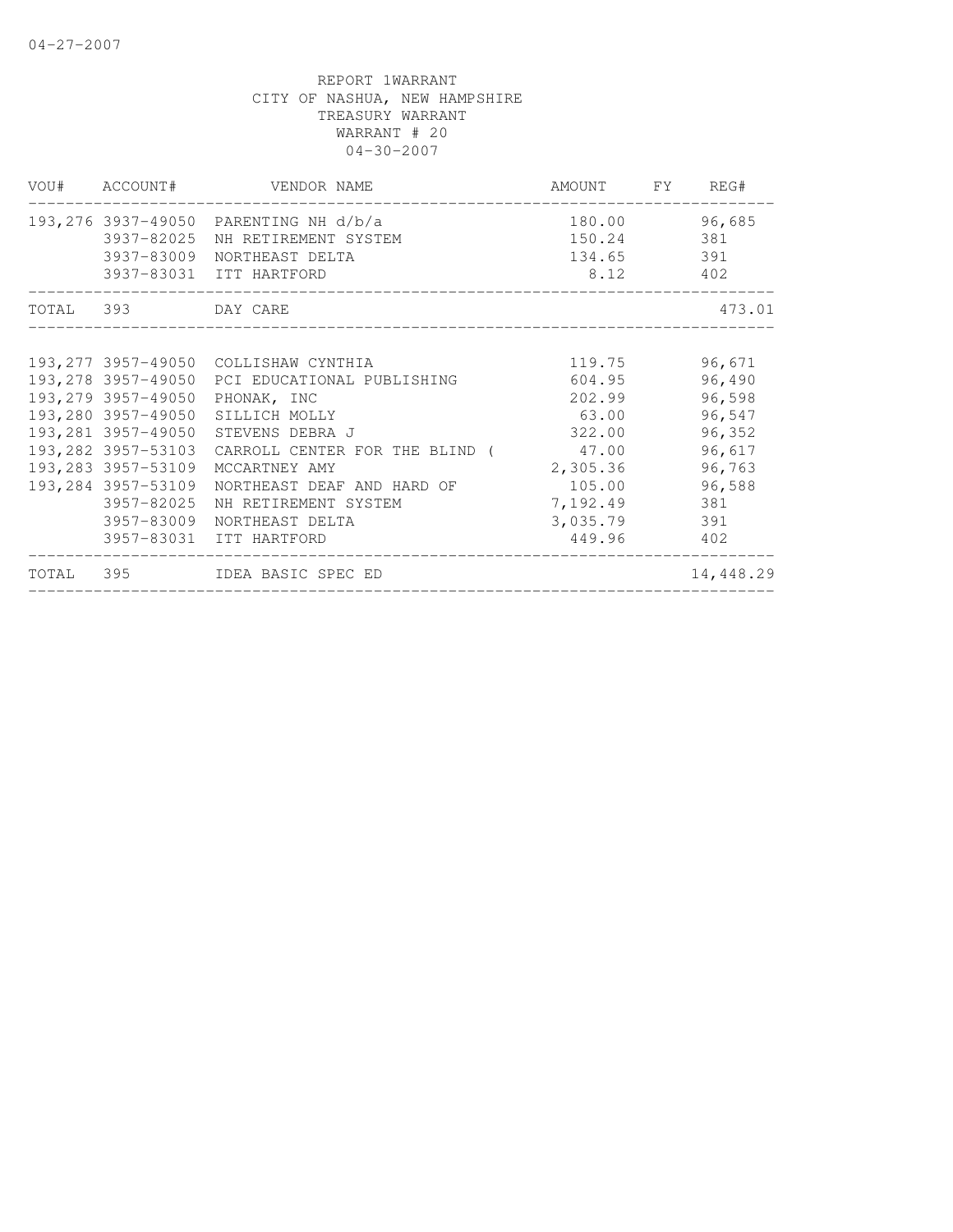|     |                       | VOU# ACCOUNT# VENDOR NAME<br>_____________________ | AMOUNT FY REG# |          |
|-----|-----------------------|----------------------------------------------------|----------------|----------|
| 207 |                       | 412-180 CARRINGER HAROLD E                         | 29.00          | 96,387   |
| 208 | 412-180               | CHADWICK SUSAN B                                   | 62.00          | 96,388   |
| 209 | 412-180               | DOROTHY P OLSEN REV                                | 56.00          | 96,392   |
| 210 | 412-180               | NICHOLOGIANIS JEN                                  | 24.00          | 96,390   |
|     |                       | 211   412-180   NOBLE DANA   L                     | 58.00          | 96,391   |
|     |                       | TOTAL 412-18 FINANCIAL SERVICES<br>AUTO PERMITS    |                | 229.00   |
|     |                       | 212 413-204 MANSFIELD MARY JANE                    | 7.50           | 96,394   |
|     |                       | TOTAL 413-20 CITY CLERK'S OFFICE<br>DOG LICENSES   |                | 7.50     |
|     |                       | 213 472-197 SEPPALA CONSTRUCTION CO                | 1,900.00       | 96,399   |
|     | TOTAL 472-19 PLANNING | LAND USE PERMIT                                    |                | 1,900.00 |
|     |                       |                                                    |                |          |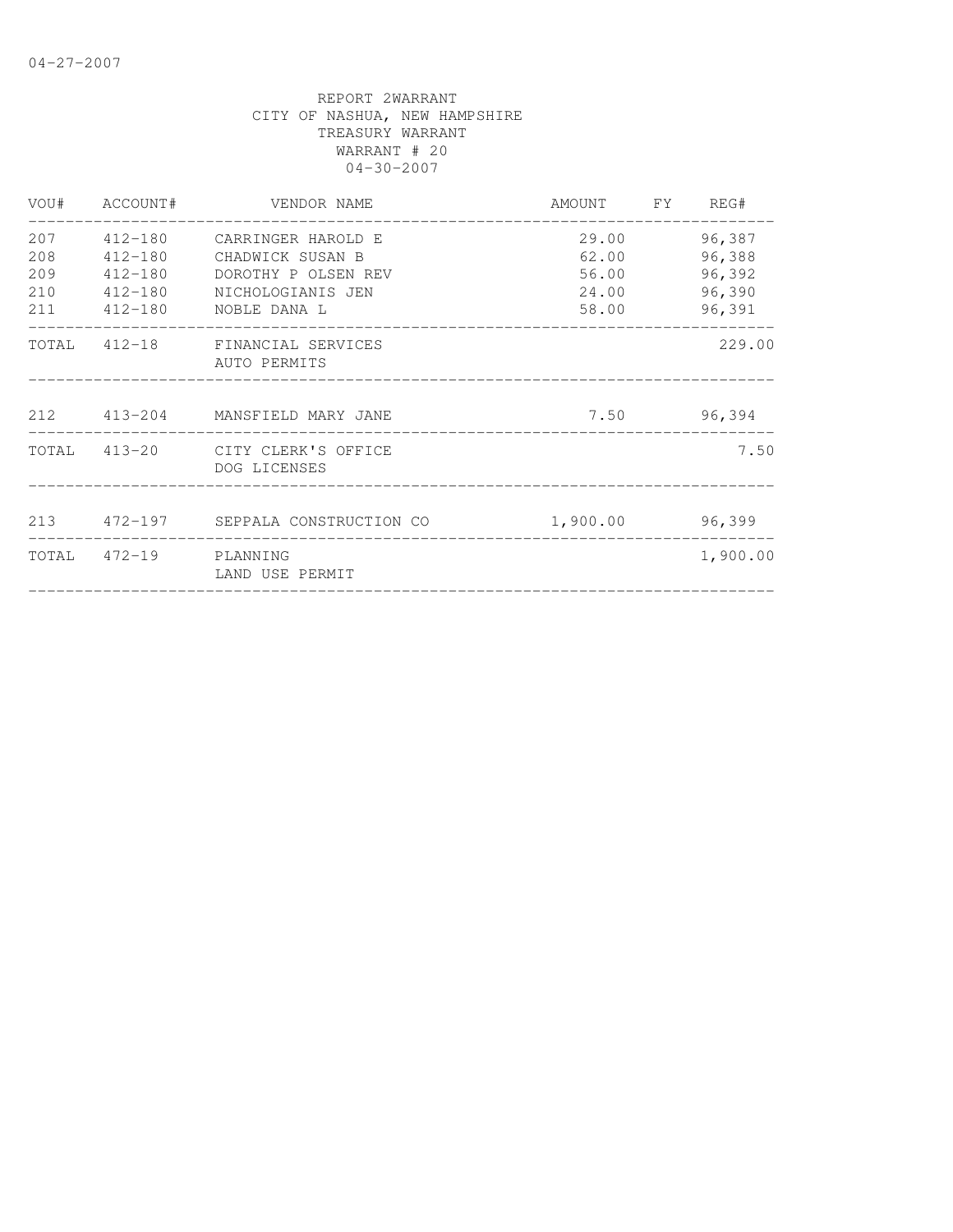| VOU#       | ACCOUNT#               | VENDOR NAME                                                | AMOUNT               | FΥ  | REG#             |
|------------|------------------------|------------------------------------------------------------|----------------------|-----|------------------|
| 214        | 501-43005              | FEDEX                                                      | 621.18               |     | 96,801           |
| 215        | $501 - 31050$          | VERIZON WIRELESS                                           | 133.93               |     | 96,825           |
| TOTAL      | 501                    | MAYOR'S OFFICE                                             |                      |     | 755.11           |
| 216        | 502-72010              | CONWAY OFFICE PRODUCTS LLC                                 | 100.00               |     | 96,286           |
| 217<br>217 | 502-41005<br>502-41015 | STAPLES BUSINESS ADVANTAGE<br>STAPLES BUSINESS ADVANTAGE   | 353.98<br>164.11     |     | 96,479<br>96,479 |
| TOTAL      | 502                    | LEGAL DEPARTMENT                                           |                      |     | 618.09           |
| 218        | 503-72010              | CONWAY OFFICE PRODUCTS LLC                                 | 160.00               |     | 96,286           |
| 219        | 503-41015              | STAPLES BUSINESS ADVANTAGE                                 | 232.28               |     | 96,479           |
| TOTAL      | 503                    | BOARD OF ALDERMEN                                          |                      |     | 392.28           |
| 220        | 505-81054              | GREAT AMERICAN DOWNTOWN                                    | 7,500.00             |     | 96,255           |
| 221<br>221 | 505-81073<br>505-81074 | NASHUA PASTORAL CARE CENTER<br>NASHUA PASTORAL CARE CENTER | 7,500.00<br>5,500.00 |     | 96,476<br>96,476 |
| 222        | 505-81026              | THE PLUS COMPANY INC                                       | 1,250.00             |     | 96,199           |
| TOTAL      | 505                    | CIVIC & COMM. ACTIVITIES                                   |                      |     | 21,750.00        |
| 223        | 506-31005              | LOVERING SUE                                               | 37.95                |     | 96,764           |
| 224        | 506-31005              | PAETEC COMMUNICATIONS INC                                  | 5,108.62             |     | 96,799           |
| 225<br>226 | 506-31005<br>506-31005 | VERIZON<br>VERIZON ONLINE                                  | 5, 454.57<br>41.84   |     | 96,812<br>96,835 |
| TOTAL      | 506                    | TELECOMMUNICATIONS                                         |                      |     | 10,642.98        |
| 227        | 507-82020              | NH RETIREMENT SYSTEM                                       | 165, 483.93          | 381 |                  |
| 227        | 507-82025              | NH RETIREMENT SYSTEM                                       | 146,026.23           | 381 |                  |
| 227        | 507-82030              | NH RETIREMENT SYSTEM                                       | 108,571.84           | 381 |                  |
| 227        | 507-82035              | NH RETIREMENT SYSTEM                                       | 193,687.87           | 381 |                  |
| TOTAL      | 507                    | PENSIONS                                                   |                      |     | 613,769.87       |
| 228        | 508-83100              | STATE OF NH - UC<br>W/C                                    | 3,967.00             |     | 96,415           |
| 228        | 508-83101              | STATE OF NH - UC<br>W/C                                    | 4,494.40             |     | 96, 415          |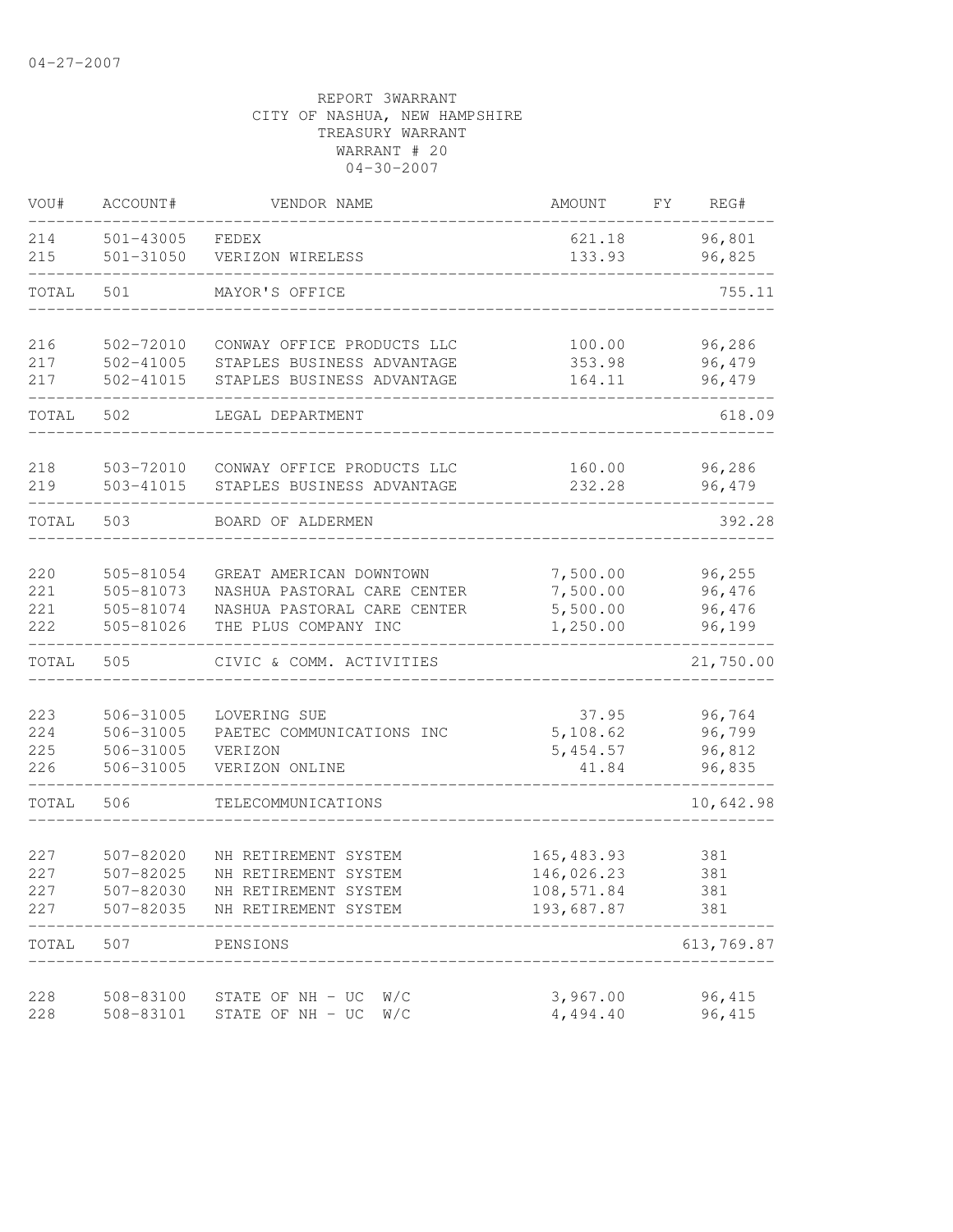|                                                      | VOU# ACCOUNT#                                                                                        | VENDOR NAME                                                                                                                                                                                             | AMOUNT FY REG#                                                              |                                                                           |
|------------------------------------------------------|------------------------------------------------------------------------------------------------------|---------------------------------------------------------------------------------------------------------------------------------------------------------------------------------------------------------|-----------------------------------------------------------------------------|---------------------------------------------------------------------------|
|                                                      | TOTAL 508                                                                                            | INSURANCE - POLICY COSTS                                                                                                                                                                                | -------------------------                                                   | 8,461.40                                                                  |
| 229                                                  |                                                                                                      | 511-98075 PAPA ROMANO'S PIZZA                                                                                                                                                                           | 322.00                                                                      | 96,152                                                                    |
| TOTAL                                                | 511                                                                                                  | ADMINISTRATIVE SERVICES                                                                                                                                                                                 |                                                                             | 322.00                                                                    |
| 230<br>231<br>232<br>233<br>234<br>235<br>236<br>237 | 512-98035<br>512-72010<br>512-66025<br>512-72035<br>512-94005<br>512-43005<br>512-59182<br>512-41015 | CITY OF NASHUA/PETTY CASH<br>CONWAY OFFICE PRODUCTS LLC<br>GE CAPITAL INC<br>HSM ELECTRONIC PROTECTION SERV<br>NHGFOA<br>PRINTGRAPHICS OF MAINE<br>PRINTGRAPHICS OF MAINE<br>STAPLES BUSINESS ADVANTAGE | 557.25<br>370.00<br>270.00<br>58.44<br>140.00<br>762.50<br>497.32<br>105.62 | 96,148<br>96,286<br>96,471<br>96,831<br>96,147<br>383<br>96,247<br>96,479 |
| TOTAL                                                | 512                                                                                                  | FINANCIAL SERVICES                                                                                                                                                                                      |                                                                             | 2,761.13                                                                  |
| 238<br>239<br>240<br>241<br>242                      | 513-41015<br>513-59100<br>513-72010<br>513-94005<br>513-94005                                        | BERGERON PAUL<br>COMPLIANCE NETWORK OF NE<br>CONWAY OFFICE PRODUCTS LLC<br>NHCTCA<br>NHCTCA                                                                                                             | 80.00<br>65.00<br>240.00<br>70.00<br>100.00                                 | 96,765<br>96,367<br>96,286<br>96,822<br>96,868                            |
| TOTAL                                                | 513                                                                                                  | CITY CLERK'S OFFICE                                                                                                                                                                                     |                                                                             | 555.00                                                                    |
| 243<br>244                                           | 515-41015                                                                                            | 515-72010 CONWAY OFFICE PRODUCTS LLC<br>STAPLES BUSINESS ADVANTAGE                                                                                                                                      | 90.00<br>50.54                                                              | 96,286<br>96,479                                                          |
| TOTAL                                                | 515                                                                                                  | HUMAN RESOURCES                                                                                                                                                                                         |                                                                             | 140.54                                                                    |
| 245<br>245<br>246<br>247<br>248<br>249               | 516-41015<br>516-72010<br>516-66025<br>516-41015                                                     | CONWAY OFFICE PRODUCTS LLC<br>CONWAY OFFICE PRODUCTS LLC<br>GE CAPITAL INC<br>516-66030 PITNEY BOWES<br>516-66030 PITNEY BOWES INC<br>WB MASON COMPANY INC                                              | 58.04<br>5,280.26<br>116.47<br>1,020.00<br>1,020.00<br>31.98                | 96,286<br>96,286<br>96, 471<br>96,856<br>96,477<br>96,205                 |
| TOTAL                                                | 516                                                                                                  | PURCHASING DEPARTMENT                                                                                                                                                                                   |                                                                             | 7,526.75                                                                  |
| 250<br>251                                           | 517-75023                                                                                            | 517-75023 B & S LOCKSMITHS INC<br>CHABOT GLASS                                                                                                                                                          | 112.00<br>14.00                                                             | 96,450<br>96,463                                                          |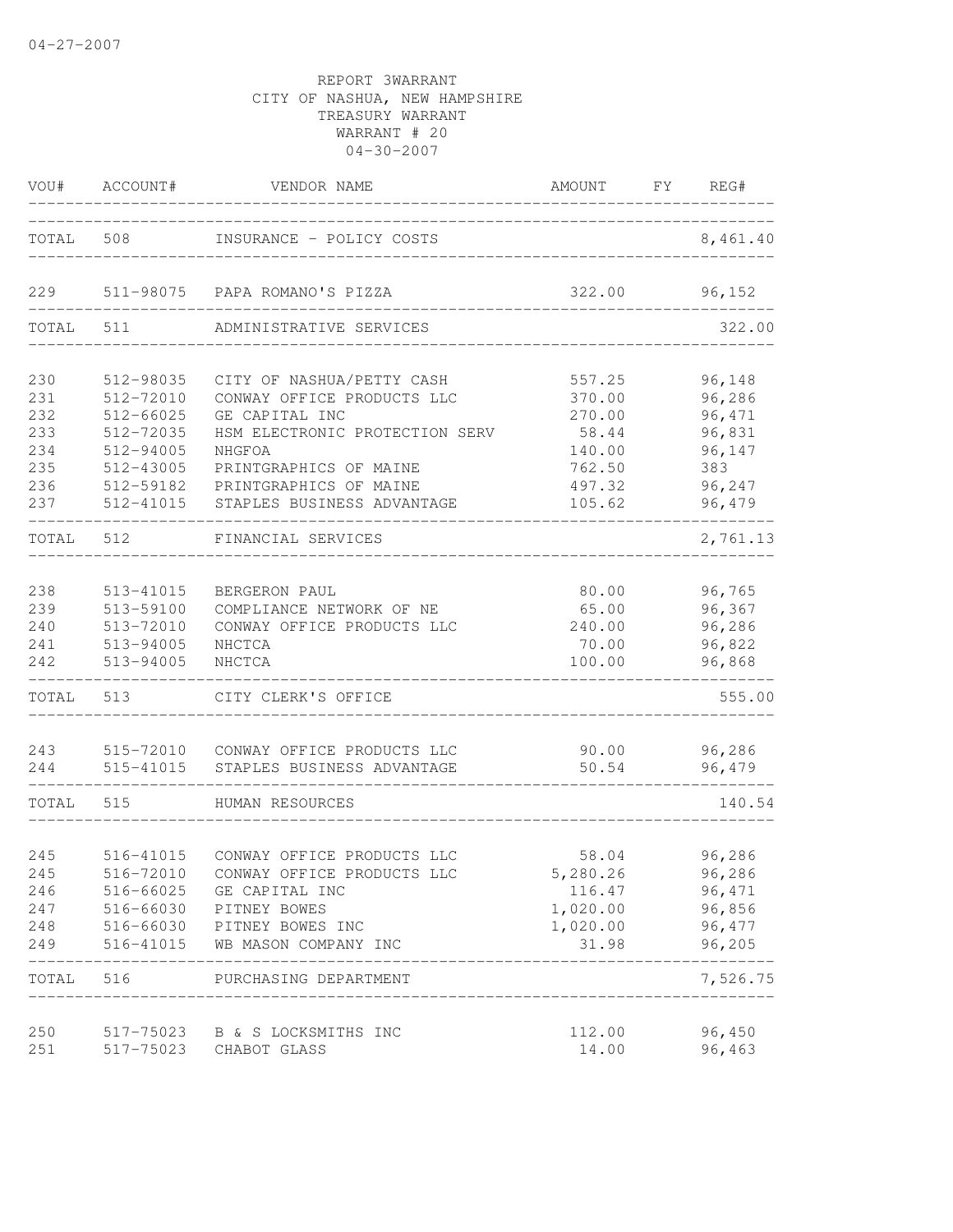| VOU#       | ACCOUNT#               | VENDOR NAME                                              | AMOUNT           | FY | REG#             |
|------------|------------------------|----------------------------------------------------------|------------------|----|------------------|
| 252        | 517-75023              | HOME DEPOT CREDIT SERVICES                               | 72.64            |    | 96,811           |
| 253        | 517-78100              | MAYNARD & LESIEUR INCORPORATED                           | 128.40           |    | 96,723           |
| 254        | 517-33005              | PENNICHUCK WATER                                         | 363.28           |    | 96,816           |
| 255        | 517-78100              | PINE MOTOR PARTS                                         | 59.00            |    | 96,724           |
| 256        | 517-32005              | PUBLIC SERVICE OF NH                                     | 5,458.63         |    | 96,857           |
| 257        | 517-78100              | SANEL AUTO PARTS CO                                      | 30.43            |    | 96,328           |
| 258        | 517-75023              | W E AUBUCHON COMPANY INC                                 | 7.19             |    | 96,190           |
| 259        | 517-75015              | WATER CHEMICALS INC                                      | 80.00            |    | 96,363           |
| 259        | 517-75130              | WATER CHEMICALS INC                                      | 94.00            |    | 96,363           |
| TOTAL      | 517                    | BUILDING MAINT - CITY ADMIN                              |                  |    | 6,419.57         |
| 260        | 518-72010              | CONWAY OFFICE PRODUCTS LLC                               | 90.00            |    | 96,286           |
| TOTAL      | 518                    | INSURANCE - ADMINISTRATION                               |                  |    | 90.00            |
|            |                        |                                                          |                  |    |                  |
| 260<br>261 | 519-72010<br>519-41010 | CONWAY OFFICE PRODUCTS LLC<br>STAPLES BUSINESS ADVANTAGE | 122.69<br>197.85 |    | 96,286<br>96,479 |
| TOTAL      | 519                    | ASSESSORS                                                |                  |    | 320.54           |
|            |                        |                                                          |                  |    |                  |
| 262        | 520-74092              | AFFILIATED HVAC SERVICES LLC                             | 693.00           |    | 96,296           |
| 263        | 520-53100              | BOOTH HILARY                                             | 520.00           |    | 96,442           |
| 264        | 520-75105              | JOHNSON'S ELECTRIC SUPPLY                                | 110.00           |    | 96,253           |
| 265        | 520-33005              | PENNICHUCK WATER                                         | 30.48            |    | 96,816           |
| TOTAL      | 520                    | HUNT BUILDING                                            |                  |    | 1,353.48         |
| 266        | 522-94005              | BARKER JOHN                                              | 305.80           |    | 96,767           |
| 267        | 522-74030              | COCCI COMPUTER SERVICES INC                              | 90.00            |    | 96,324           |
| 268        | 522-31040              | ROY MICHAEL                                              | 40.00            |    | 96,766           |
| TOTAL      | 522                    | INFORMATION TECHNOLOGY                                   |                  |    | 435.80           |
| 269        | 523-64040              | GIS SERVICES                                             | 945.00           |    | 96,274           |
| TOTAL      | 523                    | GIS                                                      |                  |    | 945.00           |
|            |                        |                                                          |                  |    |                  |
| 270        | $524 - 64045$          | GOVCONNECTION INC                                        | 211.49           |    | 96,171           |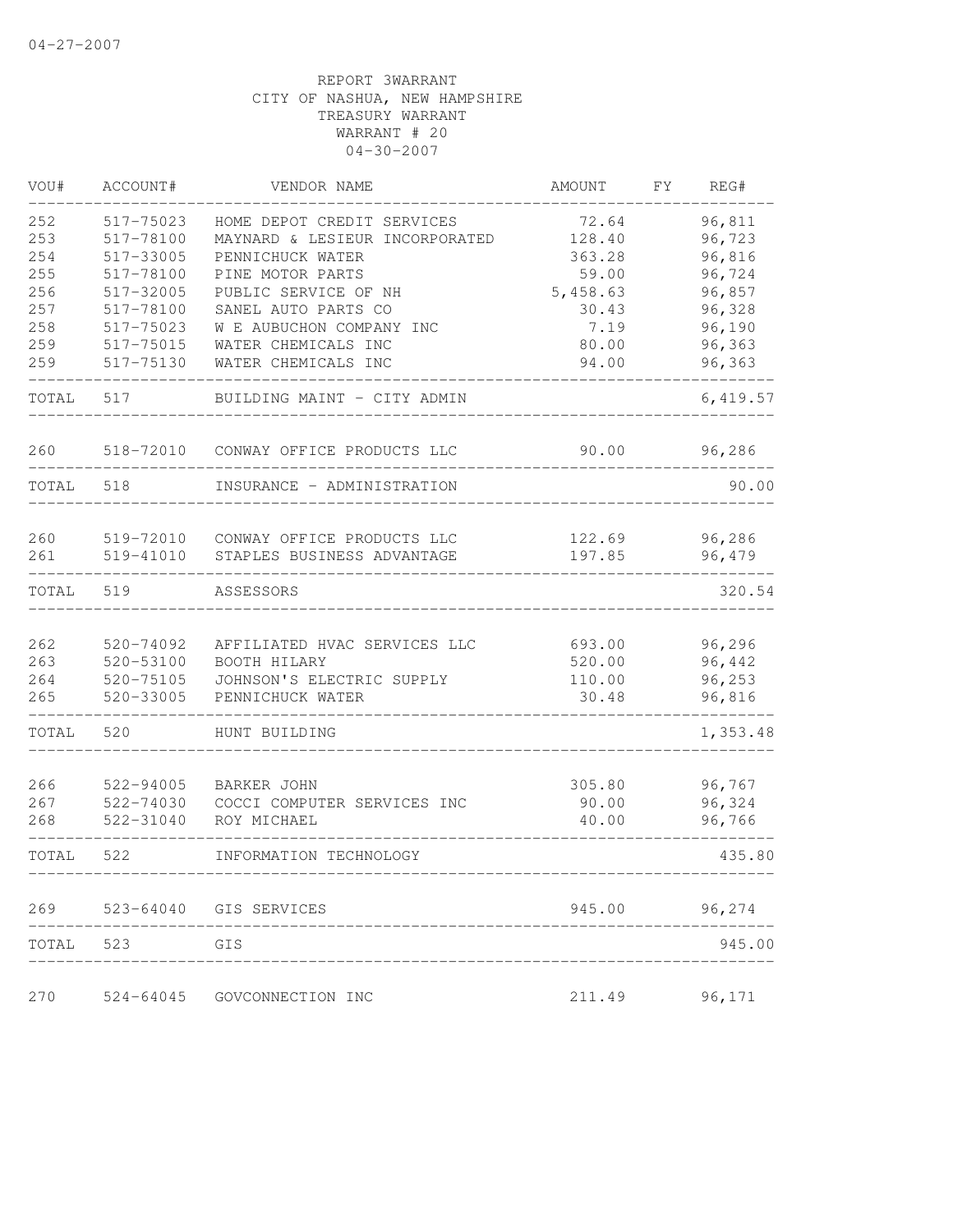|     | VOU# ACCOUNT# | VENDOR NAME                             | AMOUNT   | FY | REG#   |
|-----|---------------|-----------------------------------------|----------|----|--------|
|     |               | TOTAL 524 COMPUTERS - CITYWIDE          |          |    | 211.49 |
| 271 |               | 531-64360 ADAMSON INDUSTRIES CORP       | 999.75   |    | 96,379 |
| 272 | 531-91025     | ALBERT JOSHUA                           | 38.80    |    | 96,772 |
| 273 | 531-46040     | ALEC'S SHOE STORE INC                   | 896.21   |    | 96,301 |
| 274 | 531-78075     | AMERICAN AUTO SEAT COVER INC            | 35.00    |    | 96,175 |
| 275 | 531-59100     | BAER ALEXANDRA                          | 386.50   |    | 96,356 |
| 276 | 531-46030     | BEN'S UNIFORMS                          | 3,368.50 |    | 96,739 |
| 276 | 531-46040     | BEN'S UNIFORMS                          | 237.00   |    | 96,739 |
| 277 | 531-91025     | <b>BOUTWELL ERIC</b>                    | 38.80    |    | 96,768 |
| 278 | 531-74070     | BROWNELLS INC                           | 153.17   |    | 96,433 |
| 279 | 531-74070     | BUSHMASTER FIREARMS                     | 457.60   |    | 96,263 |
| 280 | 531-78007     | CARPARTS OF NASHUA                      | 56.10    |    | 96,186 |
| 281 | 531-53065     | COMMISSION ON ACCREDITATION FO 5,431.00 |          |    | 96,866 |
| 282 | 531-53045     | COMPLIANCE NETWORK OF NE                | 140.00   |    | 96,367 |
| 283 | 531-72010     | CONWAY OFFICE PRODUCTS LLC              | 2,264.43 |    | 96,286 |
| 284 | 531-78007     | CREATIVE SIGNS LLC                      | 1,092.00 |    | 96,425 |
| 285 | 531-91025     | CROSS ERICH                             | 38.80    |    | 96,770 |
| 286 | 531-59100     | D & R TOWING INC                        | 303.00   |    | 96,717 |
| 287 | 531-59100     | DECELLES AUTO CLINIC INC                | 111.00   |    | 96,449 |
| 288 | 531-78075     | DIAMOND TRIUMPH AUTO GLASS INC          | 318.30   |    | 96,155 |
| 289 | 531-68025     | EMERGENCY EQUIPMENT WAREHOUSE           | 194.29   |    | 96,461 |
| 290 | 531-94005     | FORGIONE PETER                          | 175.00   |    | 96,775 |
| 291 | 531-46040     | GEORGE'S APPAREL                        | 260.00   |    | 96,236 |
| 292 | 531-74070     | GLOCK INC                               | 15.00    |    | 96,267 |
| 293 | 531-78100     | GOODYEAR AUTO SERVICE CENTER            | 180.00   |    | 96,161 |
| 294 | 531-45125     | GOVCONNECTION INC                       | 68.30    |    | 96,171 |
| 294 | 531-64215     | GOVCONNECTION INC                       | 127.11   |    | 96,171 |
| 295 | 531-75023     | GRANITE STATE GLASS                     | 132.00   |    | 96,271 |
| 296 | 531-78007     | GRAPPONE AUTO JUNCTION                  | 90.24    |    | 96,744 |
| 297 | $531 - 74050$ | GYM SERVICES INC                        | 875.00   |    | 96,804 |
| 298 | 531-46040     | HEFFERAN TIMOTHY #1                     | 326.65   |    | 96,774 |
| 299 | 531-42000     | HOME DEPOT CREDIT SERVICES              | 15.31    |    | 96,811 |
| 299 | 531-75023     | HOME DEPOT CREDIT SERVICES              | 125.60   |    | 96,811 |
| 299 | 531-78007     | HOME DEPOT CREDIT SERVICES              | 24.35    |    | 96,811 |
| 300 |               | 531-74035 INVENTORY TRACKERS            | 400.00   |    | 96,181 |
| 301 | 531-34015     | KEYSPAN ENERGY DELIVERY                 | 7,945.45 |    | 96,814 |
| 302 | 531-74092     | KRAFT POWER CORP                        | 1,395.45 |    | 96,166 |
| 303 | 531-94005     | LEHTO JONATHAN                          | 35.00    |    | 96,773 |
| 304 | 531-78007     | MAC MULKIN CHEVROLET INC                | 77.21    |    | 96,718 |
| 305 | 531-49075     | MGE UPS SYSTEMS                         | 2,492.33 |    | 96,192 |
| 306 | 531-94005     | MOUSHEGIAN MICHAEL                      | 169.47   |    | 96,776 |
| 307 | $531 - 64192$ | NASHUA OUTDOOR POWER EQUIP              | 152.02   |    | 96,342 |
| 308 | 531-31040     | NEXTEL COMMUNICATIONS                   | 51.90    |    | 96,821 |
| 309 | 531-78007     | NORTHERN FOREIGN CAR PARTS INC          | 776.12   |    | 96,747 |
| 310 | 531-53125     | O'BRIEN KEVIN                           | 199.99   |    | 96,771 |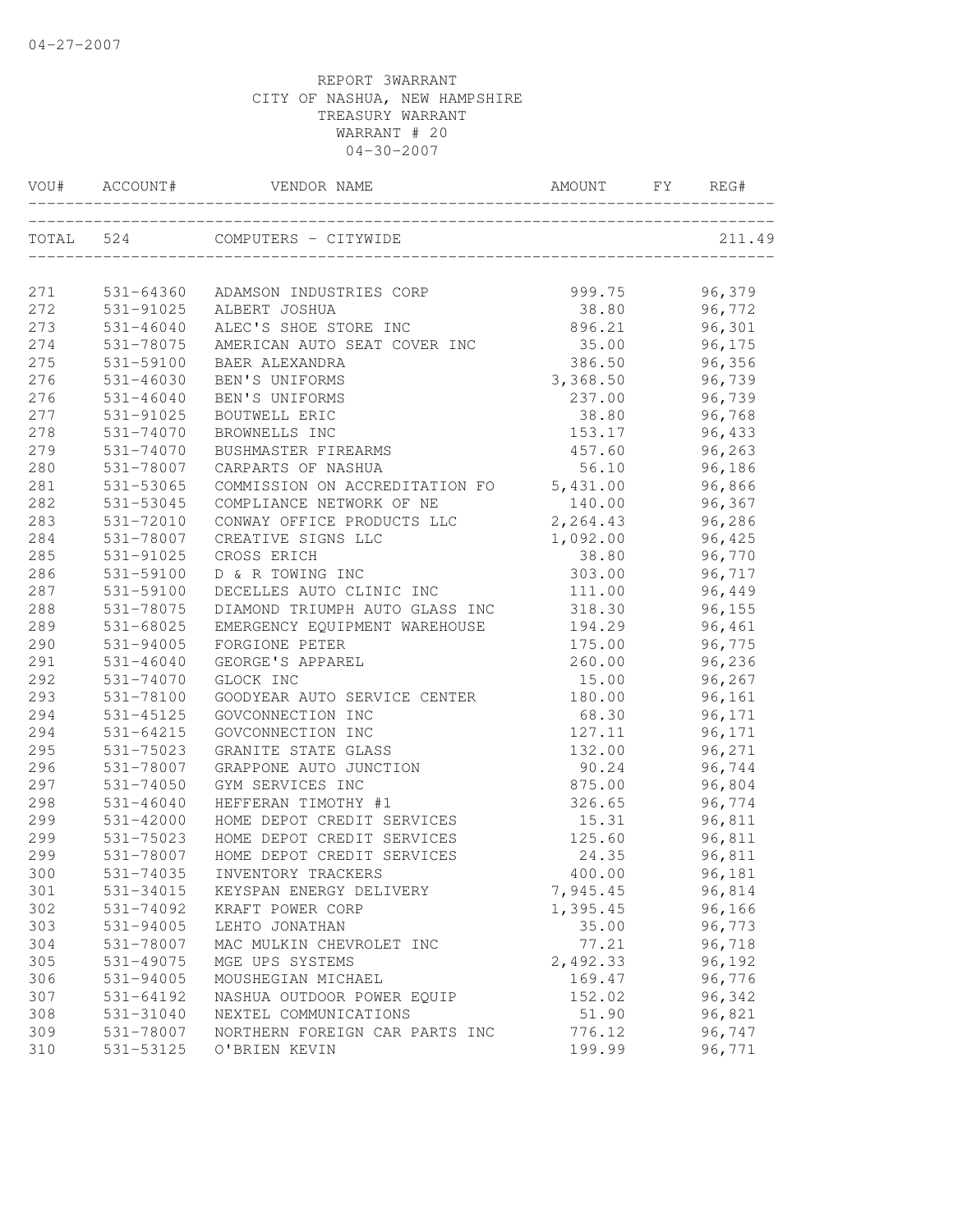| VOU#  | ACCOUNT#      | VENDOR NAME                    | AMOUNT   | FΥ | REG#      |
|-------|---------------|--------------------------------|----------|----|-----------|
| 311   |               | 531-46040 OSTLER DANIEL C      | 209.95   |    | 96,769    |
| 312   | 531-31040     | PAETEC COMMUNICATIONS INC      | 436.60   |    | 96,799    |
| 312   | 531-74040     | PAETEC COMMUNICATIONS INC      | 617.35   |    | 96,799    |
| 313   | 531-45125     | PC CONNECTION SERVICES         | 6.00     |    | 96,466    |
| 314   | 531-75023     | PERMA-LINE CORP OF NEW ENGLAND | 31.69    |    | 96,193    |
| 315   | $531 - 66030$ | PITNEY BOWES INC               | 372.00   |    | 96,477    |
| 316   | 531-32035     | PUBLIC SERVICE OF NH           | 359.52   |    | 96,857    |
| 317   | 531-68025     | RHINO LININGS OF MERRIMACK VAL | 100.00   |    | 96,473    |
| 318   | $531 - 46040$ | RILEY'S SPORT SHOP INC         | 65.00    |    | 96,176    |
| 319   | 531-78007     | ROBBINS AUTO PARTS INC         | 97.27    |    | 96,368    |
| 320   | 531-34015     | SHATTUCK MALONE OIL CO         | 355.02   |    | 96,794    |
| 321   | 531-41005     | STAPLES BUSINESS ADVANTAGE     | 453.45   |    | 96,479    |
| 321   | 531-41015     | STAPLES BUSINESS ADVANTAGE     | 1,684.90 |    | 96,479    |
| 322   | 531-68025     | SUNTECH TINTING                | 200.00   |    | 96,327    |
| 323   | 531-45125     | TESSCO TECHNOLOGIES INC        | 141.63   |    | 96,335    |
| 324   | 531-49025     | THOMPSON PUBLISHING GROUP INC  | 388.50   |    | 96,828    |
| 325   | 531-78007     | TOWERS MOTOR PARTS CORP        | 313.29   |    | 96,447    |
| 326   | 531-43005     | UNITED PARCEL SERVICE          | 57.95    |    | 96,875    |
| 327   | 531-78007     | USP OF NEW ENGLAND             | 86.34    |    | 96,438    |
| 328   | 531-31020     | VERIZON                        | 372.05   |    | 96,812    |
| 329   | 531-31025     | VERIZON                        | 662.97   |    | 96,826    |
| 330   | 531-31025     | VERIZON WIRELESS               | 49.27    |    | 96,825    |
| 330   | 531-31040     | VERIZON WIRELESS               | 451.02   |    | 96,825    |
| 331   | 531-59100     | VILLAGE SENTRY KENNEL          | 288.00   |    | 96,269    |
| TOTAL | 531           | POLICE DEPARTMENT              |          |    | 40,469.52 |
|       |               |                                |          |    |           |
| 332   | 532-98005     | CAMERALAND LLC                 | 70.00    |    | 96,241    |
| 333   | 532-78035     | CHROMATE INDUSTRIAL CORP       | 92.79    |    | 96,281    |
| 334   | 532-79020     | CLIFFORD OF VERMONT            | 89.75    |    | 96,257    |
| 335   | 532-72010     | CONWAY OFFICE PRODUCTS LLC     | 411.00   |    | 96,286    |
| 336   | 532-69015     | DISPLAY SALES COMPANY          | 76.50    |    | 96,344    |
| 337   | 532-78095     | DONOVAN EQUIPMENT CO INC       | 30.60    |    | 96,208    |
| 338   | 532-78105     | DONOVAN SPRING COMPANY INC     | 3,412.15 |    | 96,211    |
| 339   | 532-64094     | FIRE TECH & SAFETY OF NEW ENGL | 2,436.00 |    | 96,455    |
| 340   | 532-78080     | FREIGHTLINER OF NH INC         | 12.18    |    | 96,462    |
| 341   | 532-78075     | GREENFIELD INDUSTRIES INC      | 39.50    |    | 96,215    |
| 342   | 532-75023     | HOME DEPOT CREDIT SERVICES     | 516.94   |    | 96,811    |
| 343   | 532-53065     | IMSA                           | 580.00   |    | 96,852    |
| 344   | 532-64094     | INDUSTRIAL PROTECTION SERVICES | 445.16   |    | 96,227    |
| 345   | 532-59135     | J P PEST SERVICES              | 235.00   |    | 96,383    |
| 346   | 532-78007     | JACK YOUNG COMPANY INC         | 109.35   |    | 96,729    |
| 347   | 532-78100     | JOHN BIRD DISTRIBUTING COMPANY | 73.90    |    | 96,726    |
| 348   | 532-34015     | KEYSPAN ENERGY DELIVERY        | 6,767.56 |    | 96,814    |
| 349   | 532-75105     | M & M ELECTRICAL SUPPLY CO INC | 73.17    |    | 96,715    |
| 350   | 532-95005     | MA IAAI                        | 25.00    |    | 96,815    |
| 351   | 532-78100     | MINUTEMAN TRUCKS INC           | 52.16    |    | 96,382    |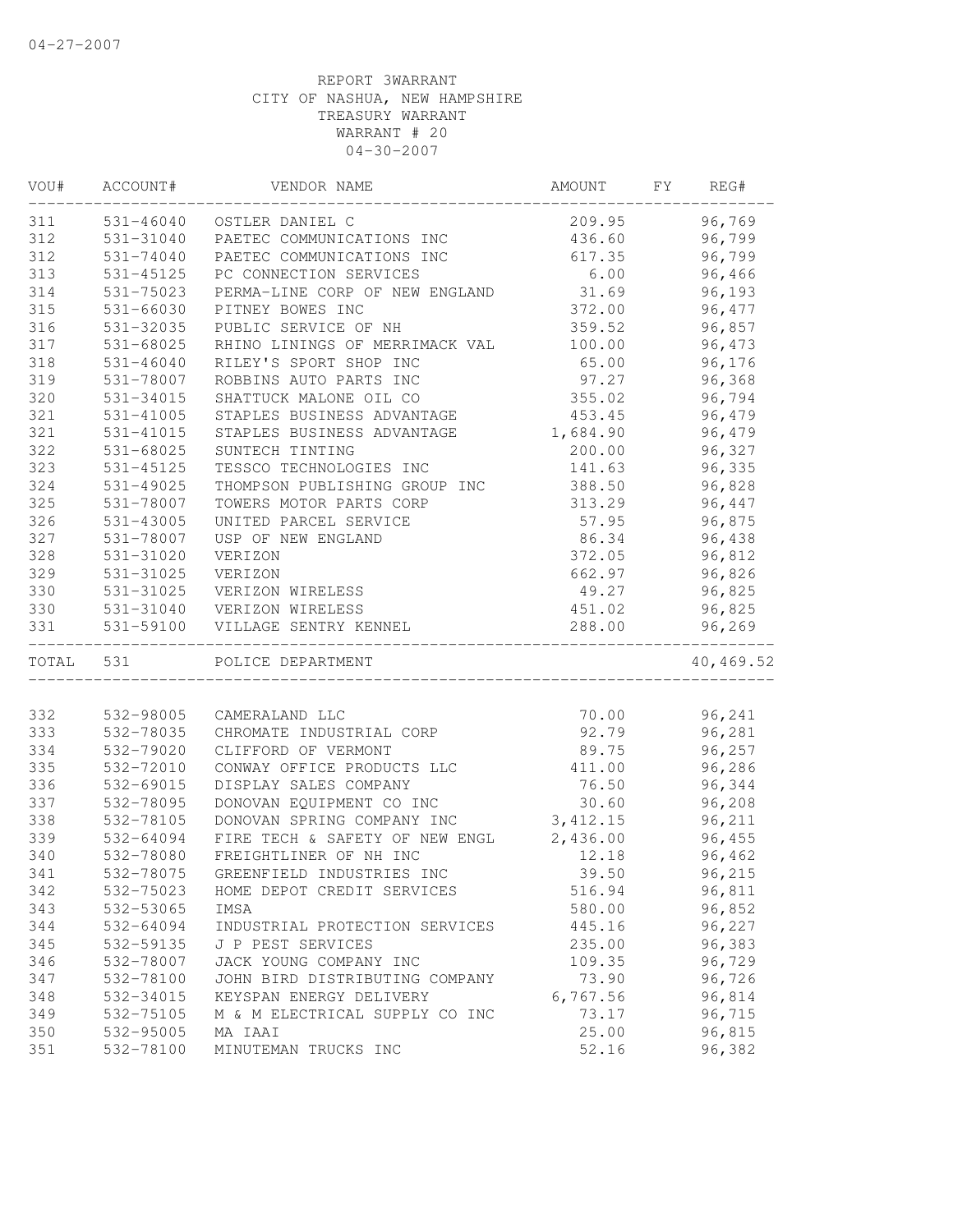| VOU#  | ACCOUNT#               | VENDOR NAME                          | AMOUNT   | FY | REG#      |
|-------|------------------------|--------------------------------------|----------|----|-----------|
| 352   | 532-64165              | NASHUA OUTDOOR POWER EQUIP           | 45.75    |    | 96,342    |
| 353   | 532-31040              | PAETEC COMMUNICATIONS INC            | 24.17    |    | 96,799    |
| 354   | 532-33005              | PENNICHUCK WATER                     | 377.84   |    | 96,816    |
| 355   | 532-32005              | PUBLIC SERVICE OF NH                 | 3,273.39 |    | 96,857    |
| 356   | 532-46045              | QUIMBY SAGE                          | 18.21    |    | 96,400    |
| 357   | 532-79045              | RADIO SHACK                          | 31.99    |    | 96,800    |
| 358   | 532-79045              | REXEL CLS                            | 33.55    |    | 96,654    |
| 359   | 532-78100              | SANEL AUTO PARTS CO                  | 383.62   |    | 96,328    |
| 360   | 532-34005              | SHATTUCK MALONE OIL CO               | 574.91   |    | 96,794    |
| 361   | 532-75023              | SOUCY INDUSTRIES INC                 | 57.00    |    | 96,249    |
| 362   | 532-59100              | TRUE BLUE CLEANERS                   | 370.74   |    | 96,380    |
| 362   | 532-59100              | TRUE BLUE CLEANERS                   | 49.59    |    | 96,381    |
| 363   | 532-75023              | UNITED SUPPLY COMPANY INC            | 45.65    |    | 96,733    |
| 364   | 532-31040              | VERIZON WIRELESS                     | 39.67    |    | 96,825    |
| 365   | 532-78035              | WINDWARD PETROLEUM                   | 342.54   |    | 96,238    |
| 366   | 532-78020              | YANKEE TRUCKS                        | 289.31   |    | 96,196    |
| 366   | 532-78080              | YANKEE TRUCKS                        | 857.60   |    | 96,196    |
| TOTAL | 532                    | FIRE DEPARTMENT                      |          |    | 22,364.24 |
| 367   |                        | PSNH                                 | 1,593.89 |    | 96,861    |
| 368   | 534-64297<br>534-32020 | PUBLIC SERVICE OF NH                 | 186.95   |    | 96,857    |
| TOTAL | 534                    | STREET LIGHTING                      |          |    | 1,780.84  |
|       |                        |                                      |          |    |           |
| 369   | 536-53065              | MANSFIELD WILLIAM                    | 116.97   |    | 96,777    |
| 370   | 536-94005              | MANSFIELD WILLIAM                    | 659.16   |    | 96,778    |
| 371   | 536-32035              | PUBLIC SERVICE OF NH                 | 1,501.03 |    | 96,857    |
| 372   | 536-69025              | TESSCO TECHNOLOGIES INC              | 580.19   |    | 96,335    |
| 373   | 536-43005              | UNITED PARCEL SERVICE                | 25.35    |    | 96,875    |
| 374   | 536-31050              | VERIZON WIRELESS                     | 70.26    |    | 96,825    |
| TOTAL | 536                    | CITYWIDE COMMUNICATIONS              |          |    | 2,952.96  |
|       |                        |                                      |          |    |           |
| 375   |                        | 541-72010 CONWAY OFFICE PRODUCTS LLC | 97.50    |    | 96,286    |
| 376   |                        | 541-53165 LANGUAGE LINE SERVICES     | 92.53    |    | 96,251    |
| 377   |                        | 541-33005 PENNICHUCK WATER           | 119.84   |    | 96,816    |
| 378   |                        | 541-32005 PUBLIC SERVICE OF NH       | 1,022.02 |    | 96,857    |
| TOTAL | 541                    | COMMUNITY SERVICES DIVISION          |          |    | 1,331.89  |
| 379   | 542-72010              | CONWAY OFFICE PRODUCTS LLC           | 128.76   |    | 96,286    |
|       |                        |                                      |          |    |           |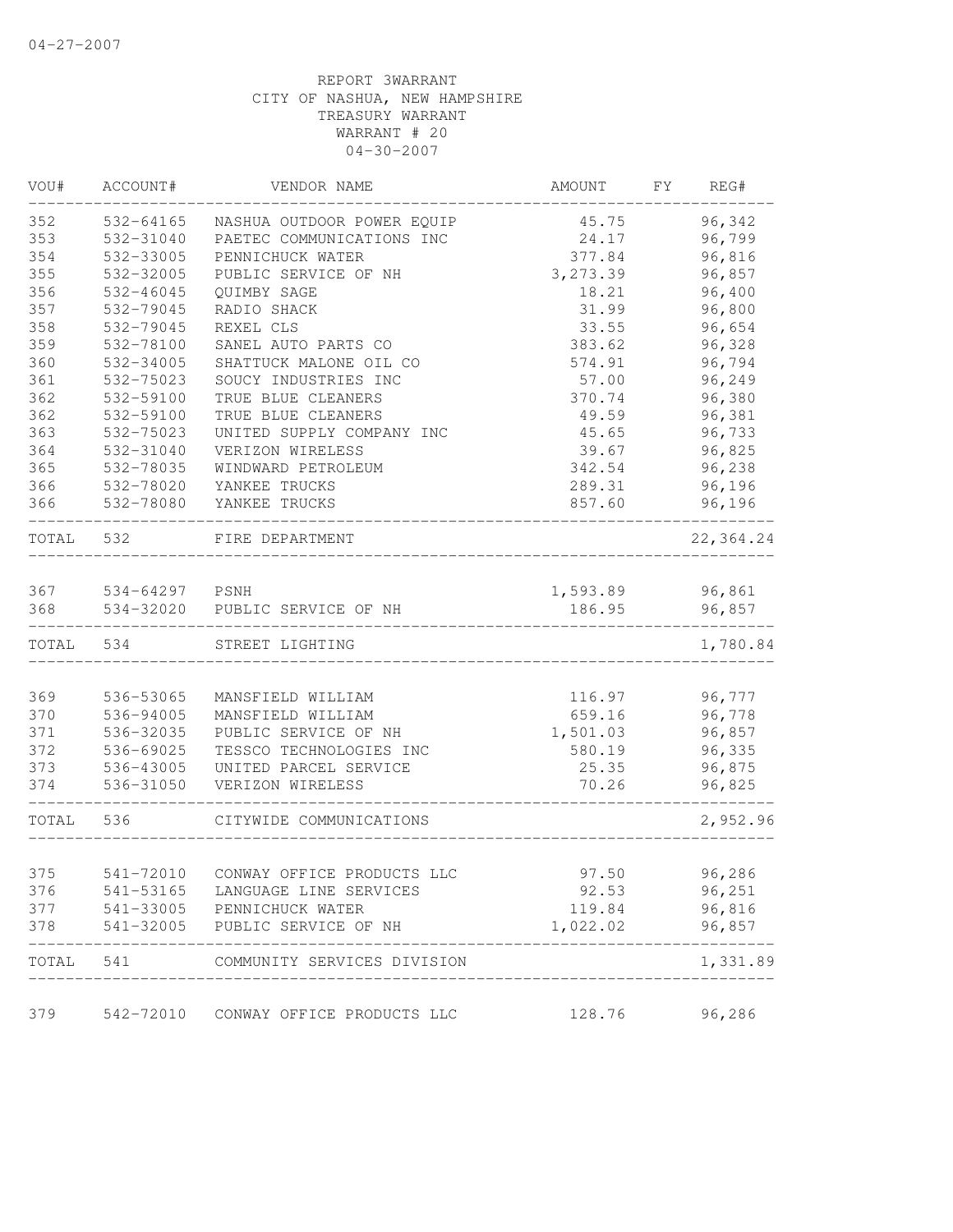|            | VOU# ACCOUNT#          | VENDOR NAME                                            | AMOUNT FY REG#                |                  |
|------------|------------------------|--------------------------------------------------------|-------------------------------|------------------|
|            |                        | TOTAL 542 COMMUNITY HEALTH                             |                               | 128.76           |
| 380        |                        |                                                        | ----------------------------  |                  |
|            | TOTAL 543              | ENVIRONMENTAL HEALTH DEPT.                             |                               | 126.83           |
|            |                        | 381 544-72010 CONWAY OFFICE PRODUCTS LLC 232.10 96,286 | _____________________________ |                  |
| TOTAL 544  |                        | WELFARE ADMINISTRATION                                 |                               | 232.10           |
| 382        |                        | 545-97020  108-110 ASH ST LLC                          | 882.00                        | 96,195           |
| 383        | $545 - 97020$          | 23-25 TEMPLE ST REALTY LLC                             | 555.00                        | 96,419           |
| 384        | 545-97020              | AMH REAL ESTATE LLC                                    | 350.13                        | 96,178           |
| 385        | 545-97020              | B & B ASSOCIATES/BILL BLANCHAR                         | 550.00                        | 96,154           |
| 386        | 545-97020              | BAYRIDGE AT NASHUA                                     | 656.80                        | 96,185           |
| 387        | 545-97020              | BC-AD PROPERTIES                                       | 240.00                        | 96,321           |
| 388        | 545-97020              | BERGERON DANIEL                                        | 551.82                        | 96,407           |
| 389        | 545-97020              | BERNARD GINO                                           | 222.00                        | 96,404           |
| 390        | 545-97020              | BISHOP REAL ESTATE MGMT INC                            | 564.30                        | 96,302           |
| 391        | 545-97020              | CARROLL DOUGLAS                                        | 425.00                        | 96,406           |
| 392        | 545-97020              | CENTRAL REALTY                                         | 595.00                        | 96,357           |
| 393        | 545-97015              | CITY OF MANCHESTER                                     | 12.00                         | 96,855           |
| 394        | 545-97020              | CITY VIEW MANAGEMENT CO INC                            | 425.00                        | 96,478           |
| 395        | 545-97020              | CJL PROPERTIES/CHRIS LAVERTU                           | 325.00                        | 96,226           |
| 396        | 545-97020              | CLOCKTOWER HOUSING ASSOCIATES                          | 718.00                        | 96,168           |
| 397        | 545-97020              | COUNTRY BARN MOTEL                                     | 273.00                        | 96,320           |
| 398<br>399 | 545-97020<br>545-97020 | CREMATION SOCIETY OF NH<br>CURTIS CHARLES R            | 400.00                        | 96,323           |
|            |                        |                                                        | 117.10                        | 96,169           |
| 400        | 545-97015              | DEMOULAS SUPERMARKETS INC                              | 2,952.03                      | 96,796           |
| 401        | 545-97020              | DHG ASSOCIATES                                         | 650.00                        | 96,163           |
| 402        | 545-97020              | DOLLOFF VALLIER PROPERTIES                             | 288.13                        | 96,319           |
| 403        | 545-97020              | DROUIN ROBERT G                                        | 656.80                        | 96,422           |
| 404        | 545-97020              | FERNANDEZ WILMAN                                       | 625.00                        | 96,412           |
| 405        | 545-97020              | FORTIER CARMEN Y                                       | 341.04                        | 96,435           |
| 406        | 545-97020              | GAUTHIER REALTY/CONNIE GAUTHIE                         | 1,702.25                      | 96,475           |
| 407        | 545-97020              | GAUVIN GARY                                            | 361.17                        | 96, 411          |
| 408        | 545-97020              | GREENLEAF JACK                                         | 500.00                        | 96,197           |
| 409        | 545-97020              | L & G PROPERTIES LLC                                   | 625.00                        | 96,428           |
| 410        | 545-97020              | LAMERAND ENTERPRISES/KYLE LAME                         | 1,040.28<br>302.85            | 96,444           |
| 411        | 545-97020              | LIAKAKOS FOTIOS                                        |                               | 96,167<br>96,174 |
| 412        | 545-97020              | LILLIANS MOTEL                                         | 360.00                        |                  |
| 413<br>414 | 545-97020<br>545-97020 | MOTEL 6                                                | 52.99<br>1,267.00             | 96,446<br>96,451 |
| 415        | 545-97020              | NASHUA HOUSING AUTHORITY<br>NOEL MAURICE R             | 250.00                        | 96,298           |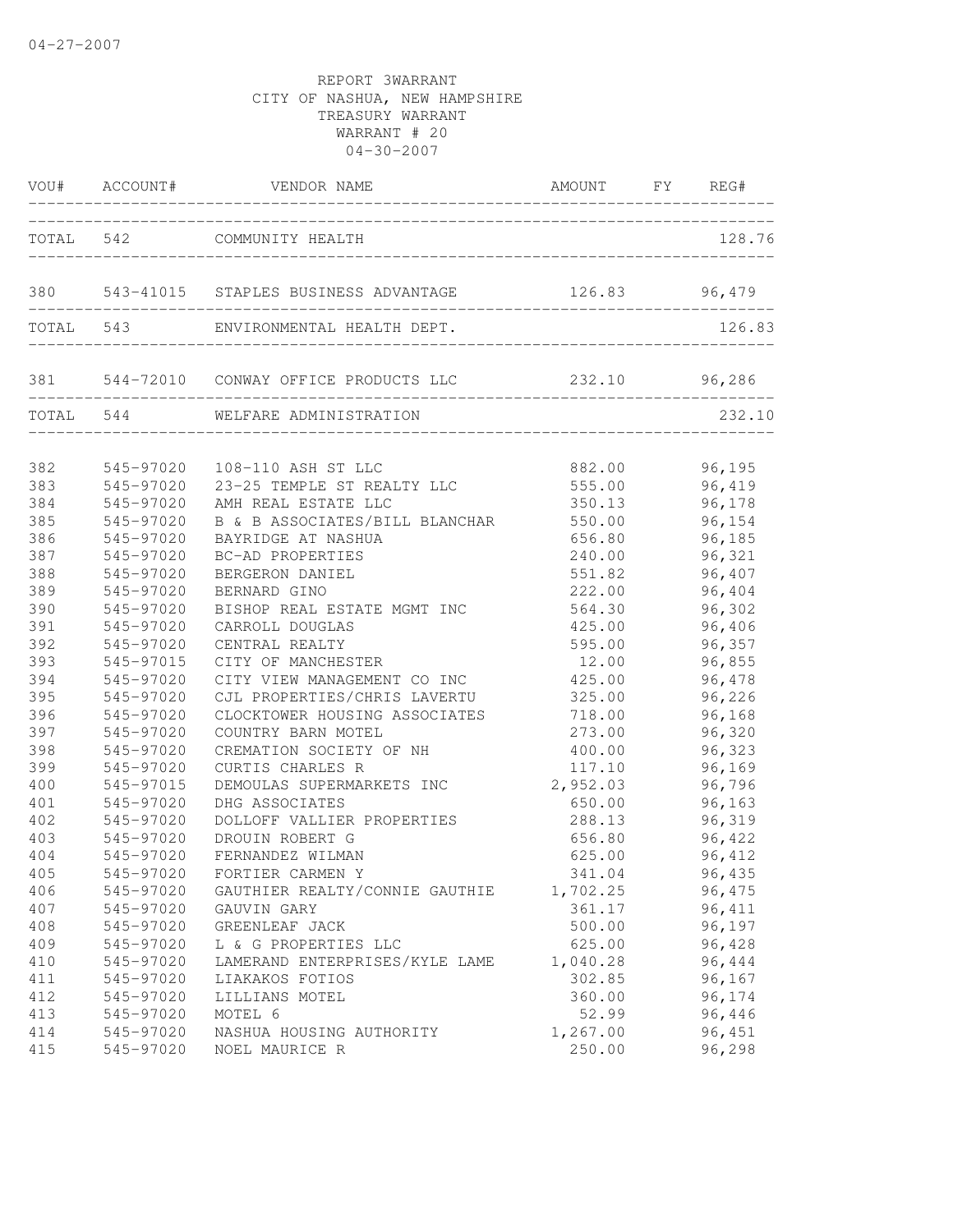| VOU#      | ACCOUNT#                     | VENDOR NAME                    | AMOUNT   | FΥ | REG#       |
|-----------|------------------------------|--------------------------------|----------|----|------------|
| 416       | 545-97020                    | O'DONNELL ALBERT               | 287.50   |    | 96,408     |
| 417       | 545-97020                    | PELLETIER DAVID                | 656.80   |    | 96,311     |
| 418       | 545-97015                    | PUBLIC SERVICE CO OF NH        | 711.24   |    | 96,863     |
| 419       | 545-97020                    | QUARATIELLO NICHOLAS           | 110.00   |    | 96,160     |
| 420       | 545-97020                    | REGENT PARK ASSOCIATES         | 657.54   |    | 96,275     |
| 421       | 545-97020                    | SMART SUE                      | 676.17   |    | 96,409     |
| 422       | 545-97020                    | SOUTHERN NH SERV MNGT CORP     | 40.00    |    | 96,313     |
| 423       | 545-97015                    | ST JOSEPH PHARMACY             | 323.10   |    | 96,204     |
| 424       | 545-97020                    | THOMPSON JOHN                  | 269.05   |    | 96,285     |
| 425       | 545-97020                    | TLD PROPERTIES LLC             | 560.00   |    | 96,371     |
| 426       | 545-97020                    | TREMBLAY RENE J                | 740.00   |    | 96,179     |
| 427       | 545-97020                    | WEST HOLLIS TRUST              | 500.00   |    | 96,427     |
| 428       | 545-97015                    | WINGATE'S PHARMACY INC         | 8,650.11 |    | 96,797     |
| 429       | 545-97020                    | WRN REAL ESTATE LLC            | 435.90   |    | 96,430     |
| TOTAL 545 |                              | WELFARE COSTS                  |          |    | 34, 454.10 |
|           |                              |                                |          |    |            |
| 430       | 551-64300                    | BATTERIES PLUS 400             | 49.99    |    | 96,472     |
| 431       | 551-72010                    | CONWAY OFFICE PRODUCTS LLC     | 230.41   |    | 96,286     |
| 432       | $551 - 46045$                | LEHIGH SAFETY SHOE LLC         | 82.00    |    | 96,295     |
| 433       | 551-41015                    | NEW ENGLAND PAPER & SUPPLY     | 73.13    |    | 96,360     |
| 434       | 551-31040                    | PAETEC COMMUNICATIONS INC      | 3.28     |    | 96,799     |
| 435       | 551-41015                    | STAPLES BUSINESS ADVANTAGE     | 166.20   |    | 96,479     |
| 436       | 551-49025                    | UNH TECHNOLOGY TRANSFER CTR    | 40.00    |    | 96,806     |
| 437       | 551-31050<br>_______________ | WIRELESS ZONE                  | 18.00    |    | 96,833     |
| TOTAL     | 551                          | PUBLIC WORKS DIV & ENGINEERING |          |    | 663.01     |
|           |                              |                                |          |    |            |
| 438       | 552-46005                    | ADOLPH KIEFER AND ASSOCIATES   | 27.25    |    | 96,216     |
| 439       | 552-45290                    | ANACONDA SPORTS INC            | 3,738.00 |    | 96,310     |
| 440       | 552-53106                    | ASAP FIRE & SAFETY CORPORATION | 390.50   |    | 96,279     |
| 441       | 552-75022                    | B & S LOCKSMITHS INC           | 31.30    |    | 96,450     |
| 442       | 552-42010                    | BANNER SYSTEMS OF MASSACHUSETT | 3,402.20 |    | 96,714     |
| 442       | 552-75040                    | BANNER SYSTEMS OF MASSACHUSETT | 1,334.04 |    | 96,714     |
| 442       | 552-75165                    | BANNER SYSTEMS OF MASSACHUSETT | 275.19   |    | 96,714     |
| 442       | 552-75170                    | BANNER SYSTEMS OF MASSACHUSETT | 275.19   |    | 96,714     |
| 442       | 552-75175                    | BANNER SYSTEMS OF MASSACHUSETT | 275.20   |    | 96,714     |
| 443       | 552-75021                    | BOT-L-GAS INCORPORATED         | 275.23   |    | 96,727     |
| 444       | 552-69035                    | CARPARTS OF NASHUA             | 49.95    |    | 96,186     |
| 444       | 552-78007                    | CARPARTS OF NASHUA             | 1,152.82 |    | 96,186     |
| 445       | 552-72010                    | CONWAY OFFICE PRODUCTS LLC     | 120.55   |    | 96,286     |
| 446       | 552-48015                    | DENNIS K BURKE INC             | 1,777.08 |    | 96,876     |
| 447       | 552-46005                    | EAGLE GROUP INC                | 1,059.30 |    | 96,395     |
| 448       | 552-75022                    | FIMBEL PAUNET CORP             | 365.50   |    | 96,459     |
| 449       | 552-75040                    | GATE CITY FENCE CO INC         | 40.00    |    | 96,287     |
| 450       | 552-75021                    | GRAINGER                       | 186.38   |    | 96,231     |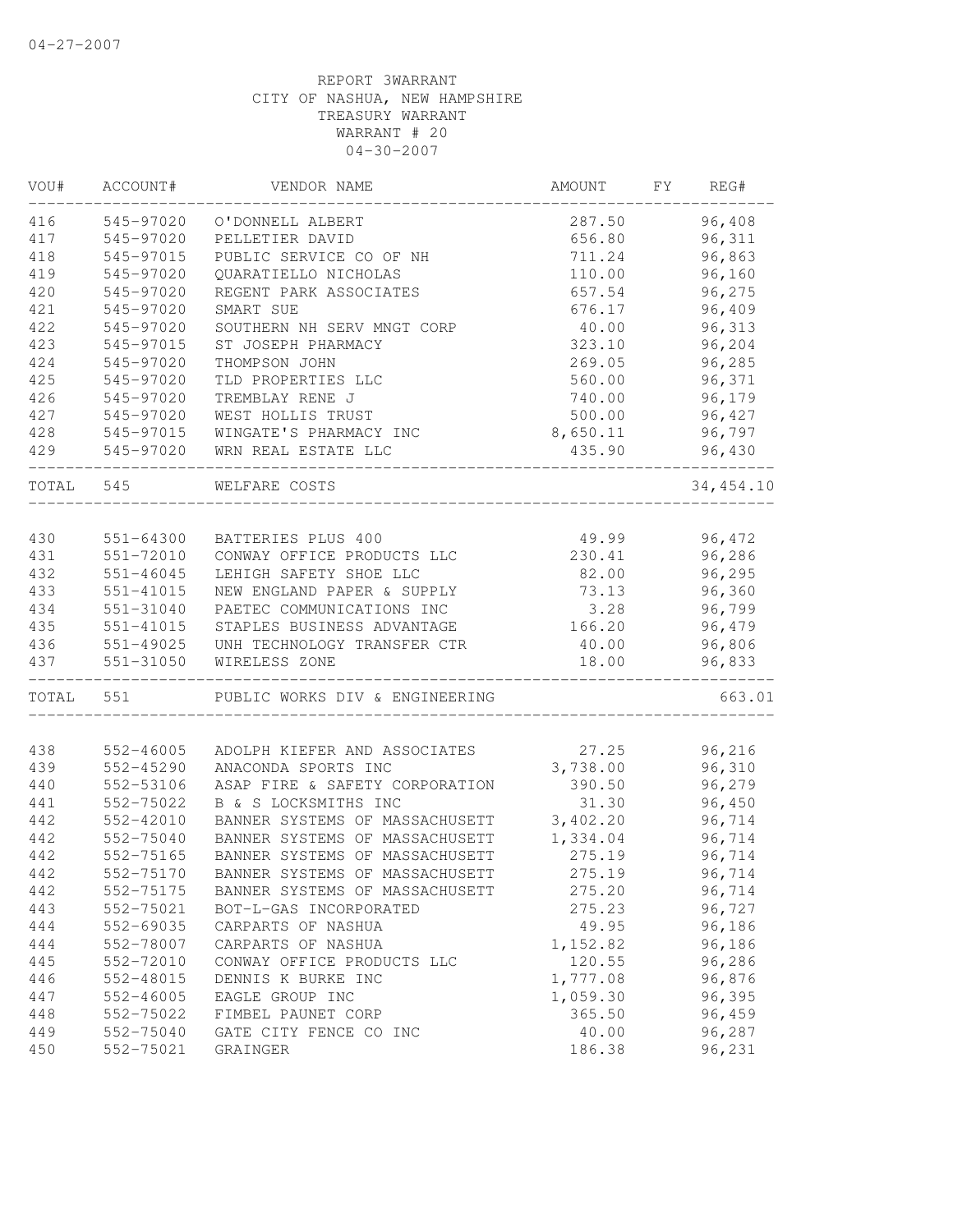| VOU#  | ACCOUNT#      | VENDOR NAME                    | AMOUNT   | FY | REG#      |
|-------|---------------|--------------------------------|----------|----|-----------|
| 450   | 552-75165     | GRAINGER                       | 519.30   |    | 96,231    |
| 451   | 552-75135     | HARRY W WELLS & SON INC        | 521.61   |    | 96,574    |
| 452   | 552-45250     | HOME DEPOT CREDIT SERVICES     | 189.00   |    | 96,811    |
| 452   | 552-46030     | HOME DEPOT CREDIT SERVICES     | 39.80    |    | 96,811    |
| 452   | 552-75021     | HOME DEPOT CREDIT SERVICES     | 429.96   |    | 96,811    |
| 452   | 552-75022     | HOME DEPOT CREDIT SERVICES     | 246.63   |    | 96,811    |
| 452   | 552-75040     | HOME DEPOT CREDIT SERVICES     | 350.35   |    | 96,811    |
| 452   | 552-75135     | HOME DEPOT CREDIT SERVICES     | 481.67   |    | 96,811    |
| 453   | 552-74085     | HUDSON SMALL ENGINE            | 25.00    |    | 96,303    |
| 453   | 552-74092     | HUDSON SMALL ENGINE            | 207.00   |    | 96,303    |
| 454   | 552-75175     | JOHNSON'S ELECTRIC SUPPLY      | 171.76   |    | 96,253    |
| 455   | 552-59180     | K CARLSON TREE SERVICE         | 2,400.00 |    | 96,347    |
| 456   | 552-34015     | KEYSPAN ENERGY DELIVERY        | 1,484.15 |    | 96,814    |
| 457   | 552-46045     | LEHIGH SAFETY SHOE LLC         | 82.00    |    | 96,295    |
| 458   | $552 - 46045$ | LYONS JOHN                     | 60.00    |    | 96,779    |
| 459   | 552-75040     | M & M ELECTRICAL SUPPLY CO INC | 29.80    |    | 96,715    |
| 460   | 552-78065     | MAYNARD & LESIEUR INCORPORATED | 284.06   |    | 96,723    |
| 461   | 552-75040     | MEMPHIS NET & TWINE CO INC     | 95.45    |    | 96,229    |
| 462   | 552-74085     | N E SHARPENING CO INC          | 110.00   |    | 96,563    |
| 463   | 552-78007     | NAPA AUTO PARTS                | 895.53   |    | 96,443    |
| 464   | 552-78007     | NASHUA OUTDOOR POWER EQUIP     | 21.90    |    | 96,342    |
| 465   | 552-81045     | NASHUA VETERAN'S PARADE COMMIT | 4,000.00 |    | 96,366    |
| 466   | 552-75165     | NEPTUNE-BENSON INC             | 369.53   |    | 96,248    |
| 467   | 552-31040     | PAETEC COMMUNICATIONS INC      | 20.81    |    | 96,799    |
| 468   | 552-33005     | PENNICHUCK WATER               | 257.67   |    | 96,816    |
| 469   | 552-78007     | PINE MOTOR PARTS               | 22.00    |    | 96,724    |
| 470   | 552-75021     | PIONEER MANUFACTURING COMPANY  | 3,361.00 |    | 96,221    |
| 471   | 552-32005     | PUBLIC SERVICE OF NH           | 1,094.71 |    | 96,857    |
| 471   | 552-32005     | PUBLIC SERVICE OF NH           | 377.57   |    | 96,858    |
| 472   | 552-75021     | R WHITE EQUIPMENT CENTER INC   | 35.00    |    | 96,725    |
| 473   | 552-78100     | RBG INC                        | 298.42   |    | 96,467    |
| 474   | 552-78007     | SANEL AUTO PARTS CO            | 217.48   |    | 96,328    |
| 475   | 552-41015     | STAPLES BUSINESS ADVANTAGE     | 128.00   |    | 96,479    |
| 476   | 552-46030     | STAY SAFE TRAFFIC PRODUCTS INC | 381.60   |    | 96,214    |
| TOTAL | 552           | PARKS AND RECREATION           |          |    | 33,984.44 |
|       |               |                                |          |    |           |
| 477   | 553-45175     | ARCSOURCE INC                  | 267.96   |    | 96,331    |
| 477   | 553-49075     | ARCSOURCE INC                  | 109.06   |    | 96,331    |
| 477   | 553-59100     | ARCSOURCE INC                  | 120.35   |    | 96,331    |
| 477   | 553-69025     | ARCSOURCE INC                  | 92.64    |    | 96,331    |
| 478   | 553-45010     | BROX INDUSTRIES INC            | 92.00    |    | 96,213    |
| 478   | 553-45015     | BROX INDUSTRIES INC            | 139.84   |    | 96,213    |
| 479   | 553-78100     | CARPARTS OF NASHUA             | 27.80    |    | 96,186    |
| 480   | 553-78100     | CASEY EQUIPMENT & RENTAL CORP  | 153.71   |    | 96,452    |
| 481   | 553-49075     | CCP INDUSTRIES INC             | 397.20   |    | 96,338    |
| 482   | 553-72035     | CONWAY OFFICE PRODUCTS LLC     | 90.00    |    | 96,286    |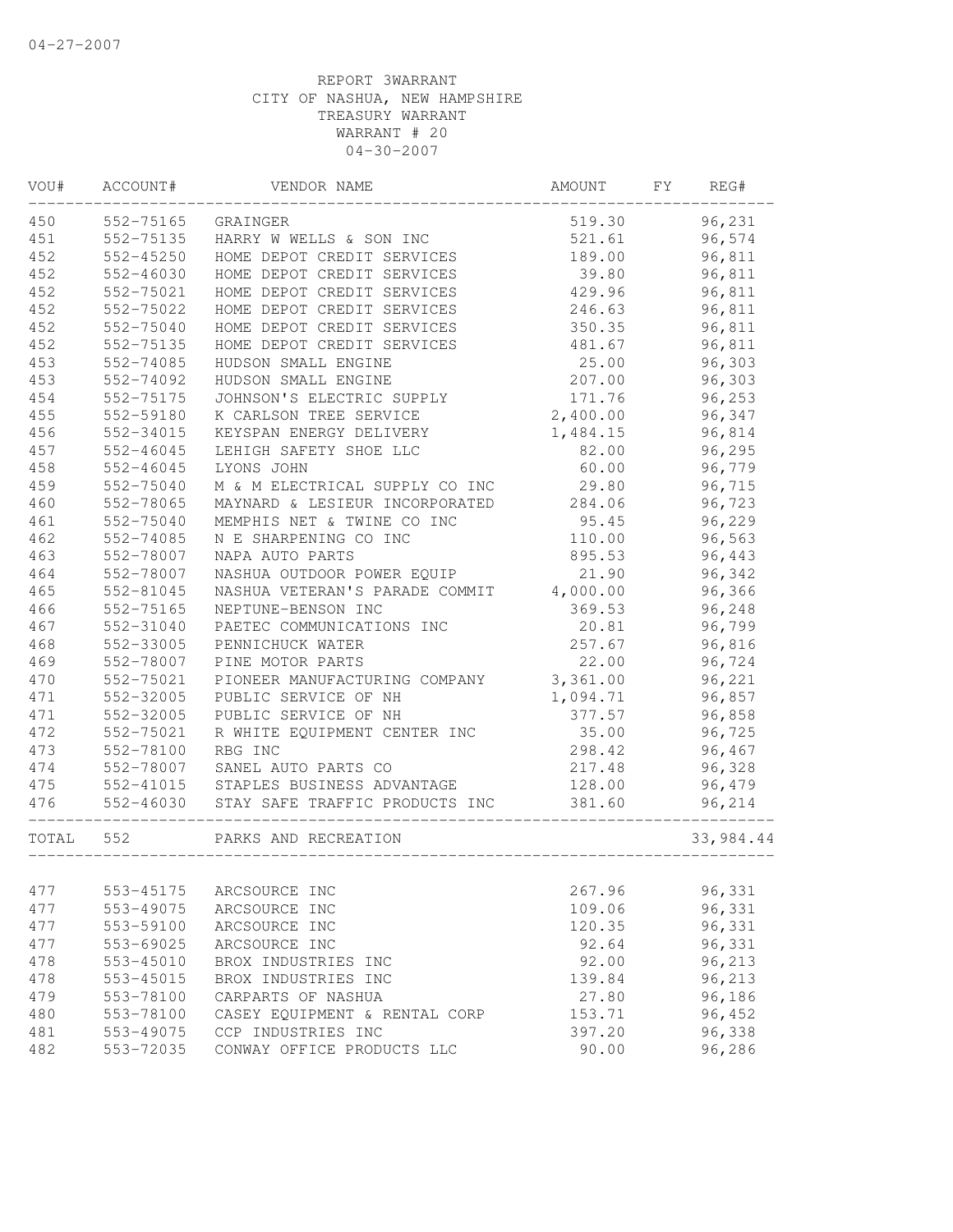| VOU#  | ACCOUNT#               | VENDOR NAME                    | AMOUNT    | FY. | REG#      |  |
|-------|------------------------|--------------------------------|-----------|-----|-----------|--|
| 483   | 553-59100              | D & R TOWING INC               | 90.00     |     | 96,717    |  |
| 484   | 553-91005              | DEBOISBRIAND ROGER             | 106.80    |     | 96,780    |  |
| 485   | 553-48015              | DENNIS K BURKE INC             | 24,537.33 |     | 96,876    |  |
| 486   | 553-78100              | DONOVAN EQUIPMENT CO INC       | 145.52    |     | 96,208    |  |
| 487   | 553-78100              | DONOVAN SPRING COMPANY INC     | 522.12    |     | 96,211    |  |
| 488   | 553-78100              | DOWNTOWN LINCOLN-MERCURY INC   | 85.00     |     | 96,246    |  |
| 489   | 553-45260              | EASTERN MINERALS INC           | 9,509.63  |     | 96,470    |  |
| 490   | 553-72035              | GE CAPITAL INC                 | 85.00     |     | 96,471    |  |
| 491   | 553-49075              | GRAINGER                       | 48.72     |     | 96,231    |  |
| 491   | 553-69025              | <b>GRAINGER</b>                | 339.18    |     | 96,231    |  |
| 492   | 553-45060              | HOME DEPOT CREDIT SERVICES     | 370.84    |     | 96,811    |  |
| 493   | 553-78100              | HOWARD P FAIRFIELD INC         | 8,105.90  |     | 96,636    |  |
| 494   | 553-78100              | HOWARD P FAIRFIELD LLC         | 68.37     |     | 96,849    |  |
| 495   | 553-75130              | J LAWRENCE HALL INC            | 2,432.00  |     | 96,742    |  |
| 496   | 553-59135              | J P PEST SERVICES              | 55.00     |     | 96,383    |  |
| 497   | 553-34015              | KEYSPAN ENERGY DELIVERY        | 8,036.44  |     | 96,814    |  |
| 498   | 553-77020              | LIBERTY INTN'L TRUCKS OF NH LL | 1,819.12  |     | 96,721    |  |
| 498   | 553-78100              | LIBERTY INTN'L TRUCKS OF NH LL | 3,238.92  |     | 96,721    |  |
| 499   | 553-78100              | MAC MULKIN CHEVROLET INC       | 635.63    |     | 96,718    |  |
| 500   | 553-69025              | MATCO TOOLS                    | 102.30    |     | 96,170    |  |
| 501   | 553-49075              | MAYNARD & LESIEUR INCORPORATED | 67.10     |     | 96,723    |  |
| 501   | 553-78065              | MAYNARD & LESIEUR INCORPORATED | 2,484.01  |     | 96,723    |  |
| 501   | 553-78100              | MAYNARD & LESIEUR INCORPORATED | 145.80    |     | 96,723    |  |
| 502   | 553-78100              | MCDEVITT TRUCKS INC            | 769.13    |     | 96,474    |  |
| 503   | 553-45260              | MORTON SALT                    | 8,668.60  |     | 96,322    |  |
| 504   | 553-49075              | NAPA AUTO PARTS                | 190.02    |     | 96,443    |  |
| 504   | 553-78100              | NAPA AUTO PARTS                | 951.84    |     | 96,443    |  |
| 505   | 553-49075              | NORTHERN FOREIGN CAR PARTS INC | 79.94     |     | 96,747    |  |
| 506   | 553-31040              | PAETEC COMMUNICATIONS INC      | 19.08     |     | 96,799    |  |
| 507   | 553-49075              | RO-BRAND PRODUCTS INC          | 27.32     |     | 96,453    |  |
| 508   | 553-42010              | ROCHESTER MIDLAND CORPORATION  | 66.22     |     | 96,736    |  |
| 509   | 553-49075              | SANEL AUTO PARTS CO            | 118.06    |     | 96,328    |  |
| 509   | 553-49075              | SANEL AUTO PARTS CO            | 82.47     |     | 96,329    |  |
| 509   | 553-69025              | SANEL AUTO PARTS CO            | 26.30     |     | 96,329    |  |
| 509   | 553-78100              | SANEL AUTO PARTS CO            | 1,772.20  |     | 96,328    |  |
| 509   | 553-78100              | SANEL AUTO PARTS CO            | 1,654.59  |     | 96,329    |  |
| 510   | 553-48005              | SHATTUCK MALONE OIL CO         | 4,415.30  |     | 96,794    |  |
| 511   | 553-59100              | SIMPLEXGRINNELL                | 236.00    |     | 96,177    |  |
| 512   | 553-69025              | SNAP ON TOOLS                  | 178.50    |     | 96,212    |  |
| 513   | 553-41015              | STAPLES BUSINESS ADVANTAGE     | 211.58    |     | 96,479    |  |
| 514   |                        | UNIFIRST CORPORATION           | 964.88    |     | 96,464    |  |
| 515   | 553-46045<br>553-78100 | USP OF NEW ENGLAND             | 829.36    |     | 96,438    |  |
| 516   |                        | 553-75130 WATER CHEMICALS INC  | 75.00     |     | 96,363    |  |
| 517   | 553-78035              | WINDWARD PETROLEUM             | 864.93    |     | 96,238    |  |
| TOTAL | 553                    | STREET DEPARTMENT              |           |     | 86,722.61 |  |
|       |                        |                                |           |     |           |  |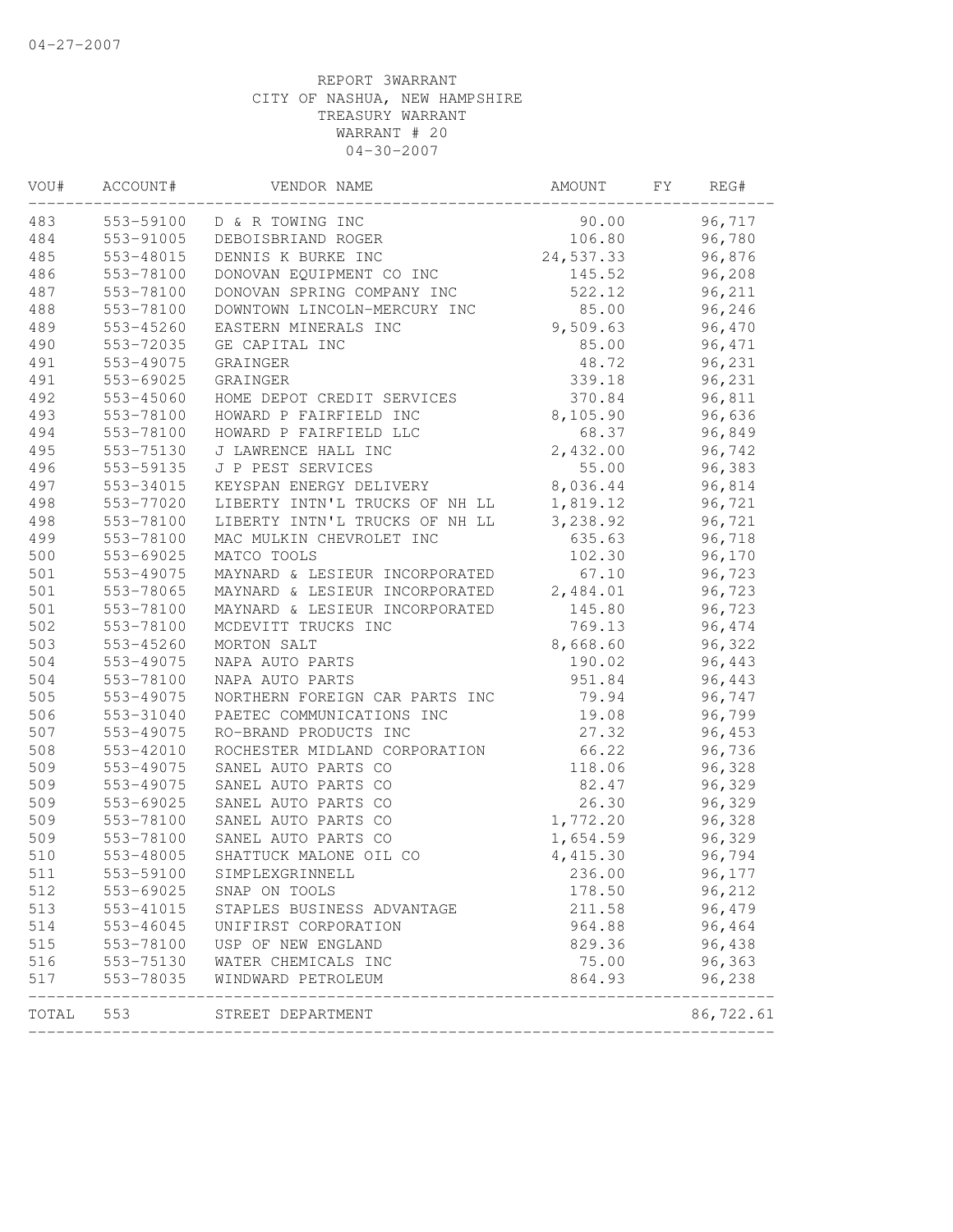| VOU#  | ACCOUNT#  | VENDOR NAME                    | AMOUNT    | FY. | REG#     |
|-------|-----------|--------------------------------|-----------|-----|----------|
| 518   | 555-72035 | CONWAY OFFICE PRODUCTS LLC     | 90.00     |     | 96,286   |
| 519   | 555-74170 | HUFF & GAUTHIER INC            | 60.00     |     | 96,282   |
| 520   | 555-91005 | HUSBAND WAYNE                  | 26.19     |     | 96,781   |
| 521   | 555-94005 | KENNAMER JEAN MARIE            | 202.29    |     | 96,782   |
| 522   | 555-59320 | MAC MULKIN CHEVROLET INC       | 139.39    |     | 96,718   |
| 523   | 555-31040 | PAETEC COMMUNICATIONS INC      | 19.08     |     | 96,799   |
| 524   | 555-32025 | PUBLIC SERVICE OF NH           | 1,578.20  |     | 96,858   |
| 524   | 555-32025 | PUBLIC SERVICE OF NH           | 207.00    |     | 96,859   |
| 525   | 555-41015 | STAPLES BUSINESS ADVANTAGE     | 37.90     |     | 96,479   |
| 526   | 555-45288 | SWARCO TRAFFIC MGMT INC        | 2,245.20  |     | 96,361   |
| 527   | 555-75023 | UNIFIRST CORPORATION           | 20.05     |     | 96,464   |
| TOTAL | 555       | TRAFFIC DEPARTMENT             |           |     | 4,625.30 |
| 528   |           |                                |           |     | 96,286   |
|       | 557-59100 | CONWAY OFFICE PRODUCTS LLC     | 90.00     |     |          |
| 529   | 557-74105 | MUNICIPAL SUPPLY SALES CO      | 669.80    |     | 96,439   |
| 530   | 557-31040 | PAETEC COMMUNICATIONS INC      | 3.41      |     | 96,799   |
| 531   | 557-32005 | PUBLIC SERVICE OF NH           | 3,229.60  |     | 96,859   |
| 532   | 557-43005 | RYDIN DECAL                    | 12.19     |     | 96,416   |
| 532   | 557-44005 | RYDIN DECAL                    | 228.00    |     | 96,416   |
| 533   | 557-49075 | W E AUBUCHON COMPANY INC       | 5.97      |     | 96,190   |
| TOTAL | 557       | PARKING LOTS                   |           |     | 4,238.97 |
|       |           |                                |           |     |          |
| 534   | 561-45195 | GRIFFIN GREENHOUSE SUPPLIES IN | 200.10    |     | 96,429   |
| 535   | 561-75023 | HOME DEPOT CREDIT SERVICES     | 17.98     |     | 96,811   |
| 536   | 561-59100 | SHATTUCK MALONE OIL CO         | 99.76     |     | 96,794   |
| TOTAL | 561       | EDGEWOOD CEMETERY              |           |     | 317.84   |
|       |           |                                |           |     |          |
| 537   | 563-75023 | HOME DEPOT CREDIT SERVICES     | 34.80     |     | 96,811   |
| 538   | 563-34015 | KEYSPAN ENERGY DELIVERY        | 974.26    |     | 96,814   |
| 539   | 563-74085 | NASHUA OUTDOOR POWER EQUIP     | 2, 155.13 |     | 96,342   |
| 540   | 563-31040 | PAETEC COMMUNICATIONS INC      | 1.66      |     | 96,799   |
| 541   | 563-32005 | PUBLIC SERVICE OF NH           | 283.77    |     | 96,859   |
| TOTAL | 563       | WOODLAWN CEMETERY              |           |     | 3,449.62 |
|       |           |                                |           |     |          |
| 542   | 571-49025 | AMERICAN PLANNING ASSN BOOKSTO | 85.00     |     | 96,805   |
| 543   | 571-72010 | CONWAY OFFICE PRODUCTS LLC     | 630.00    |     | 96,286   |
| 544   | 571-41015 | STAPLES BUSINESS ADVANTAGE     | 373.27    |     | 96,479   |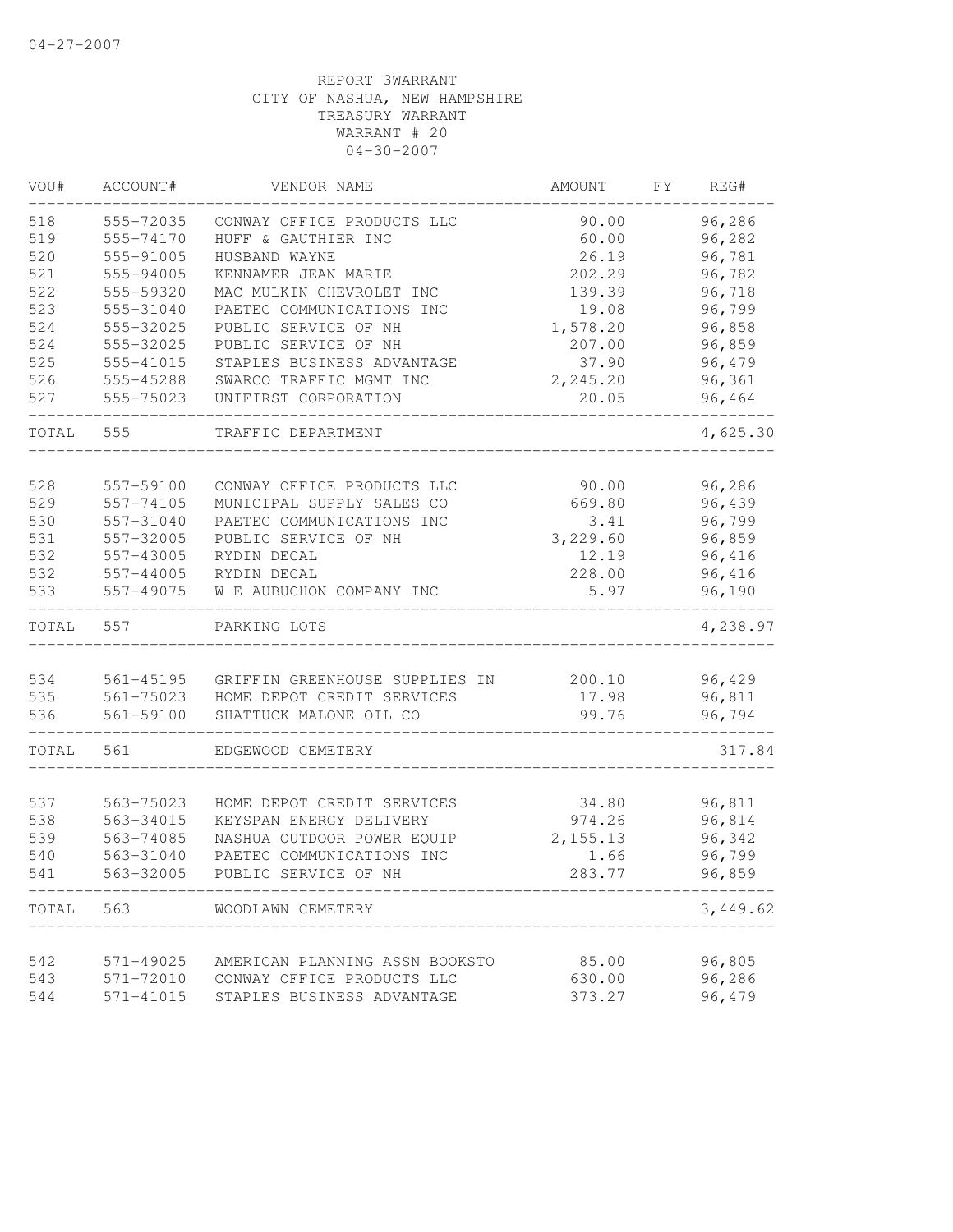| VOU# | ACCOUNT#  | VENDOR NAME                                                          | AMOUNT                                        | FY | REG#     |
|------|-----------|----------------------------------------------------------------------|-----------------------------------------------|----|----------|
|      |           | TOTAL 571 COMMUNITY DEVELOPMENT                                      |                                               |    | 1,088.27 |
| 545  |           | 572-98046 GILLESPIE DICK<br>572-95005 ICMA<br>572-98046 MEYER MELVIN | 45.00                                         |    | 96,325   |
| 546  |           |                                                                      | 405.83                                        |    | 96,853   |
| 547  |           |                                                                      | 57.61<br>____________________________________ |    | 96,280   |
|      |           | TOTAL 572 PLANNING DEPARTMENT                                        |                                               |    | 508.44   |
|      |           | 548 573-54025 MARTHA'S EXCHANGE                                      | 125.00 96,850                                 |    |          |
|      | TOTAL 573 | ECONOMIC DEVELOPMENT                                                 |                                               |    | 125.00   |
| 549  | 575-45050 | ALIBRIS                                                              | 13.90                                         |    | 96,219   |
| 550  | 575-41015 | ALPHAGRAPHICS                                                        | 7.80                                          |    | 96,334   |
| 551  | 575-45050 | AMAZON CREDIT PLAN                                                   | 109.50                                        |    | 96,795   |
| 552  | 575-74085 | AZURADISC INC                                                        | 238.92                                        |    | 96,252   |
| 553  | 575-45050 | BAKER & TAYLOR                                                       | 1,820.55                                      |    | 96,242   |
| 553  | 575-45050 | BAKER & TAYLOR                                                       | 1,162.91                                      |    | 96,243   |
| 553  | 575-45050 | BAKER & TAYLOR                                                       | 2,437.95                                      |    | 96,244   |
| 553  | 575-45050 | BAKER & TAYLOR                                                       | 448.40                                        |    | 96,245   |
| 554  | 575-45050 | BAKER & TAYLOR ENTERTAINMENT                                         | 944.44                                        |    | 96,232   |
| 555  | 575-94005 | BOLTON KATHY                                                         | 80.00                                         |    | 96,421   |
| 556  | 575-45904 | CABINET PRESS                                                        | 36.00                                         |    | 96,872   |
| 557  | 575-45220 | CENTURION TECHNOLOGIES INC                                           | 24.09                                         |    | 96,260   |
| 558  | 575-72010 | CONWAY OFFICE PRODUCTS LLC                                           | 330.00                                        |    | 96,286   |
| 559  | 575-45220 | DEMCO INC                                                            | 225.86                                        |    | 96,239   |
| 560  | 575-45050 | FACTS ON FILE NEWS SERVICES                                          | 116.25                                        |    | 96,341   |
| 561  | 575-45220 | GAYLORD BROS INC                                                     | 289.30                                        |    | 96,734   |
| 562  | 575-45903 | GREENWOOD PUBLISHING GROUP                                           | 787.50                                        |    | 96,871   |
| 563  | 575-94005 | JACKSON LINDSEY                                                      | 115.00                                        |    | 96,223   |
| 564  | 575-45903 | LEARNING EXPRESS                                                     | 2,639.25                                      |    | 96,823   |
| 565  | 575-45050 | MARQUIS WHO'S WHO                                                    | 313.70                                        |    | 96,264   |
| 566  | 575-45050 | MIDWEST TAPE LLC                                                     | 208.86                                        |    | 96,468   |
| 567  | 575-45050 | NADASC                                                               | 120.00                                        |    | 96,851   |
| 568  | 575-45050 | NASHUA PUBLIC LIBRARY                                                | 54.99                                         |    | 96,783   |
| 568  | 575-91015 | NASHUA PUBLIC LIBRARY                                                | 23.28                                         |    | 96,783   |
| 569  | 575-42005 | NEW ENGLAND PAPER & SUPPLY                                           | 109.98                                        |    | 96,360   |
| 570  | 575-31040 | PAETEC COMMUNICATIONS INC                                            | 10.44                                         |    | 96,799   |
| 571  | 575-33005 | PENNICHUCK WATER                                                     | 220.84                                        |    | 96,816   |
| 572  | 575-32005 | PUBLIC SERVICE OF NH                                                 | 74.13                                         |    | 96,859   |
| 573  | 575-45050 | RECORDED BOOKS LLC                                                   | 937.60                                        |    | 96,465   |
| 574  | 575-42015 | REXEL CLS                                                            | 511.86                                        |    | 96,654   |
| 575  | 575-45050 | SIMON & SCHUSTER                                                     | 28.28                                         |    | 96,233   |
| 576  | 575-45220 | SLEEVE CITY                                                          | 268.50                                        |    | 96,305   |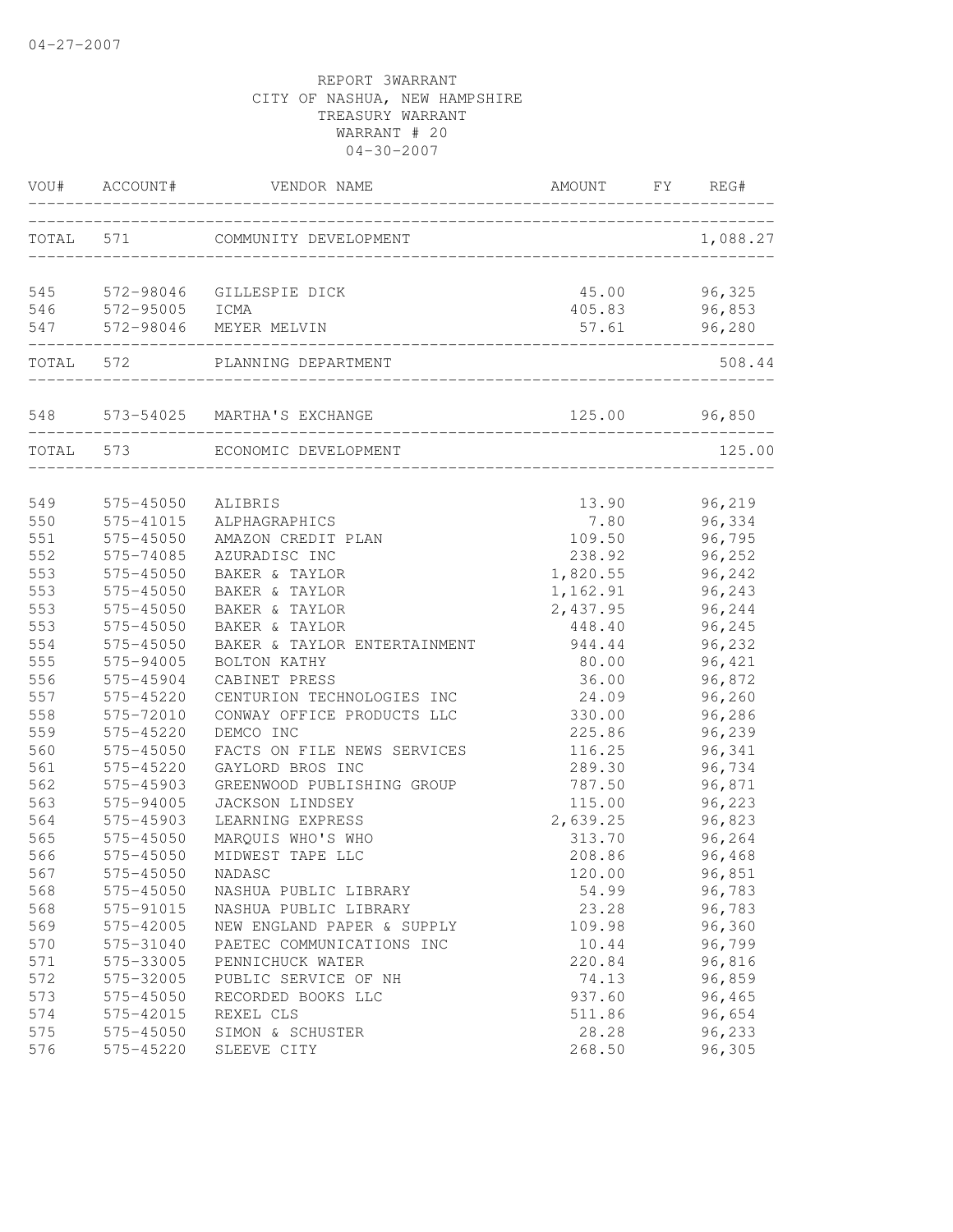| VOU#      | ACCOUNT#           | VENDOR NAME                    | AMOUNT          | FΥ | REG#      |
|-----------|--------------------|--------------------------------|-----------------|----|-----------|
| 577       | 575-45220          | SSI TECHNOLOGIES               | 234.95          |    | 96,209    |
| 578       | 575-57010          | TEAMSOFTWARE SOLUTIONS         | 125.00          |    | 96,819    |
| 579       | 575-45903          | THOMSON GALE                   | 3,316.95        |    | 96,830    |
| 580       | 575-45050          | THOMSON GALE                   | 958.92          |    | 96,272    |
| 581       | 575-45050          | VERIZON                        | 63.00           |    | 96,812    |
| 582       | 575-41005          | WB MASON COMPANY INC           | 248.39          |    | 96,205    |
| 583       | 575-45150          | YOUNG BENJAMIN                 | 85.00           |    | 96,870    |
| 584       | 575-91015          | ZAYA ALISON                    | 48.85           |    | 96,405    |
| TOTAL     | 575                | PUBLIC LIBRARIES               |                 |    | 19,791.14 |
| 585       |                    |                                |                 |    |           |
| 586       | 576-91005          | COLLINS MARK                   | 181.88<br>80.87 |    | 96,434    |
|           | 576-91005          | DUPONT TIMOTHY                 |                 |    | 96,258    |
| 587       | 576-49025          | ICC                            | 269.50          |    | 96,865    |
| TOTAL 576 |                    | BUILDING DEPARTMENT            |                 |    | 532.25    |
|           |                    |                                |                 |    |           |
|           | 193, 285 581-44005 | ACCURATE LABEL DESIGNS INC     | 399.95          |    | 96,576    |
|           | 193,286 581-64192  | ACP DIRECT                     | 98.67           |    | 96,692    |
|           | 193,287 581-49050  | ADAMS BOOK COMPANY INC         | 1,389.21        |    | 96,483    |
|           | 193,288 581-46040  | ALEC'S SHOE STORE INC          | 100.00          |    | 96,716    |
|           | 193,289 581-72065  | ALTERNATIVE COMMUNICATIONS SER | 65.00           |    | 96,440    |
|           | 193,290 581-56030  | ANDOVER OUTING CLUB            | 360.00          |    | 96,632    |
|           | 193, 291 581-42110 | APS LIGHTING-SOUND-A/V         | 167.50          |    | 96,677    |
|           | 193,292 581-91040  | ASBELL PAUL                    | 901.33          |    | 96,586    |
|           | 193,293 581-95005  | ASCD                           | 89.00           |    | 96,881    |
|           | 193,294 581-59130  | AYERS BRADFORD                 | 202.00          |    | 96,681    |
|           | 193, 295 581-49075 | B & S LOCKSMITHS INC           | 214.20          |    | 96,450    |
|           | 193,296 581-91005  | BAGLEY MARCIA                  | 34.92           |    | 96,693    |
|           | 193,297 581-49030  | BARNES & NOBLE INC             | 105.70          |    | 96,158    |
|           | 193, 297 581-49035 | BARNES & NOBLE INC             | 47.60           |    | 96,158    |
|           | 193,297 581-49050  | BARNES & NOBLE INC             |                 |    | 96,158    |
|           | 193,298 581-49050  | BELLETETES INC                 | 12.49           |    | 96,317    |
|           | 193, 298 581-49075 | BELLETETES INC                 | 383.13          |    | 96,317    |
|           | 193,299 581-59130  | BELLIVEAU SR DANIEL            | 128.00          |    | 96,189    |
|           | 193,300 581-49050  | BLICK ART MATERIALS            | 550.45          |    | 96,644    |
|           | 193,301 581-49910  | BLUE SEAL FEEDS                | 199.98          |    | 96,613    |
|           | 193,302 581-94010  | BORIS MICHELE                  | 1,113.60        |    | 96,635    |
|           | 193,303 581-45910  | BOSTON GLOBE                   | 30.00           |    | 96,867    |
|           | 193,304 581-94030  | BRANDI-HEFELE ROSEMARY         | 55.00           |    | 96,703    |
|           | 193,305 581-53100  | BROOKS ALEX                    | 39.00           |    | 96,704    |
|           | 193,306 581-49910  | BROX INDUSTRIES INC            | 84.33           |    | 96,213    |
|           | 193,307 581-55015  | BUCKBOARD TRANSPORTATION       | 1,341.28        |    | 96,712    |
|           | 193,308 581-94030  | BUREAU OF EDUCATION & RESEARCH | 370.00          |    | 96,813    |
|           | 193,309 581-94030  | BURKE CHRISTINE                | 160.00          |    | 96,702    |
|           | 193,310 581-49050  | CALENDARS                      | 38.04           |    | 96,824    |
|           |                    |                                |                 |    |           |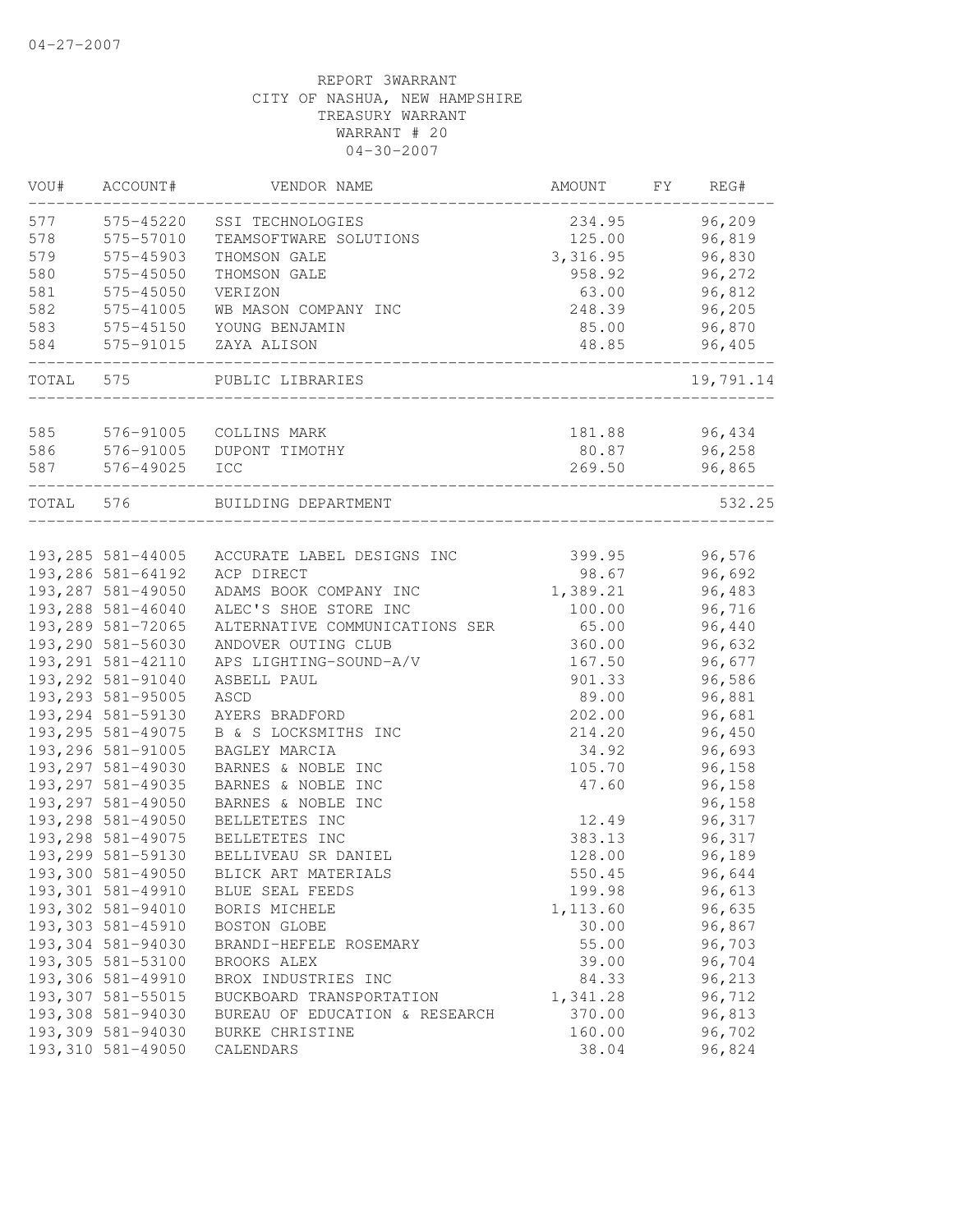| VOU# | ACCOUNT#                               | VENDOR NAME                                                   | AMOUNT               | FY. | REG#             |  |
|------|----------------------------------------|---------------------------------------------------------------|----------------------|-----|------------------|--|
|      | 193,311 581-49050                      | CAMBIUM LEARNING INC                                          |                      |     | 96,614           |  |
|      | 193, 312 581-55015                     | CANTARA DEBORAH                                               | 40.05                |     | 96,268           |  |
|      | 193, 313 581-42130                     | CAPP INC                                                      | 1,411.00             |     | 96,482           |  |
|      | 193, 314 581-55015                     | CARING HANDS TRANSPORTATION LL                                | 8,575.00             |     | 96,660           |  |
|      | 193, 315 581-55015                     | CARSON KATHLEEN                                               | 139.68               |     | 96,182           |  |
|      | 193, 316 581-41015                     | CARTRIDGE WORLD                                               | 59.00                |     | 96,629           |  |
|      | 193, 316 581-41040                     | CARTRIDGE WORLD                                               | 243.98               |     | 96,629           |  |
|      | 193, 316 581-49050                     | CARTRIDGE WORLD                                               | 1,706.94             |     | 96,629           |  |
|      | 193, 317 581-64192                     | CDW GOVERNMENT INC                                            | 24.99                |     | 96,517           |  |
|      | 193,318 581-42110                      | CED                                                           | 392.50               |     | 96,234           |  |
|      | 193,319 581-42020                      | CENTRAL PAPER PRODUCTS CO                                     | 1,921.56             |     | 96,735           |  |
|      | 193,320 581-84055                      | CHESTER SCHOOL DISTRICT SAU #1                                | 4,866.38             |     | 96,878           |  |
|      | 193, 321 581-53103                     | CLARK ASSOCIATES/DEBBIE CLARK                                 | 21,861.25            |     | 96,218           |  |
|      | 193, 322 581-53103                     | COMPASSIONATE STAFFING LLC                                    | 292.50               |     | 96,353           |  |
|      | 193, 323 581-49050                     | COMPUTER HUT OF N E INC                                       | 504.10               |     | 96,738           |  |
|      | 193, 323 581-64040                     | COMPUTER HUT OF N E INC                                       | 399.90               |     | 96,738           |  |
|      | 193, 324 581-49050                     | CONNECTICUT VALLEY BIOLOGICAL                                 | 92.70                |     | 96,720           |  |
|      | 193, 325 581-75015                     | CONTROL TECHNOLOGIES INC                                      | 27,568.75            |     | 96,484           |  |
|      | 193,326 581-44005<br>193,327 581-42010 | COPY SHOP                                                     | 220.00               |     | 96,284           |  |
|      | 193,328 581-84030                      | CROSS-COUNTRY MAINTENANCE & SU<br>CROTCHED MOUNTAIN REHAB CTR | 151.92<br>23, 476.27 |     | 96,691           |  |
|      | 193,329 581-49050                      | CRYSTAL ROCK BOTTLED WATER                                    | 76.66                |     | 96,498<br>96,670 |  |
|      | 193,330 581-49050                      | CRYSTAL SPRINGS BOOKS                                         | 50.80                |     | 96,550           |  |
|      | 193,331 581-49050                      | CULTURE FOR KIDS                                              | 197.46               |     | 96,622           |  |
|      | 193,332 581-49050                      | CURRICULUM ASSOCIATES, INC                                    | 91.74                |     | 96,525           |  |
|      | 193, 333 581-64192                     | DATA CAPTURE SOLUTIONS                                        | 199.95               |     | 96,700           |  |
|      | 193,334 581-53100                      | DAVE'S SEPTIC SERVICE INC                                     | 87.76                |     | 96,230           |  |
|      | 193, 335 581-94030                     | DAVIS KRISTEN                                                 | 125.00               |     | 96,577           |  |
|      | 193,336 581-84055                      | DAY ORION INDIVIDUAL TREATMENT                                | 886.46               |     | 96,682           |  |
|      | 193, 337 581-55015                     | DERRY COOPERATIVE SCHOOL DISTR                                | 1,231.50             |     | 96,661           |  |
|      | 193,338 581-78007                      | DIAMOND TRIUMPH AUTO GLASS INC                                | 50.00                |     | 96,155           |  |
|      | 193,339 581-91005                      | DION NANCY                                                    | 167.71               |     | 96,542           |  |
|      | 193,340 581-91005                      | DIONNE CLAUDIA                                                | 27.31                |     | 96,538           |  |
|      | 193,341 581-94030                      | DUNN LAURA                                                    | 99.00                |     | 96,502           |  |
|      | 193, 342 581-91005                     | DUSTIN MARIANNE                                               | 62.57                |     | 96,511           |  |
|      | 193, 343 581-84030                     | EASTER SEALS NEW HAMPSHIRE                                    | 13,760.48            |     | 96,469           |  |
|      | 193, 343 581-84055                     | EASTER SEALS NEW HAMPSHIRE                                    | 24, 119.50           |     | 96,469           |  |
|      | 193,344 581-84030                      | EDGEWOOD CENTRE                                               | 2,006.00             |     | 96,626           |  |
|      | 193, 345 581-49050                     | EDVOTEK                                                       | 648.48               |     | 96,585           |  |
|      | 193,346 581-34015                      | ENERGYNORTH PROPANE                                           | 381.94               |     | 96,728           |  |
|      | 193,347 581-74092                      | ENVIRONMENTAL EQUIPMENT OF NE                                 | 76.50                |     | 96,694           |  |
|      | 193,348 581-53100                      | ENVIROVANTAGE INC                                             | 1,225.00             |     | 96,713           |  |
|      | 193,349 581-49050                      | ETA CUISENAIRE                                                | 57.09                |     | 96,545           |  |
|      | 193,350 581-42120                      | F W WEBB COMPANY                                              | 446.42               |     | 96,250           |  |
|      | 193, 351 581-49075                     | FASTENAL CO                                                   | 141.18               |     | 96,198           |  |
|      | 193,352 581-94010                      | FENN MAUREEN                                                  | 1,416.00             |     | 96,707           |  |
|      | 193, 353 581-42130                     | FILTER SALES & SERVICE                                        | 3,003.79             |     | 96,512           |  |
|      | 193,354 581-55005                      | FIRST STUDENT INC                                             | 567.02               |     | 96,558           |  |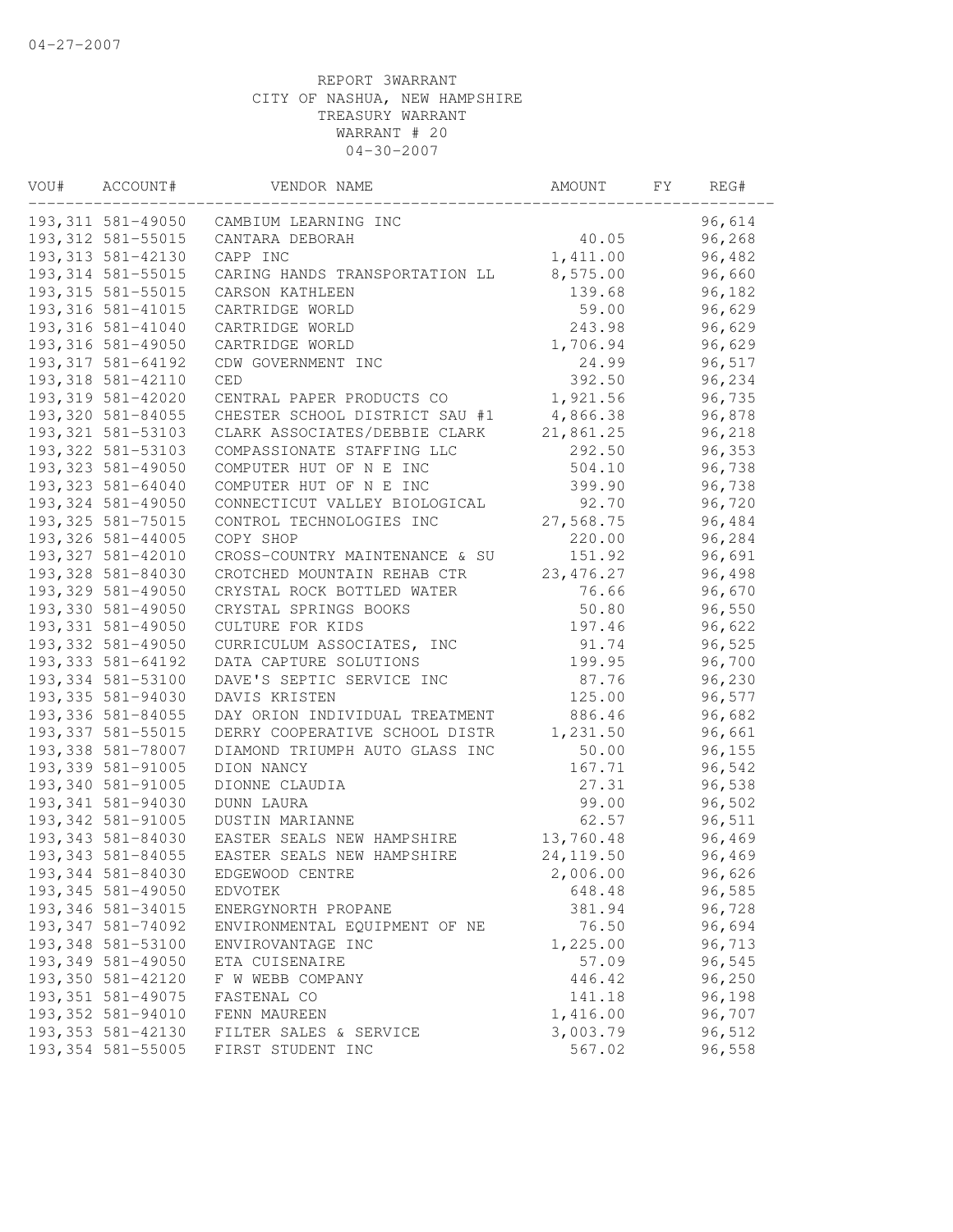| VOU# | ACCOUNT#           | VENDOR NAME                    | AMOUNT     | FY. | REG#   |  |
|------|--------------------|--------------------------------|------------|-----|--------|--|
|      | 193,354 581-55015  | FIRST STUDENT INC              | 158,636.71 |     | 96,558 |  |
|      | 193, 354 581-55025 | FIRST STUDENT INC              | 212,448.30 |     | 96,558 |  |
|      | 193, 354 581-55035 | FIRST STUDENT INC              | 2,384.43   |     | 96,558 |  |
|      | 193,355 581-91005  | FITZGERALD ROBERT JR           | 108.84     |     | 96,678 |  |
|      | 193, 356 581-51015 | FLYGARE SCHWARZ & CLOSSON      | 3,725.26   |     | 96,441 |  |
|      | 193,357 581-49030  | FOLLETT LIBRARY RESOURCES      | 705.50     |     | 96,191 |  |
|      | 193, 357 581-49050 | FOLLETT LIBRARY RESOURCES      | 524.40     |     | 96,191 |  |
|      | 193, 358 581-49035 | FONDEN CAROL                   | 54.95      |     | 96,552 |  |
|      | 193,359 581-91005  | FORAN MARY C                   | 21.46      |     | 96,623 |  |
|      | 193,360 581-59130  | GABRIEL SCOTT                  | 74.00      |     | 96,647 |  |
|      | 193,361 581-49910  | GATE CITY FENCE CO INC         | 105.00     |     | 96,287 |  |
|      | 193,362 581-84055  | GERMAINE LAWRENCE SCHOOL       | 2,646.60   |     | 96,578 |  |
|      | 193,363 581-49050  | GEYER INSTRUCTIONAL AIDS CO IN | 140.45     |     | 96,292 |  |
|      | 193,364 581-94030  | GILLIS CYNTHIA                 | 126.50     |     | 96,596 |  |
|      | 193,365 581-94030  | GILSON PATRICIA                | 100.00     |     | 96,516 |  |
|      | 193,366 581-91005  | GOODWIN JENNIFER               | 139.44     |     | 96,503 |  |
|      | 193,367 581-91040  | GREATER NASHUA CHAMBER OF COMM | 15.00      |     | 96,456 |  |
|      | 193,368 581-49050  | HAAN CRAFTS CORP               | 175.30     |     | 96,580 |  |
|      | 193,369 581-98030  | HAMPSHIRE PEWTER CO            | 950.23     |     | 96,520 |  |
|      | 193,370 581-49095  | HARCOURT ASSESSMENT, INC       | 508.87     |     | 96,606 |  |
|      | 193, 371 581-59130 | HARRINGTON KYLE                | 54.00      |     | 96,657 |  |
|      | 193,372 581-74092  | HARRIS EQUIPMENT REPAIR SERVIC | 1,680.62   |     | 96,722 |  |
|      | 193, 373 581-59130 | HAUSER WALTER                  | 54.00      |     | 96,689 |  |
|      | 193,374 581-94030  | HAWVER KAREN                   | 105.00     |     | 96,595 |  |
|      | 193,375 581-49050  | HAZELDEN PUBLISHING AND EDUCAT | 181.95     |     | 96,607 |  |
|      | 193,376 581-91005  | HEALEY CHARLES                 | 203.72     |     | 96,537 |  |
|      | 193,377 581-49050  | HIGHSMITH INC                  | 103.65     |     | 96,731 |  |
|      | 193,378 581-49050  | HOME DEPOT CREDIT SERVICES     | 71.65      |     | 96,829 |  |
|      | 193,379 581-49075  | HOME DEPOT CREDIT SERVICES     | 861.74     |     | 96,532 |  |
|      | 193,380 581-49050  | HOME DEPOT CREDIT SERVICES     | 386.26     |     | 96,568 |  |
|      | 193,381 581-94030  | HORNE LORRAINE                 | 105.00     |     | 96,504 |  |
|      | 193,382 581-49050  | HOUGHTON MIFFLIN CO            | 113.97     |     | 96,732 |  |
|      | 193,383 581-41040  | INTEGRATED OFFICE SOLUTIONS    | 344.00     |     | 96,501 |  |
|      | 193,384 581-42110  | INTERSTATE BATTERIES OF SO NH  | 443.75     |     | 96,640 |  |
|      | 193,385 581-59130  | JOHNSTON ALAN                  | 100.00     |     | 96,662 |  |
|      | 193,386 581-42110  | KENDOO TECHNOLOGIES, INC       | 48.00      |     | 96,619 |  |
|      | 193,387 581-59130  | KENISON LEON                   | 74.00      |     | 96,643 |  |
|      | 193,388 581-34015  | KEYSPAN ENERGY DELIVERY        | 75,507.97  |     | 96,551 |  |
|      | 193,389 581-42110  | KEYSTONE BATTERY               | 1,600.01   |     | 96,531 |  |
|      | 193,390 581-84055  | KING GEORGE SCHOOL             | 2,900.00   |     | 96,667 |  |
|      | 193,391 581-59130  | KOBILARCSIK MICHAEL            | 74.00      |     | 96,699 |  |
|      | 193,392 581-59130  | KRAFT JOELLE                   | 100.00     |     | 96,658 |  |
|      | 193,393 581-49050  | LAKESHORE LEARNING MATERIALS   | 104.87     |     | 96,278 |  |
|      | 193,394 581-95005  | LANCER TIMING SERVICES         | 200.00     |     | 96,621 |  |
|      | 193,395 581-59130  | LANDRY PAUL                    | 128.00     |     | 96,270 |  |
|      | 193,396 581-59130  | LANGGUTH AL                    | 74.00      |     | 96,642 |  |
|      | 193,397 581-94030  | LANGILLE KYLE M                | 373.71     |     | 96,493 |  |
|      | 193,398 581-59130  | LEBEL ART                      | 74.00      |     | 96,630 |  |
|      |                    |                                |            |     |        |  |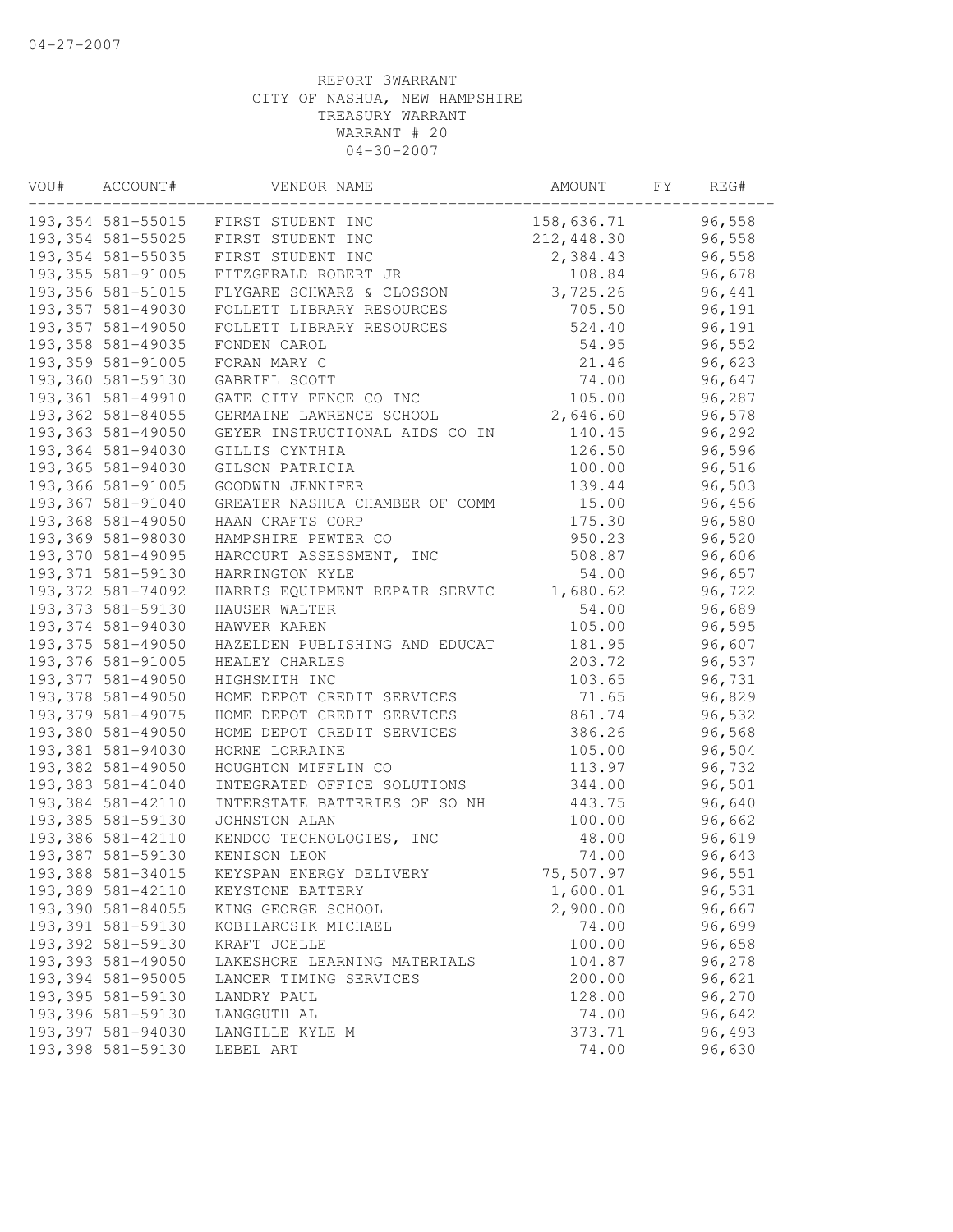| VOU# | ACCOUNT#           | VENDOR NAME                    | AMOUNT    | FY | REG#   |
|------|--------------------|--------------------------------|-----------|----|--------|
|      | 193,399 581-49910  | LESCO                          | 5,930.00  |    | 96,539 |
|      | 193,400 581-49050  | LINGUISYSTEMS INC              | 84.90     |    | 96,289 |
|      | 193,401 581-91005  | LOFTUS JUDITH                  | 54.20     |    | 96,519 |
|      | 193,402 581-94010  | LOMANDO CHRISTINE              | 445.34    |    | 96,515 |
|      | 193,403 581-64192  | LS & S LLC                     | 203.65    |    | 96,201 |
|      | 193,404 581-42110  | M & M ELECTRICAL SUPPLY CO INC | 2,201.12  |    | 96,715 |
|      | 193,405 581-53100  | MACROBIE HEATHER               | 39.00     |    | 96,708 |
|      | 193,406 581-49050  | MAINE OXY                      | 7.13      |    | 96,159 |
|      | 193,407 581-94010  | MARANDOS JUSTIN                | 665.60    |    | 96,709 |
|      | 193,408 581-49050  | MARKET BASKET                  | 706.74    |    | 96,345 |
|      | 193,409 581-91005  | MARTIN JANICE                  | 161.84    |    | 96,505 |
|      | 193,410 581-75090  | MARVELL PLATE GLASS INC        | 584.65    |    | 96,188 |
|      | 193, 411 581-98030 | MASTER TEACHER INC             | 1,181.75  |    | 96,304 |
|      | 193, 412 581-49050 | MAYER-JOHNSON LLC              | 68.00     |    | 96,306 |
|      | 193, 413 581-53103 | MCCARTNEY AMY                  | 2,929.02  |    | 96,784 |
|      | 193, 414 581-49050 | MCGRAW HILL COMPANIES          | 69.58     |    | 96,291 |
|      | 193, 415 581-31005 | MCI                            | 4,405.19  |    | 96,157 |
|      | 193, 416 581-59130 | MELANSON DENNIS                | 128.00    |    | 96,187 |
|      | 193, 417 581-91005 | MIGNEAULT DEBORAH              | 38.54     |    | 96,494 |
|      | 193, 418 581-49050 | MODERN SCHOOL SUPPLIES INC     | 752.32    |    | 96,316 |
|      | 193, 419 581-41040 | MOORE LORRAINE                 | 58.54     |    | 96,686 |
|      | 193,420 581-94010  | MOTIKA CHRISTOPHER             | 1,113.60  |    | 96,634 |
|      | 193, 421 581-84055 | MOUNT PROSPECT ACADEMY INC     | 4,228.00  |    | 96,591 |
|      | 193, 422 581-53100 | MULTI-STATE BILLING SERVICES L | 5,027.80  |    | 96,676 |
|      | 193, 423 581-84030 | NASHOBA LEARNING GROUP         | 7,918.38  |    | 96,612 |
|      | 193, 424 581-84030 | NASHUA ADULT LEARNING CENTER   | 12,582.00 |    | 96,164 |
|      | 193, 425 581-49910 | NASHUA OUTDOOR POWER EQUIP     | 470.82    |    | 96,342 |
|      | 193, 426 581-49050 | NCS PEARSON INC                | 96.50     |    | 96,648 |
|      | 193, 426 581-49095 | NCS PEARSON INC                | 265.99    |    | 96,648 |
|      | 193, 427 581-95005 | NEASC INC                      | 1,000.00  |    | 96,882 |
|      | 193,428 581-53100  | NESDEC                         | 3,140.00  |    | 96,488 |
|      | 193,429 581-98030  | NEW HAMPSHIRE CLOCKS           | 590.00    |    | 96,556 |
|      | 193,430 581-45910  | NEW HAMPSHIRE DEPT OF EDUCATIO | 100.00    |    | 96,883 |
|      | 193, 431 581-54015 | NEWS-LINE PUBLISHING INC       | 1,430.00  |    | 96,669 |
|      | 193, 432 581-49035 | NEWSWEEK                       | 219.48    |    | 96,543 |
|      | 193, 433 581-84055 | NFI NORTH INC                  | 1,503.72  |    | 96,485 |
|      | 193, 434 581-64192 | NH BRAGG & SONS INC            | 941.10    |    | 96,180 |
|      | 193, 435 581-83009 | NORTHEAST DELTA DENTAL         | 4,780.63  |    | 96,880 |
|      | 193, 436 581-64192 | NORTHEAST FOOD SVC EQUIPMENT & | 260.25    |    | 96,206 |
|      | 193, 437 581-49095 | NORTHWEST EVALUATION ASSOC.    | 2,700.00  |    | 96,590 |
|      | 193,438 581-59130  | O'CONNELL ROBERT               | 74.00     |    | 96,266 |
|      | 193, 439 581-31005 | ONE COMMUNICATIONS             | 3,734.63  |    | 96,862 |
|      | 193, 439 581-31040 | ONE COMMUNICATIONS             | 879.38    |    | 96,862 |
|      | 193,440 581-59130  | OSBORNE LINDA                  | 202.00    |    | 96,687 |
|      | 193, 441 581-49050 | P J CURRIER LUMBER CO          | 138.47    |    | 96,535 |
|      | 193, 441 581-64192 | P J CURRIER LUMBER CO          | 255.98    |    | 96,535 |
|      | 193, 442 581-75023 | PASEK CORP                     | 97.38     |    | 96,487 |
|      | 193, 443 581-49050 | PAXTON-PATTERSON               | 137.00    |    | 96,358 |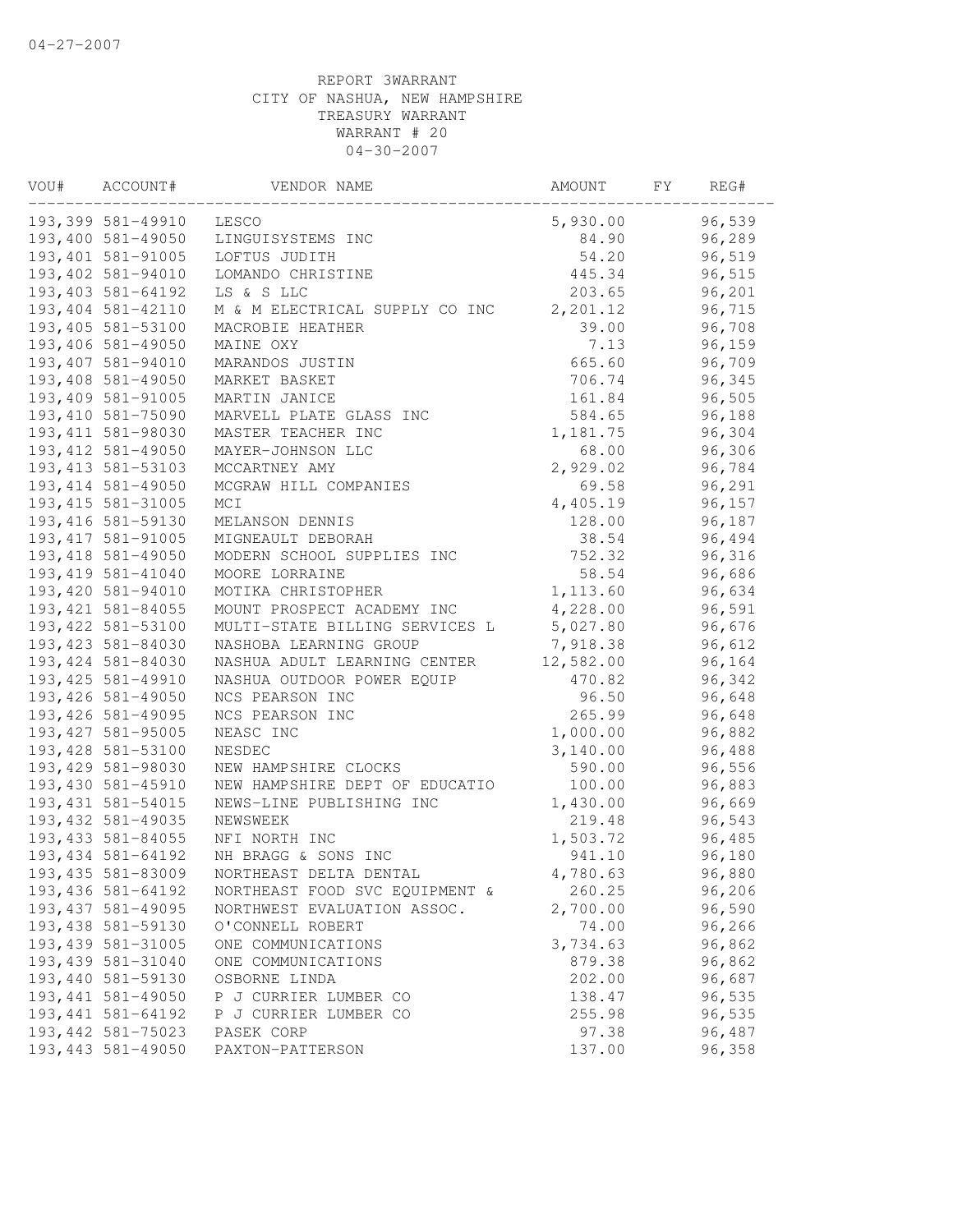| VOU# | ACCOUNT#           | VENDOR NAME                    | AMOUNT    | FY. | REG#   |  |
|------|--------------------|--------------------------------|-----------|-----|--------|--|
|      | 193,444 581-94010  | PEIGH PILAR                    | 1,750.00  |     | 96,602 |  |
|      | 193,445 581-49050  | PELLETS INC                    | 469.00    |     | 96,202 |  |
|      | 193,446 581-33005  | PENNICHUCK WATER WORKS INC     | 2,981.28  |     | 96,802 |  |
|      | 193, 447 581-41015 | PETTY CASH                     | 29.98     |     | 96,785 |  |
|      | 193, 447 581-49050 | PETTY CASH                     | 62.55     |     | 96,785 |  |
|      | 193,448 581-49050  | PETTY CASH                     | 120.65    |     | 96,786 |  |
|      | 193, 449 581-41015 | PETTY CASH                     | 35.69     |     | 96,787 |  |
|      | 193,449 581-43005  | PETTY CASH                     | 11.25     |     | 96,787 |  |
|      | 193,449 581-49050  | PETTY CASH                     | 45.29     |     | 96,787 |  |
|      | 193,450 581-41015  | PETTY CASH                     | 47.93     |     | 96,788 |  |
|      | 193,450 581-43005  | PETTY CASH                     | 24.25     |     | 96,788 |  |
|      | 193,450 581-94030  | PETTY CASH                     | 96.52     |     | 96,788 |  |
|      | 193, 451 581-45910 | PHI DELTA KAPPA                | 65.00     |     | 96,798 |  |
|      | 193, 452 581-84055 | PINE HAVEN BOYS CENTER         | 5,661.60  |     | 96,489 |  |
|      | 193, 453 581-43005 | PITNEY BOWES                   | 2,000.00  |     | 96,886 |  |
|      | 193, 454 581-53100 | PITNEY BOWES INC               | 465.00    |     | 96,477 |  |
|      | 193, 455 581-43005 | PITNEY BOWES INCORPORATED      | 138.05    |     | 96,737 |  |
|      | 193,456 581-94010  | PITSILLIDES IRENE              | 708.00    |     | 96,548 |  |
|      | 193, 457 581-49050 | PRIMARY CONCEPTS               | 104.34    |     | 96,575 |  |
|      | 193, 458 581-53101 | PSYCHIATRIC EDUCATION SERVICES | 132.00    |     | 96,565 |  |
|      | 193,459 581-32005  | PUBLIC SERVICE OF NH           | 99,679.46 |     | 96,859 |  |
|      | 193,460 581-49050  | PURCHASE ADVANTAGE CARD        | 33.87     |     | 96,637 |  |
|      | 193, 461 581-43005 | PURCHASE POWER                 | 1,500.00  |     | 96,655 |  |
|      | 193,462 581-42110  | RALPH PILL ELECTRIC SUPPLY COM | 248.88    |     | 96,719 |  |
|      | 193,463 581-84030  | READING FOUNDATION (THE)       | 3,534.00  |     | 96,561 |  |
|      | 193,464 581-84030  | REGIONAL SERVICES & EDUCATION  | 496.02    |     | 96,184 |  |
|      | 193, 465 581-42110 | REXEL CLS                      | 109.97    |     | 96,654 |  |
|      | 193,466 581-91005  | REYNOLDS MARGARET              | 17.46     |     | 96,513 |  |
|      | 193,467 581-49050  | RICOH AMERICAS CORP            | 89.00     |     | 96,526 |  |
|      | 193,468 581-91005  | RINALDI BARBARA                | 122.22    |     | 96,509 |  |
|      | 193,469 581-94010  | ROBIE TAMMIE                   | 1,166.40  |     | 96,309 |  |
|      | 193,470 581-84055  | ROCHESTER SCHOOL DEPARTMENT    | 20,570.14 |     | 96,541 |  |
|      | 193, 471 581-55015 | SAFEWAY TRAINING & TRANS SERV  | 2,070.00  |     | 96,564 |  |
|      | 193, 472 581-49050 | SAM'S CLUB                     | 24.73     |     | 96,874 |  |
|      | 193, 473 581-78007 | SANEL AUTO PARTS CO            | 64.39     |     | 96,329 |  |
|      | 193, 474 581-94030 | SANTERRE SOPHIA                | 285.65    |     | 96,570 |  |
|      | 193, 475 581-59130 | SAWYER THOMAS                  | 202.00    |     | 96,641 |  |
|      | 193,476 581-49050  | SAX ARTS & CRAFTS              | 547.25    |     | 96,492 |  |
|      | 193, 477 581-49050 | SCHOOL SPECIALTY               | 3,024.11  |     | 96,522 |  |
|      | 193, 477 581-63085 | SCHOOL SPECIALTY               | 238.88    |     | 96,522 |  |
|      | 193, 478 581-59130 | SHANNON DAVID                  | 74.00     |     | 96,638 |  |
|      | 193, 479 581-31005 | SHEEHY FREDERICK JR            | 229.75    |     | 96,527 |  |
|      | 193,480 581-59130  | SHERWOOD JOSEPH                | 74.00     |     | 96,653 |  |
|      | 193, 481 581-42130 | SIEMENS BUILDING TECHNOLOGIES  | 235.53    |     | 96,603 |  |
|      | 193,482 581-75180  | SKYLINE ROOFING INC            | 480.00    |     | 96,557 |  |
|      | 193,483 581-59130  | SMITH WALTER                   | 54.00     |     | 96,688 |  |
|      | 193,484 581-53100  | STANLEY ACCESS TECH            | 784.00    |     | 96,611 |  |
|      | 193, 485 581-41015 | STAPLES BUSINESS ADVANTAGE     | 742.38    |     | 96,432 |  |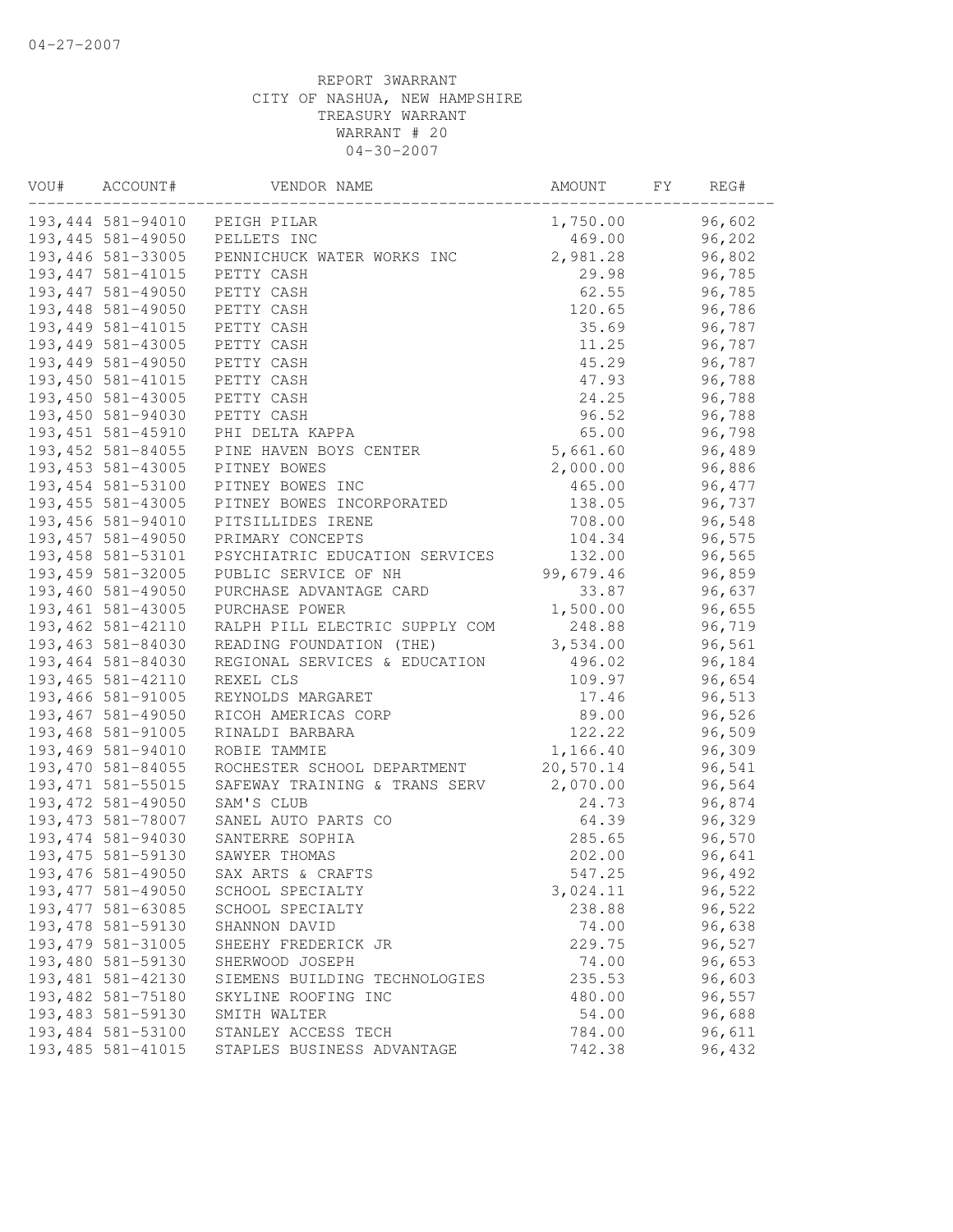| VOU#  | ACCOUNT#           | VENDOR NAME                    | AMOUNT   | FY<br>REG#  |
|-------|--------------------|--------------------------------|----------|-------------|
|       | 193,485 581-41045  | STAPLES BUSINESS ADVANTAGE     | 2,231.90 | 96,432      |
|       | 193,485 581-49050  | STAPLES BUSINESS ADVANTAGE     | 1,123.61 | 96,432      |
|       | 193,485 581-49110  | STAPLES BUSINESS ADVANTAGE     | 509.78   | 96,432      |
|       | 193,485 581-63085  | STAPLES BUSINESS ADVANTAGE     | 159.99   | 96,432      |
|       | 193,486 581-53100  | STATE OF NH - CRIMINAL RECORDS | 409.50   | 96,790      |
|       | 193,487 581-59130  | SUCHOCKI EDWARD JR             | 54.00    | 96,645      |
|       | 193,488 581-49050  | TEACHER'S DISCOVERY            | 27.30    | 96,533      |
|       | 193,489 581-49030  | THOMPSON KATHLEEN              | 95.79    | 96,307      |
|       | 193,490 581-94010  | TIPPING ELLEN                  | 1,668.00 | 96,624      |
|       | 193,491 581-78007  | TOWERS MOTOR PARTS CORP        | 12.68    | 96,447      |
|       | 193, 492 581-84055 | TREASURER STATE OF NH          | 4,901.58 | 96,518      |
|       | 193, 493 581-43005 | U S POSTAL SERVICE             | 200.75   | 96,792      |
|       | 193, 494 581-43005 | U S POSTAL SERVICES            | 984.00   | 96,789      |
|       | 193, 495 581-43005 | U S POSTAL SERVICES            | 400.00   | 96,791      |
|       | 193,496 581-59130  | VEILLEUX GERALD                | 74.00    | 96,318      |
|       | 193, 497 581-31005 | VERIZON                        | 42.95    | 96,807      |
|       | 193,498 581-31005  | VERIZON                        | 29.52    | 96,810      |
| 588   | 581-31005          | VERIZON                        | 7,726.04 | 96,812      |
|       | 193,499 581-31005  | VERIZON                        | 83.55    | 96,877      |
|       | 193,500 581-31005  | VERIZON                        | 32.00    | 96,887      |
|       | 193,501 581-75180  | VIKING ROOFING, INC.           | 340.00   | 96,615      |
|       | 193,502 581-49050  | W E AUBUCHON CO INC            | 130.10   | 96,884      |
|       | 193,502 581-49075  | W E AUBUCHON CO INC            | 6.40     | 96,884      |
|       | 193,503 581-42130  | W W GRAINGER INC               | 530.31   | 96,265      |
|       | 193,504 581-49050  | WALMART COMMUNITY              | 92.99    | 96,481      |
|       | 193,505 581-49075  | WALSH MARTIN                   | 10.00    | 96,359      |
|       | 193,506 581-53100  | WATER CHEMICALS INC            | 1,083.00 | 96,363      |
|       | 193,507 581-42120  | WATERTOWN PLUMBING & HEATING S | 59.36    | 96,597      |
|       | 193,508 581-59130  | WELCH DUANE                    | 74.00    | 96,646      |
|       | 193,509 581-45910  | WEST PAYMENT CENTER            | 147.00   | 96,254      |
|       | 193,510 581-49050  | WILSON LANGUAGE TRAINING CORP  | 98.45    | 96,601      |
|       | 193,511 581-47010  | WINGATES PHARMACY INC          | 56.00    | 96, 414     |
|       | 193,512 581-91005  | WOJTKUN CATHERINE              | 60.01    | 96,584      |
| TOTAL | 581                | SCHOOL DEPARTMENT              |          | 873, 194.53 |
|       |                    |                                |          |             |
| 589   | 590-23531          | BEN'S UNIFORMS                 | 825.00   | 96,739      |
|       | 193,513 590-23581  | COMPUTER HUT OF N E INC        | 3,355.40 | 96,738      |
|       | 193,514 590-23581  | INSIGHT PUBLIC SECTOR          | 354.06   | 96,225      |
|       | 193,515 590-23581  | PC & MACEXCHANGE               | 717.00   | 96,608      |
|       | 193,516 590-23581  | PC MALL GOV INC                | 87.00    | 96,529      |
| 590   | 590-24576          | SPRINT                         | 306.02   | 96,808      |
| 590   | 590-24577          | SPRINT                         | 153.69   | 96,808      |
| TOTAL | 590                | P/Y OBLIGATIONS                |          | 5,798.17    |
|       |                    |                                |          |             |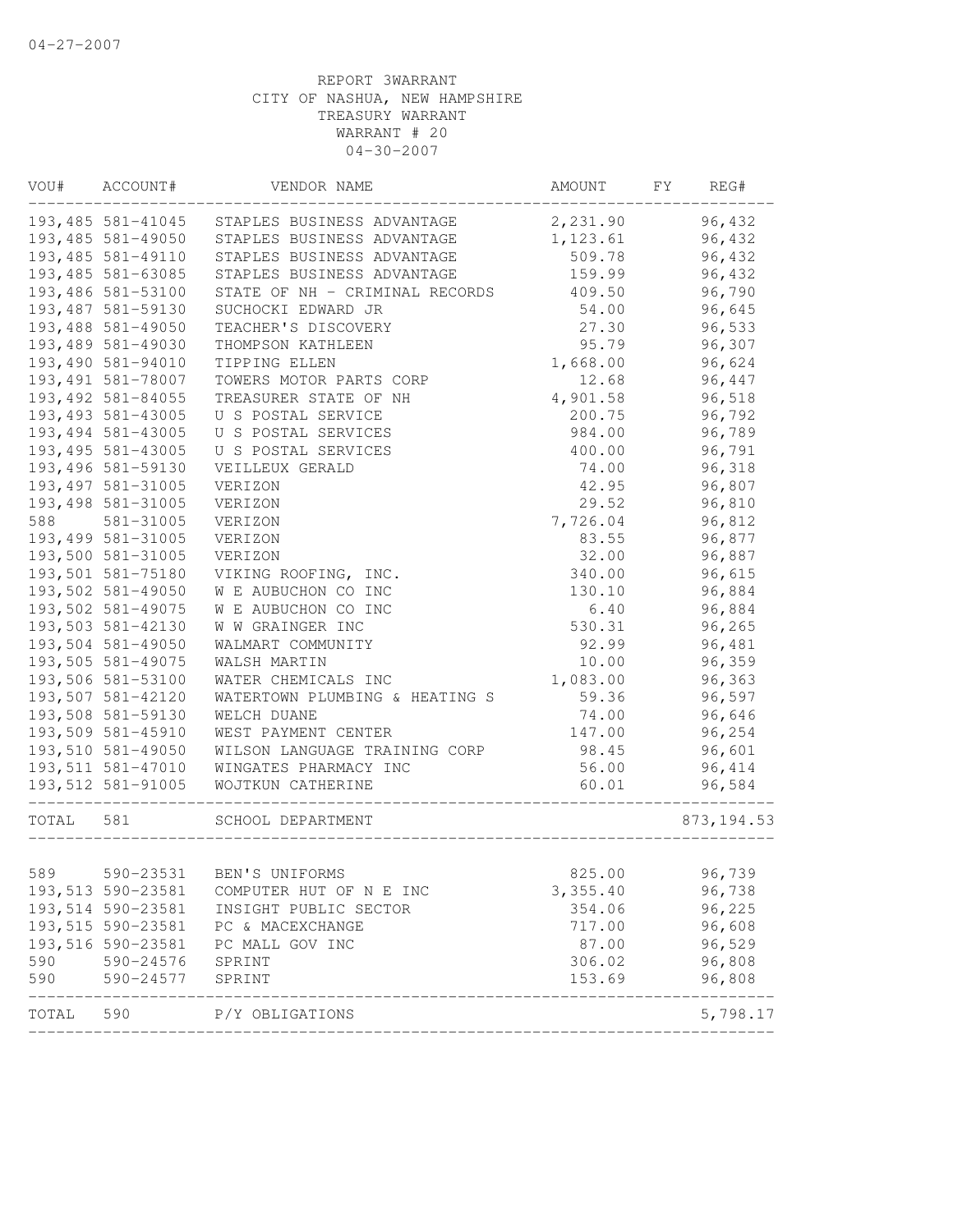| VOU#       | ACCOUNT#                   | VENDOR NAME                                  | AMOUNT             | FY | REG#             |
|------------|----------------------------|----------------------------------------------|--------------------|----|------------------|
| 591        | 592-85005                  | FIRST SOUTHWEST COMPANY                      | 1,000.00           |    | 96,809           |
| TOTAL      | 592                        | BONDED DEBT SERVICE                          |                    |    | 1,000.00         |
| 592<br>593 | $595 - 22020$<br>595-22025 | THIERET SCOTT & LYNN<br>MCNAMEE JAMES M PLLC | 231.74<br>2,569.92 |    | 96,386<br>96,460 |
| TOTAL      | 595                        | OVERLAY                                      |                    |    | 2,801.66         |
|            |                            |                                              |                    |    |                  |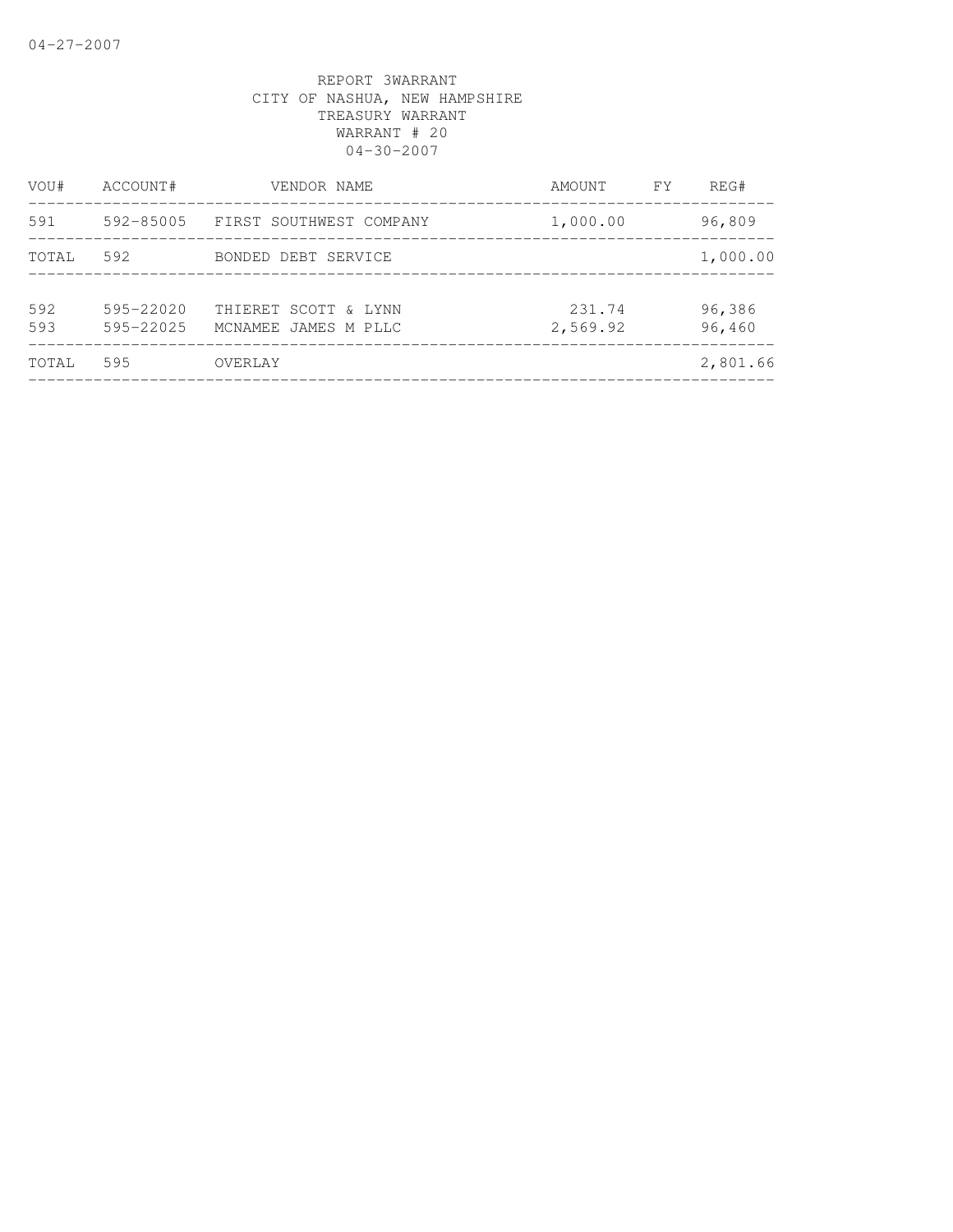| ACCOUNT#                   | VENDOR NAME                                                                        | AMOUNT                         | FY. | REG#                       |
|----------------------------|------------------------------------------------------------------------------------|--------------------------------|-----|----------------------------|
| 681-34                     | SCHIAVI LEASING CORP                                                               | 900.00                         |     | 96,534                     |
| 681-34                     | CAP IMP - SCHOOL<br>PORTABLE CLASSROOMS                                            |                                |     | 900.00                     |
| 699-07<br>699-07<br>699-07 | EDWARDS ANGELL PALMER & DODGE<br>PATNAUDE STEVEN E CCR<br>SANSOUCY GEORGE E PE LLC | 771.12<br>2,400.38<br>3,473.10 |     | 96,838<br>96,402<br>96,217 |
| 699-07                     | WATER SUPPLY ACOUISITION                                                           |                                |     | 6,644.60                   |
|                            |                                                                                    |                                |     |                            |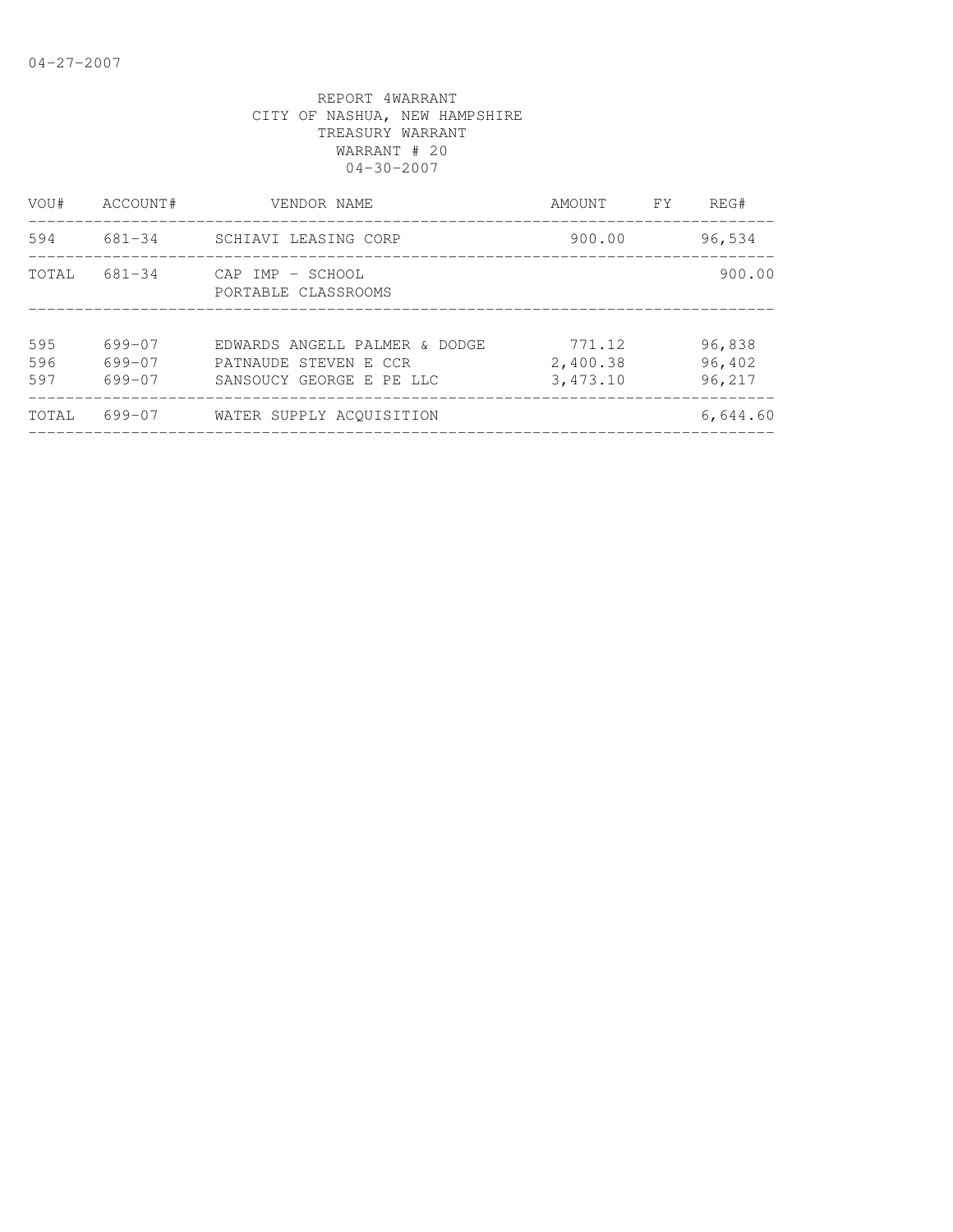| VOU#  | ACCOUNT# PROGRAM | VENDOR NAME                                | AMOUNT FY REG#  |        |
|-------|------------------|--------------------------------------------|-----------------|--------|
| 598   |                  | 752-53095 3711 MARSHALL GARY LLC           | 8,245.45 96,840 |        |
| TOTAL | 752              | CPF-PARKS & RECREATION                     | 8,245.45        |        |
|       |                  |                                            |                 |        |
|       |                  | 599 771-01310 3751 T BUCK CONSTRUCTION INC | 120,287.00      | 96,378 |
| TOTAL | 771              | CPF-COMM DEVELOP DEV                       | 120,287.00      |        |
|       |                  |                                            |                 |        |
| 600   |                  | 772-01040 3720 GREEN RIDGE VENTURES INC    | 135,907.00      | 96,793 |
| TOTAL | 772              | CPF-PLANNING DEPT                          | 135,907.00      |        |
|       |                  |                                            |                 |        |
| 601   | 792-01310        | 3798 METHUEN CONSTRUCTION CORP INC         | 219,376.15      | 96,336 |
| 601   | 792-01310        | 3799 METHUEN CONSTRUCTION CORP<br>INC      | 1,404,900.00    | 96,336 |
| 602   | 792-01310        | 3799 METHUEN CONSTRUCTION CORP INC/        | 156,100.00      | 399    |
| 603   | 792-53030        | 3799 MALCOLM PIRNIE INC                    | 29,281.00       | 96,362 |
| 604   | 792-53030        | 3799 METCALF & EDDY                        | 60,243.56       | 96,817 |
| 605   | 792-53030        | 3798 METCALF & EDDY                        | 7,183.55        | 96,290 |
| 606   | 792-53030        | 3791 SEA CONSULTANTS INC                   | 23,929.80       | 96,349 |
| 607   |                  | 792-53030 3798 UTS OF MASSACHUSETTS INC    | 333.00          | 96,351 |
| 608   |                  | 792-53181 3794 SCITUATE CONCRETE PIPE CORP | 1,818.35        | 96,237 |
| TOTAL | 792              | CPF-WASTEWATER USER FUND                   | 1,903,165.41    |        |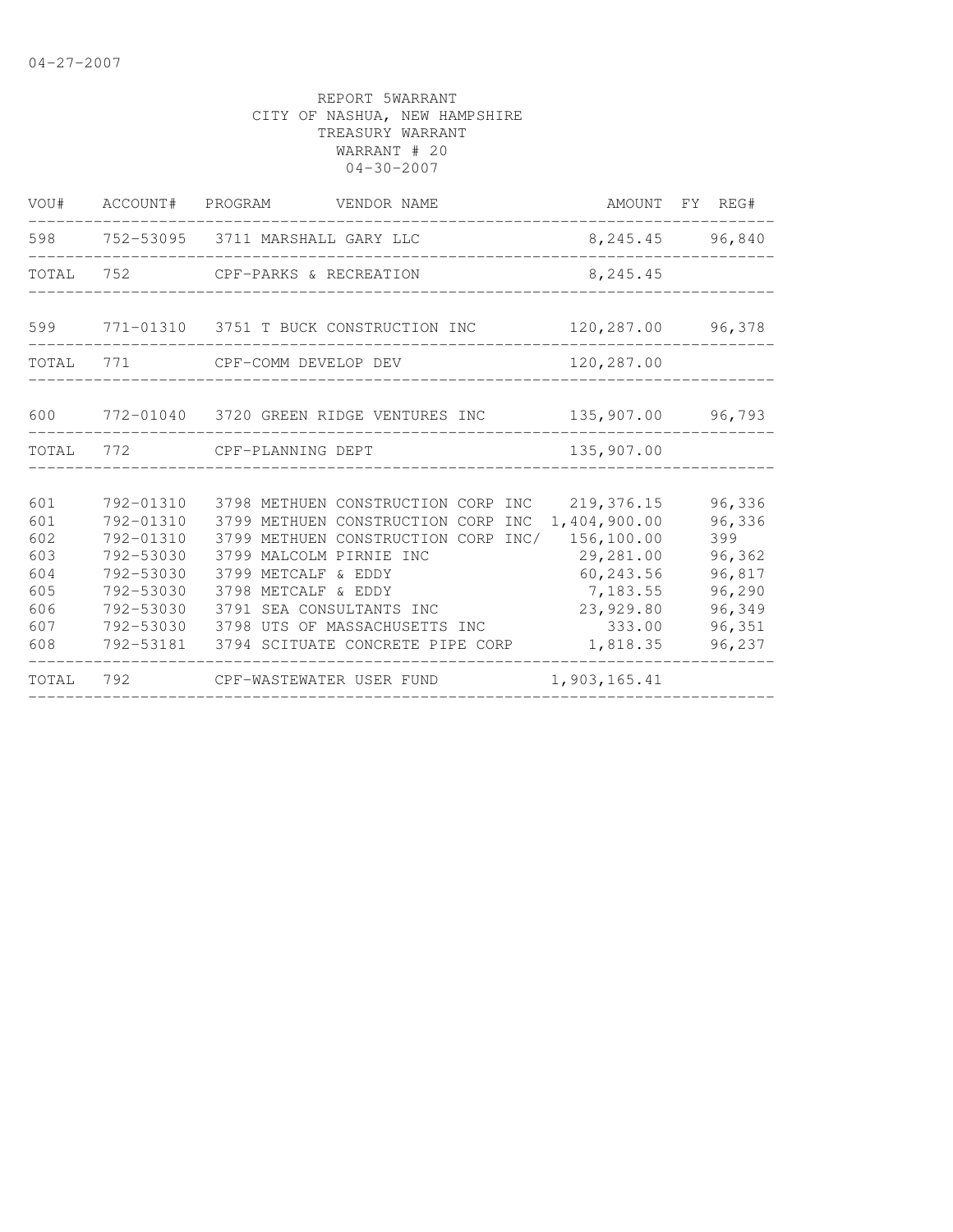| VOU# | ACCOUNT#    | VENDOR NAME                    | AMOUNT   | FY. | REG#   |  |
|------|-------------|--------------------------------|----------|-----|--------|--|
| 609  | 801-31005   | COMCAST                        | 54.01    |     | 96,837 |  |
| 610  | 801-31005   | VERIZON                        | 74.31    |     | 96,812 |  |
| 611  | 801-31040   | PAETEC COMMUNICATIONS INC      | 7.06     |     | 96,799 |  |
| 612  | 801-32005   | PUBLIC SERVICE OF NH           | 1,061.76 |     | 96,859 |  |
| 613  | 801-41015   | STAPLES BUSINESS ADVANTAGE     | 142.53   |     | 96,479 |  |
| 614  | 801-43005   | FEDEX                          | 60.77    |     | 96,801 |  |
| 615  | 801-46030   | LEHIGH SAFETY SHOE LLC         | 82.00    |     | 96,295 |  |
| 616  | 801-48005   | SHATTUCK MALONE OIL CO         | 2,108.26 |     | 96,794 |  |
| 617  | 801-49075   | BATTERIES PLUS 400             | 29.99    |     | 96,472 |  |
| 618  | 801-53030   | CMA ENGINEERS INC              | 1,566.56 |     | 96,354 |  |
| 619  | 801-53075   | USDA APHIS                     | 4,900.00 |     | 96,818 |  |
| 620  | 801-53080   | NORMANDEAU ASSOCIATES INC      | 849.03   |     | 96,348 |  |
| 621  | 801-59100   | AMHERST APPLIANCE REPAIR/STEVE | 185.00   |     | 96,836 |  |
| 622  | $801 - 592$ | SIGNATURE MARKETING            | 256.00   |     | 96,340 |  |
| 623  | 801-59255   | ROUTHIER & SONS INC            | 1,228.50 |     | 96,337 |  |
| 624  | 801-64045   | CREATIVE INFORMATION SYSTEMS   | 2,677.50 |     | 96,370 |  |
| 625  | 801-72010   | CONWAY OFFICE PRODUCTS LLC     | 150.77   |     | 96,286 |  |
| 626  | 801-75023   | B & S LOCKSMITHS INC           | 16.00    |     | 96,450 |  |
| 627  | 801-75023   | HOME DEPOT CREDIT SERVICES     | 226.53   |     | 96,811 |  |
| 628  | 801-75023   | JOHNSON'S ELECTRIC SUPPLY      | 225.00   |     | 96,253 |  |
| 629  | 801-75023   | NEW ENGLAND PAPER & SUPPLY     | 203.73   |     | 96,360 |  |
| 630  | 801-77020   | MCDEVITT TRUCKS INC            | 1,472.50 |     | 96,474 |  |
| 631  | 801-78065   | MAYNARD & LESIEUR INCORPORATED | 2,309.06 |     | 96,723 |  |
| 631  | 801-78065   | MAYNARD & LESIEUR INCORPORATED | 1,996.85 |     | 96,723 |  |
| 631  | 801-78065   | MAYNARD & LESIEUR INCORPORATED | 2,750.60 |     | 96,723 |  |
| 632  | 801-78100   | CARPARTS OF NASHUA             | 80.00    |     | 96,186 |  |
| 633  | 801-78100   | DONOVAN EQUIPMENT CO INC       | 493.35   |     | 96,208 |  |
| 634  | 801-78100   | DONOVAN SPRING COMPANY INC     | 309.86   |     | 96,211 |  |
| 635  | 801-78100   | LIBERTY INTN'L TRUCKS OF NH LL | 401.02   |     | 96,721 |  |
| 635  | 801-78100   | LIBERTY INTN'L TRUCKS OF NH LL | 160.25   |     | 96,721 |  |
| 636  | 801-78100   | NAPA AUTO PARTS                | 238.61   |     | 96,443 |  |
| 637  | 801-78100   | SANEL AUTO PARTS CO            | $-48.27$ |     | 96,329 |  |
| 637  | 801-78100   | SANEL AUTO PARTS CO            | 471.77   |     | 96,330 |  |
| 637  | 801-78100   | SANEL AUTO PARTS CO            | 96.54    |     | 96,330 |  |
| 638  | 801-78100   | WINDWARD PETROLEUM             | 1,932.94 |     | 96,238 |  |
| 639  | 801-82025   | NH RETIREMENT SYSTEM           | 374.20   |     | 381    |  |
| 640  | 801-83106   | NORTHEAST DELTA                | 590.68   |     | 391    |  |
| 641  | 801-83130   | ITT HARTFORD                   | 76.54    |     | 402    |  |
| 642  | 801-83206   | NORTHEAST DELTA                | 923.75   |     | 391    |  |
| 643  | 801-83230   | ITT HARTFORD                   | 86.52    |     | 402    |  |
| 644  | 801-83306   | NORTHEAST DELTA                | 241.93   |     | 391    |  |
| 645  | 801-83330   | ITT HARTFORD                   | 76.10    |     | 402    |  |
| 646  | 801-83406   | NORTHEAST DELTA                | 334.72   |     | 391    |  |
| 647  | 801-83430   | ITT HARTFORD                   | 40.88    |     | 402    |  |
| 648  | 801-96125   | GZA GEOENVIRONMENTAL INC       | 599.28   |     | 96,536 |  |
|      |             |                                |          |     |        |  |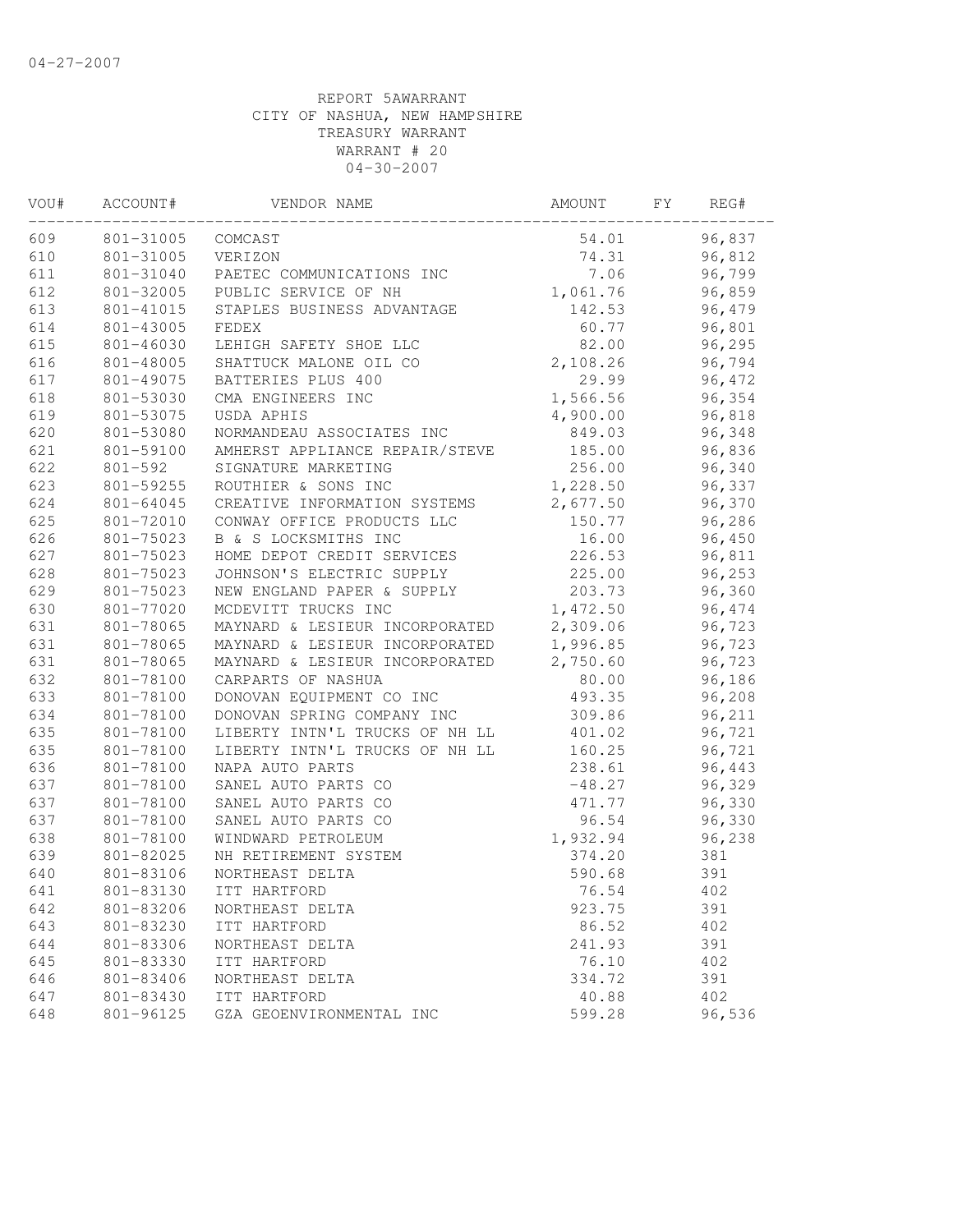|       | VOU# ACCOUNT# | VENDOR NAME<br>______________________ | AMOUNT<br>____________________________ | FY | REG#       |
|-------|---------------|---------------------------------------|----------------------------------------|----|------------|
| TOTAL | 801           | SOLID WASTE DISPOSAL                  |                                        |    | 32, 114.99 |
| 649   | 802-31005     | VERIZON                               | 482.94                                 |    | 96,812     |
| 650   | 802-31005     | VERIZON                               | 69.36                                  |    | 96,826     |
| 651   | 802-31040     | PAETEC COMMUNICATIONS INC             | 7.42                                   |    | 96,799     |
| 652   | 802-32005     | PUBLIC SERVICE OF NH                  | 55,044.91                              |    | 96,859     |
| 653   | 802-33005     | PENNICHUCK WATER                      | 30.48                                  |    | 96,816     |
| 654   | 802-34015     | KEYSPAN ENERGY DELIVERY               | 18,079.27                              |    | 96,814     |
| 655   | 802-41015     | STAPLES BUSINESS ADVANTAGE            | 47.68                                  |    | 96,479     |
| 656   | 802-42010     | CENTRAL PAPER PRODUCTS CO             | 33.35                                  |    | 96,735     |
| 657   | 802-46045     | ARAMARK                               | 72.94                                  |    | 96,369     |
| 658   | 802-46045     | UNIFIRST CORPORATION                  | 78.96                                  |    | 96,464     |
| 658   | 802-46045     | UNIFIRST CORPORATION                  | 465.23                                 |    | 96,464     |
| 659   | 802-49025     | PRINTGRAPHICS OF MAINE                | 1,449.87                               |    | 96,247     |
| 660   | 802-49070     | HACH COMPANY                          | 169.80                                 |    | 96,448     |
| 661   | 802-59100     | ANSWERING SERVICES OF NH LLC          | 63.00                                  |    | 96,172     |
| 662   | 802-59100     | TREASURER STATE OF NH                 | 500.00                                 |    | 96,820     |
| 663   | 802-59230     | NEW ENGLAND POSITIONING SYSTEM        | 2,966.00                               |    | 96,312     |
| 664   | 802-59265     | CITIZENS BANK NH                      | 717.16                                 |    | 96,183     |
| 665   | 802-72010     | CONWAY OFFICE PRODUCTS LLC            | 90.00                                  |    | 96,286     |
| 666   | 802-77045     | M & M ELECTRICAL SUPPLY CO INC        | 77.40                                  |    | 96,715     |
| 667   | 802-77065     | MADISON FILTER INC                    | 2,357.00                               |    | 96,480     |
| 668   | 802-77069     | GRAINGER                              | 120.03                                 |    | 96,231     |
| 669   | 802-77069     | UNITED SUPPLY COMPANY INC             | 127.35                                 |    | 96,733     |
| 670   | 802-82025     | NH RETIREMENT SYSTEM                  | 611.25                                 |    | 381        |
| 671   | 802-83006     | NORTHEAST DELTA                       | 2,513.03                               |    | 391        |
| 672   | 802-83030     | ITT HARTFORD                          | 400.20                                 |    | 402        |
| 673   | 802-96055     | MOTION INDUSTRIES INC                 | 1,775.14                               |    | 96,294     |
| 674   | 802-96080     | UNITED SUPPLY COMPANY INC             | 42.84                                  |    | 96,733     |
| TOTAL | 802           | SEWERAGE DISPOSAL SYSTEM              |                                        |    | 88, 392.61 |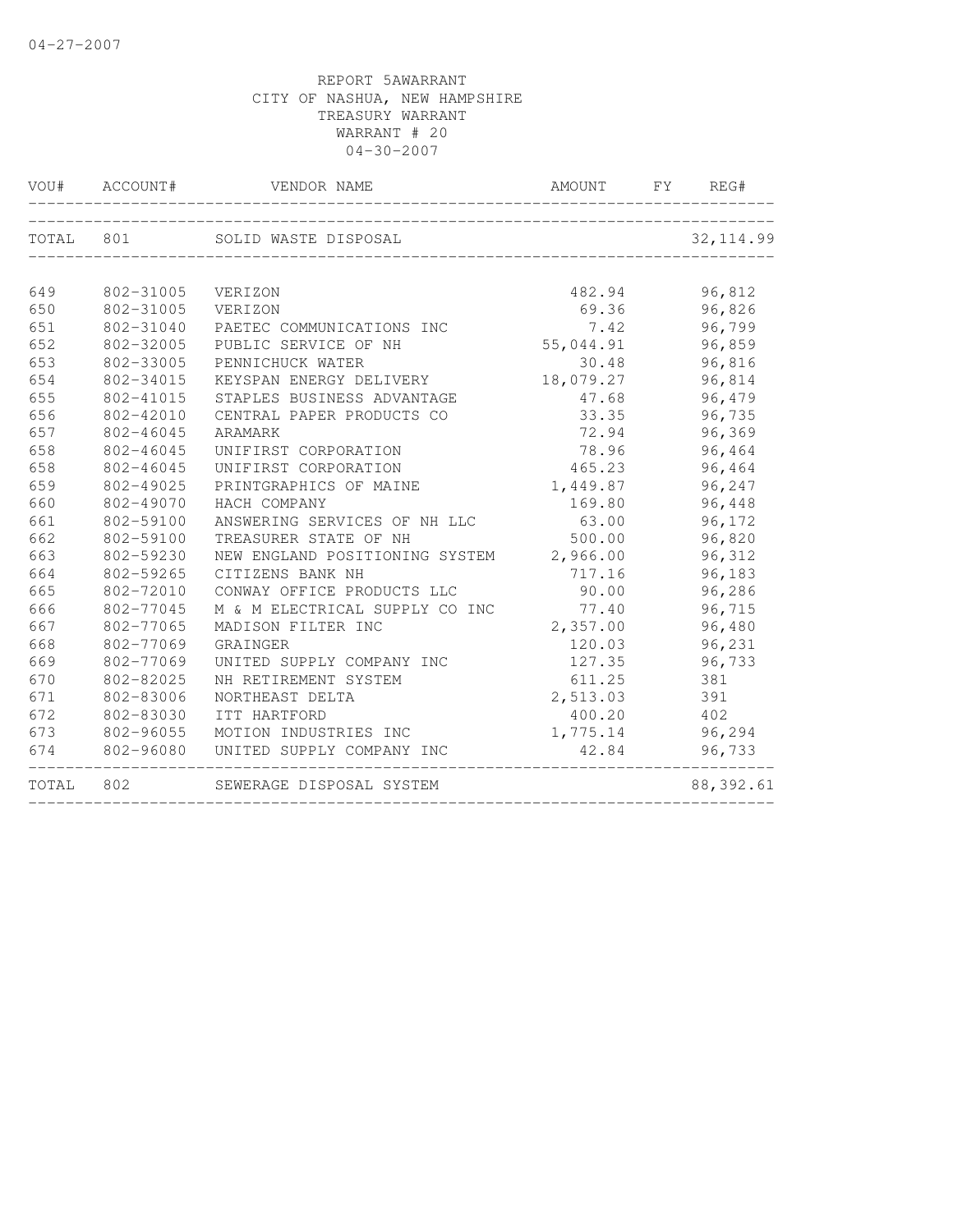| VOU#                                   | ACCOUNT#                                                                       | VENDOR NAME                                                                                                                                     | AMOUNT                                                 | <b>FY</b> | REG#                                                     |
|----------------------------------------|--------------------------------------------------------------------------------|-------------------------------------------------------------------------------------------------------------------------------------------------|--------------------------------------------------------|-----------|----------------------------------------------------------|
| 675<br>676                             |                                                                                | 951-23 POWERSHOT UTILITY CONSTRUCTION<br>951-53030 FAY SPOFFORD & THORNDIKE LLC                                                                 | 441.50<br>1,100.00                                     |           | 96,385<br>96,194                                         |
| TOTAL                                  | 951                                                                            | PWD & ENG TRUST FUND                                                                                                                            |                                                        |           | 1,541.50                                                 |
| 677<br>678<br>679<br>680<br>681<br>682 | 952-05054<br>952-05058<br>952-05058<br>$952 - 45285$<br>952-46005<br>952-98029 | HOME DEPOT CREDIT SERVICES<br>ASAP FIRE & SAFETY CORPORATION<br>HANDY HOUSE INC<br>MARSHALL SIGNS INC<br>M & N SPORTS LLC<br>JEANNOTTE'S MARKET | 903.73<br>650.00<br>59.00<br>346.00<br>203.00<br>72.70 |           | 96,811<br>96,279<br>96,834<br>96,740<br>96,326<br>96,261 |
| TOTAL                                  | 952                                                                            | PARK & RECREATION TRUST FUND                                                                                                                    |                                                        |           | 2,234.43                                                 |
| 683                                    | 963-64045                                                                      | GOVCONNECTION INC                                                                                                                               | 376.75                                                 |           | 96,171                                                   |
| TOTAL                                  | 963                                                                            | WOODLAWN CEMETERY TRUST FUND                                                                                                                    |                                                        |           | 376.75                                                   |
|                                        |                                                                                | 193,51 981-49035 BARNES & NOBLE INC                                                                                                             | 1,766.00                                               |           | 96,158                                                   |
| TOTAL                                  | 981                                                                            | <b>SCHOOL TRUST FUND</b>                                                                                                                        |                                                        |           | 1,766.00                                                 |
|                                        |                                                                                | 193,51 982-98030 HUDSON TROPHY COMPANY                                                                                                          | 75.00                                                  |           | 96,339                                                   |
| TOTAL                                  | 982                                                                            | SCHOLARSHIP TRUST FUND                                                                                                                          |                                                        |           | 75.00                                                    |
|                                        |                                                                                |                                                                                                                                                 |                                                        |           |                                                          |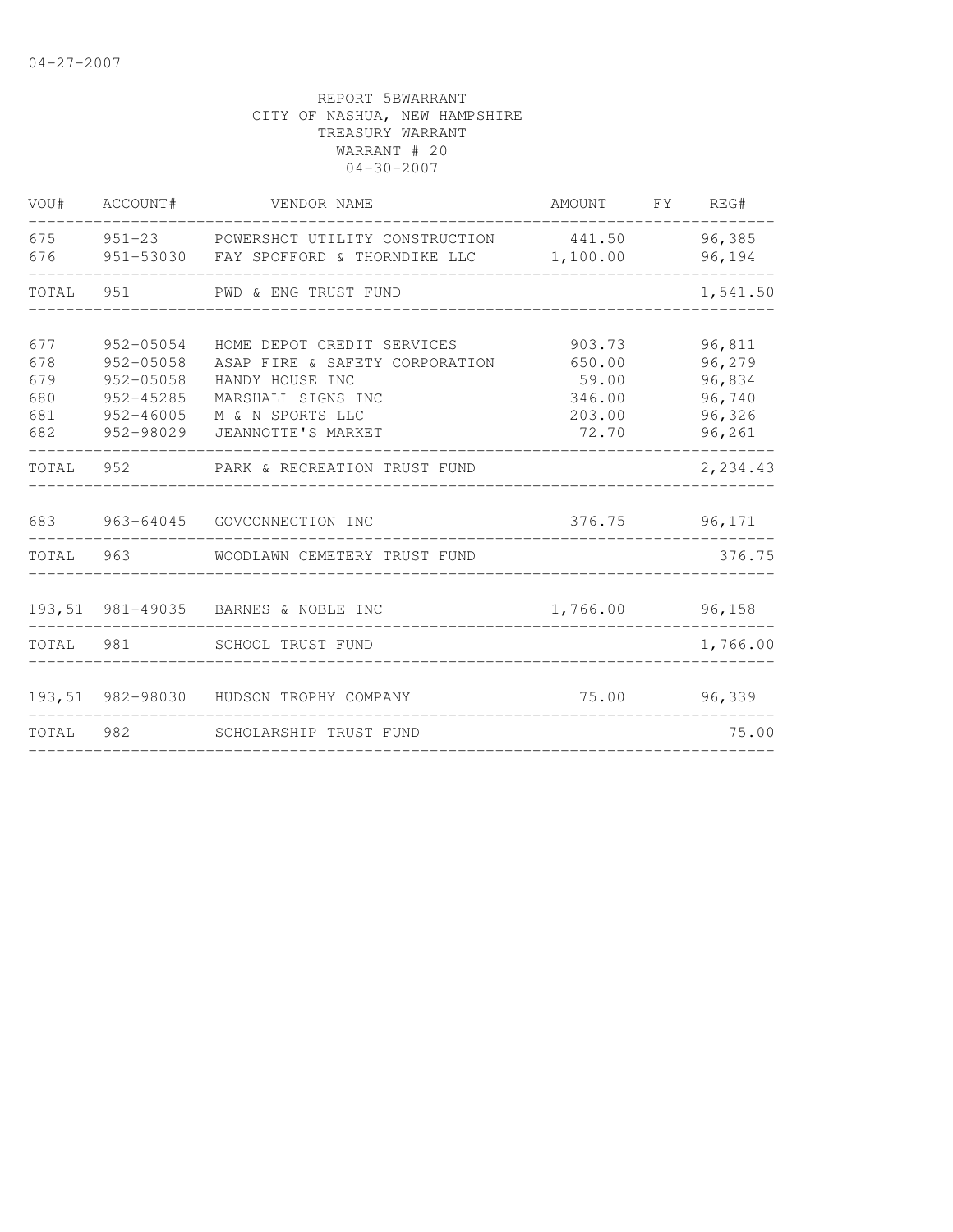|           | ACCOUNT#                 | PAYROLL WEEK ENDING                    | AMOUNT             |
|-----------|--------------------------|----------------------------------------|--------------------|
|           | $151 - 41$<br>$151 - 41$ | $14 - APR - 2007$<br>$21 - APR - 2007$ | 1,451.22<br>763.96 |
| TOTAL 151 |                          | A/R POLICE OVERTIME                    | 2,215.18           |
|           |                          |                                        |                    |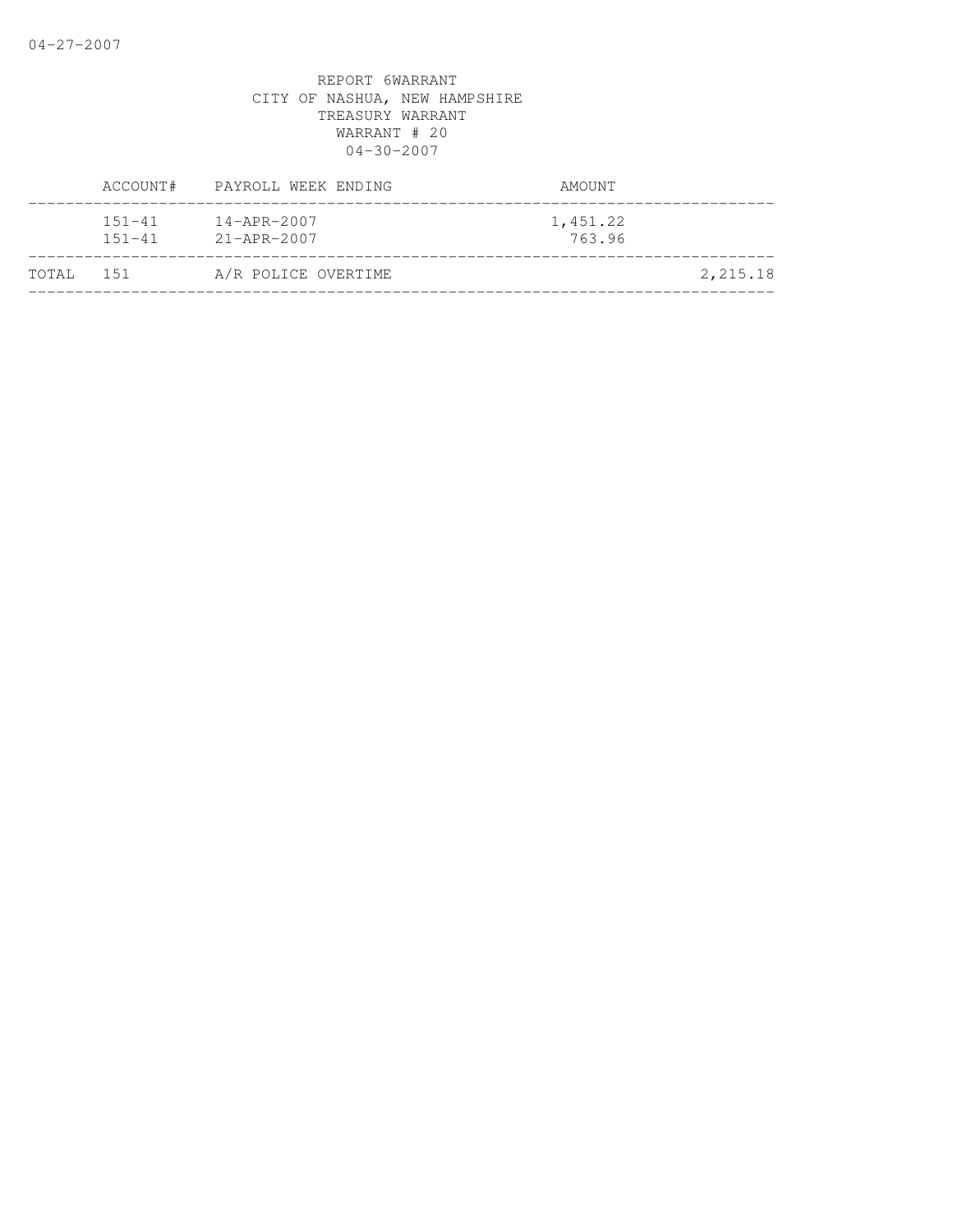|       |            | ACCOUNT# PAYROLL WEEK ENDING                     | AMOUNT                          |          |
|-------|------------|--------------------------------------------------|---------------------------------|----------|
|       |            | 3037-11515 21-APR-2007                           | 696.17                          |          |
|       | TOTAL 303  | ALT - INCENTIVE FUND PROGRAM                     | _______________________________ | 696.17   |
|       |            | 305-11239  14-APR-2007                           | 970.14                          |          |
|       |            | 305-11239 21-APR-2007                            | 970.14                          |          |
|       |            | TOTAL 305 SRF - CIVIC & COMM ACTIVITIES          |                                 | 1,940.28 |
|       |            |                                                  |                                 |          |
|       |            | 308-83051  14-APR-2007                           | 271.25                          |          |
|       |            | 308-83051 21-APR-2007                            | 271.25                          |          |
|       |            | 308-83052  14-APR-2007                           | 2,399.27                        |          |
|       |            | 308-83052 21-APR-2007                            | 1,063.20                        |          |
|       |            | 308-83102  14-APR-2007                           | 823.25                          |          |
|       |            | 308-83102 21-APR-2007                            | 823.25                          |          |
|       | TOTAL 308  | SRF - INSURANCE<br>_________________________     |                                 | 5,651.47 |
|       |            |                                                  |                                 |          |
|       |            | 3086-11870 21-APR-2007<br>3086-12006 21-APR-2007 | 2,852.31                        |          |
|       |            |                                                  | 1,812.59                        |          |
|       |            | 3086-13032 14-APR-2007                           | 202.05<br>825.77                |          |
|       |            | 3086-13032 21-APR-2007<br>3086-13133 21-APR-2007 | 2,068.75                        |          |
| TOTAL |            | 308 JAVITS GRANT PROGRAM<br>------------------   |                                 | 7,761.47 |
|       |            |                                                  |                                 |          |
|       |            | 3097-11162  14-APR-2007                          | 1,092.01                        |          |
|       |            | 3097-11162 21-APR-2007                           | 1,092.01                        |          |
|       |            | 3097-11408 14-APR-2007                           | 721.60                          |          |
|       |            | 3097-11408 21-APR-2007                           | 721.60                          |          |
|       | 3097-12112 | 14-APR-2007                                      | 3,271.53                        |          |
|       | 3097-12112 | 21-APR-2007                                      | 3,292.04                        |          |
|       | 3097-12830 | 14-APR-2007                                      | 842.51                          |          |
|       |            | 3097-12830 21-APR-2007                           | 123.90                          |          |
|       | 3097-19138 | 21-APR-2007                                      | 2,755.50                        |          |
|       | 3097-19139 | 21-APR-2007                                      | 8,158.44                        |          |
|       | 3097-19140 | $14 - APR - 2007$                                | 8,292.70                        |          |
|       | 3097-19140 | 21-APR-2007                                      | 8,132.43                        |          |
|       | 3097-19540 | 14-APR-2007                                      | 22, 222.09                      |          |
|       | 3097-19540 | 21-APR-2007                                      | 20,762.23                       |          |
|       | 3097-19544 | $14 - APR - 2007$                                | 719.95                          |          |
|       | 3097-19544 | 21-APR-2007                                      | 724.38                          |          |
|       | 3097-19545 | 14-APR-2007                                      | 977.78                          |          |
|       | 3097-19545 | 21-APR-2007                                      | 894.93                          |          |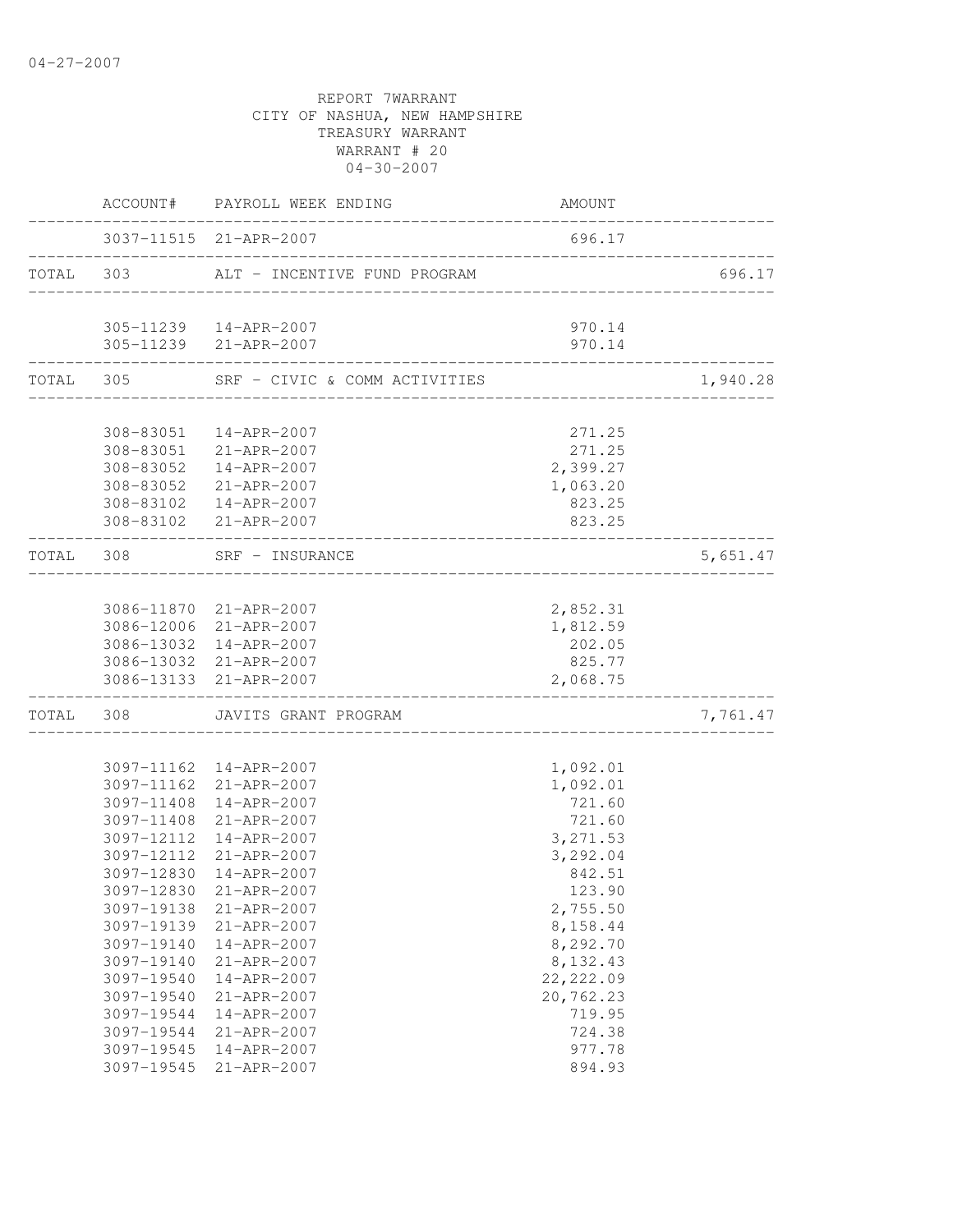|           |                                                                                                                                | ACCOUNT# PAYROLL WEEK ENDING                                                                                                                                                                                                                                   | AMOUNT                                                                                                                                     |           |
|-----------|--------------------------------------------------------------------------------------------------------------------------------|----------------------------------------------------------------------------------------------------------------------------------------------------------------------------------------------------------------------------------------------------------------|--------------------------------------------------------------------------------------------------------------------------------------------|-----------|
| TOTAL 309 |                                                                                                                                | SRF - FOOD SERVICES                                                                                                                                                                                                                                            | __________________                                                                                                                         | 84,797.63 |
|           |                                                                                                                                | 3117-12006 14-APR-2007<br>3117-12006 21-APR-2007                                                                                                                                                                                                               | 625.00<br>2,093.85                                                                                                                         |           |
| TOTAL 311 |                                                                                                                                | DRIVER'S EDUCATION                                                                                                                                                                                                                                             |                                                                                                                                            | 2,718.85  |
|           |                                                                                                                                | 3118-13032 14-APR-2007<br>3118-13032 21-APR-2007                                                                                                                                                                                                               | 135.08<br>122.80                                                                                                                           |           |
| TOTAL 311 |                                                                                                                                | SUMMER SCHOOL                                                                                                                                                                                                                                                  |                                                                                                                                            | 257.88    |
|           | 312-11165<br>312-11165<br>312-11191<br>312-11191<br>312-11547<br>312-12010<br>312-12010<br>312-12116<br>312-12116<br>312-12150 | 14-APR-2007<br>21-APR-2007<br>14-APR-2007<br>21-APR-2007<br>312-11547  14-APR-2007<br>21-APR-2007<br>14-APR-2007<br>$21 - APR - 2007$<br>14-APR-2007<br>21-APR-2007<br>14-APR-2007<br>312-12150 21-APR-2007<br>312-13004  14-APR-2007<br>312-13004 21-APR-2007 | 745.98<br>745.98<br>703.92<br>703.93<br>1,947.99<br>1,947.99<br>86.03<br>86.03<br>551.93<br>551.93<br>170.00<br>160.00<br>409.63<br>441.45 |           |
| TOTAL     | 312                                                                                                                            | SRF - FINANCIAL SERVICES                                                                                                                                                                                                                                       |                                                                                                                                            | 9,252.79  |
|           |                                                                                                                                | 3122-12006 14-APR-2007<br>3122-12006 21-APR-2007                                                                                                                                                                                                               | 700.00<br>3,475.00                                                                                                                         |           |
| TOTAL 312 |                                                                                                                                | ADULT ED/CONTINUING ED                                                                                                                                                                                                                                         |                                                                                                                                            | 4,175.00  |
|           |                                                                                                                                | 3245-11860 21-APR-2007                                                                                                                                                                                                                                         | 1,551.61                                                                                                                                   |           |
|           |                                                                                                                                | TOTAL 324 YOUTH SAFE HAVEN-PAL<br>---------------------                                                                                                                                                                                                        |                                                                                                                                            | 1,551.61  |
|           |                                                                                                                                | 331-11245  14-APR-2007<br>331-11245 21-APR-2007<br>331-11552  14-APR-2007                                                                                                                                                                                      | 500.00<br>500.00<br>881.02                                                                                                                 |           |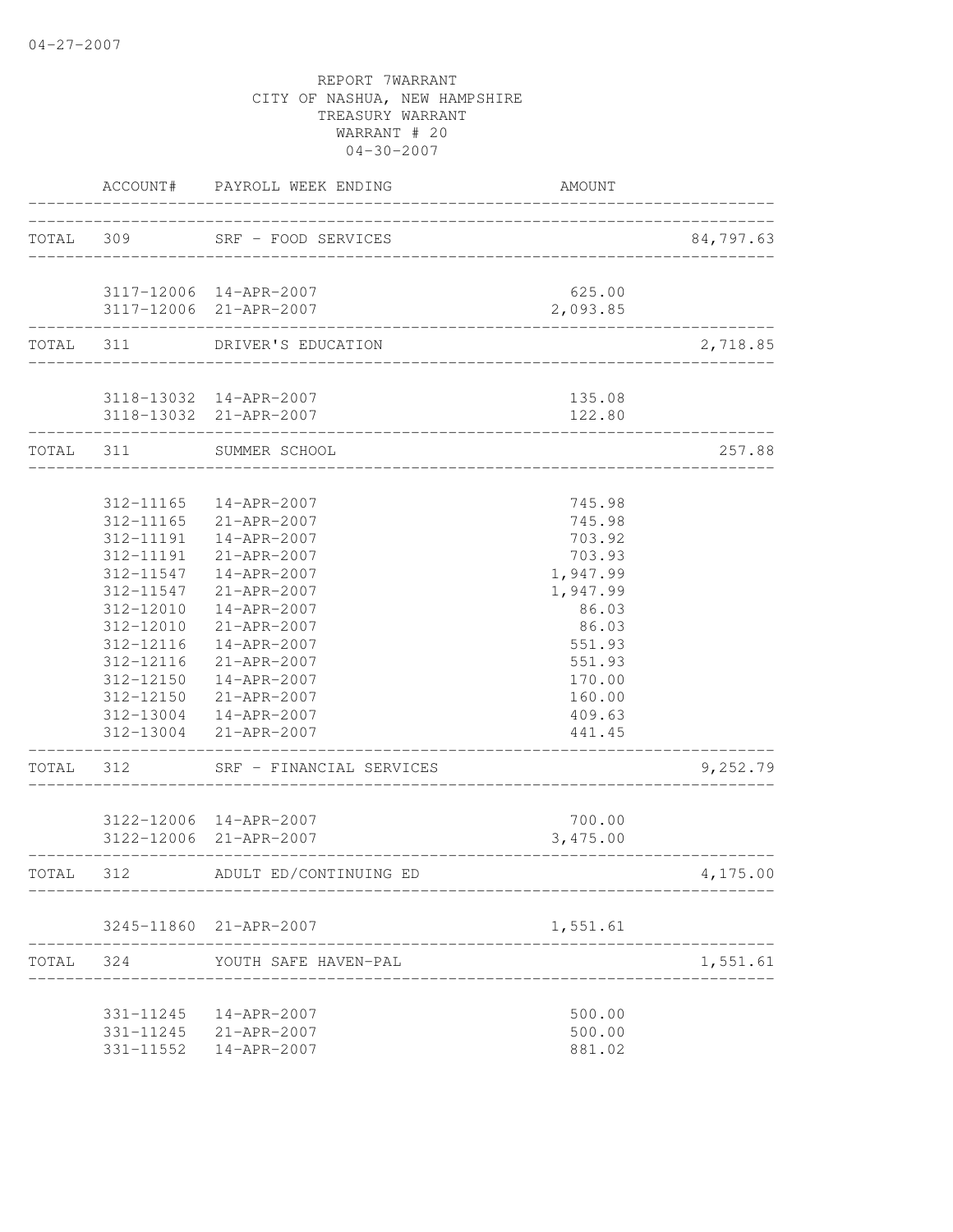| ACCOUNT#                 | PAYROLL WEEK ENDING                                  | AMOUNT                                                                                                                                                                                                                                                                                                                                                                                                                                                                |                                                                                                                          |
|--------------------------|------------------------------------------------------|-----------------------------------------------------------------------------------------------------------------------------------------------------------------------------------------------------------------------------------------------------------------------------------------------------------------------------------------------------------------------------------------------------------------------------------------------------------------------|--------------------------------------------------------------------------------------------------------------------------|
| 331-11552                | 21-APR-2007                                          | 881.02                                                                                                                                                                                                                                                                                                                                                                                                                                                                |                                                                                                                          |
| 331-11558                | 14-APR-2007                                          | 1,053.24                                                                                                                                                                                                                                                                                                                                                                                                                                                              |                                                                                                                          |
| 331-11558                | 21-APR-2007                                          | 1,053.23                                                                                                                                                                                                                                                                                                                                                                                                                                                              |                                                                                                                          |
| 331-11567                | 14-APR-2007                                          | 1,263.79                                                                                                                                                                                                                                                                                                                                                                                                                                                              |                                                                                                                          |
| 331-11567                | 21-APR-2007                                          | 1,263.79                                                                                                                                                                                                                                                                                                                                                                                                                                                              |                                                                                                                          |
| 331-12115                | 14-APR-2007                                          | 524.61                                                                                                                                                                                                                                                                                                                                                                                                                                                                |                                                                                                                          |
| 331-12115                | 21-APR-2007                                          | 524.61                                                                                                                                                                                                                                                                                                                                                                                                                                                                |                                                                                                                          |
|                          |                                                      | 239.63                                                                                                                                                                                                                                                                                                                                                                                                                                                                |                                                                                                                          |
|                          |                                                      | 4,175.80                                                                                                                                                                                                                                                                                                                                                                                                                                                              |                                                                                                                          |
|                          |                                                      |                                                                                                                                                                                                                                                                                                                                                                                                                                                                       |                                                                                                                          |
| 331                      |                                                      |                                                                                                                                                                                                                                                                                                                                                                                                                                                                       | 18,325.93                                                                                                                |
|                          |                                                      |                                                                                                                                                                                                                                                                                                                                                                                                                                                                       |                                                                                                                          |
|                          |                                                      |                                                                                                                                                                                                                                                                                                                                                                                                                                                                       |                                                                                                                          |
|                          |                                                      |                                                                                                                                                                                                                                                                                                                                                                                                                                                                       |                                                                                                                          |
|                          |                                                      |                                                                                                                                                                                                                                                                                                                                                                                                                                                                       |                                                                                                                          |
| TOTAL<br>332             |                                                      |                                                                                                                                                                                                                                                                                                                                                                                                                                                                       | 763.51                                                                                                                   |
|                          |                                                      | 1,125.00                                                                                                                                                                                                                                                                                                                                                                                                                                                              |                                                                                                                          |
| TOTAL 332                |                                                      |                                                                                                                                                                                                                                                                                                                                                                                                                                                                       | 1,125.00                                                                                                                 |
|                          |                                                      |                                                                                                                                                                                                                                                                                                                                                                                                                                                                       |                                                                                                                          |
|                          |                                                      |                                                                                                                                                                                                                                                                                                                                                                                                                                                                       |                                                                                                                          |
|                          |                                                      | 186.00                                                                                                                                                                                                                                                                                                                                                                                                                                                                |                                                                                                                          |
| 333                      | TITLE I SCHL IMPRV MT PLEASANT                       |                                                                                                                                                                                                                                                                                                                                                                                                                                                                       | 372.00                                                                                                                   |
|                          |                                                      |                                                                                                                                                                                                                                                                                                                                                                                                                                                                       |                                                                                                                          |
|                          |                                                      | 123.86                                                                                                                                                                                                                                                                                                                                                                                                                                                                |                                                                                                                          |
|                          |                                                      | 1,024.42                                                                                                                                                                                                                                                                                                                                                                                                                                                              |                                                                                                                          |
| TOTAL<br>334             |                                                      |                                                                                                                                                                                                                                                                                                                                                                                                                                                                       | 1,148.28                                                                                                                 |
|                          |                                                      |                                                                                                                                                                                                                                                                                                                                                                                                                                                                       |                                                                                                                          |
|                          |                                                      |                                                                                                                                                                                                                                                                                                                                                                                                                                                                       |                                                                                                                          |
|                          |                                                      |                                                                                                                                                                                                                                                                                                                                                                                                                                                                       |                                                                                                                          |
|                          |                                                      |                                                                                                                                                                                                                                                                                                                                                                                                                                                                       |                                                                                                                          |
|                          |                                                      |                                                                                                                                                                                                                                                                                                                                                                                                                                                                       |                                                                                                                          |
|                          |                                                      |                                                                                                                                                                                                                                                                                                                                                                                                                                                                       |                                                                                                                          |
| 3357-19230<br>3357-19230 | 14-APR-2007<br>$21 - APR - 2007$                     | 250.00<br>75.00                                                                                                                                                                                                                                                                                                                                                                                                                                                       |                                                                                                                          |
|                          | 3357-11870<br>3357-12006<br>3357-12078<br>3357-12078 | 331-13044 21-APR-2007<br>331-18036  14-APR-2007<br>331-18036 21-APR-2007<br>SRF - POLICE DEPARTMENT<br>332-13004 14-APR-2007<br>332-13004 21-APR-2007<br>332-18084 21-APR-2007<br>SRF - FIRE DEPARTMENT<br>3327-19230 21-APR-2007<br>TITLE I SCHL IMPRV LEDGE ST<br>3337-12201 21-APR-2007<br>3337-19230 14-APR-2007<br>3347-13133 14-APR-2007<br>3347-13133 21-APR-2007<br>TITLE I SCHL IMPRV AMHERST ST<br>21-APR-2007<br>21-APR-2007<br>14-APR-2007<br>21-APR-2007 | 5,465.19<br>236.67<br>126.97<br>399.87<br>----------------------<br>186.00<br>2,585.34<br>275.00<br>1,725.00<br>1,031.25 |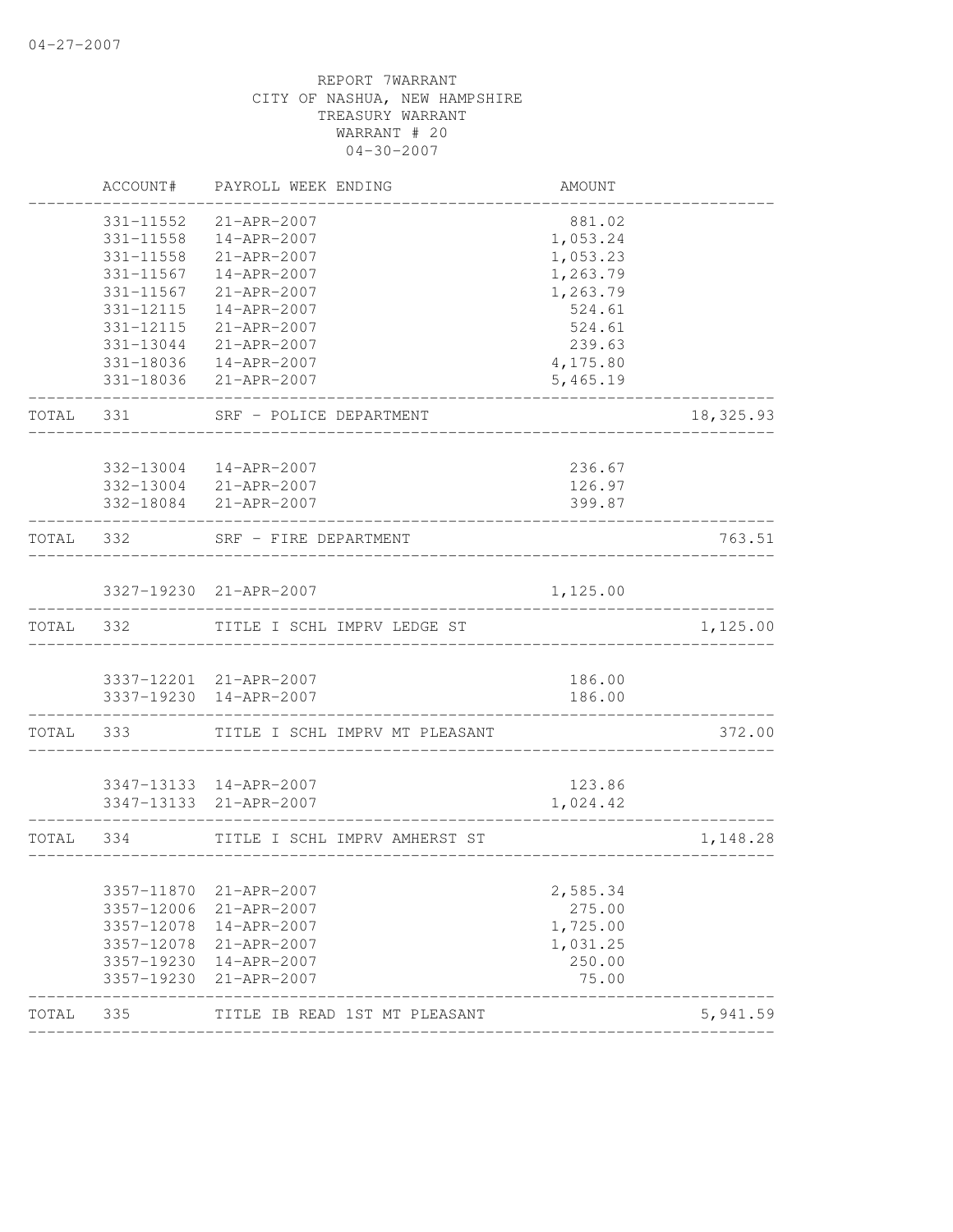|       | ACCOUNT#   | PAYROLL WEEK ENDING      | AMOUNT   |           |
|-------|------------|--------------------------|----------|-----------|
|       | 341-11107  | $14 - APR - 2007$        | 667.80   |           |
|       | 341-11107  | 21-APR-2007              | 667.80   |           |
|       | 341-11235  | 14-APR-2007              | 1,871.30 |           |
|       | 341-11235  | 21-APR-2007              | 1,871.29 |           |
|       | 341-11484  | 14-APR-2007              | 1,600.00 |           |
|       | 341-11484  | 21-APR-2007              | 1,600.00 |           |
|       | 341-11563  | 14-APR-2007              | 904.58   |           |
|       | 341-11563  | 21-APR-2007              | 904.58   |           |
|       | 341-12037  | 14-APR-2007              | 100.03   |           |
|       | 341-12037  | 21-APR-2007              | 100.03   |           |
|       | 341-12101  | 14-APR-2007              | 371.52   |           |
|       | 341-12101  | 21-APR-2007              | 371.52   |           |
|       | 341-12582  | 14-APR-2007              | 563.13   |           |
|       |            | 341-12582 21-APR-2007    | 328.49   |           |
| TOTAL | 341        | SRF - COMMUNITY SERVICES |          | 11,922.07 |
|       |            |                          |          |           |
|       | 342-11584  | 14-APR-2007              | 1,733.35 |           |
|       | 342-11584  | 21-APR-2007              | 1,733.35 |           |
|       | 342-12000  | 14-APR-2007              | 615.00   |           |
|       | 342-12000  | 21-APR-2007              | 615.00   |           |
|       | 342-12040  | $14 - APR - 2007$        | 888.00   |           |
|       | 342-12040  | $21 - APR - 2007$        | 888.00   |           |
|       | 342-12081  | 14-APR-2007              | 57.50    |           |
|       | 342-12081  | 21-APR-2007              | 69.00    |           |
|       | 342-12113  | 14-APR-2007              | 189.00   |           |
|       | 342-12113  | 21-APR-2007              | 189.00   |           |
|       | 342-12582  | 14-APR-2007              | 234.60   |           |
|       | 342-12582  | 21-APR-2007              | 234.60   |           |
| TOTAL | 342        | SRF - COMMUNITY HEALTH   |          | 7,446.40  |
|       |            | 3440-12078 21-APR-2007   | 7,162.50 |           |
| TOTAL | 344        | AFTER SCHOOL PROGRAM     |          | 7,162.50  |
|       |            |                          |          |           |
|       | 3447-11162 | $14 - APR - 2007$        | 547.13   |           |
|       | 3447-11162 | $21 - APR - 2007$        | 547.13   |           |
|       | 3447-11200 | $14 - APR - 2007$        | 35.00    |           |
|       | 3447-11200 | 21-APR-2007              | $-35.00$ |           |
|       | 3447-11860 | $21 - APR - 2007$        | 5,916.55 |           |
|       | 3447-12006 | $14 - APR - 2007$        | 3,452.86 |           |
|       | 3447-12006 | $21 - APR - 2007$        | 5,237.47 |           |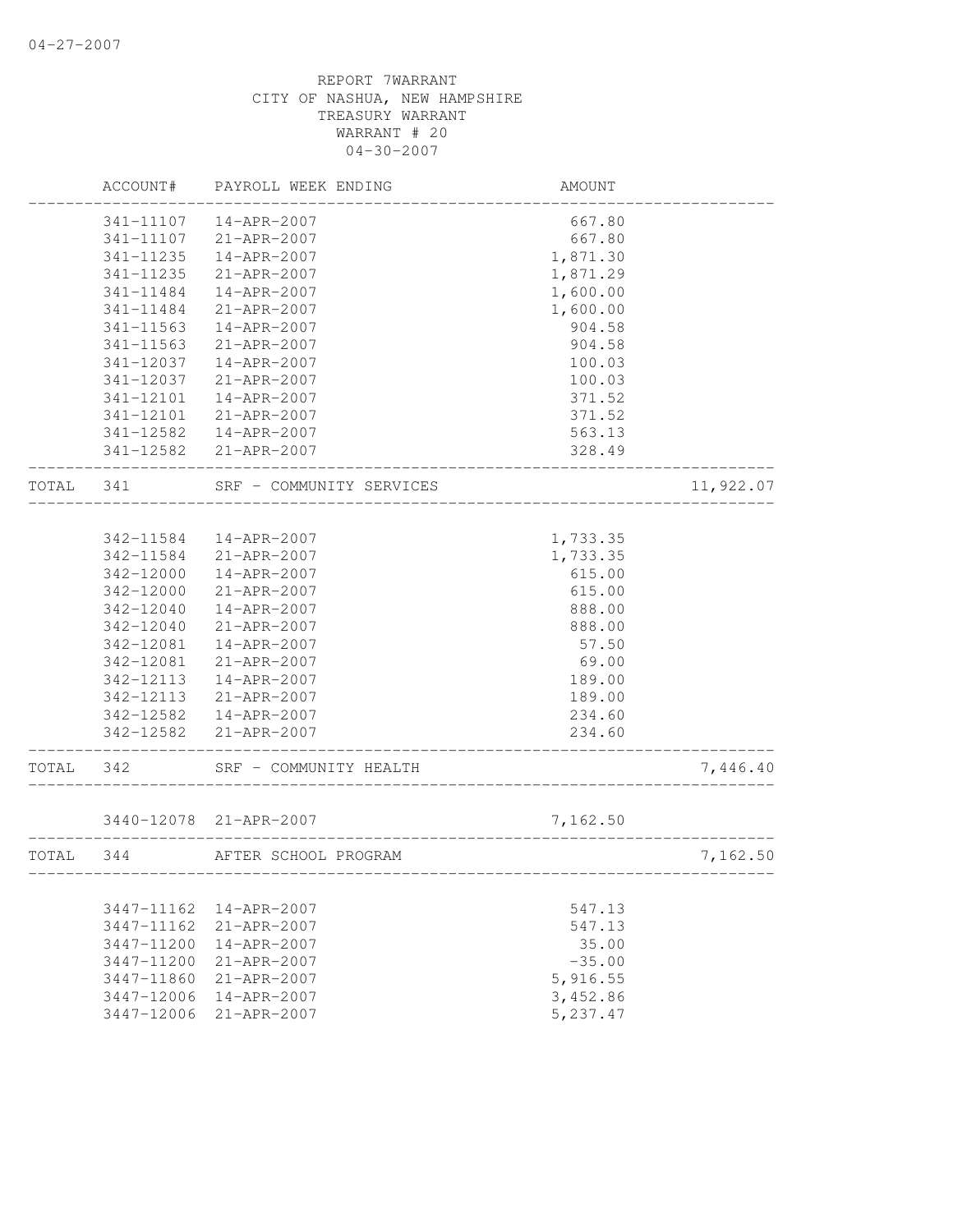|                   | ACCOUNT# PAYROLL WEEK ENDING          | AMOUNT                          |           |
|-------------------|---------------------------------------|---------------------------------|-----------|
|                   | TOTAL 344 TITLE IV SDF 21ST CENTURY   |                                 | 15,701.14 |
|                   |                                       |                                 |           |
|                   | 3507-11726 21-APR-2007                | 16,028.61                       |           |
|                   | 3507-11805 21-APR-2007                | 2,492.31                        |           |
|                   | 3507-12201 14-APR-2007                | 155.00                          |           |
|                   | 3507-12201 21-APR-2007                | 155.00<br>-----------           |           |
|                   | TOTAL 350 TITLE 11A TEACHER QUALITY   | __________________________      | 18,830.92 |
|                   | 3516-11802 21-APR-2007                | 1,672.96                        |           |
| TOTAL 351         | TITLE IID ENHANCE ED THRU TECH        |                                 | 1,672.96  |
|                   |                                       |                                 |           |
|                   | 352-59055  14-APR-2007                | 712.57                          |           |
|                   | 352-59055 21-APR-2007                 | 712.58                          |           |
|                   | TOTAL 352 SRF - PARKS AND RECREATION  |                                 | 1,425.15  |
|                   |                                       |                                 |           |
|                   | 3557-11870 21-APR-2007                | 2,585.34                        |           |
|                   | 3557-12006 14-APR-2007                | 1,615.40                        |           |
|                   | 3557-12006 21-APR-2007                | 969.24                          |           |
|                   | 3557-12078 14-APR-2007                | 225.00                          |           |
|                   | 3557-12078 21-APR-2007                | 1,218.75                        |           |
|                   | 3557-12201 14-APR-2007                | 186.00                          |           |
| ----------------- | 3557-12201 21-APR-2007                | 186.00<br>--------------------- |           |
|                   | TOTAL 355 TITLE IB READING 1ST FES    |                                 | 6,985.73  |
|                   | 3577-12201 21-APR-2007                | 62.00                           |           |
|                   |                                       |                                 |           |
|                   | TOTAL 357 TITLE I DINI PLAN 2006-2007 |                                 | 62.00     |
| 374-01210         | 14-APR-2007                           | 2,754.29                        |           |
| 374-01210         | 21-APR-2007                           | 2,440.20                        |           |
| 374-0703P         | $14 - APR - 2007$                     | 185.00                          |           |
| 374-0703P         | 21-APR-2007                           | 185.00                          |           |
| 374-0704P         | $14 - APR - 2007$                     | 442.15                          |           |
| $374 - 0704P$     | $21 - APR - 2007$                     | 489.32                          |           |
| 374-0705M         | 21-APR-2007                           | 260.00                          |           |
| 374-0705P         | 14-APR-2007                           | 454.99                          |           |
| 374-0705P         | 21-APR-2007                           | 469.76                          |           |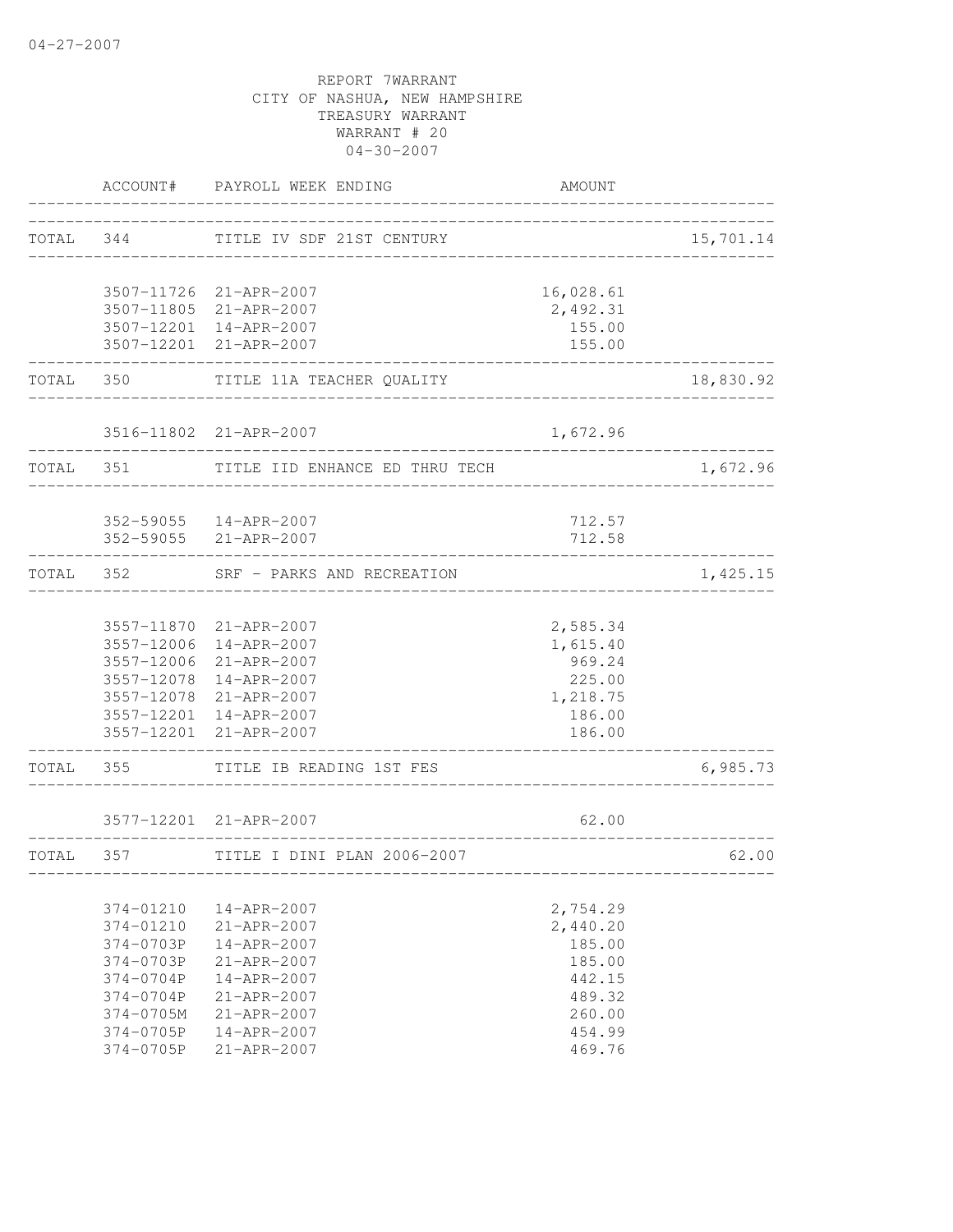# CITY OF NASHUA, NEW HAMPSHIRE TREASURY WARRANT WARRANT # 20 04-30-2007 ACCOUNT# PAYROLL WEEK ENDING AMOUNT -------------------------------------------------------------------------------- 374-07235 14-APR-2007 1,076.04 374-07235 21-APR-2007 1,001.82 374-0734P 14-APR-2007 879.35 374-0734P 21-APR-2007 1,245.80 374-09003 21-APR-2007 412.15 -------------------------------------------------------------------------------- TOTAL 374 SRF - URBAN PROGRAMS 12,295.87 -------------------------------------------------------------------------------- 3767-11726 21-APR-2007 5,262.49 3767-11802 21-APR-2007 1,831.69 3767-11870 21-APR-2007 2,619.80 3767-12111 14-APR-2007 4,018.11 3767-12111 21-APR-2007 3,710.01 3767-12126 14-APR-2007 482.70 3767-12126 21-APR-2007 482.70 3767-12135 21-APR-2007 37.12 3767-12198 21-APR-2007 40,873.68 3767-12201 14-APR-2007 1,025.89 3767-12201 21-APR-2007 1,201.35 3767-13133 21-APR-2007 250.00 3767-19000 14-APR-2007 1,687.89 3767-19000 21-APR-2007 4,172.43 -------------------------------------------------------------------------------- TOTAL 376 TITLE I ESEA 67,655.86 -------------------------------------------------------------------------------- 3777-19230 14-APR-2007 1,501.88 3777-19230 21-APR-2007 2,515.02 -------------------------------------------------------------------------------- TITLE III ENHANCE ENG LANGUAGE  $4,016.90$ -------------------------------------------------------------------------------- 3887-11870 21-APR-2007 53.47 3887-12126 14-APR-2007 179.70 3887-12126 21-APR-2007 179.70 3887-13133 21-APR-2007 109.00 -------------------------------------------------------------------------------- TOTAL 388 TITLE V INNOVATIVE PROGRAMS 621.87 -------------------------------------------------------------------------------- 3907-11805 21-APR-2007 1,250.68 3907-12198 21-APR-2007 652.09 3907-12201 14-APR-2007 291.40 3907-12201 21-APR-2007 -291.40 3907-13133 21-APR-2007 200.00

REPORT 7WARRANT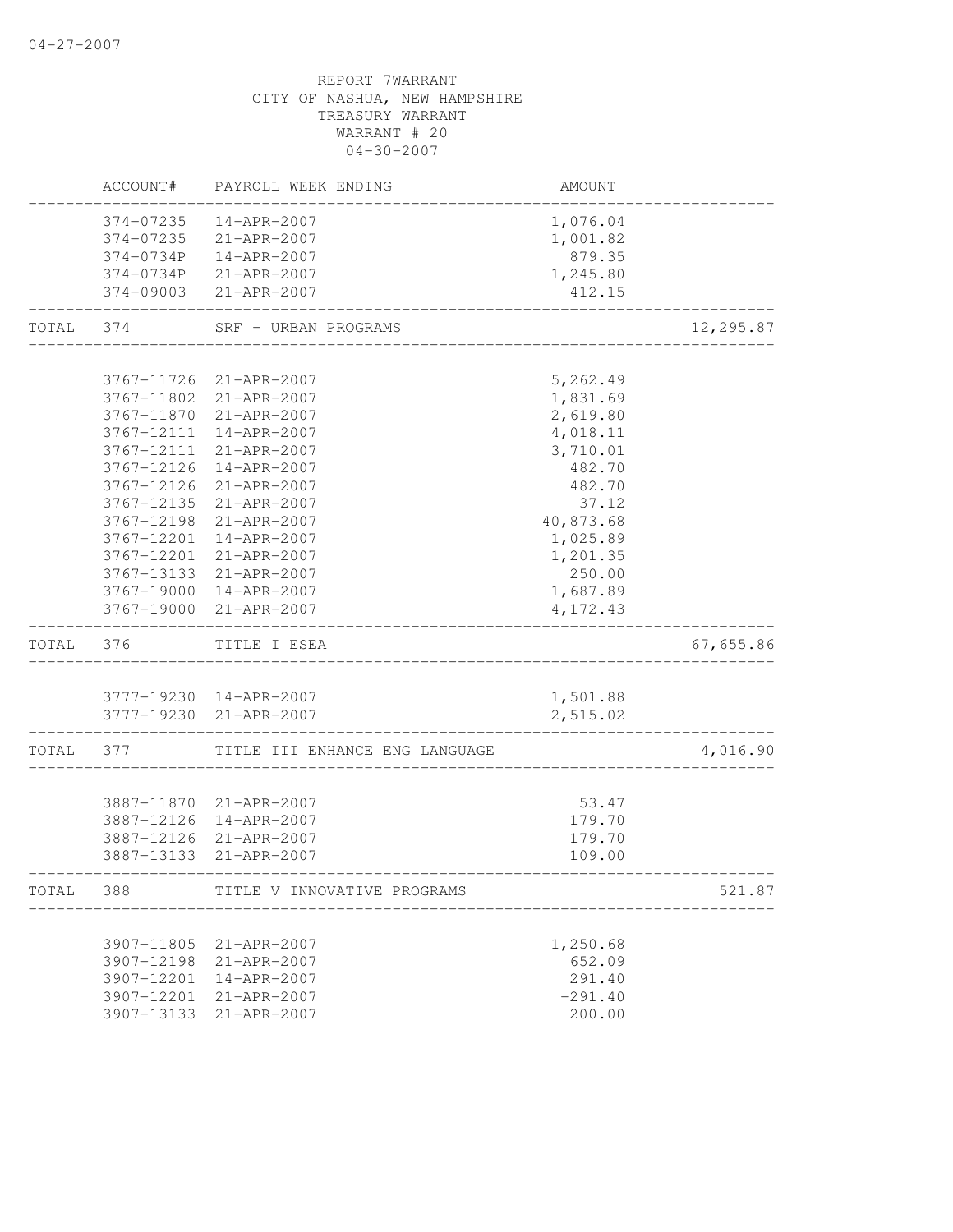|           |     | ACCOUNT# PAYROLL WEEK ENDING                                                                                                                                                       | AMOUNT                                                         |             |
|-----------|-----|------------------------------------------------------------------------------------------------------------------------------------------------------------------------------------|----------------------------------------------------------------|-------------|
| TOTAL 390 |     | VOC ED SECONDARY PERKINS                                                                                                                                                           |                                                                | 2,102.77    |
|           |     | 3937-19000 21-APR-2007                                                                                                                                                             | 735.39                                                         |             |
| TOTAL 393 |     | DAY CARE                                                                                                                                                                           |                                                                | 735.39      |
|           |     | 3957-11726 21-APR-2007<br>3957-11860 21-APR-2007<br>3957-12201 14-APR-2007<br>3957-12201 21-APR-2007<br>3957-13133 21-APR-2007<br>3957-13137 14-APR-2007<br>3957-19000 21-APR-2007 | 59,093.26<br>1,709.13<br>62.00<br>236.00<br>294.24<br>2,731.09 |             |
| TOTAL     | 395 | IDEA BASIC SPEC ED                                                                                                                                                                 |                                                                | 64, 125. 72 |
|           |     | 3967-11726 21-APR-2007<br>3967-12111 14-APR-2007<br>3967-12111 21-APR-2007<br>3967-19000 21-APR-2007                                                                               | 2,372.42<br>1,184.03<br>1,183.53<br>$-1, 140.01$               |             |
| TOTAL     | 396 |                                                                                                                                                                                    |                                                                | 3,599.97    |
|           |     | 3977-12111 14-APR-2007<br>3977-12111 21-APR-2007<br>3977-13137 14-APR-2007<br>3977-13137 21-APR-2007                                                                               | 6,930.63<br>6,470.64<br>1,531.77<br>1,805.72                   |             |
| TOTAL     | 397 | SPECIAL ED LOCAL                                                                                                                                                                   |                                                                | 16,738.76   |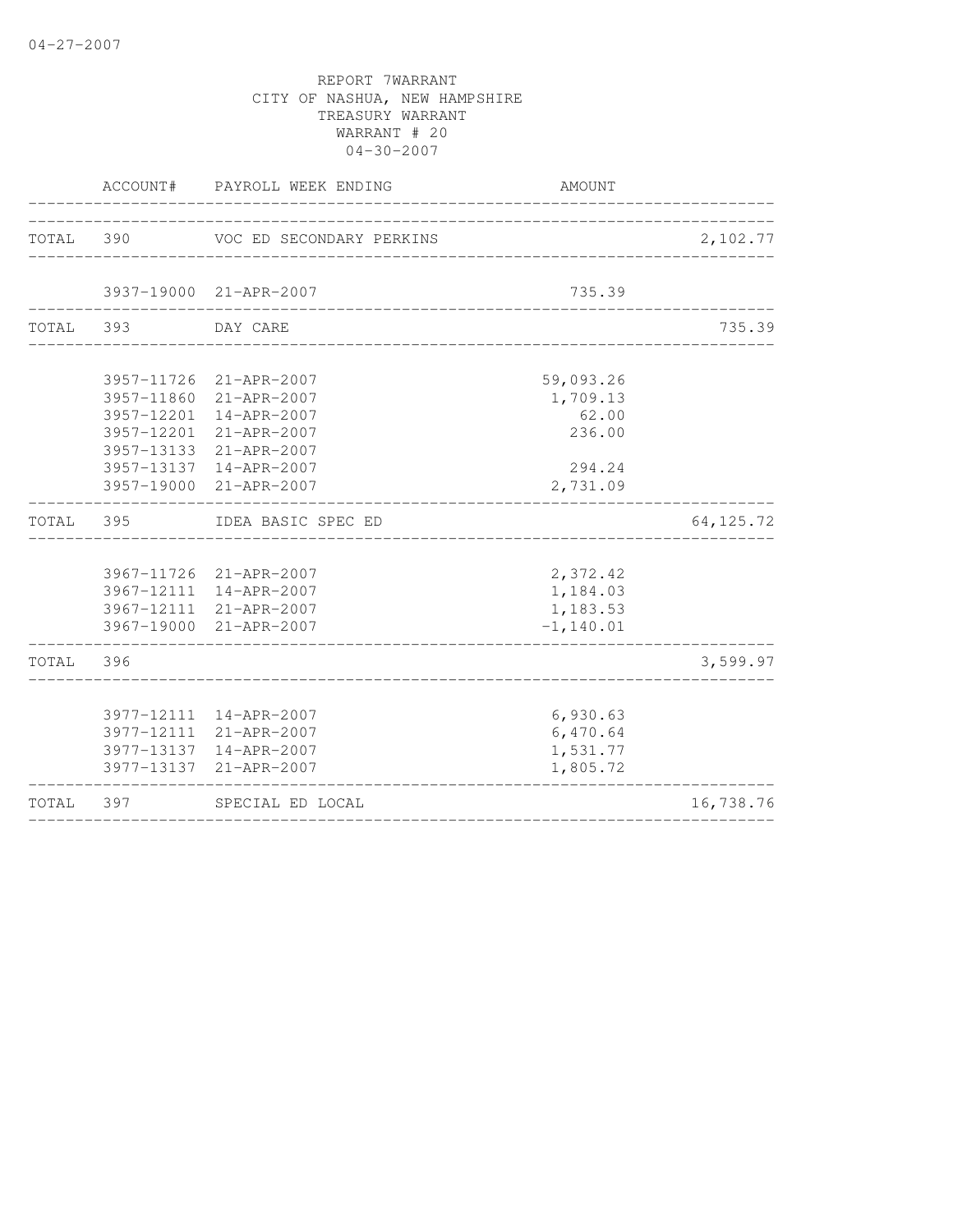|       | ACCOUNT#  | PAYROLL WEEK ENDING     | AMOUNT                            |           |
|-------|-----------|-------------------------|-----------------------------------|-----------|
|       | 501-11033 | 14-APR-2007             | 999.84                            |           |
|       | 501-11033 | 21-APR-2007             | 999.84                            |           |
|       | 501-11370 | 14-APR-2007             | 676.42                            |           |
|       | 501-11370 | 21-APR-2007             | 676.42                            |           |
|       | 501-11471 | 14-APR-2007             | 1,808.81                          |           |
|       | 501-11471 | 21-APR-2007             | 1,808.81                          |           |
|       | 501-11472 | 14-APR-2007             | 970.78                            |           |
|       | 501-11472 | 21-APR-2007             | 970.78                            |           |
|       |           | 501-11611  14-APR-2007  | 471.05                            |           |
|       |           | 501-11611 21-APR-2007   | 471.06                            |           |
| TOTAL | 501       | MAYOR'S OFFICE          |                                   | 9,853.81  |
|       |           |                         |                                   |           |
|       | 502-11113 | 14-APR-2007             | 1,404.16                          |           |
|       | 502-11113 | 21-APR-2007             | 1,404.16                          |           |
|       | 502-11195 | 14-APR-2007             | 1,871.29                          |           |
|       | 502-11195 | 21-APR-2007             | 1,122.78                          |           |
|       | 502-11219 | 14-APR-2007             | 1,651.74                          |           |
|       | 502-11219 | 21-APR-2007             | 1,651.75                          |           |
|       |           | 502-11518  14-APR-2007  | 1,496.51                          |           |
|       | 502-11518 | 21-APR-2007             | 1,496.50                          |           |
| TOTAL | 502       | LEGAL DEPARTMENT        |                                   | 12,098.89 |
|       |           |                         |                                   |           |
|       |           | 503-11071  14-APR-2007  | 1,097.88                          |           |
|       | 503-11071 | 21-APR-2007             | 1,097.89                          |           |
|       | 503-12092 | 14-APR-2007             | 452.27                            |           |
|       |           | 503-12092 21-APR-2007   | 452.27                            |           |
|       | 503-58005 | 21-APR-2007             | 120.00<br>_______________________ |           |
| TOTAL | 503       | BOARD OF ALDERMEN       |                                   | 3,220.31  |
|       | 507-82010 | 21-APR-2007             | 546.13                            |           |
| TOTAL | 507       | PENSIONS                |                                   | 546.13    |
|       |           |                         |                                   |           |
|       | 511-11103 | 14-APR-2007             | 844.02                            |           |
|       | 511-11103 | 21-APR-2007             | 844.02                            |           |
|       | 511-11234 | 14-APR-2007             | 1,613.99                          |           |
|       | 511-11234 | 21-APR-2007             | 1,613.99                          |           |
| TOTAL | 511       | ADMINISTRATIVE SERVICES |                                   | 4,916.02  |
|       |           |                         |                                   |           |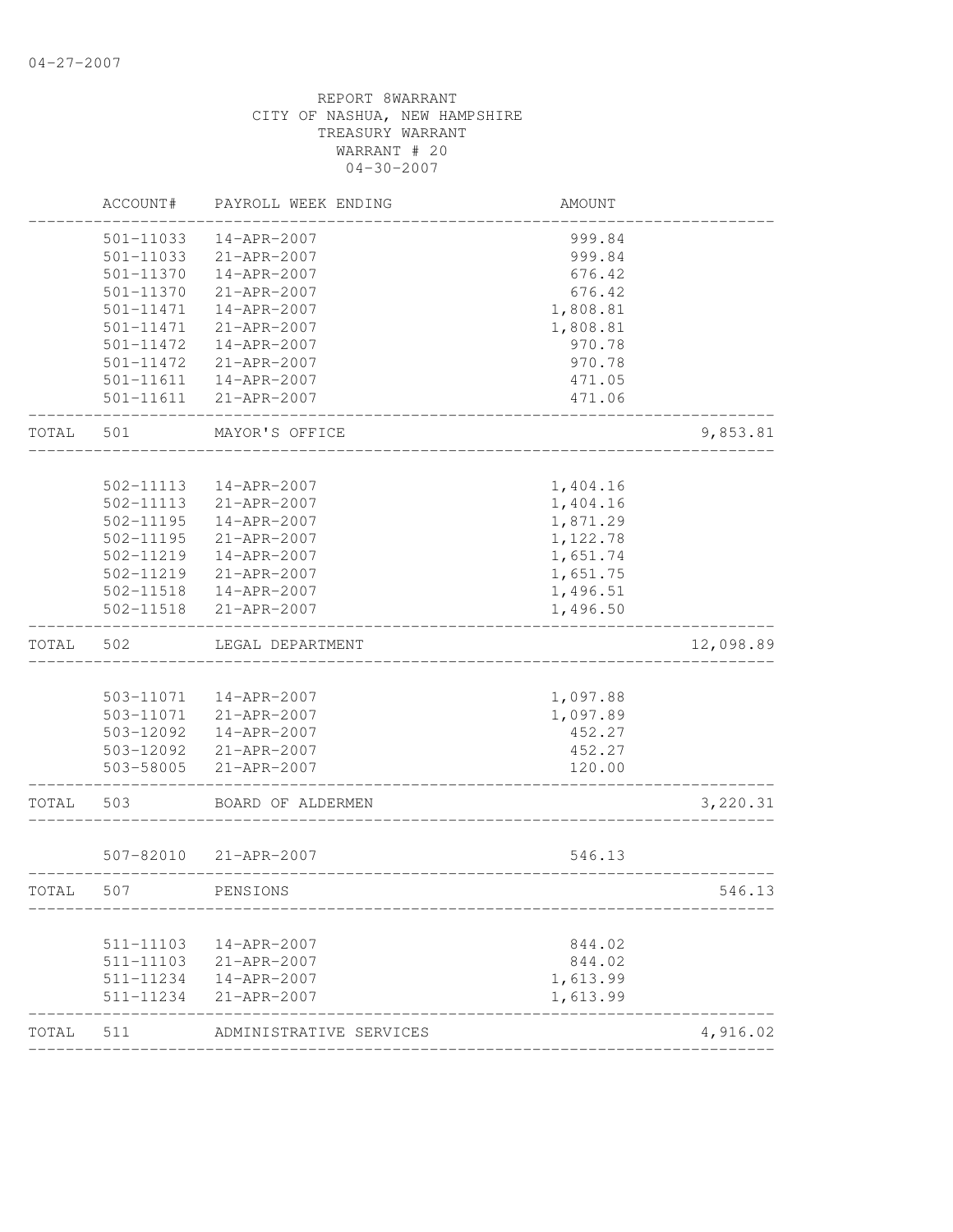|       | ACCOUNT#      | PAYROLL WEEK ENDING | AMOUNT   |           |
|-------|---------------|---------------------|----------|-----------|
|       | 512-11005     | 14-APR-2007         | 772.08   |           |
|       | 512-11005     | 21-APR-2007         | 772.08   |           |
|       | 512-11050     | 14-APR-2007         | 631.46   |           |
|       | 512-11050     | 21-APR-2007         | 631.46   |           |
|       | 512-11064     | 14-APR-2007         | 917.31   |           |
|       | 512-11064     | 21-APR-2007         | 917.31   |           |
|       | 512-11073     | 14-APR-2007         | 2,009.56 |           |
|       | 512-11073     | 21-APR-2007         | 2,009.55 |           |
|       | 512-11165     | 14-APR-2007         | 909.57   |           |
|       | $512 - 11165$ | 21-APR-2007         | 909.57   |           |
|       | 512-11173     | 14-APR-2007         | 1,272.29 |           |
|       | 512-11173     | 21-APR-2007         | 1,272.29 |           |
|       | 512-11177     | 14-APR-2007         | 1,816.79 |           |
|       | 512-11177     | 21-APR-2007         | 1,816.79 |           |
|       | 512-11222     | 14-APR-2007         | 892.85   |           |
|       | 512-11222     | 21-APR-2007         | 892.85   |           |
|       | 512-11224     | 14-APR-2007         | 850.75   |           |
|       | 512-11224     | 21-APR-2007         | 850.75   |           |
|       | 512-11232     | 14-APR-2007         | 899.90   |           |
|       | 512-11232     | 21-APR-2007         | 899.90   |           |
|       | 512-11265     | 14-APR-2007         | 772.39   |           |
|       | 512-11265     | 21-APR-2007         | 772.39   |           |
|       | 512-11531     | 14-APR-2007         | 1,434.84 |           |
|       | 512-11531     | 21-APR-2007         | 1,434.83 |           |
|       | 512-11581     | 14-APR-2007         | 647.25   |           |
|       | 512-11581     | 21-APR-2007         | 647.25   |           |
|       | 512-11714     | 14-APR-2007         | 915.39   |           |
|       | 512-11714     | 21-APR-2007         | 915.39   |           |
|       | 512-11740     | 14-APR-2007         |          |           |
|       |               |                     | 1,471.26 |           |
|       | 512-11740     | 21-APR-2007         | 1,471.26 |           |
|       | 512-12010     | 14-APR-2007         | 258.08   |           |
|       | 512-12010     | 21-APR-2007         | 258.08   |           |
|       | 512-12017     | 14-APR-2007         | 738.61   |           |
|       | 512-12017     | 21-APR-2007         | 633.10   |           |
|       | 512-12019     | 14-APR-2007         | 562.17   |           |
|       | 512-12019     | 21-APR-2007         | 535.40   |           |
|       | 512-12033     | 14-APR-2007         | 539.28   |           |
|       | 512-12033     | 21-APR-2007         | 539.28   |           |
|       | 512-12052     | 14-APR-2007         | 753.70   |           |
|       | 512-12052     | 21-APR-2007         | 753.69   |           |
|       | 512-12167     | 14-APR-2007         | 320.24   |           |
|       | 512-12167     | 21-APR-2007         | 320.24   |           |
|       | 512-13004     | 14-APR-2007         | 19.62    |           |
| TOTAL | 512           | FINANCIAL SERVICES  |          | 38,658.85 |
|       | 513-11117     | 14-APR-2007         | 1,431.98 |           |
|       |               |                     |          |           |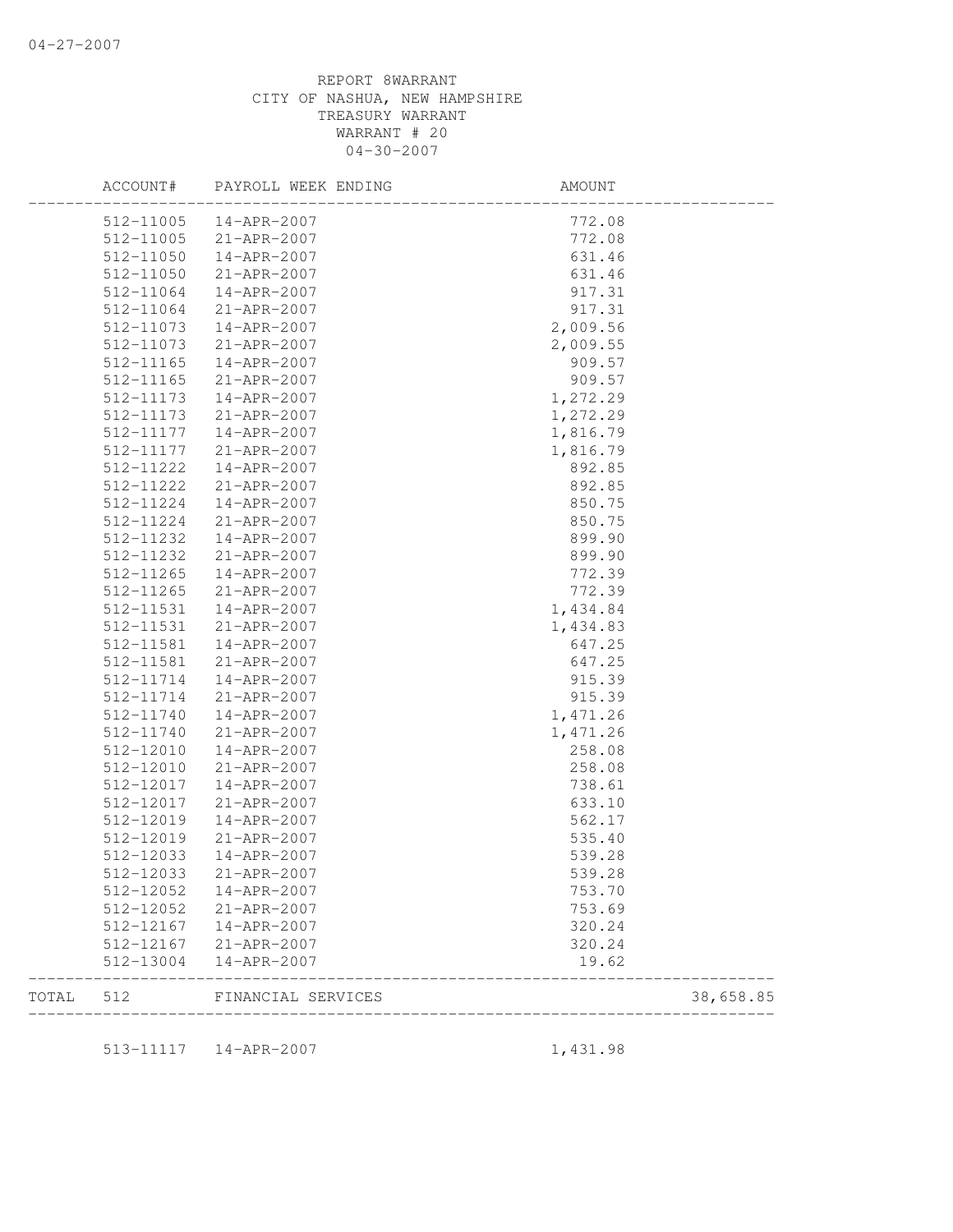|           | ACCOUNT#  | PAYROLL WEEK ENDING    | AMOUNT   |           |
|-----------|-----------|------------------------|----------|-----------|
|           | 513-11117 | 21-APR-2007            | 1,431.98 |           |
|           | 513-11171 | 14-APR-2007            | 2,459.28 |           |
|           | 513-11171 | 21-APR-2007            | 2,459.28 |           |
|           | 513-11213 | $14 - APR - 2007$      | 1,103.01 |           |
|           | 513-11213 | 21-APR-2007            | 1,103.01 |           |
|           | 513-11223 | 14-APR-2007            | 757.67   |           |
|           | 513-11223 | 21-APR-2007            | 757.67   |           |
|           | 513-12064 | 21-APR-2007            | 60.92    |           |
| TOTAL     | 513       | CITY CLERK'S OFFICE    |          | 11,564.80 |
|           |           |                        |          |           |
|           | 515-11031 | 14-APR-2007            | 970.72   |           |
|           | 515-11031 | 21-APR-2007            | 970.72   |           |
|           | 515-11350 | 14-APR-2007            | 837.71   |           |
|           | 515-11350 | 21-APR-2007            | 837.71   |           |
|           | 515-11447 | 14-APR-2007            | 1,560.86 |           |
|           | 515-11447 | 21-APR-2007            | 1,560.86 |           |
|           | 515-12001 | 14-APR-2007            | 614.96   |           |
|           | 515-12001 | 21-APR-2007            | 614.96   |           |
| TOTAL     | 515       | HUMAN RESOURCES        |          | 7,968.50  |
|           |           |                        |          |           |
|           |           | 516-11147  14-APR-2007 | 612.62   |           |
|           |           | 516-11147 21-APR-2007  | 612.62   |           |
|           | 516-11148 | 14-APR-2007            | 805.64   |           |
|           | 516-11148 | 21-APR-2007            | 805.64   |           |
|           | 516-11459 | 14-APR-2007            | 1,431.98 |           |
|           | 516-11459 | 21-APR-2007            | 1,431.98 |           |
|           |           | 516-11573  14-APR-2007 | 799.05   |           |
|           |           | 516-11573 21-APR-2007  | 799.04   |           |
| TOTAL 516 |           | PURCHASING DEPARTMENT  |          | 7,298.57  |
|           |           |                        |          |           |
|           | 517-11090 | 21-APR-2007            | 5,261.25 |           |
|           |           | 517-11198  14-APR-2007 | 555.62   |           |
|           | 517-11198 | 21-APR-2007            | 555.61   |           |
|           | 517-11201 | 14-APR-2007            | 568.44   |           |
|           | 517-11201 | 21-APR-2007            | 568.44   |           |
|           | 517-11203 | 14-APR-2007            | 321.43   |           |
|           | 517-11203 | 21-APR-2007            | 535.71   |           |
|           |           |                        |          |           |
|           | 517-11420 | 14-APR-2007            | 751.62   |           |
|           | 517-11420 | 21-APR-2007            | 751.62   |           |
|           | 517-12063 | $14 - APR - 2007$      | 255.19   |           |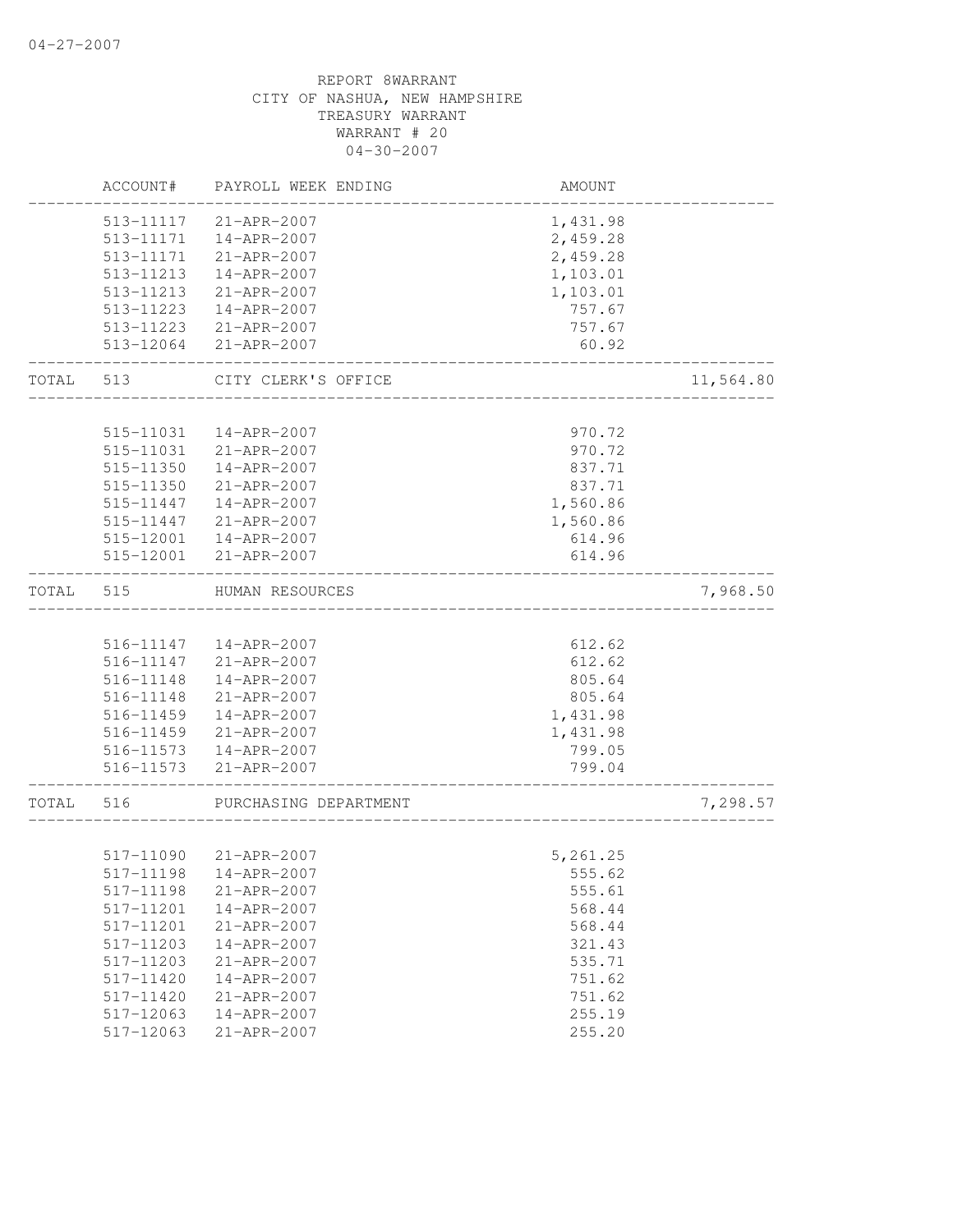|       | ACCOUNT#                         | PAYROLL WEEK ENDING                   | <b>AMOUNT</b>        |           |
|-------|----------------------------------|---------------------------------------|----------------------|-----------|
|       |                                  |                                       |                      | 10,380.13 |
|       |                                  |                                       |                      |           |
|       |                                  | 518-11441  14-APR-2007                | 257.30               |           |
|       |                                  | 518-11441 21-APR-2007                 | 257.30               |           |
|       | 518-11442<br>518-11442           | 14-APR-2007<br>21-APR-2007            | 1,125.01<br>1,125.01 |           |
|       | 518-11578                        | 14-APR-2007                           | 844.02               |           |
|       | 518-11578                        |                                       |                      |           |
|       |                                  | 21-APR-2007<br>518-11590  14-APR-2007 | 844.02<br>749.90     |           |
|       |                                  | 518-11590 21-APR-2007                 | 749.90               |           |
| TOTAL | 518                              | INSURANCE - ADMINISTRATION            | ____________________ | 5,952.46  |
|       |                                  |                                       |                      |           |
|       | 519-11014                        | 14-APR-2007                           | 954.40               |           |
|       | 519-11014                        | 21-APR-2007                           | 954.40               |           |
|       | 519-11016                        | $14 - APR - 2007$                     | 830.36               |           |
|       | 519-11016                        | 21-APR-2007                           | 830.36               |           |
|       | 519-11017                        | 14-APR-2007                           | 698.14               |           |
|       | 519-11017                        | 21-APR-2007                           | 698.14               |           |
|       | 519-11115                        | 14-APR-2007                           | 1,701.29             |           |
|       | 519-11115                        | 21-APR-2007                           | 1,701.30             |           |
|       | 519-11146                        | 14-APR-2007                           | 742.35               |           |
|       | 519-11146                        | 21-APR-2007                           | 742.35               |           |
|       | 519-11153                        | 14-APR-2007                           | 534.90               |           |
|       | 519-11153                        | 21-APR-2007                           | 534.90               |           |
|       | 519-11154                        | 14-APR-2007                           | 545.73               |           |
|       | 519-11154                        | $21 - APR - 2007$                     | 545.73               |           |
|       | 519-11205                        | 14-APR-2007                           | 680.09               |           |
|       | 519-11205                        | 21-APR-2007                           | 680.08               |           |
|       | 519-11241                        | 14-APR-2007                           | 1,238.34             |           |
|       | 519-18006                        | 519-11241 21-APR-2007<br>21-APR-2007  | 1,238.34<br>375.00   |           |
| TOTAL | 519<br>_________________________ | ASSESSORS                             |                      | 16,226.20 |
|       |                                  |                                       |                      |           |
|       | 522-11142                        | $14 - APR - 2007$                     | 1,104.29             |           |
|       | 522-11142                        | 21-APR-2007                           | 1,104.29             |           |
|       | 522-11429                        | 14-APR-2007                           | 1,651.74             |           |
|       | 522-11429                        | 21-APR-2007                           | 1,651.74             |           |
|       | $522 - 11488$                    | $14 - APR - 2007$                     | 1,438.68             |           |
|       | 522-11488                        | 21-APR-2007                           | 1,438.68             |           |
|       | 522-11641                        | 14-APR-2007                           | 1,245.58             |           |
|       | 522-11641                        | $21 - APR - 2007$                     | 1,245.58             |           |
|       | $522 - 11652$                    | 14-APR-2007                           | 1,349.79             |           |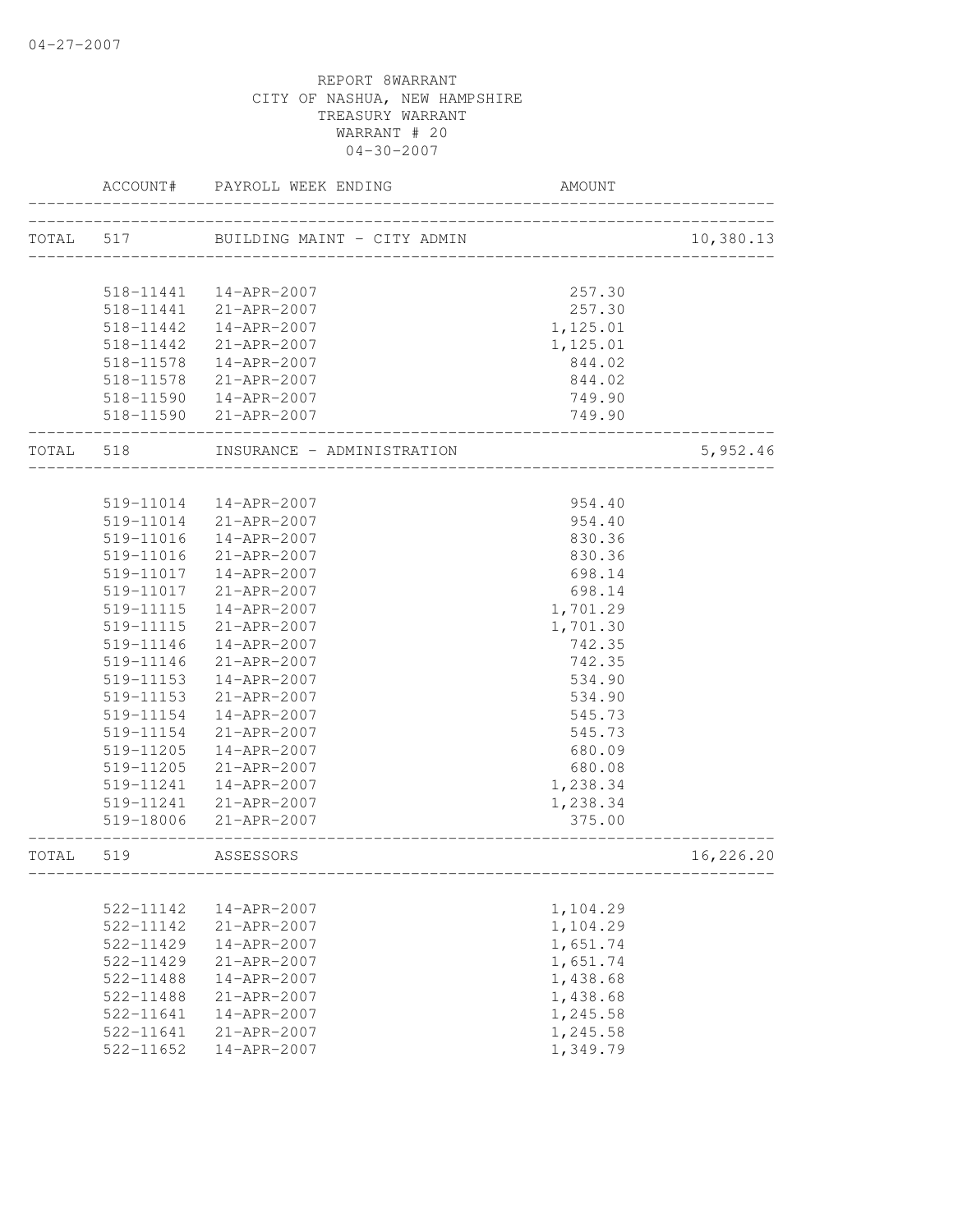|           |           | ACCOUNT# PAYROLL WEEK ENDING                           | AMOUNT           |           |
|-----------|-----------|--------------------------------------------------------|------------------|-----------|
|           |           | 522-11652 21-APR-2007                                  | 1,349.78         |           |
|           |           | 522-11721  14-APR-2007                                 | 1,322.71         |           |
|           |           | 522-11721 21-APR-2007                                  | 1,322.71         |           |
|           |           | 522-11724  14-APR-2007                                 | 1,205.29         |           |
|           |           | 522-11724 21-APR-2007                                  | 1,205.30         |           |
|           |           | 522-11729  14-APR-2007                                 | 2,801.29         |           |
|           |           | 522-11729 21-APR-2007                                  | 2,801.27         |           |
|           |           | 522-13004  14-APR-2007                                 | 31.97            |           |
| TOTAL 522 |           | INFORMATION TECHNOLOGY                                 | ________________ | 24,270.69 |
|           |           |                                                        |                  |           |
|           |           | 523-11332  14-APR-2007                                 | 852.60           |           |
|           |           | 523-11332 21-APR-2007<br>_____________________________ | 852.60           |           |
| TOTAL 523 |           | GIS                                                    |                  | 1,705.20  |
|           |           |                                                        |                  |           |
|           | 531-11065 | 14-APR-2007                                            | 1,003.00         |           |
|           |           | 531-11065 21-APR-2007                                  | 1,003.00         |           |
|           |           | 531-11085  14-APR-2007                                 | 783.88           |           |
|           |           | 531-11085 21-APR-2007                                  | 783.88           |           |
|           | 531-11114 | 14-APR-2007                                            | 2,062.65         |           |
|           |           | 531-11114 21-APR-2007                                  | 2,062.65         |           |
|           | 531-11118 | 14-APR-2007                                            | 870.05           |           |
|           | 531-11118 | 21-APR-2007                                            | 870.05           |           |
|           | 531-11129 | 14-APR-2007                                            | 1,252.15         |           |
|           | 531-11129 | 21-APR-2007                                            | 1,252.14         |           |
|           | 531-11201 | 14-APR-2007                                            | 1,231.73         |           |
|           | 531-11201 | 21-APR-2007                                            | 1,231.73         |           |
|           | 531-11203 | 14-APR-2007                                            | 551.70           |           |
|           | 531-11203 | 21-APR-2007                                            | 551.70           |           |
|           | 531-11206 | 14-APR-2007                                            | 1,914.13         |           |
|           | 531-11206 | 21-APR-2007                                            | 1,914.13         |           |
|           | 531-11226 | 14-APR-2007                                            | 740.51           |           |
|           | 531-11226 | 21-APR-2007                                            | 740.51           |           |
|           | 531-11398 | 14-APR-2007                                            | 574.42           |           |
|           | 531-11398 | 21-APR-2007                                            | 574.41           |           |
|           | 531-11477 | 14-APR-2007                                            | 1,230.65         |           |
|           | 531-11477 | 21-APR-2007                                            | 1,230.65         |           |
|           | 531-11489 | 14-APR-2007                                            | 1,045.06         |           |
|           | 531-11489 | 21-APR-2007                                            | 1,045.06         |           |
|           | 531-11490 | 14-APR-2007                                            | 844.15           |           |
|           | 531-11490 | $21 - APR - 2007$                                      | 844.15           |           |
|           | 531-11498 | $14 - APR - 2007$                                      | 769.06           |           |
|           | 531-11498 | 21-APR-2007                                            | 769.07           |           |
|           | 531-11516 | 14-APR-2007                                            | 786.25           |           |
|           | 531-11516 | 21-APR-2007                                            | 786.25           |           |
|           |           |                                                        |                  |           |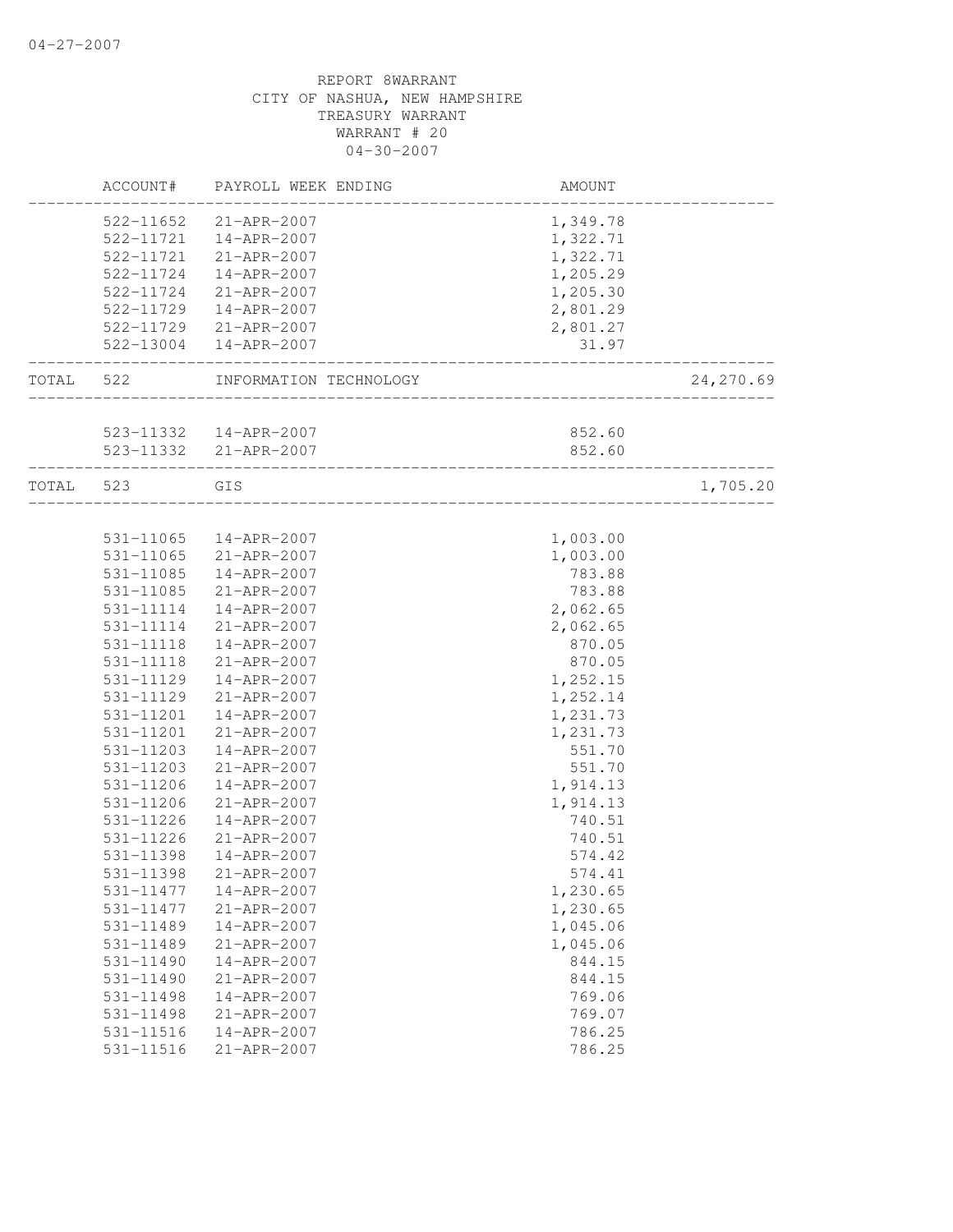| ACCOUNT#      | PAYROLL WEEK ENDING | AMOUNT    |  |
|---------------|---------------------|-----------|--|
| 531-11534     | 14-APR-2007         | 1,238.35  |  |
| 531-11534     | 21-APR-2007         | 1,238.34  |  |
| 531-11535     | 14-APR-2007         | 11,718.42 |  |
| 531-11535     | 21-APR-2007         | 11,718.42 |  |
| 531-11537     | 14-APR-2007         | 12,316.02 |  |
| 531-11537     | 21-APR-2007         | 12,315.99 |  |
| 531-11538     | 14-APR-2007         | 837.71    |  |
| 531-11538     | 21-APR-2007         | 837.71    |  |
| 531-11539     | 14-APR-2007         | 1,390.27  |  |
| 531-11539     | 21-APR-2007         | 1,390.26  |  |
| 531-11544     | 14-APR-2007         | 1,869.10  |  |
| 531-11544     | 21-APR-2007         | 1,869.10  |  |
| 531-11549     | 14-APR-2007         | 5,575.28  |  |
| 531-11549     | 21-APR-2007         | 5,575.28  |  |
| 531-11550     | 14-APR-2007         | 1,538.59  |  |
| 531-11550     | 21-APR-2007         | 1,538.59  |  |
| 531-11552     | 14-APR-2007         | 4,405.25  |  |
| 531-11552     | 21-APR-2007         | 4,405.25  |  |
| 531-11555     | 14-APR-2007         | 27,741.60 |  |
| $531 - 11555$ | 21-APR-2007         | 27,741.60 |  |
| 531-11558     | 14-APR-2007         | 64,705.72 |  |
| 531-11558     | 21-APR-2007         | 64,705.75 |  |
| 531-11561     | 14-APR-2007         | 13,092.38 |  |
| 531-11561     | 21-APR-2007         | 13,092.38 |  |
| 531-11567     | 14-APR-2007         | 27,803.54 |  |
| 531-11567     | 21-APR-2007         | 27,803.54 |  |
| 531-11569     | 14-APR-2007         | 1,032.13  |  |
| 531-11569     | 21-APR-2007         | 1,032.13  |  |
| 531-11585     | 14-APR-2007         | 1,056.87  |  |
| 531-11585     | 21-APR-2007         | 1,056.87  |  |
| 531-11587     | 14-APR-2007         | 1,717.60  |  |
| 531-11587     | 21-APR-2007         | 1,717.60  |  |
| 531-11618     | 14-APR-2007         | 1,641.65  |  |
| 531-11618     | 21-APR-2007         | 1,641.64  |  |
| 531-11622     | 14-APR-2007         | 2,738.71  |  |
| 531-11622     | $21 - APR - 2007$   | 2,738.71  |  |
| 531-11632     | 14-APR-2007         | 610.55    |  |
| 531-11632     | 21-APR-2007         | 610.55    |  |
| 531-11633     | 14-APR-2007         | 2,804.10  |  |
| 531-11633     | 21-APR-2007         | 2,804.10  |  |
| 531-11635     | 14-APR-2007         | 803.90    |  |
| 531-11635     | 21-APR-2007         | 803.90    |  |
| 531-11664     | 14-APR-2007         | 1,003.00  |  |
| 531-11664     | 21-APR-2007         | 1,003.00  |  |
| 531-11665     | 14-APR-2007         | 719.43    |  |
| 531-11665     | $21 - APR - 2007$   | 719.43    |  |
| 531-11699     | $14 - APR - 2007$   | 837.71    |  |
| 531-11699     | 21-APR-2007         | 837.71    |  |
|               |                     |           |  |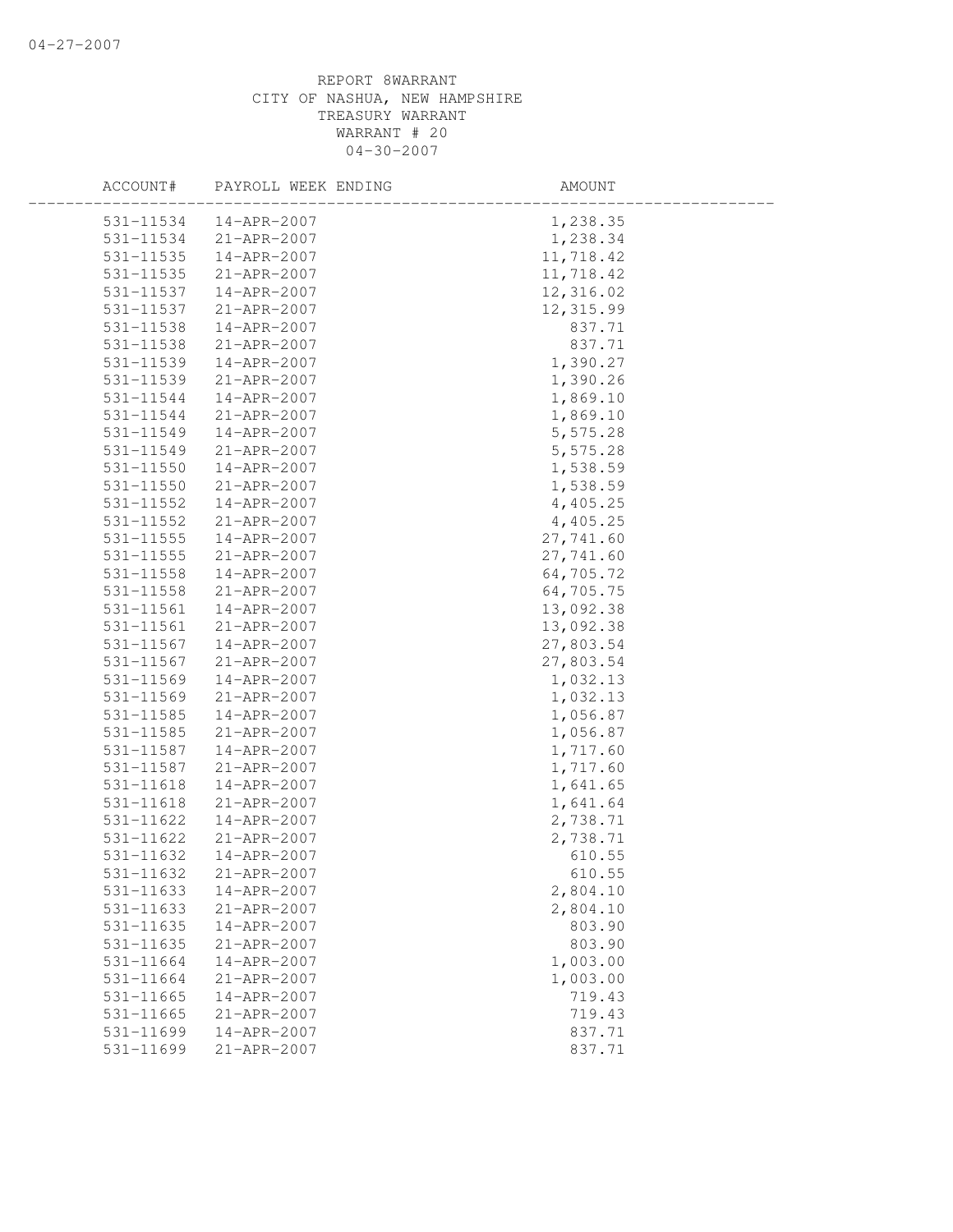|       | ACCOUNT#      | PAYROLL WEEK ENDING | AMOUNT     |            |
|-------|---------------|---------------------|------------|------------|
|       | 531-11719     | 14-APR-2007         | 795.34     |            |
|       | 531-11719     | 21-APR-2007         | 795.34     |            |
|       | 531-11722     | 14-APR-2007         | 546.35     |            |
|       | 531-11722     | 21-APR-2007         | 546.35     |            |
|       | 531-11732     | 14-APR-2007         | 572.05     |            |
|       | 531-11732     | 21-APR-2007         | 572.05     |            |
|       | 531-11733     | 14-APR-2007         | 2,088.55   |            |
|       | 531-11733     | 21-APR-2007         | 2,088.55   |            |
|       | 531-12020     | 14-APR-2007         | 875.50     |            |
|       | 531-12020     | 21-APR-2007         | 875.51     |            |
|       | 531-12042     | 14-APR-2007         | 1,487.02   |            |
|       | 531-12042     | 21-APR-2007         | 1,438.47   |            |
|       | 531-12066     | 14-APR-2007         | 629.36     |            |
|       | 531-12066     | 21-APR-2007         | 629.36     |            |
|       | 531-12067     | 14-APR-2007         | 659.14     |            |
|       | 531-12067     | 21-APR-2007         | 659.14     |            |
|       | 531-12068     | 14-APR-2007         | 1,311.74   |            |
|       | $531 - 12068$ | 21-APR-2007         | 1,311.74   |            |
|       | 531-12071     | 14-APR-2007         | 229.51     |            |
|       | 531-12071     | 21-APR-2007         | 229.50     |            |
|       | 531-12119     | 14-APR-2007         | 1,051.00   |            |
|       | 531-12119     | 21-APR-2007         | 1,051.00   |            |
|       | 531-13004     | 14-APR-2007         | 3,758.03   |            |
|       | 531-13004     | 21-APR-2007         | 4,658.16   |            |
|       | 531-13038     | 14-APR-2007         | 94.47      |            |
|       | 531-13038     | 21-APR-2007         | 101.08     |            |
|       | 531-13040     | 14-APR-2007         | 4,254.26   |            |
|       | 531-13040     | 21-APR-2007         | 3,300.91   |            |
|       | 531-13044     | 14-APR-2007         | 1,651.75   |            |
|       | 531-13044     | 21-APR-2007         | 7,857.68   |            |
|       | 531-13047     | 14-APR-2007         | 21,106.13  |            |
|       | 531-13047     | 21-APR-2007         | 23, 361.70 |            |
|       | 531-13048     | 14-APR-2007         | 2,443.60   |            |
|       | 531-13048     | 21-APR-2007         | 8,529.82   |            |
|       | 531-17001     | 14-APR-2007         | 100.00     |            |
|       | 531-17003     | 14-APR-2007         | 2,400.00   |            |
|       | 531-17003     | 21-APR-2007         | 3,800.00   |            |
|       | 531-17006     | 21-APR-2007         | 1,350.00   |            |
| TOTAL | 531           | POLICE DEPARTMENT   |            | 518,924.66 |
|       |               |                     |            |            |
|       | 532-11024     | 14-APR-2007         | 1,911.10   |            |
|       | 532-11024     | 21-APR-2007         | 1,911.10   |            |
|       | 532-11036     | 14-APR-2007         | 1,750.74   |            |
|       | 532-11036     | 21-APR-2007         | 1,750.75   |            |
|       | 532-11063     | 14-APR-2007         | 1,242.12   |            |
|       | 532-11063     | 21-APR-2007         | 1,242.12   |            |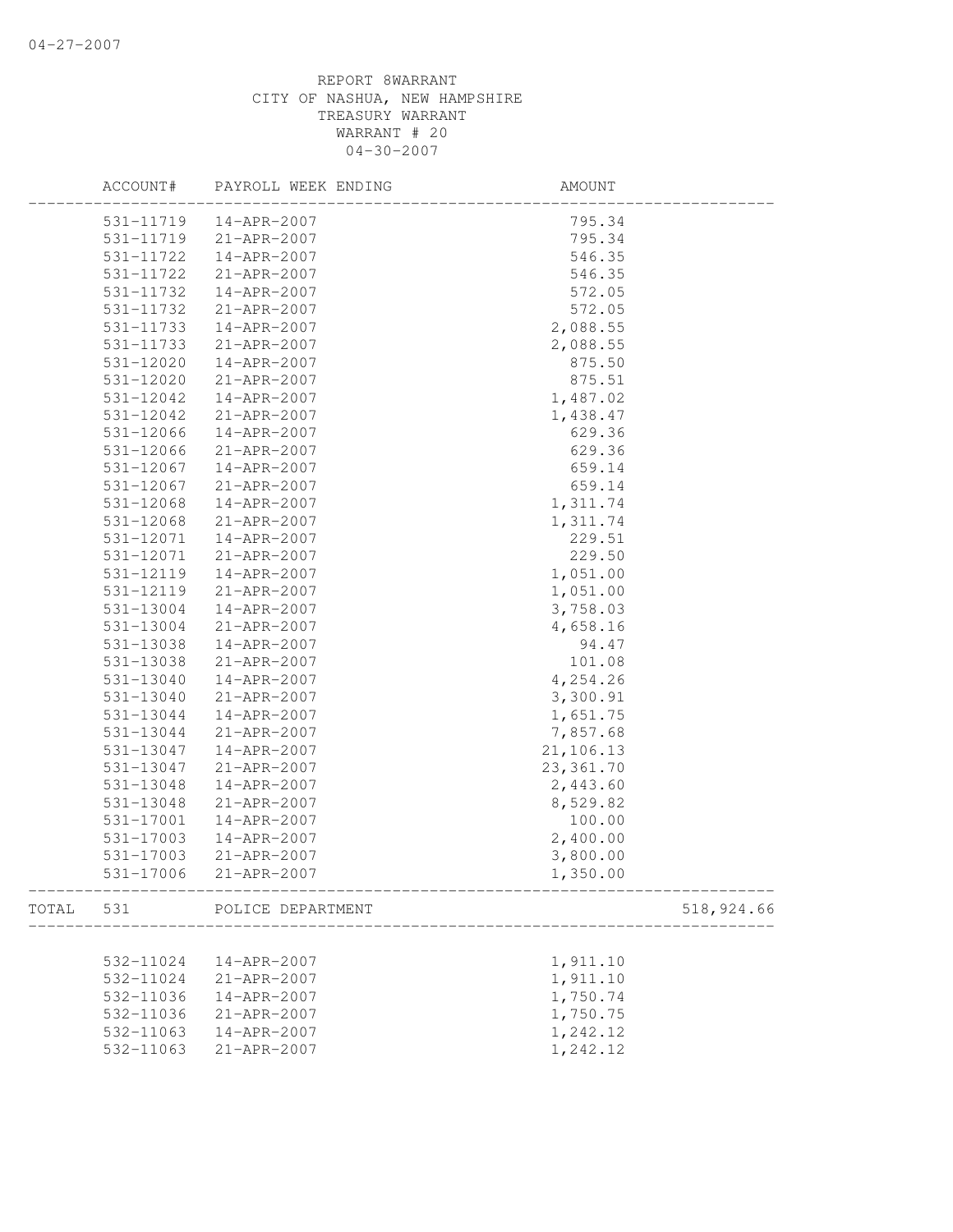| ACCOUNT#  | PAYROLL WEEK ENDING | AMOUNT     |  |
|-----------|---------------------|------------|--|
| 532-11066 | 14-APR-2007         | 1,205.58   |  |
| 532-11066 | 21-APR-2007         | 1,205.57   |  |
| 532-11069 | 14-APR-2007         | 2,497.77   |  |
| 532-11069 | 21-APR-2007         | 2,435.39   |  |
| 532-11111 | 14-APR-2007         | 2,022.56   |  |
| 532-11111 | 21-APR-2007         | 2,022.56   |  |
| 532-11207 | 14-APR-2007         | 5,976.99   |  |
| 532-11207 | 21-APR-2007         | 5,973.95   |  |
| 532-11281 | 14-APR-2007         | 854.92     |  |
| 532-11281 | 21-APR-2007         | 854.92     |  |
| 532-11285 | 14-APR-2007         | 7,391.28   |  |
| 532-11285 | 21-APR-2007         | 7,391.30   |  |
| 532-11291 | 14-APR-2007         | 6, 204.37  |  |
| 532-11291 | 21-APR-2007         | 6,464.09   |  |
| 532-11298 | 14-APR-2007         | 1,246.12   |  |
| 532-11298 | $21 - APR - 2007$   | 882.67     |  |
| 532-11300 | 14-APR-2007         | 33, 215.81 |  |
| 532-11300 | 21-APR-2007         | 33, 262.08 |  |
| 532-11303 | 14-APR-2007         | 1,090.35   |  |
| 532-11303 | 21-APR-2007         | 1,090.35   |  |
| 532-11305 | $14 - APR - 2007$   | 4,383.19   |  |
| 532-11305 | 21-APR-2007         | 4,383.19   |  |
| 532-11309 | 14-APR-2007         | 91,207.23  |  |
| 532-11309 | 21-APR-2007         | 91,429.08  |  |
| 532-11660 | 14-APR-2007         | 1,385.40   |  |
| 532-11660 | 21-APR-2007         | 1,385.40   |  |
| 532-11663 | 14-APR-2007         | 1,344.65   |  |
| 532-11663 | 21-APR-2007         | 1,344.65   |  |
| 532-11666 | 14-APR-2007         | 1,331.36   |  |
| 532-11666 | 21-APR-2007         | 1,331.35   |  |
| 532-12070 | 14-APR-2007         | 23, 456.42 |  |
| 532-12070 | 21-APR-2007         | 23,582.34  |  |
| 532-13003 | 14-APR-2007         | 221.85     |  |
| 532-13004 | 21-APR-2007         | 505.53     |  |
| 532-13018 | 14-APR-2007         | 685.88     |  |
| 532-13018 | 21-APR-2007         | 959.23     |  |
| 532-13024 | 21-APR-2007         | 744.04     |  |
| 532-13050 | 14-APR-2007         | 8,902.94   |  |
| 532-19231 | 14-APR-2007         | 1,095.66   |  |
| 532-19231 | 21-APR-2007         | 1,095.66   |  |
| 532-19232 | 14-APR-2007         | 1,552.22   |  |
| 532-19232 | 21-APR-2007         | 1,552.22   |  |
| 532-19233 | 14-APR-2007         | 2,548.37   |  |
| 532-19233 | 21-APR-2007         | 2,548.37   |  |
| 532-19234 | 14-APR-2007         | 1,592.60   |  |
| 532-19234 | 21-APR-2007         | 1,592.60   |  |
| 532-46045 | 14-APR-2007         |            |  |
|           |                     |            |  |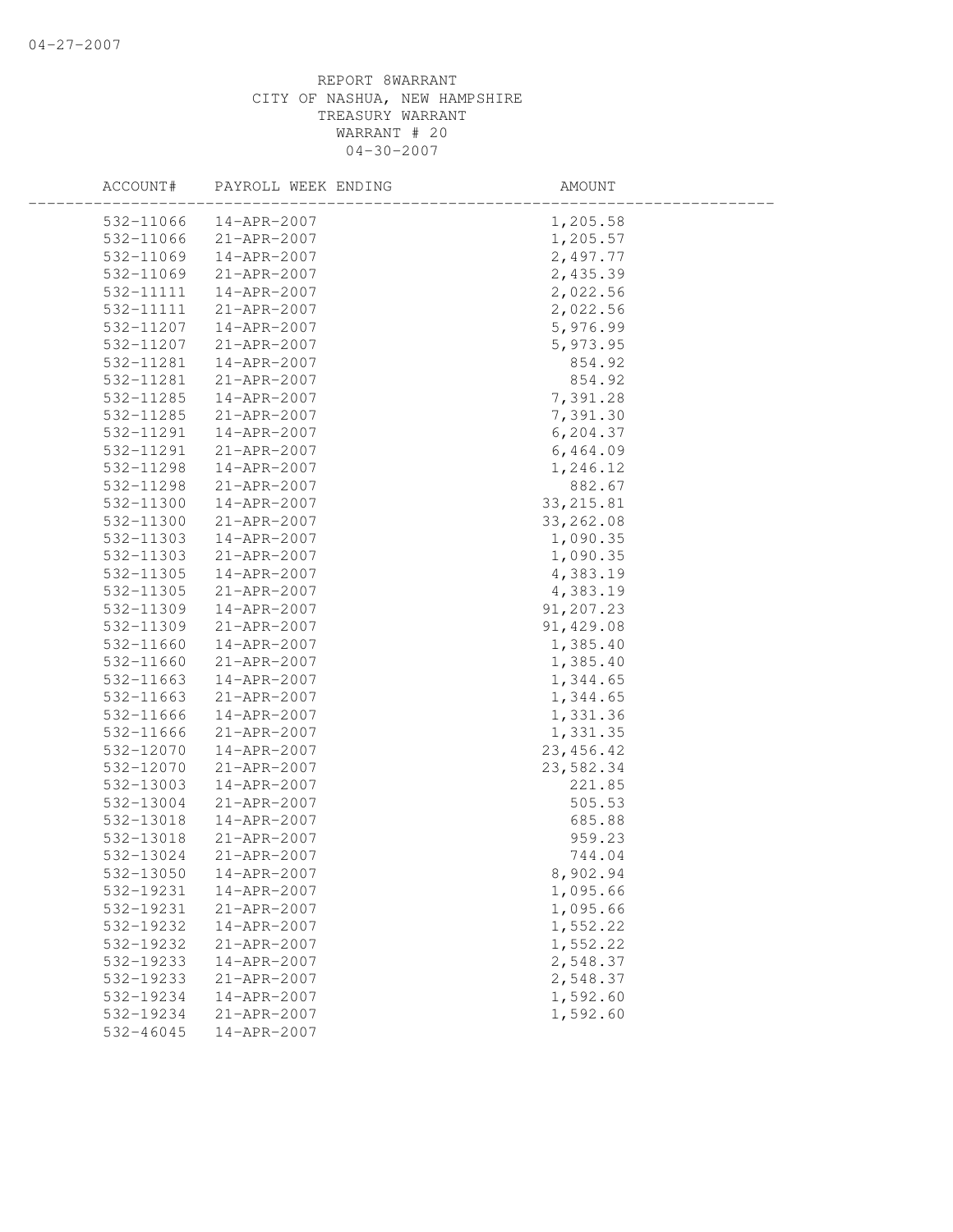|           |           | ACCOUNT# PAYROLL WEEK ENDING                    | <b>AMOUNT</b>    |             |
|-----------|-----------|-------------------------------------------------|------------------|-------------|
| TOTAL 532 |           | FIRE DEPARTMENT                                 |                  | 405, 257.99 |
|           |           |                                                 |                  |             |
|           |           | 535-81023  14-APR-2007                          | 192.30           |             |
|           |           | 535-81023 21-APR-2007                           | 192.30           |             |
|           |           | TOTAL 535 EMERGENCY MANAGEMENT                  |                  | 384.60      |
|           |           | 536-11178  14-APR-2007                          | 1,272.29         |             |
|           |           | 536-11178 21-APR-2007                           | 1,272.29         |             |
|           |           | 536-13004 21-APR-2007                           | 742.39           |             |
|           | TOTAL 536 | CITYWIDE COMMUNICATIONS                         |                  | 3,286.97    |
|           |           |                                                 |                  |             |
|           |           | 541-11008  14-APR-2007                          | 629.81           |             |
|           |           | 541-11048 21-APR-2007<br>541-11104  14-APR-2007 | 856.19           |             |
|           |           | 541-11104 21-APR-2007                           | 914.99<br>914.99 |             |
|           |           | 541-11240  14-APR-2007                          | 1,763.87         |             |
|           |           | 541-11240 21-APR-2007                           | 1,763.87         |             |
|           |           |                                                 | 412.41           |             |
|           |           | 541-11346  14-APR-2007<br>541-11346 21-APR-2007 | 412.41           |             |
| TOTAL     | 541       | COMMUNITY SERVICES DIVISION                     |                  | 7,668.54    |
|           |           |                                                 |                  |             |
|           |           | 542-11426  14-APR-2007                          | 981.00           |             |
|           |           | 542-11426 21-APR-2007                           | 950.34           |             |
|           | 542-11583 | 14-APR-2007                                     | 57.50            |             |
|           | 542-11583 | 21-APR-2007                                     | 69.00            |             |
|           | 542-11584 | 14-APR-2007                                     | 2,155.77         |             |
|           | 542-11584 | $21 - APR - 2007$                               | 1,944.60         |             |
|           | 542-12109 | 14-APR-2007                                     | 162.00           |             |
|           | 542-12109 | 21-APR-2007                                     | 180.00           |             |
|           | 542-12582 | 14-APR-2007                                     | 899.90           |             |
|           | 542-12582 | 21-APR-2007                                     | 899.90           |             |
| TOTAL     | 542       | COMMUNITY HEALTH                                |                  | 8,300.01    |
|           | 543-11380 | 14-APR-2007                                     | 840.29           |             |
|           | 543-11380 | 21-APR-2007                                     | 840.29           |             |
|           | 543-11438 | 14-APR-2007                                     | 1,390.26         |             |
|           | 543-11438 | 21-APR-2007                                     | 1,390.27         |             |
|           | 543-11601 | 14-APR-2007                                     | 1,136.10         |             |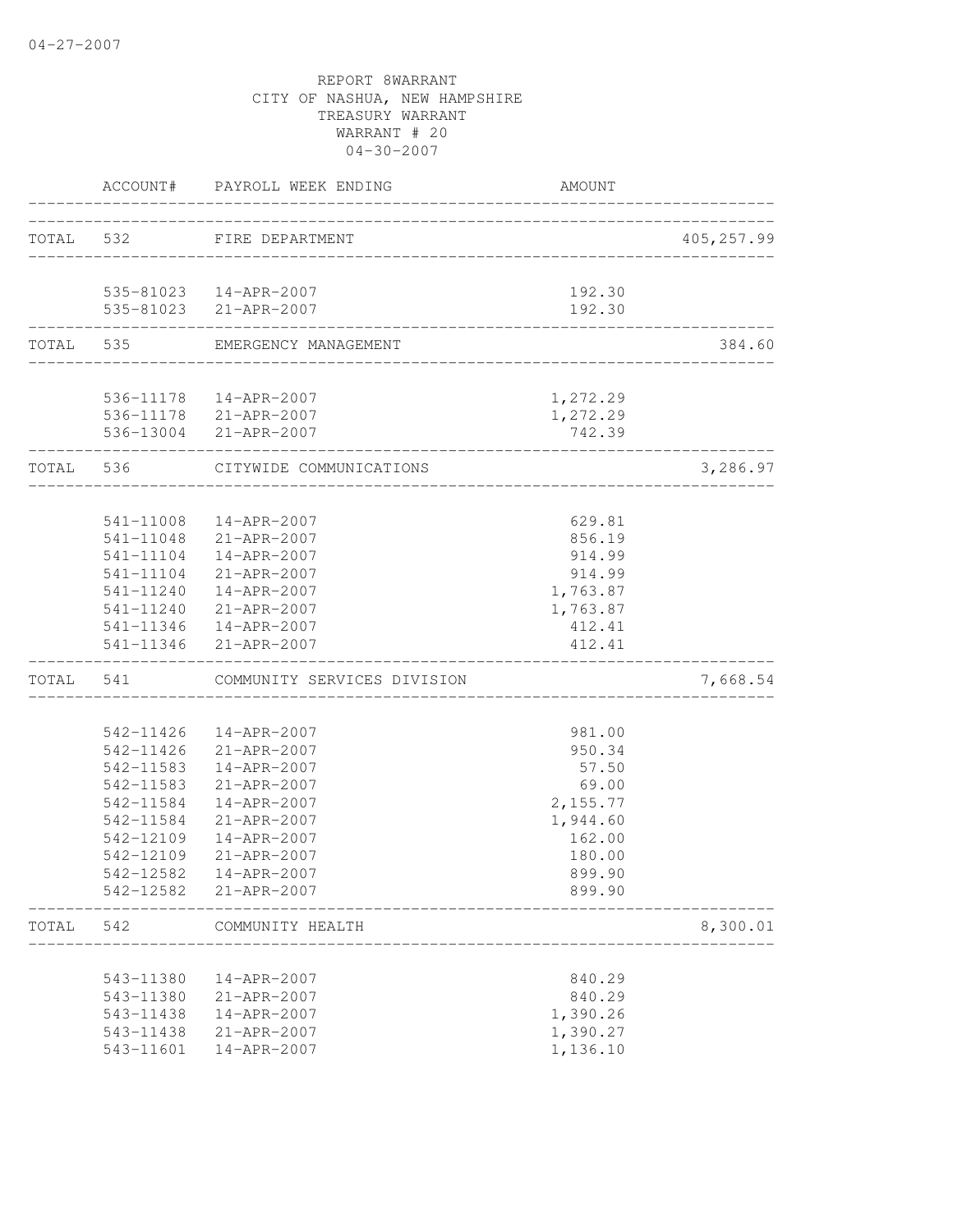|           |           | ACCOUNT# PAYROLL WEEK ENDING | AMOUNT   |            |
|-----------|-----------|------------------------------|----------|------------|
|           | 543-11601 | 21-APR-2007                  | 1,136.10 |            |
|           | 543-11602 | 14-APR-2007                  | 795.56   |            |
|           | 543-11602 | 21-APR-2007                  | 795.56   |            |
|           | 543-11604 | 14-APR-2007                  | 749.90   |            |
|           | 543-11604 | 21-APR-2007                  | 749.89   |            |
|           |           | 543-11605  14-APR-2007       | 856.19   |            |
|           |           | 543-11605 21-APR-2007        | 856.19   |            |
| TOTAL 543 |           | ENVIRONMENTAL HEALTH DEPT.   |          | 11,536.60  |
|           |           |                              |          |            |
|           |           | 544-11008  14-APR-2007       | 668.17   |            |
|           |           | 544-11008 21-APR-2007        | 668.17   |            |
|           |           | 544-11099  14-APR-2007       | 1,989.89 |            |
|           |           | 544-11099 21-APR-2007        | 1,989.90 |            |
|           | 544-11112 | 14-APR-2007                  | 755.51   |            |
|           | 544-11112 | 21-APR-2007                  | 755.51   |            |
|           | 544-11367 | 14-APR-2007                  | 749.90   |            |
|           | 544-11367 | 21-APR-2007                  | 749.90   |            |
|           | 544-11777 | $14 - APR - 2007$            | 1,167.25 |            |
|           | 544-11777 | 21-APR-2007                  | 1,167.25 |            |
|           | 544-12101 | 14-APR-2007                  | 242.92   |            |
|           |           | 544-12101 21-APR-2007        | 242.92   |            |
| TOTAL 544 |           | WELFARE ADMINISTRATION       |          | 11, 147.29 |
|           |           |                              |          |            |
|           |           | 551-11008  14-APR-2007       | 612.62   |            |
|           | 551-11008 | 21-APR-2007                  | 612.62   |            |
|           | 551-11028 | 14-APR-2007                  | 526.86   |            |
|           | 551-11028 | 21-APR-2007                  | 526.86   |            |
|           | 551-11057 | 14-APR-2007                  | 783.39   |            |
|           | 551-11057 | 21-APR-2007                  | 783.39   |            |
|           | 551-11094 | 14-APR-2007                  | 266.72   |            |
|           | 551-11094 | 21-APR-2007                  | 266.72   |            |
|           | 551-11208 | 14-APR-2007                  | 728.75   |            |
|           | 551-11208 | 21-APR-2007                  | 728.76   |            |
|           | 551-11211 | 21-APR-2007                  | 445.30   |            |
|           | 551-11212 | 14-APR-2007                  | 1,313.75 |            |
|           | 551-11212 | 21-APR-2007                  | 1,313.75 |            |
|           | 551-11249 | 14-APR-2007                  | 1,544.27 |            |
|           | 551-11249 | 21-APR-2007                  | 1,544.27 |            |
|           | 551-11273 | 14-APR-2007                  | 2,382.01 |            |
|           | 551-11273 | 21-APR-2007                  | 2,382.02 |            |
|           | 551-11435 | 14-APR-2007                  | 825.87   |            |
|           | 551-11435 | 21-APR-2007                  | 825.87   |            |
|           | 551-11462 | 14-APR-2007                  | 735.40   |            |
|           | 551-11462 | 21-APR-2007                  | 735.40   |            |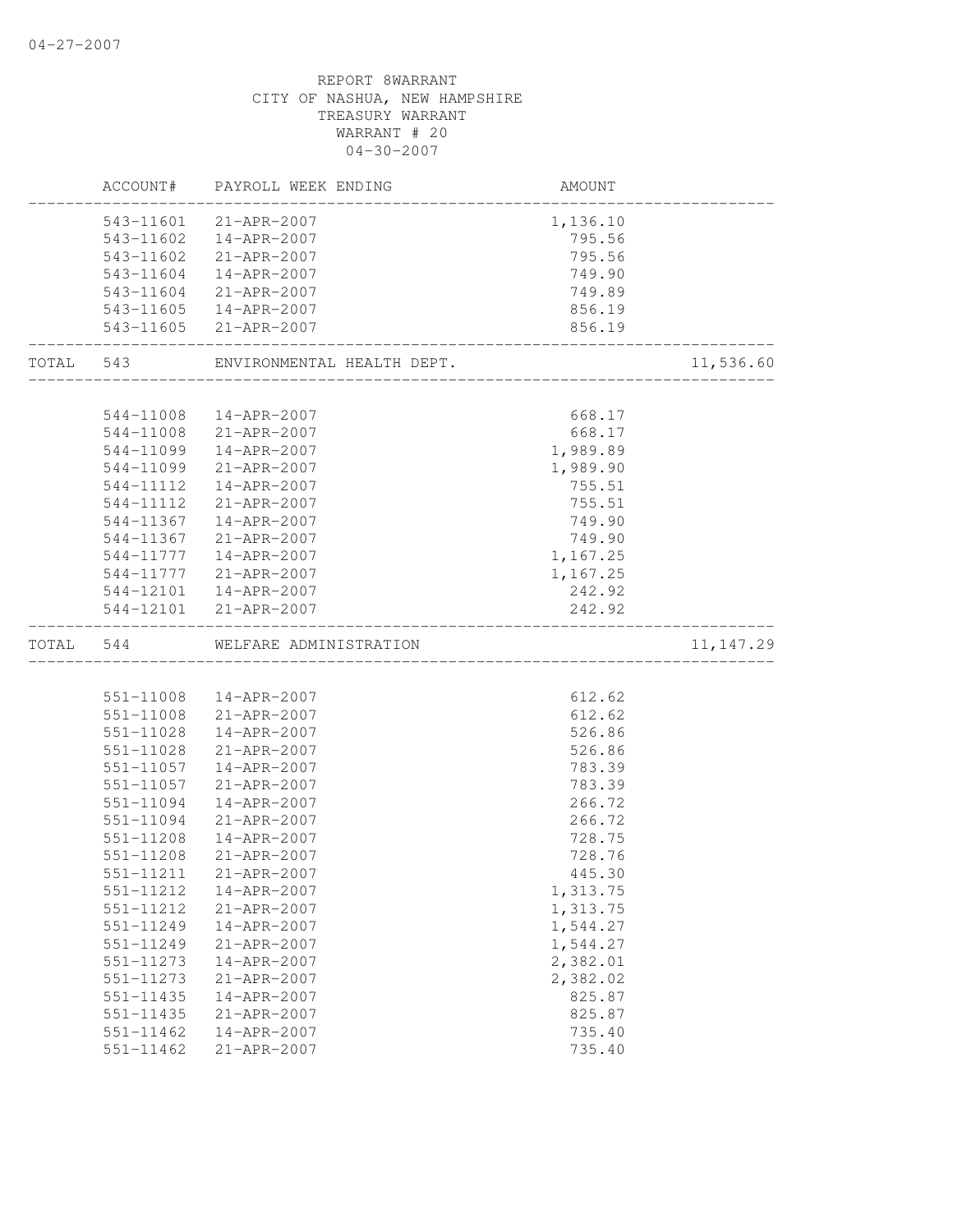# CITY OF NASHUA, NEW HAMPSHIRE TREASURY WARRANT WARRANT # 20 04-30-2007 ACCOUNT# PAYROLL WEEK ENDING AMOUNT -------------------------------------------------------------------------------- 551-11638 14-APR-2007 1,064.08 551-11638 21-APR-2007 1,064.08 551-13004 14-APR-2007 207.37 551-13004 21-APR-2007 17.58 551-91010 21-APR-2007 1,390.00 -------------------------------------------------------------------------------- TOTAL 551 PUBLIC WORKS DIV & ENGINEERING 23,627.71 -------------------------------------------------------------------------------- 552-11077 14-APR-2007 1,170.19 552-11077 21-APR-2007 1,170.18 552-11143 14-APR-2007 784.00 552-11143 21-APR-2007 784.00 552-11324 14-APR-2007 3,604.95 552-11324 21-APR-2007 4,506.16 552-11339 14-APR-2007 2,689.60 552-11339 21-APR-2007 2,689.61 552-11342 14-APR-2007 712.96 552-11342 21-APR-2007 712.96 552-11343 14-APR-2007 2,352.00 552-11343 21-APR-2007 1,734.60 552-11407 14-APR-2007 4,884.00 552-11407 21-APR-2007 4,884.00 552-11492 14-APR-2007 746.80 552-11492 21-APR-2007 746.80 552-11548 14-APR-2007 916.14 552-11548 21-APR-2007 916.14 552-11580 14-APR-2007 915.39 552-11580 21-APR-2007 915.39 552-11618 14-APR-2007 568.25 552-11618 21-APR-2007 568.25 552-11672 14-APR-2007 1,349.78 552-11672 21-APR-2007 1,349.78 552-11750 21-APR-2007 13,776.13 552-12156 14-APR-2007 1,120.00 552-12156 21-APR-2007 1,157.50 552-13004 14-APR-2007 1,071.72 552-13004 21-APR-2007 3,750.75 552-13009 14-APR-2007 1,427.91 552-59050 14-APR-2007 2,035.00 -------------------------------------------------------------------------------- TOTAL 552 PARKS AND RECREATION 66,010.94 -------------------------------------------------------------------------------- 553-11041 14-APR-2007 897.56 553-11041 21-APR-2007 897.56 553-11078 14-APR-2007 1,353.16 553-11078 21-APR-2007 1,353.15

# REPORT 8WARRANT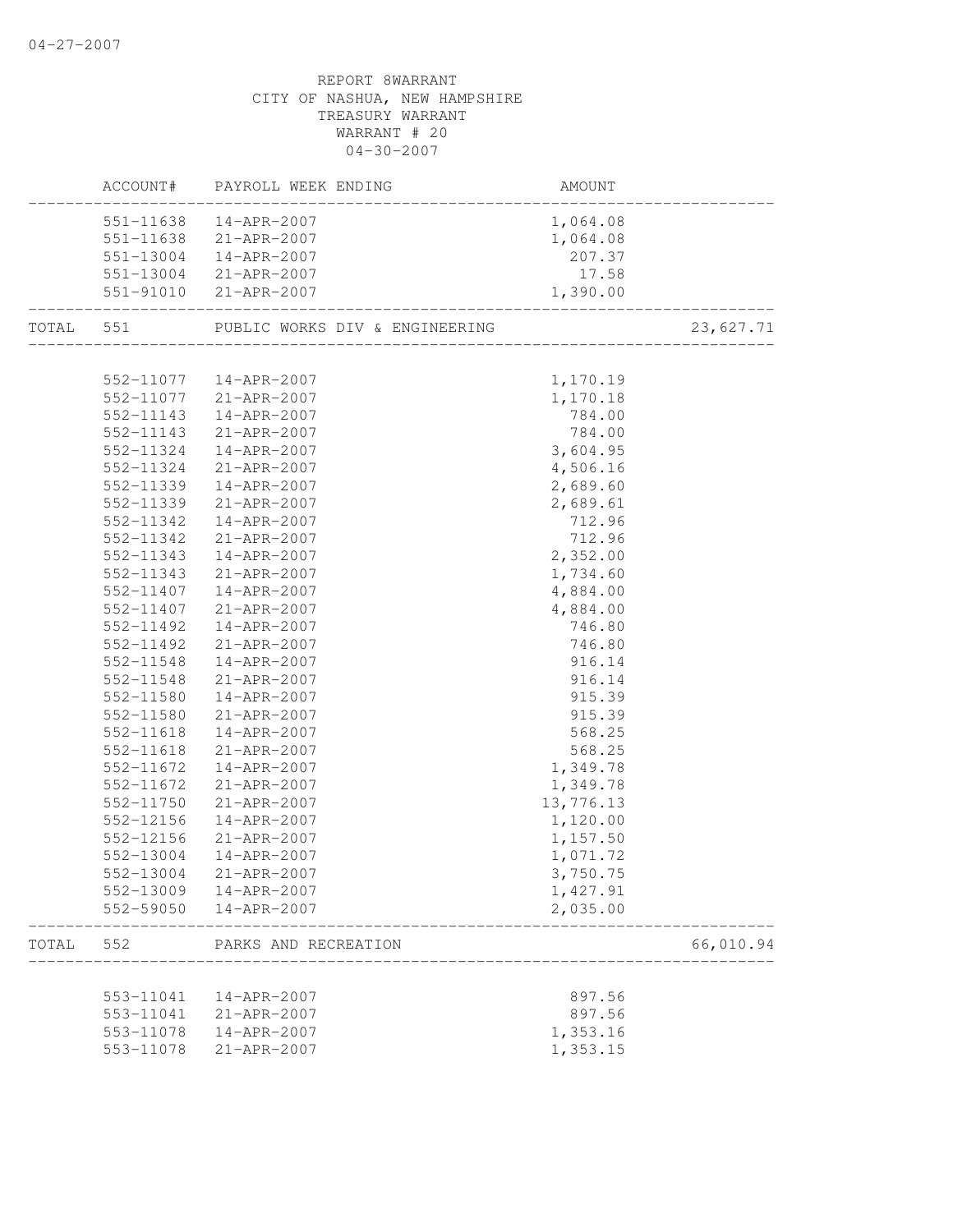|       | ACCOUNT#  | PAYROLL WEEK ENDING | AMOUNT    |            |
|-------|-----------|---------------------|-----------|------------|
|       | 553-11098 | 14-APR-2007         | 937.66    |            |
|       | 553-11098 | 21-APR-2007         | 937.66    |            |
|       | 553-11192 | 14-APR-2007         | 833.01    |            |
|       | 553-11192 | 21-APR-2007         | 833.00    |            |
|       | 553-11279 | 14-APR-2007         | 5,488.00  |            |
|       | 553-11279 | 21-APR-2007         | 5,453.70  |            |
|       | 553-11327 | 14-APR-2007         | 4,523.24  |            |
|       | 553-11327 | 21-APR-2007         | 3,610.62  |            |
|       | 553-11336 | 14-APR-2007         | 967.45    |            |
|       | 553-11336 | 21-APR-2007         | 967.45    |            |
|       | 553-11375 | 14-APR-2007         | 2,017.20  |            |
|       | 553-11375 | 21-APR-2007         | 2,008.80  |            |
|       | 553-11465 | 14-APR-2007         | 2,987.20  |            |
|       | 553-11465 | 21-APR-2007         | 2,987.21  |            |
|       | 553-11474 | 14-APR-2007         | 4,278.71  |            |
|       | 553-11474 | 21-APR-2007         | 4,278.71  |            |
|       | 553-11475 | 14-APR-2007         | 1,710.09  |            |
|       | 553-11475 | 21-APR-2007         | 1,704.80  |            |
|       | 553-11630 | 14-APR-2007         | 1,440.51  |            |
|       | 553-11630 | $21 - APR - 2007$   | 1,435.20  |            |
|       | 553-11631 | 14-APR-2007         | 721.60    |            |
|       | 553-11631 | 21-APR-2007         | 721.60    |            |
|       | 553-11648 | 14-APR-2007         | 732.23    |            |
|       | 553-11648 | 21-APR-2007         | 732.23    |            |
|       | 553-11678 | 14-APR-2007         | 1,515.40  |            |
|       | 553-11678 | 21-APR-2007         | 1,515.40  |            |
|       | 553-11759 | 14-APR-2007         | 11,580.80 |            |
|       | 553-11759 | 21-APR-2007         | 10,710.56 |            |
|       | 553-11768 | 14-APR-2007         | 713.60    |            |
|       | 553-11768 | 21-APR-2007         | 713.60    |            |
|       | 553-11771 | 14-APR-2007         | 1,683.20  |            |
|       | 553-11771 | 21-APR-2007         | 1,683.20  |            |
|       | 553-12128 | 14-APR-2007         | 246.23    |            |
|       | 553-12128 | $21 - APR - 2007$   | 246.23    |            |
|       | 553-13004 | 14-APR-2007         | 3,462.35  |            |
|       | 553-13004 | 21-APR-2007         | 2,393.39  |            |
|       | 553-13009 | 14-APR-2007         | 10,059.13 |            |
|       |           |                     | 3,596.90  |            |
|       | 553-13009 | $21 - APR - 2007$   |           |            |
|       | 553-17001 | 14-APR-2007         | 300.00    |            |
| TOTAL | 553       | STREET DEPARTMENT   |           | 107,229.30 |
|       |           |                     |           |            |
|       | 555-11024 | 14-APR-2007         | 663.48    |            |
|       | 555-11024 | 21-APR-2007         | 663.48    |            |
|       | 555-11058 | 14-APR-2007         | 888.73    |            |
|       | 555-11058 | 21-APR-2007         | 888.73    |            |
|       | 555-11461 | 14-APR-2007         | 1,349.78  |            |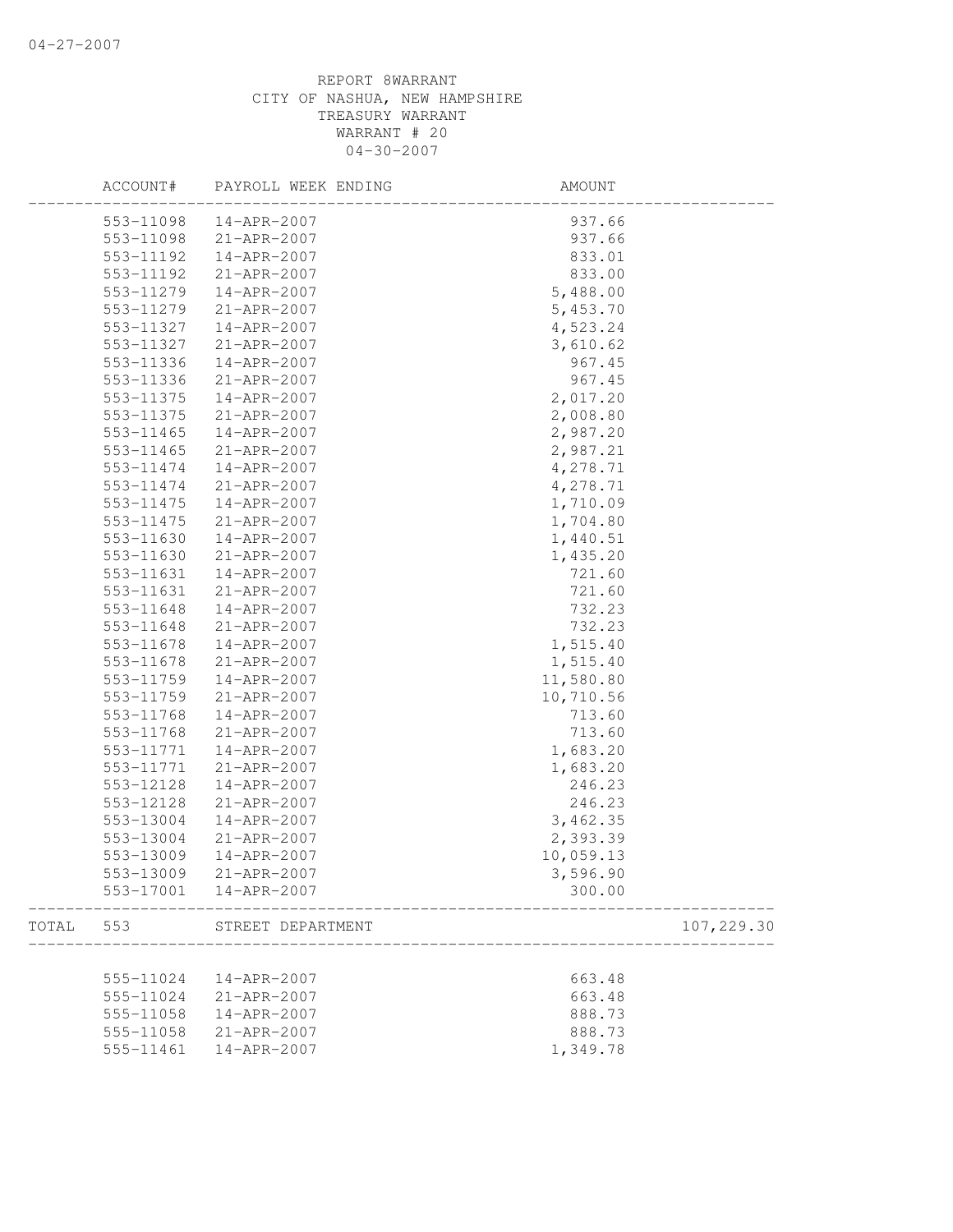|       | ACCOUNT#  | PAYROLL WEEK ENDING    | AMOUNT                  |           |
|-------|-----------|------------------------|-------------------------|-----------|
|       | 555-11461 | 21-APR-2007            | 1,349.78                |           |
|       | 555-11505 | 14-APR-2007            | 1,170.19                |           |
|       | 555-11505 | 21-APR-2007            | 1,170.19                |           |
|       | 555-11639 | 14-APR-2007            | 746.80                  |           |
|       | 555-11639 | 21-APR-2007            | 746.80                  |           |
|       | 555-11640 | 14-APR-2007            | 695.60                  |           |
|       | 555-11640 | 21-APR-2007            | 695.60                  |           |
|       | 555-11738 | 14-APR-2007            | 880.00                  |           |
|       | 555-11738 | 21-APR-2007            | 880.00                  |           |
|       | 555-11745 | 14-APR-2007            | 738.80                  |           |
|       | 555-11745 | $21 - APR - 2007$      | 738.80                  |           |
|       | 555-11746 | 14-APR-2007            | 999.84                  |           |
|       | 555-11746 | 21-APR-2007            | 999.84                  |           |
|       |           | 555-13004  14-APR-2007 | 24.88                   |           |
|       |           | 555-13004 21-APR-2007  | 381.02                  |           |
| TOTAL | 555       | TRAFFIC DEPARTMENT     |                         | 16,672.34 |
|       |           |                        |                         |           |
|       |           | 557-11161  14-APR-2007 | 746.80                  |           |
|       |           | 557-11161 21-APR-2007  | 746.80                  |           |
|       |           | 557-13009  14-APR-2007 | 315.05<br>_____________ |           |
| TOTAL | 557       | PARKING LOTS           |                         | 1,808.65  |
|       |           |                        |                         |           |
|       | 561-11345 | 14-APR-2007            | 1,199.60                |           |
|       | 561-11345 | 21-APR-2007            | 1,199.60                |           |
|       | 561-11651 | 14-APR-2007            | 751.62                  |           |
|       | 561-11651 | 21-APR-2007            | 751.62                  |           |
|       | 561-11658 | 14-APR-2007            | 915.39                  |           |
|       | 561-11658 | 21-APR-2007            | 915.39                  |           |
|       | 561-12153 | 14-APR-2007            | 400.00                  |           |
|       | 561-12153 | $21 - APR - 2007$      | 320.00                  |           |
|       | 561-91010 | 21-APR-2007            | 100.00                  |           |
| TOTAL | 561       | EDGEWOOD CEMETERY      |                         | 6, 553.22 |
|       |           |                        |                         |           |
|       | 563-11345 | 14-APR-2007            | 1,033.45                |           |
|       | 563-11345 | 21-APR-2007            | 1,033.45                |           |
|       | 563-11651 | 14-APR-2007            | 687.84                  |           |
|       | 563-11651 | 21-APR-2007            | 687.84                  |           |
|       | 563-11657 | $14 - APR - 2007$      | 862.84                  |           |
|       | 563-11657 | 21-APR-2007            | 862.84                  |           |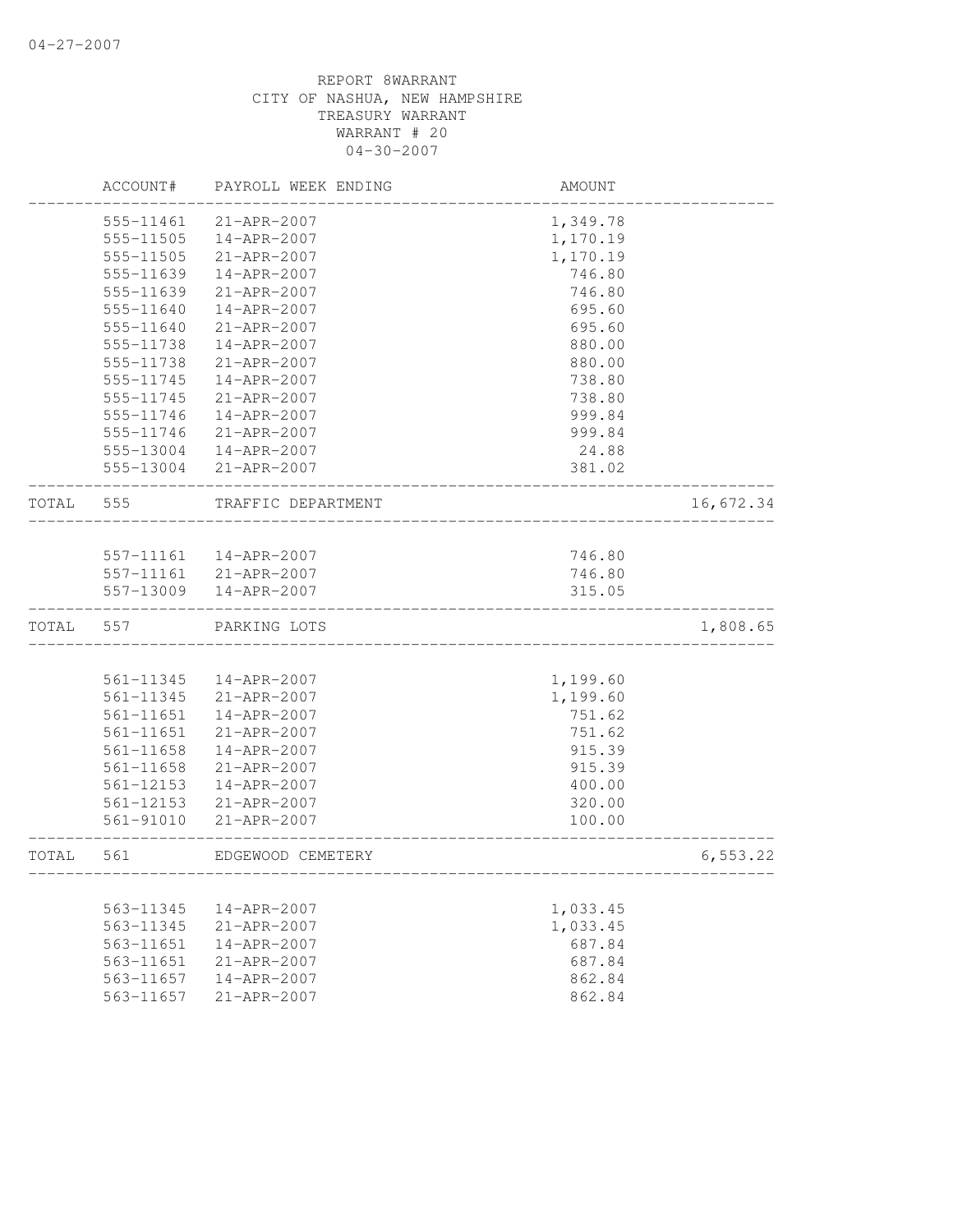|           | ACCOUNT#  | PAYROLL WEEK ENDING         | <b>AMOUNT</b> |           |
|-----------|-----------|-----------------------------|---------------|-----------|
|           |           | TOTAL 563 WOODLAWN CEMETERY |               | 5,168.26  |
|           |           |                             |               |           |
|           |           | 571-11174  14-APR-2007      | 773.32        |           |
|           |           | 571-11174 21-APR-2007       | 773.33        |           |
|           |           | 571-11237  14-APR-2007      | 1,816.79      |           |
|           |           | 571-11237 21-APR-2007       | 1,816.79      |           |
| TOTAL     | 571       | COMMUNITY DEVELOPMENT       |               | 5,180.23  |
|           | 572-11024 | 14-APR-2007                 | 457.57        |           |
|           | 572-11024 | 21-APR-2007                 | 457.57        |           |
|           | 572-11215 | 14-APR-2007                 | 2,209.03      |           |
|           | 572-11215 | 21-APR-2007                 | 2,209.04      |           |
|           | 572-11238 | 14-APR-2007                 | 3,003.32      |           |
|           | 572-11238 | $21 - APR - 2007$           | 750.83        |           |
|           | 572-11450 | 14-APR-2007                 | 1,560.86      |           |
|           | 572-11450 | 21-APR-2007                 | 1,560.86      |           |
|           | 572-11522 | $14 - APR - 2007$           | 742.35        |           |
|           | 572-11522 | 21-APR-2007                 | 742.35        |           |
|           | 572-11525 | 14-APR-2007                 | 916.14        |           |
|           |           | 572-11525 21-APR-2007       | 916.14        |           |
|           |           | 572-58005 21-APR-2007       | 200.00        |           |
|           | 572-98046 | 21-APR-2007                 | 125.00        |           |
| TOTAL     | 572       | PLANNING DEPARTMENT         |               | 15,851.06 |
|           |           | 573-12029  14-APR-2007      | 357.01        |           |
|           |           | 573-12029 21-APR-2007       | 375.80        |           |
| TOTAL 573 |           | ECONOMIC DEVELOPMENT        |               | 732.81    |
|           |           |                             |               |           |
|           |           | 575-11032  14-APR-2007      | 643.17        |           |
|           |           | 575-11032 21-APR-2007       | 643.17        |           |
|           | 575-11062 | 14-APR-2007                 | 559.14        |           |
|           | 575-11062 | 21-APR-2007                 | 559.14        |           |
|           | 575-11189 | 14-APR-2007                 | 981.93        |           |
|           | 575-11189 | 21-APR-2007                 | 981.93        |           |
|           | 575-11246 | 14-APR-2007                 | 1,816.79      |           |
|           | 575-11246 | 21-APR-2007                 | 1,816.79      |           |
|           | 575-11387 | 14-APR-2007                 | 5,320.90      |           |
|           | 575-11387 | 21-APR-2007                 | 5,320.90      |           |
|           | 575-11393 | 14-APR-2007                 | 3,321.62      |           |
|           | 575-11393 | 21-APR-2007                 | 3,321.61      |           |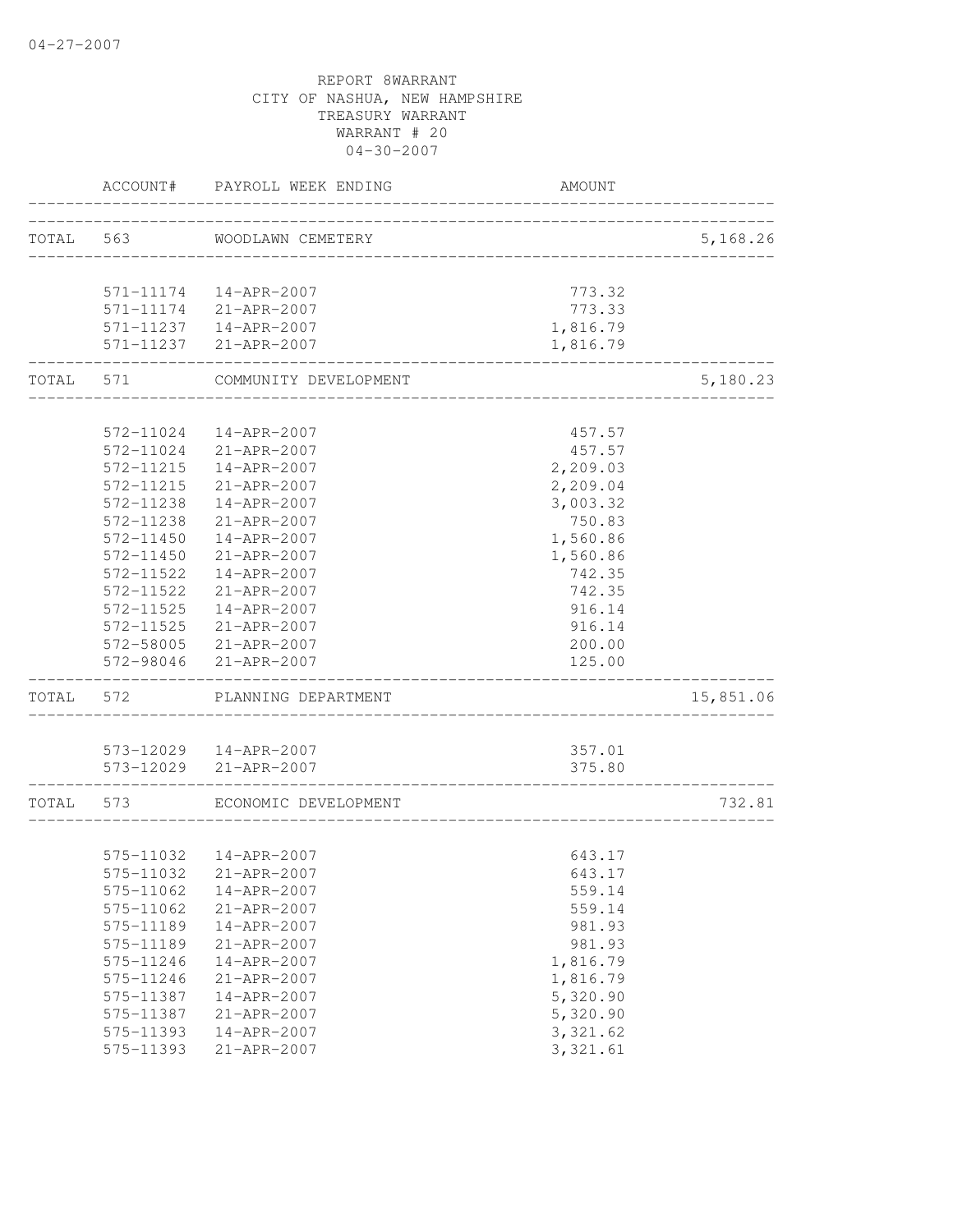|       | ACCOUNT#  | PAYROLL WEEK ENDING | AMOUNT                        |            |
|-------|-----------|---------------------|-------------------------------|------------|
|       | 575-11400 | $14 - APR - 2007$   | 6,994.86                      |            |
|       | 575-11400 | 21-APR-2007         | 6,994.85                      |            |
|       | 575-11401 | 14-APR-2007         | 4,595.36                      |            |
|       | 575-11401 | 21-APR-2007         | 4,595.34                      |            |
|       | 575-11403 | 14-APR-2007         | 772.39                        |            |
|       | 575-11403 | 21-APR-2007         | 772.39                        |            |
|       | 575-11404 | 14-APR-2007         | 694.68                        |            |
|       | 575-11404 | 21-APR-2007         | 694.68                        |            |
|       | 575-11627 | 14-APR-2007         | 544.61                        |            |
|       | 575-11627 | 21-APR-2007         | 544.61                        |            |
|       | 575-12087 | 14-APR-2007         | 421.07                        |            |
|       | 575-12087 | 21-APR-2007         | 421.07                        |            |
|       | 575-12090 | 14-APR-2007         | 1,110.36                      |            |
|       | 575-12090 | 21-APR-2007         | 1,110.36                      |            |
|       | 575-12114 | 14-APR-2007         | 1,086.12                      |            |
|       | 575-12114 | 21-APR-2007         | 969.75                        |            |
|       | 575-13035 | 14-APR-2007         | 159.05                        |            |
|       | 575-13035 | 21-APR-2007         | 204.61                        |            |
| TOTAL | 575       | PUBLIC LIBRARIES    | _____________________________ | 57, 973.25 |
|       |           |                     |                               |            |
|       | 576-11059 | 14-APR-2007         | 1,238.34                      |            |
|       | 576-11059 | 21-APR-2007         | 1,238.34                      |            |
|       | 576-11138 | 14-APR-2007         | 329.22                        |            |
|       | 576-11138 | 21-APR-2007         | 309.69                        |            |
|       | 576-11221 | 14-APR-2007         | 983.88                        |            |
|       | 576-11221 | 21-APR-2007         | 983.88                        |            |
|       | 576-11315 | 14-APR-2007         | 598.60                        |            |
|       | 576-11315 | 21-APR-2007         | 598.60                        |            |
|       | 576-11361 | 14-APR-2007         | 4,677.96                      |            |
|       | 576-11361 | 21-APR-2007         | 3,710.52                      |            |
|       | 576-11362 | 14-APR-2007         | 1,228.99                      |            |
|       | 576-11362 | 21-APR-2007         | 1,215.38                      |            |
|       | 576-13004 | $21 - APR - 2007$   | 92.47                         |            |
|       | 576-91010 | 21-APR-2007         | 1,900.00                      |            |
| TOTAL | 576       | BUILDING DEPARTMENT |                               | 19,105.87  |
|       |           |                     |                               |            |
|       | 577-11067 | 14-APR-2007         | 1,072.97                      |            |
|       | 577-11067 | 21-APR-2007         | 1,072.96                      |            |
|       | 577-11163 | 14-APR-2007         | 844.14                        |            |
|       | 577-11163 | 21-APR-2007         | 844.14                        |            |
|       | 577-11183 | 14-APR-2007         | 937.65                        |            |
|       | 577-11183 | 21-APR-2007         | 937.65                        |            |
|       | 577-91010 | 21-APR-2007         | 510.00                        |            |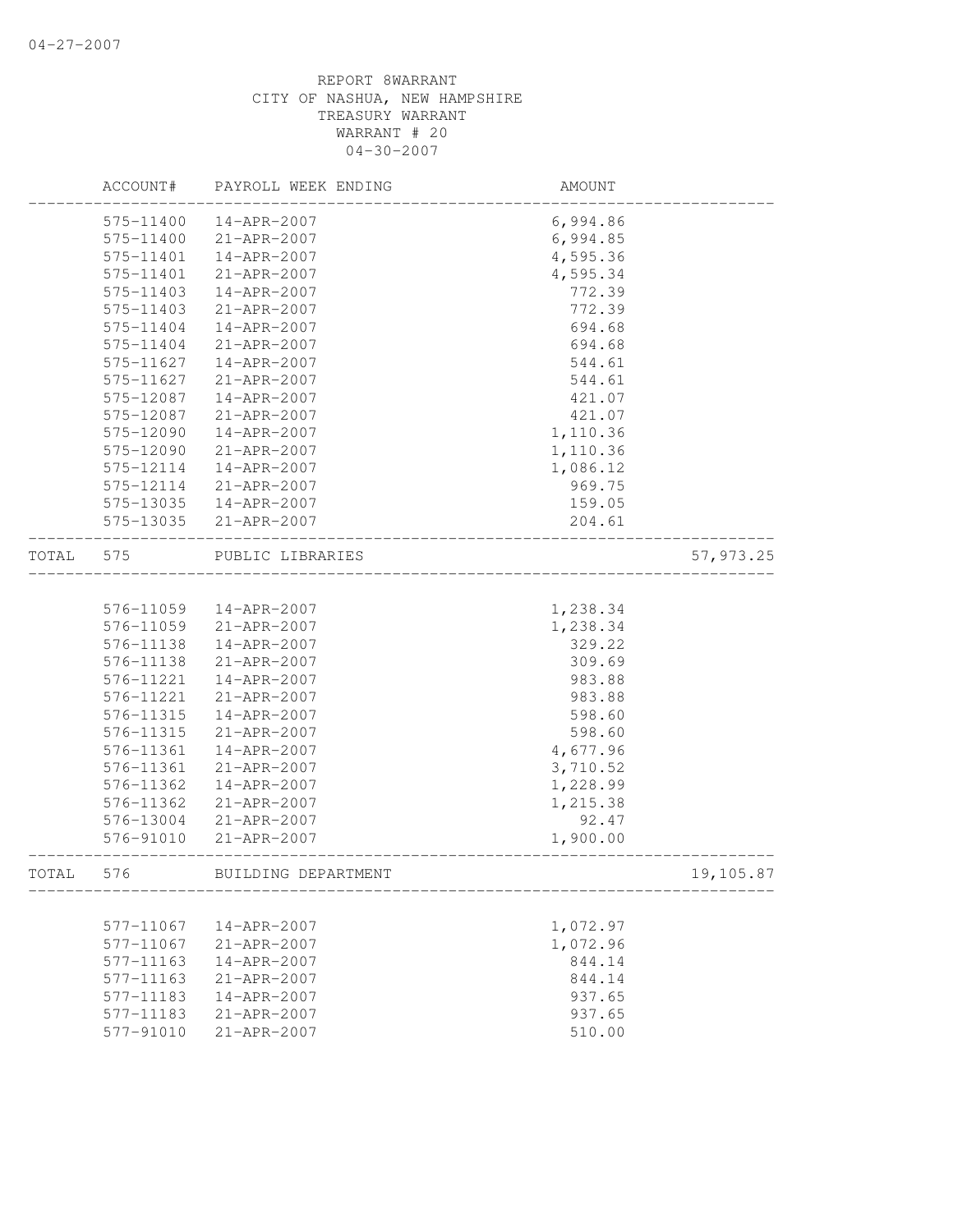| ACCOUNT#      | PAYROLL WEEK ENDING        | AMOUNT         |          |
|---------------|----------------------------|----------------|----------|
|               | TOTAL 577 CODE ENFORCEMENT |                | 6,219.51 |
|               |                            |                |          |
|               | 581-11012 21-APR-2007      | 3,968.43       |          |
| 581-11075     | 21-APR-2007                | 3,916.00       |          |
| 581-11081     | $21 - APR - 2007$          | 1,962.35       |          |
| $581 - 11162$ | 14-APR-2007                | 47,902.46      |          |
| 581-11162     | $21 - APR - 2007$          | 48,710.28      |          |
| 581-11204     | $14 - APR - 2007$          | 11,629.61      |          |
| 581-11204     | 21-APR-2007                | 11,629.60      |          |
| 581-11348     | $21 - APR - 2007$          | 69,182.13      |          |
| 581-11366     | 14-APR-2007                | 48, 499.69     |          |
| 581-11366     | 21-APR-2007                | 47,890.18      |          |
| 581-11396     | 21-APR-2007                | 34, 247.06     |          |
| 581-11408     | 14-APR-2007                | 14,942.74      |          |
| 581-11408     | 21-APR-2007                | 14,897.55      |          |
| 581-11486     | 21-APR-2007                | 33, 382.71     |          |
| 581-11515     | 21-APR-2007                | 1,231.75       |          |
| 581-11570     | 21-APR-2007                | 54,659.27      |          |
| 581-11572     | 21-APR-2007                | 45,954.09      |          |
| 581-11579     | 14-APR-2007                | 648.66         |          |
| 581-11579     | 21-APR-2007                | 33,817.06      |          |
| 581-11628     | 14-APR-2007                | 1,215.20       |          |
| 581-11628     | $21 - APR - 2007$          | 1,215.20       |          |
| 581-11675     | 21-APR-2007                | 1,201.92       |          |
| 581-11709     | $21 - APR - 2007$          | 8,831.16       |          |
| 581-11711     | $21 - APR - 2007$          | 2,461.54       |          |
| 581-11726     | 21-APR-2007                | 1, 455, 460.72 |          |
| 581-11800     | 21-APR-2007                | 26,949.78      |          |
| 581-11801     | 21-APR-2007                | 14,935.92      |          |
| 581-11802     | 21-APR-2007                | 12, 128.59     |          |
| 581-11803     | 14-APR-2007                | 640.25         |          |
| 581-11803     | 21-APR-2007                | 13, 416.75     |          |
| 581-11804     | 21-APR-2007                | 15,463.28      |          |
| 581-11805     | 21-APR-2007                | 37,298.38      |          |
| 581-11812     | 21-APR-2007                | 1,791.59       |          |
| 581-11830     | 21-APR-2007                | 1,560.58       |          |
| 581-11850     | 14-APR-2007                | 2,509.22       |          |
| 581-11850     | 21-APR-2007                | 2,485.32       |          |
| 581-11860     | 21-APR-2007                | 6,057.01       |          |
| 581-12006     | 21-APR-2007                | 702.00         |          |
| 581-12021     | 21-APR-2007                | 1,992.76       |          |
| 581-12060     | 14-APR-2007                | 2,718.24       |          |
| 581-12060     | 21-APR-2007                | 2,576.93       |          |
| 581-12078     | 14-APR-2007                | 312.50         |          |
| 581-12078     | 21-APR-2007                | 3,042.50       |          |
| 581-12081     | 21-APR-2007                | 662.80         |          |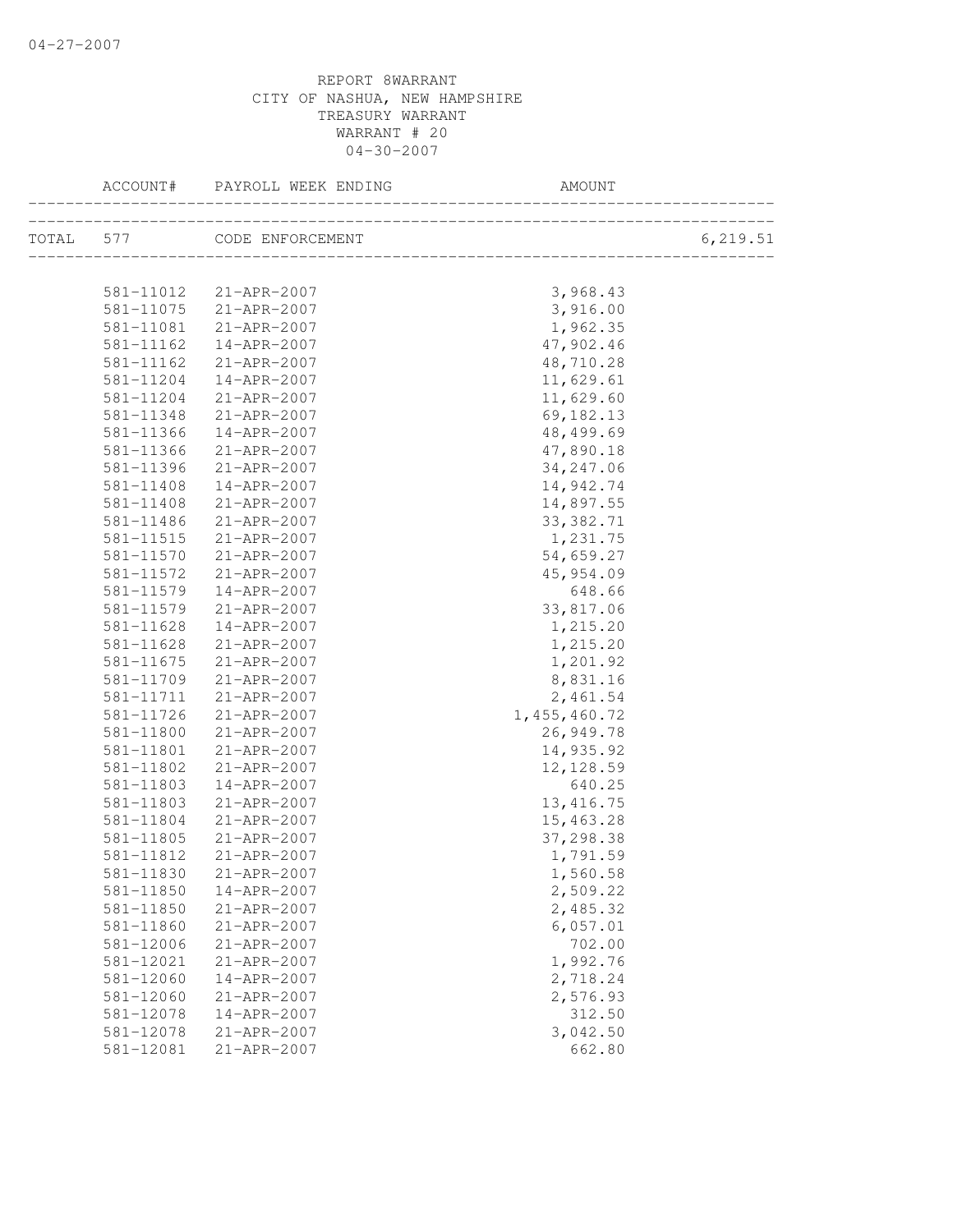|       | ACCOUNT#  | PAYROLL WEEK ENDING    | AMOUNT      |              |
|-------|-----------|------------------------|-------------|--------------|
|       | 581-12084 | 14-APR-2007            | 737.50      |              |
|       | 581-12084 | 21-APR-2007            | 2,425.00    |              |
|       | 581-12087 | 14-APR-2007            | 1,296.57    |              |
|       | 581-12087 | 21-APR-2007            | 1,332.00    |              |
|       | 581-12111 | 14-APR-2007            | 117, 425.04 |              |
|       | 581-12111 | 21-APR-2007            | 119,460.92  |              |
|       | 581-12112 | 14-APR-2007            | 6,315.68    |              |
|       | 581-12112 | 21-APR-2007            | 6,350.18    |              |
|       | 581-12126 | 14-APR-2007            | 4,363.67    |              |
|       | 581-12126 | 21-APR-2007            | 4,075.73    |              |
|       | 581-12135 | 14-APR-2007            | 5,369.29    |              |
|       | 581-12135 | 21-APR-2007            | 5,096.28    |              |
|       | 581-12136 | 14-APR-2007            | 780.52      |              |
|       | 581-12136 | 21-APR-2007            | 711.38      |              |
|       | 581-12138 | 14-APR-2007            | 808.65      |              |
|       | 581-12138 | 21-APR-2007            | 838.60      |              |
|       | 581-12141 | 14-APR-2007            | 188.00      |              |
|       | 581-12141 | 21-APR-2007            | 400.00      |              |
|       | 581-12153 | 14-APR-2007            | 73.50       |              |
|       | 581-12198 | $21 - APR - 2007$      | 13,750.37   |              |
|       | 581-12201 | 14-APR-2007            | 22, 316.82  |              |
|       | 581-12201 | 21-APR-2007            | 27,947.89   |              |
|       | 581-13004 | 14-APR-2007            | 533.33      |              |
|       | 581-13004 | 21-APR-2007            | 2,620.08    |              |
|       | 581-13021 | 14-APR-2007            | 499.34      |              |
|       | 581-13021 | 21-APR-2007            | 1,091.86    |              |
|       | 581-13032 | 14-APR-2007            | 480.20      |              |
|       | 581-13032 | 21-APR-2007            | 367.88      |              |
|       | 581-13120 | 14-APR-2007            | 2,684.23    |              |
|       | 581-13120 | 21-APR-2007            | 3,360.64    |              |
|       | 581-13133 | 21-APR-2007            | 681.25      |              |
|       | 581-13137 | 14-APR-2007            | 359.28      |              |
|       | 581-13137 | 21-APR-2007            | 775.00      |              |
|       | 581-19000 | 14-APR-2007            | 218.75      |              |
|       | 581-19000 | 21-APR-2007            | 9,528.36    |              |
|       | 581-19240 | $21 - APR - 2007$      | 1,641.73    |              |
| TOTAL | 581       | SCHOOL DEPARTMENT      |             | 2,513,607.28 |
|       |           |                        |             |              |
|       |           | 590-23575  14-APR-2007 | 178.04      |              |
|       |           | 590-23575 21-APR-2007  | 780.93      |              |
| TOTAL | 590       | P/Y OBLIGATIONS        |             | 958.97       |
|       |           |                        |             |              |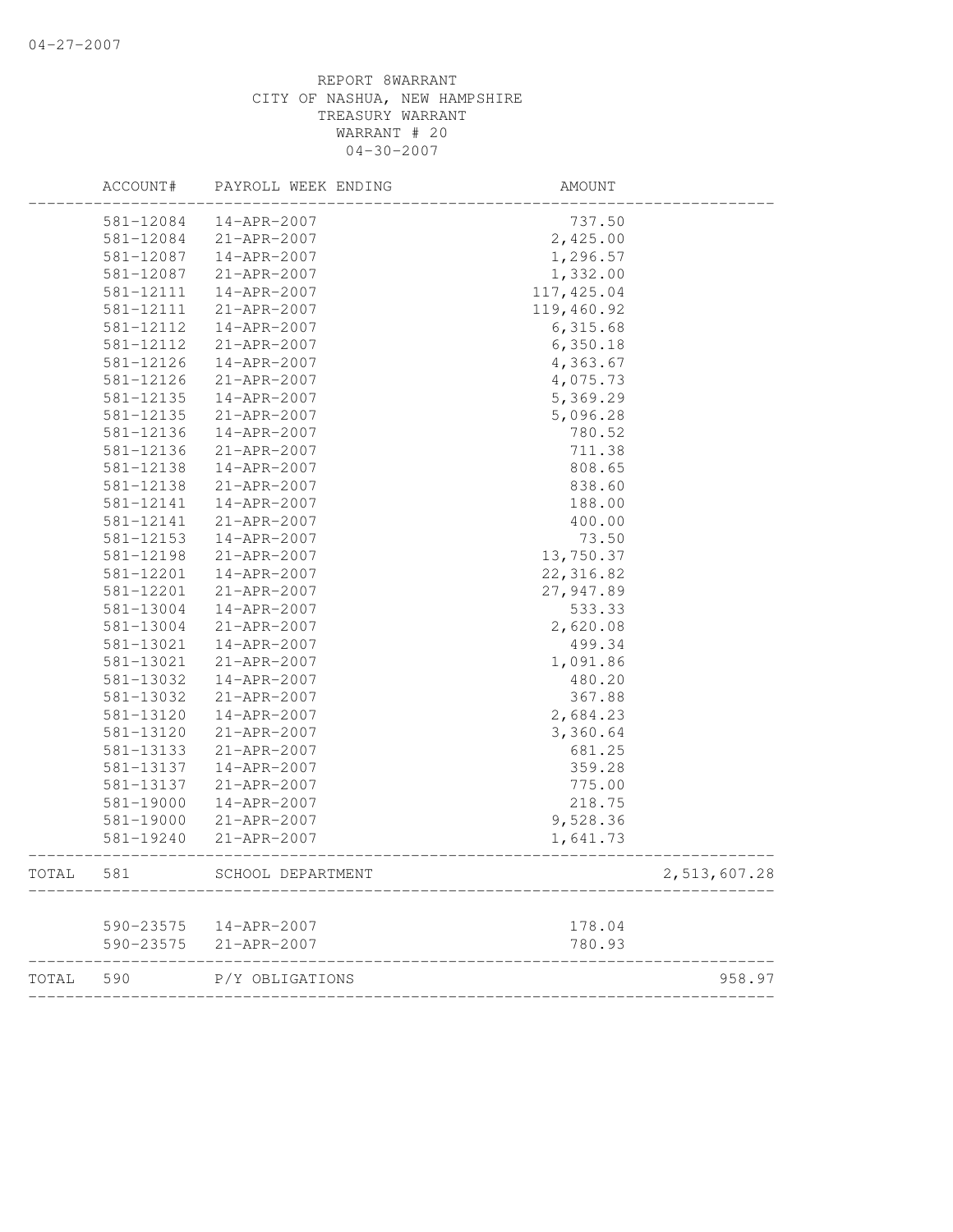|           | ACCOUNT# PAYROLL WEEK ENDING |  | AMOUNT |
|-----------|------------------------------|--|--------|
|           |                              |  |        |
| TOTAL 952 |                              |  |        |
|           |                              |  |        |

04-27-2007

| ACCOUNT#  | PAYROLL WEEK ENDING | AMOUNT    |  |
|-----------|---------------------|-----------|--|
| 801-11008 | 14-APR-2007         | 509.14    |  |
| 801-11008 | 21-APR-2007         | 509.14    |  |
| 801-11094 | 14-APR-2007         | 88.91     |  |
| 801-11094 | 21-APR-2007         | 88.91     |  |
| 801-11101 | 14-APR-2007         | 1,868.18  |  |
| 801-11101 | 21-APR-2007         | 1,732.80  |  |
| 801-11193 | 14-APR-2007         | 871.65    |  |
| 801-11193 | 21-APR-2007         | 871.65    |  |
| 801-11208 | 14-APR-2007         | 88.87     |  |
| 801-11208 | 21-APR-2007         | 88.87     |  |
| 801-11211 | 21-APR-2007         | 63.61     |  |
| 801-11222 | 14-APR-2007         | 191.32    |  |
| 801-11222 | $21 - APR - 2007$   | 191.32    |  |
| 801-11249 | 14-APR-2007         | 127.18    |  |
| 801-11249 | 21-APR-2007         | 127.18    |  |
| 801-11271 | 14-APR-2007         | 942.44    |  |
| 801-11271 | 21-APR-2007         | 942.44    |  |
| 801-11276 | 14-APR-2007         | 2,508.80  |  |
| 801-11276 | 21-APR-2007         | 2,352.00  |  |
| 801-11334 | 14-APR-2007         | 901.23    |  |
| 801-11334 | 21-APR-2007         | 901.23    |  |
| 801-11383 | 14-APR-2007         | 805.64    |  |
| 801-11383 | 21-APR-2007         | 805.64    |  |
| 801-11435 | $14 - APR - 2007$   | 247.76    |  |
| 801-11435 | 21-APR-2007         | 247.76    |  |
| 801-11595 | 14-APR-2007         | 6,283.20  |  |
| 801-11595 | 14-APR-2007         | 3,005.10  |  |
| 801-11595 | 21-APR-2007         | 5,944.40  |  |
| 801-11595 | 21-APR-2007         | 2,968.00  |  |
| 801-11596 | 14-APR-2007         | 3, 323.63 |  |
| 801-11596 | 21-APR-2007         | 3,044.75  |  |
| 801-11598 | 14-APR-2007         | 776.80    |  |
| 801-11598 | 21-APR-2007         | 776.80    |  |
| 801-11606 | 14-APR-2007         | 629.46    |  |
| 801-11606 | 21-APR-2007         | 629.46    |  |
| 801-11618 | 14-APR-2007         | 551.85    |  |
| 801-11618 | 21-APR-2007         | 569.25    |  |
| 801-11647 | 14-APR-2007         | 1,386.81  |  |
| 801-11647 | 21-APR-2007         | 1,386.81  |  |
| 801-11765 | $14 - APR - 2007$   | 713.60    |  |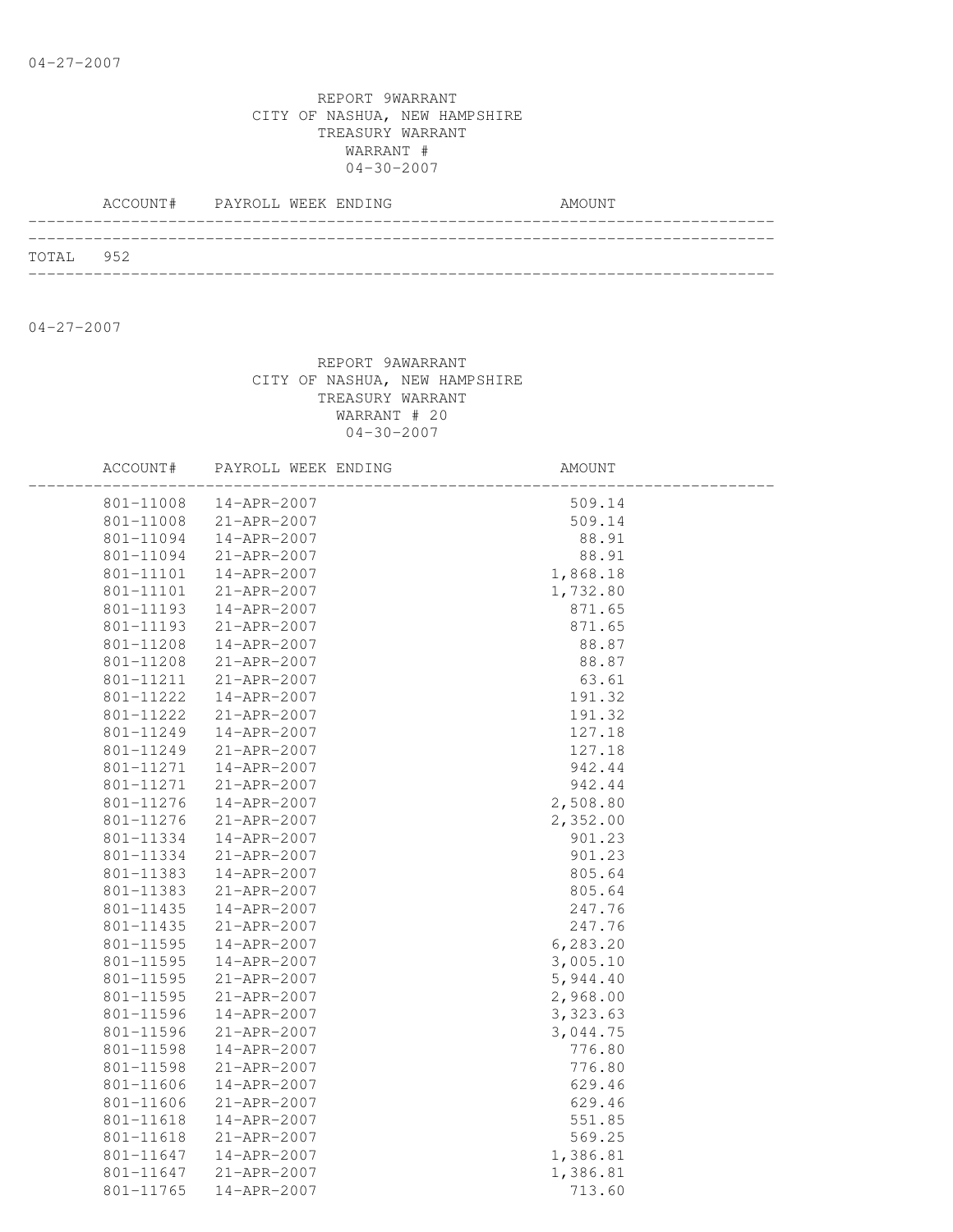| 801-11765 | 21-APR-2007       | 713.60   |
|-----------|-------------------|----------|
| 801-12594 | $14 - APR - 2007$ | 4,390.75 |
| 801-12594 | 21-APR-2007       | 2,895.75 |
| 801-13004 | $14 - APR - 2007$ | 2,690.18 |
| 801-13004 | $14 - APR - 2007$ | 1,519.35 |
| 801-13004 | $14 - APR - 2007$ | 21.20    |
| 801-13004 | $21 - APR - 2007$ | 3,168.79 |
| 801-13004 | 21-APR-2007       | 1,890.84 |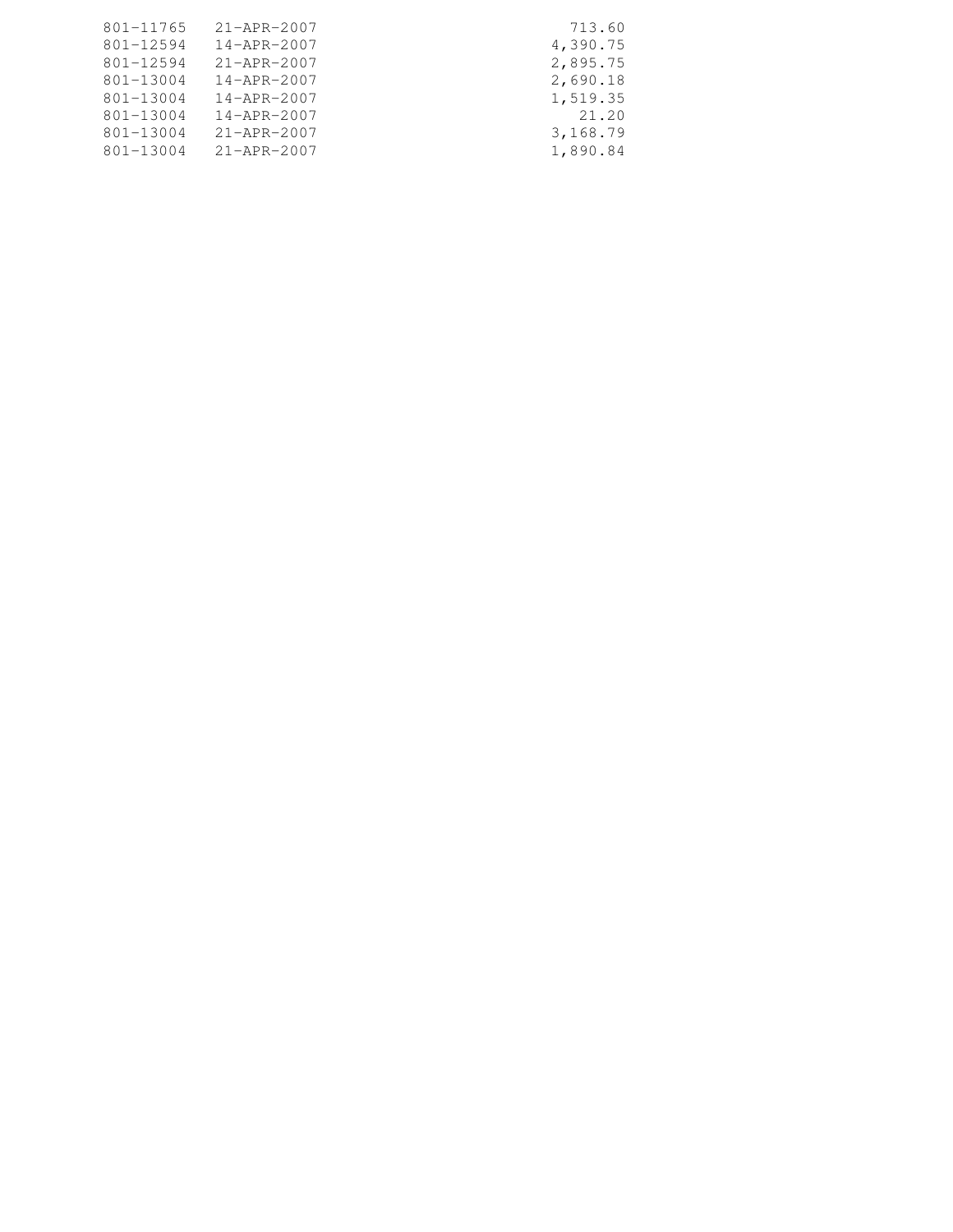|           | ACCOUNT# PAYROLL WEEK ENDING   | AMOUNT                                  |           |
|-----------|--------------------------------|-----------------------------------------|-----------|
|           | 801-13004 21-APR-2007          | 228.42                                  |           |
|           | 801-59237  14-APR-2007         | 337.45                                  |           |
|           | 801-59237 21-APR-2007          | 337.45                                  |           |
|           | 801-59240  14-APR-2007         | 131.05                                  |           |
|           | 801-59240 21-APR-2007          | 131.05                                  |           |
|           | TOTAL 801 SOLID WASTE DISPOSAL | b<br>================================== | 68,519.47 |
|           |                                |                                         |           |
|           | 802-11028  14-APR-2007         | 358.26                                  |           |
|           | 802-11028  14-APR-2007         | 168.59                                  |           |
|           | 802-11028 21-APR-2007          | 358.26                                  |           |
| 802-11028 | 21-APR-2007                    | 168.59                                  |           |
| 802-11064 | 14-APR-2007                    | 131.05                                  |           |
| 802-11064 | $14 - APR - 2007$              | 131.05                                  |           |
| 802-11064 | 21-APR-2007                    | 131.05                                  |           |
| 802-11064 | $21 - APR - 2007$              | 131.05                                  |           |
| 802-11091 | 14-APR-2007                    | 999.84                                  |           |
| 802-11091 | 21-APR-2007                    | 999.84                                  |           |
| 802-11092 | 14-APR-2007                    | 735.20                                  |           |
| 802-11092 | 21-APR-2007                    | 739.60                                  |           |
| 802-11094 | 14-APR-2007                    | 266.71                                  |           |
| 802-11094 | 14-APR-2007                    | 266.72                                  |           |
| 802-11094 | 21-APR-2007                    | 266.71                                  |           |
| 802-11094 | 21-APR-2007                    | 266.72                                  |           |
| 802-11096 | 14-APR-2007                    | 816.65                                  |           |
| 802-11096 | 21-APR-2007                    | 816.65                                  |           |
| 802-11102 | 14-APR-2007                    | 789.31                                  |           |
| 802-11102 | 21-APR-2007                    | 839.08                                  |           |
| 802-11105 | 14-APR-2007                    | 879.36                                  |           |
| 802-11105 | 21-APR-2007                    | 879.36                                  |           |
| 802-11155 | 14-APR-2007                    | 892.02                                  |           |
| 802-11155 | 21-APR-2007                    | 892.02                                  |           |
| 802-11157 | 14-APR-2007                    | 2,352.00                                |           |
| 802-11157 |                                | 2,352.00                                |           |
| 802-11158 | 21-APR-2007<br>14-APR-2007     | 1,683.20                                |           |
| 802-11158 | $21 - APR - 2007$              | 1,683.20                                |           |
|           | 802-11208  14-APR-2007         | 35.55                                   |           |
| 802-11208 | $14 - APR - 2007$              | 35.55                                   |           |
| 802-11208 | 21-APR-2007                    | 35.55                                   |           |
| 802-11208 | 21-APR-2007                    | 35.55                                   |           |
| 802-11211 | 21-APR-2007                    | 381.69                                  |           |
| 802-11211 | 21-APR-2007                    | 381.69                                  |           |
| 802-11222 | 14-APR-2007                    | 191.32                                  |           |
| 802-11222 | 21-APR-2007                    | 191.32                                  |           |
| 802-11249 | 14-APR-2007                    | 72.67                                   |           |
| 802-11249 | 14-APR-2007                    | 72.67                                   |           |
| 802-11249 | 21-APR-2007                    | 72.67                                   |           |
|           |                                |                                         |           |